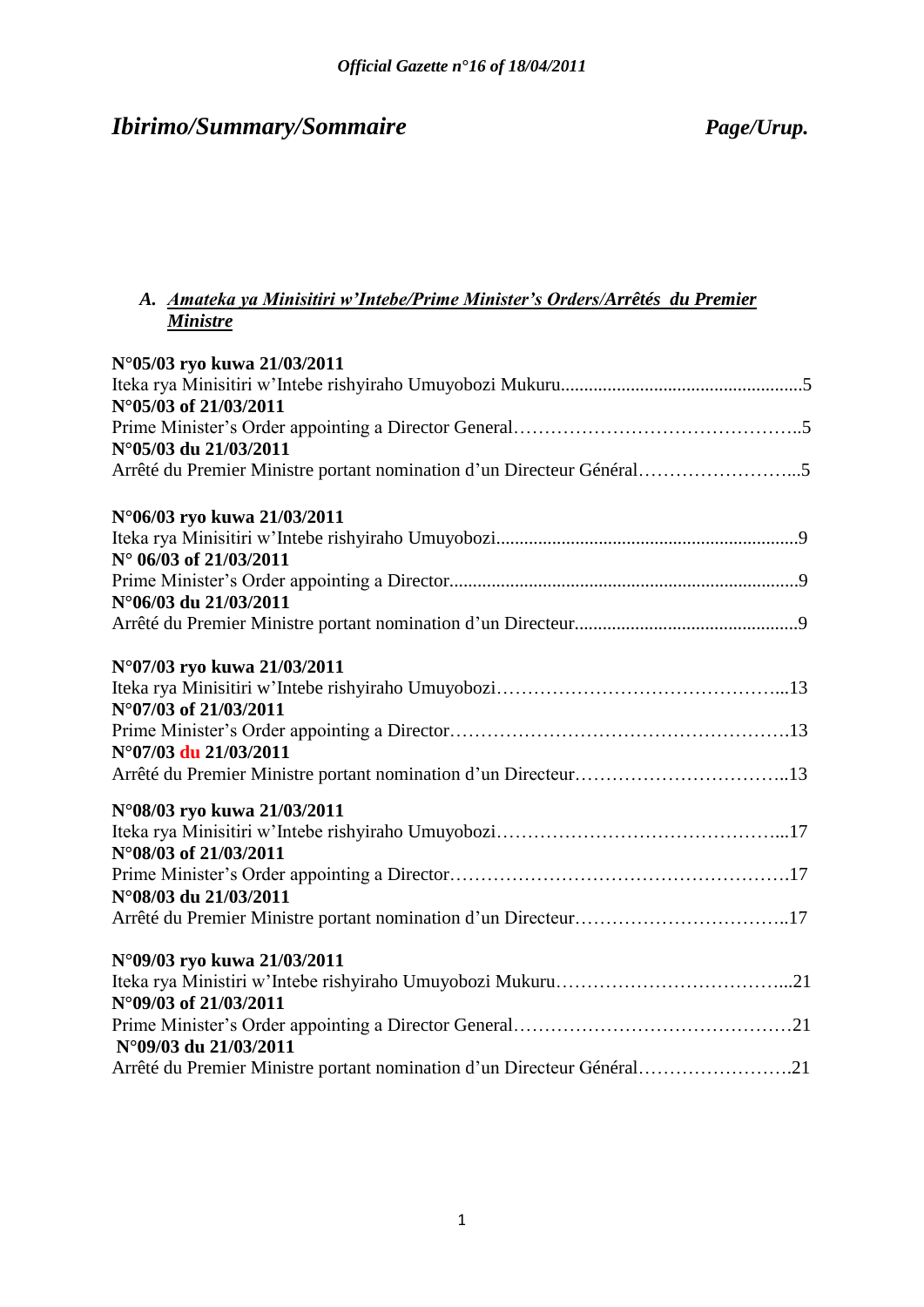| N°10/03 ryo kuwa 21/03/2011                                               |  |
|---------------------------------------------------------------------------|--|
|                                                                           |  |
| N°10/03 of 21/03/2011                                                     |  |
|                                                                           |  |
| N°10/03 du 21/03/2011                                                     |  |
| Arrêté du Premier Ministre portant nomination d'une Directrice Générale25 |  |
| N°11/03 ryo kuwa 21/03/2011                                               |  |
|                                                                           |  |
| N°11/03 of 21/03/2011                                                     |  |
|                                                                           |  |
| N°11/03 du 21/03/2011                                                     |  |
|                                                                           |  |
| N°12/03 ryo kuwa 21/03/2011                                               |  |
|                                                                           |  |
| N°12/03 of 21/03/2011                                                     |  |
|                                                                           |  |
| N°12/03 du 21/03/2011                                                     |  |
|                                                                           |  |
| N°13/03 ryo kuwa 21/03/2011                                               |  |
|                                                                           |  |
| N°13/03 of 21/03/2011                                                     |  |
|                                                                           |  |
| N°13/03 du 21/03/2011                                                     |  |
| Arrêté du Premier Ministre portant nomination d'un Directeur Général35    |  |
| N°14/03 ryo kuwa 21/03/2011                                               |  |
|                                                                           |  |
| N° 14/03 of 21/03/2011                                                    |  |
|                                                                           |  |
| N°14/03 du 21/03/2011                                                     |  |
| Arrêté du Premier Ministre portant nomination d'un Directeur Général38    |  |
| N°15/03 ryo kuwa 21/03/2011                                               |  |
|                                                                           |  |
| N°15/03 of 21/03/2011                                                     |  |
|                                                                           |  |
| N°15/03 du 21/03/2011                                                     |  |
|                                                                           |  |
| N°16/03 ryo kuwa 21/03/2011                                               |  |
|                                                                           |  |
| N°16/03 of 21/03/2011                                                     |  |
|                                                                           |  |
| N°16/03 du 21/03/2011                                                     |  |
| Arrêté du Premier Ministre portant nomination d'un Coordinateur46         |  |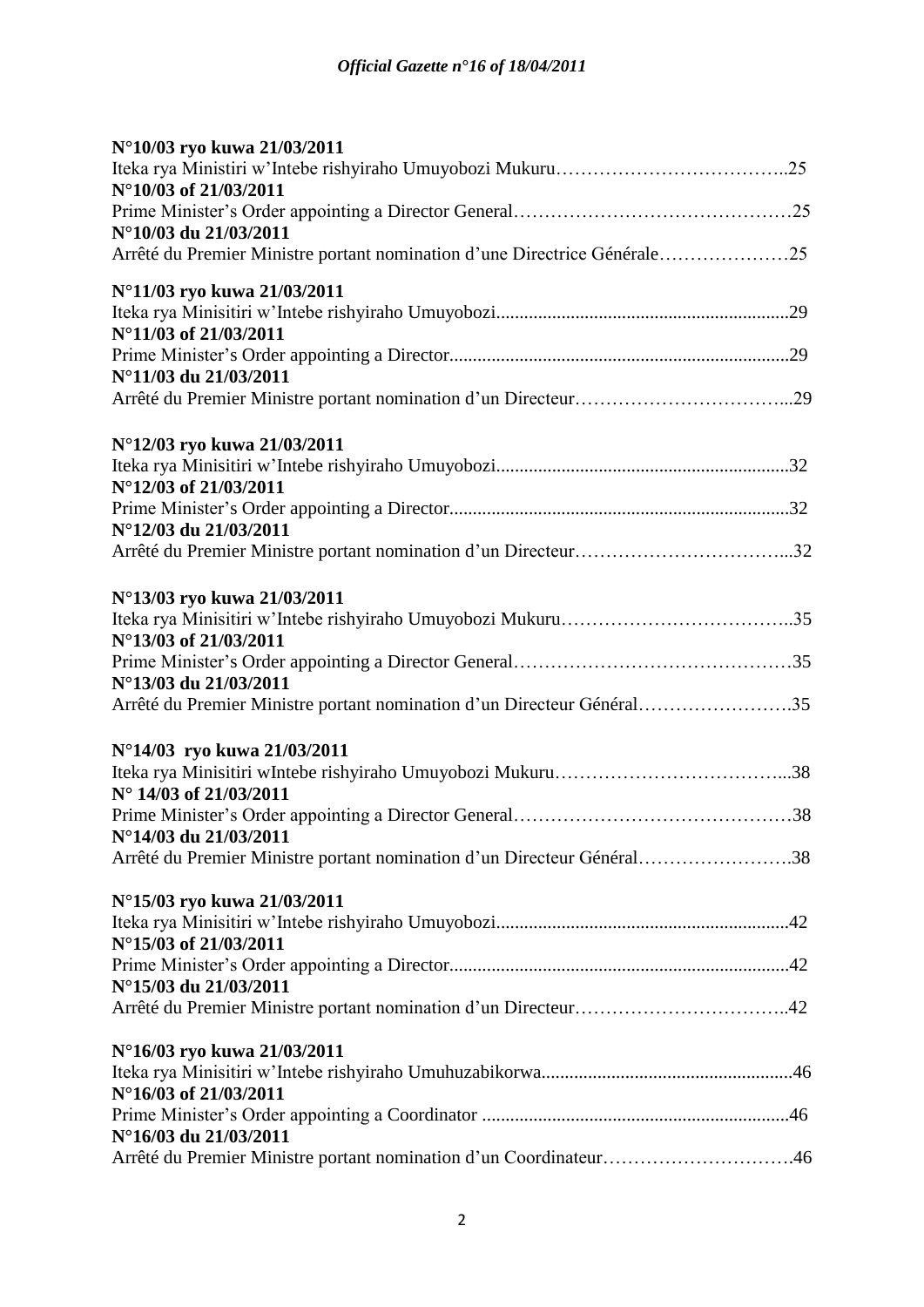| N°17/03 ryo kuwa 21/03/2011  |  |
|------------------------------|--|
|                              |  |
| N°17/03 of 21/03/2011        |  |
|                              |  |
| N°17/03 du 21/03/2011        |  |
|                              |  |
| N°18/03 ryo kuwa 21/03/2011  |  |
|                              |  |
| N°18/03 of 21/03/2011        |  |
|                              |  |
| N°18/03 du 21/03/2011        |  |
|                              |  |
| N°19/03 ryo kuwa 21/03/2011  |  |
|                              |  |
| N°19/03 of 21/03/2011        |  |
|                              |  |
| N°19/03 du 21/03/2011        |  |
|                              |  |
| N°147/03 ryo kuwa 31/12/2010 |  |
|                              |  |
| N°147/03 of 31/12/2010       |  |
|                              |  |
| N°147/03 du 31/12/2010       |  |
|                              |  |

## *B. Umuryango udaharanira inyungu/Non profit making Association/ Association sans but lucratif*

#### **Nº28/08.11 ryo kuwa 21/03/2011**

| Iteka rya Minisitiri riha ubuzimagatozi Umuryango «Action Sociale pour l'Education de          |  |
|------------------------------------------------------------------------------------------------|--|
|                                                                                                |  |
| $N^{\circ}28/08.11$ of 21/03/2011                                                              |  |
| Ministorial Order greating local status to the Association «Action Cociale pour l'Education de |  |

Ministerial Order granting legal status to the Association «Action Sociale pour l"Education de Base (ASEB) » and approving its Legal Representatives........................................................66 **Nº28/08.11 du 21/03/2011**

Arrêté Ministériel accordant la personnalité civile à l"Association «Action Sociale pour l"Education de Base (ASEB) » et portant agrément de ses Représentants Légaux…………..66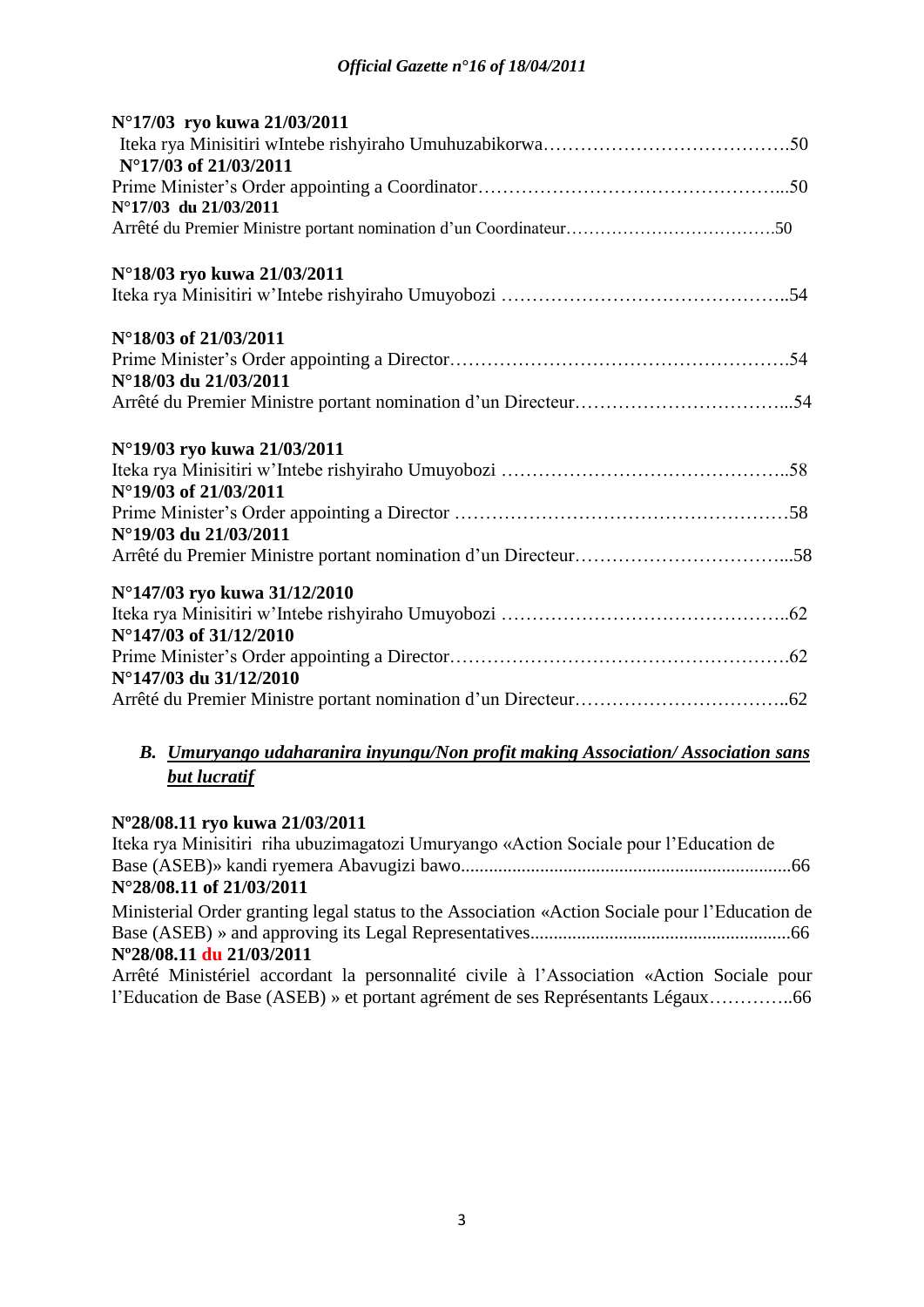## *C. Amakoperative/Cooperatives/Coopératives*

## *D. Guhindura izina/Change of name /Changement de nom*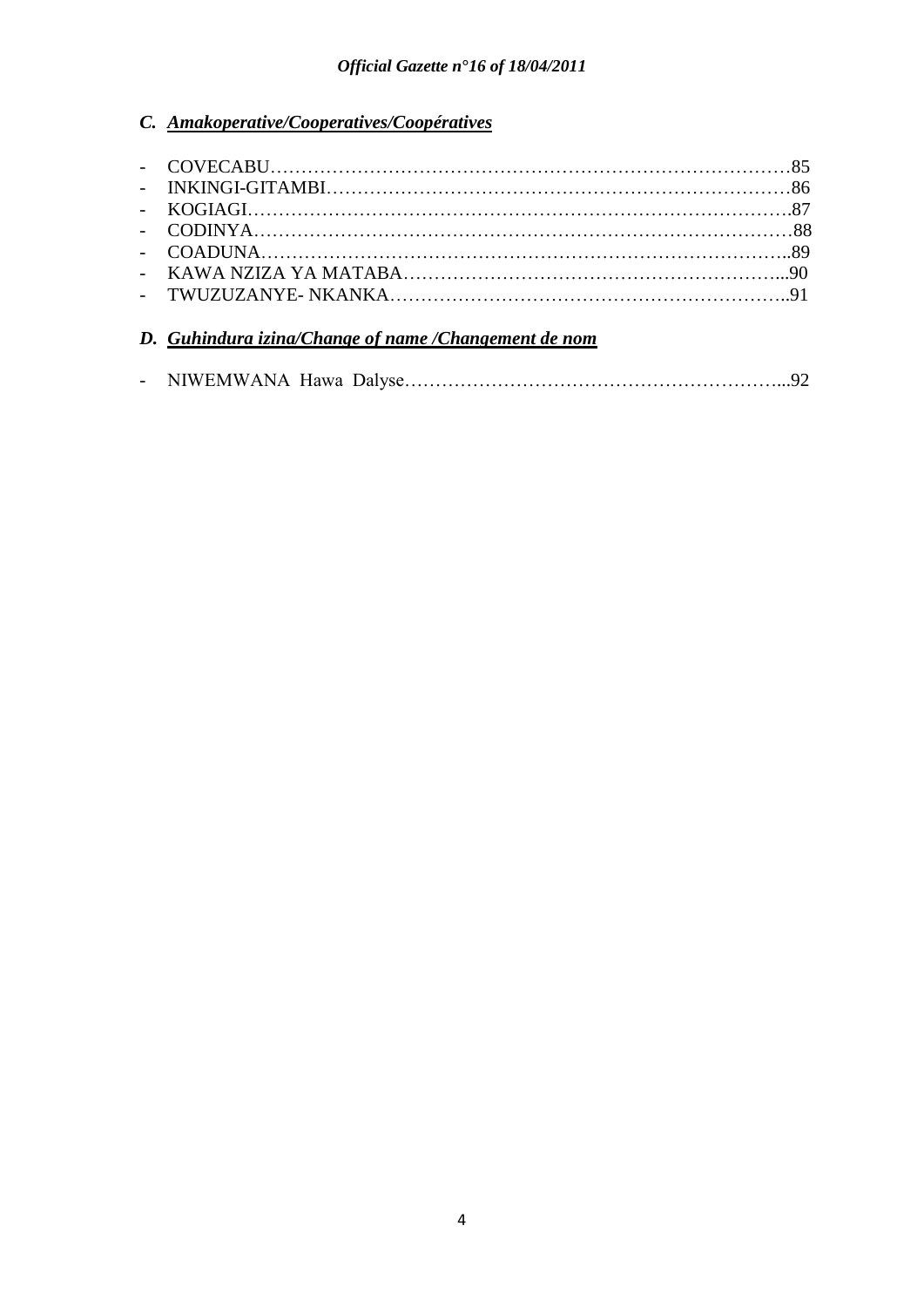**ITEKA RYA MINISITIRI W'INTEBE N°05/03 PRIME MINISTER'S ORDER N°05/03 OF ARRETE DU PREMIER MINISTRE N°05/03 RYO KUWA 21/03/2011 RISHYIRAHO 21/03/2011 APPOINTING A DIRECTOR DU 21/03/2011 PORTANT NOMINATION UMUYOBOZI MUKURU GENERAL D'UN DIRECTEUR GENERAL** 

| <b>ISHAKIRO</b>                                                                             | <b>TABLE OF CONTENTS</b>                                                    | <b>TABLE DES MATIERES</b>                                          |
|---------------------------------------------------------------------------------------------|-----------------------------------------------------------------------------|--------------------------------------------------------------------|
| Ingingo ya mbere: Ishyirwaho                                                                | <b>Article One: Appointment</b>                                             | <b>Article premier: Nomination</b>                                 |
| Ingingo ya 2: Abashinzwe kubahiriza iri teka                                                | Article 2 : Authorities responsible for the<br>implementation of this Order | Article 2 : Autorités chargées de l'exécution du<br>présent arrêté |
| Ingingo ya 3: Ivanwaho ry'ingingo zinyuranyije Article 3: Repealing provision<br>n'iri teka |                                                                             | <b>Article 3: Disposition abrogatoire</b>                          |
| Ingingo ya 4: Igihe iteka ritangira gukurikizwa                                             | <b>Article 4 : Commencement</b>                                             | Article 4 : Entrée en vigueur                                      |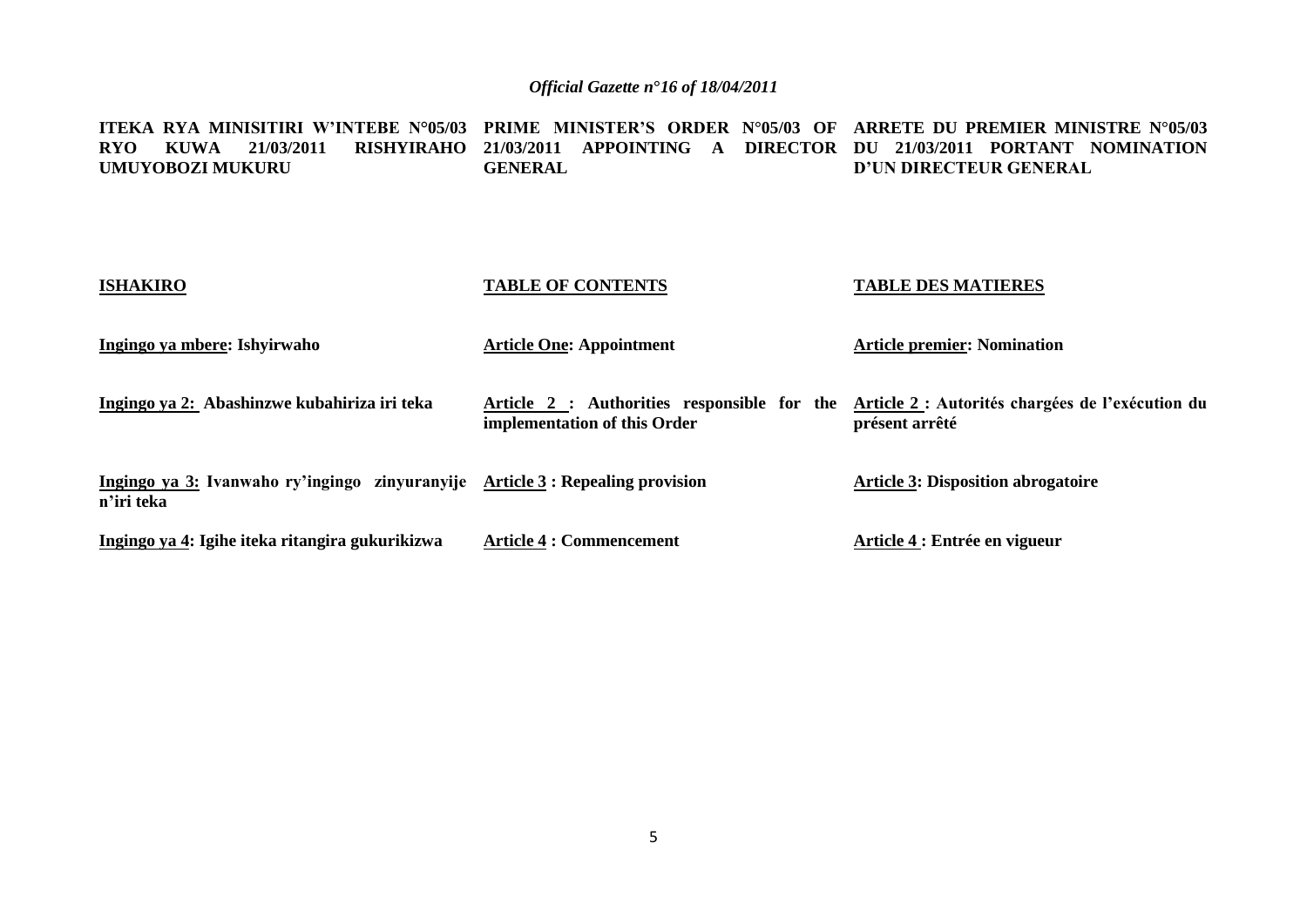| ITEKA RYA MINISITIRI W'INTEBE N°05/03<br>21/03/2011<br><b>RISHYIRAHO</b><br><b>RYO</b><br><b>KUWA</b><br><b>UMUYOBOZI MUKURU</b>                                                                                                           | <b>PRIME MINISTER'S ORDER N°05/03</b><br>OF<br><b>APPOINTING</b><br>21/03/2011<br><b>DIRECTOR</b><br>$\mathbf{A}$<br><b>GENERAL</b>                                                             | ARRETE DU PREMIER MINISTRE N°05/03<br>21/03/2011 PORTANT NOMINATION<br>DU<br>D'UN DIRECTEUR GENERAL                                           |
|--------------------------------------------------------------------------------------------------------------------------------------------------------------------------------------------------------------------------------------------|-------------------------------------------------------------------------------------------------------------------------------------------------------------------------------------------------|-----------------------------------------------------------------------------------------------------------------------------------------------|
| Minisitiri w'Intebe,                                                                                                                                                                                                                       | The Prime Minister,                                                                                                                                                                             | Le Premier Ministre,                                                                                                                          |
| Ashingiye ku Itegeko Nshinga rya Repubulika y'u<br>Rwanda ryo kuwa 04 Kamena 2003, nk'uko<br>ryavuguruwe kugeza ubu, cyane cyane mu ngingo<br>zaryo iya 118, iya 119, iya 121 n'iya 201;                                                   | Pursuant to the Constitution of the Republic of Vu la Constitution de la République du Rwanda du<br>Rwanda of 04 June 2003, as amended to date<br>especially in Articles 118, 119, 121 and 201; | 04 juin 2003 telle que révisée à ce jour,<br>spécialement en ses articles 118, 119, 121 et 201;                                               |
| Ashingiye ku Itegeko n° 22/2002 ryo kuwa Pursuant to Law n° 22/2002 of 09/07/2002 on<br>09/07/2002 rishyiraho Sitati Rusange igenga abakozi<br>ba Leta n'inzego z'imirimo ya Leta, cyane cyane mu<br>ngingo zaryo iya 17, iya 24 n'iya 35; | General Statutes for Rwanda Public service,<br>especially in Articles 17, 24 and 35;                                                                                                            | Vu la Loi nº 22/2002 du 09/07/2002 portant Statut<br>Général de la Fonction Publique Rwandaise,<br>spécialement en ses articles 17, 24 et 35; |
| Bisabwe na Minisitiri w'Uburinganire n'Iterambere<br>ry'Umuryango;                                                                                                                                                                         | On proposal by the Minister of Gender and Family<br>Promotion;                                                                                                                                  | Sur proposition du Ministre du Genre et de la<br>Promotion de la Famille;                                                                     |
| Inama y'Abaminisitiri yateranye kuwa 15/12/2010,<br>imaze kubisuzuma no kubyemeza;                                                                                                                                                         | After consideration and approval by the Cabinet in Après exament et adoption par le Conseil des<br>its session of $15/12/2010$ ;                                                                | Ministres en sa séance du 15/12/2010;                                                                                                         |
| <b>ATEGETSE:</b>                                                                                                                                                                                                                           | <b>HEREBY ORDERS:</b>                                                                                                                                                                           | <b>ARRETE:</b>                                                                                                                                |
| Ingingo ya mbere: Ishyirwaho                                                                                                                                                                                                               | <b>Article One: Appointment</b>                                                                                                                                                                 | <b>Article premier: Nomination</b>                                                                                                            |
| Bwana GAHIGI KAREKEZI<br>Alfred,<br>agizwe<br>Umuyobozi Mukuru muri Minisiteri y'Uburinganire<br>n'Iterambere ry'Umuryango.                                                                                                                | Mr. GAHIGI KAREKEZI Alfred is hereby<br>appointed Director General in the Ministry of<br>Gender and Family Promotion.                                                                           | Monsieur GAHIGI KAREKEZI Alfred est nommé<br>Directeur Général au Ministère du Genre et de la<br>Promotion de la Famille.                     |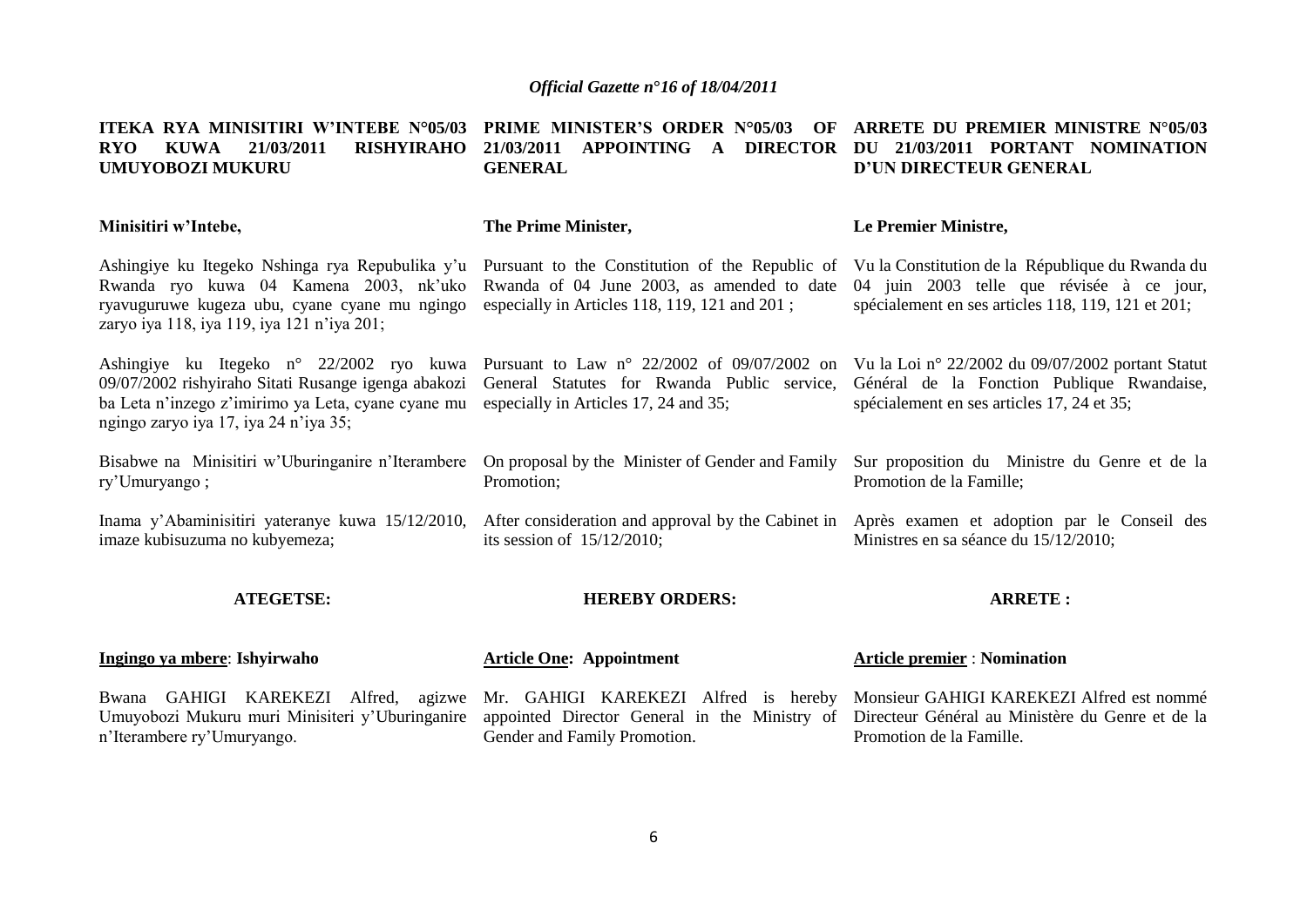| Ingingo ya 2: Abashinzwe kubahiriza iri teka                                                           | Article 2: Authorities responsible for the<br>implementation of this Order                                                                                                                         | Article 2 : Autorités chargées de l'exécution du<br>présent arrêté                                                                                                 |
|--------------------------------------------------------------------------------------------------------|----------------------------------------------------------------------------------------------------------------------------------------------------------------------------------------------------|--------------------------------------------------------------------------------------------------------------------------------------------------------------------|
| Minisitiri<br>w'Uburinganire<br>ry'Umuryango<br>n'Umurimo basabwe kubahiriza iri teka.                 | n'Iterambere The Minister of Gender and Family Promotion and<br>na Minisitiri w'Abakozi ba Leta the Minister of Public Service and Labour, are<br>entrusted with the implementation of this Order. | Le Ministre du Genre et de la Promotion de la<br>Famille et le Ministre de la Fonction Publique et du<br>Travail sont chargés de l'exécution du présent<br>arrêté. |
| Ingingo ya 3: Ivanwaho ry'ingingo zinyuranyije Article 3: Repealing provision<br>n'iri teka            |                                                                                                                                                                                                    | <b>Article 3: Disposition abrogatoire</b>                                                                                                                          |
| zose z'amateka abanziriza iri<br>kandi<br>Ingingo<br>zinyuranyije naryo zivanyweho.                    | All prior provisions contrary to this Order are<br>hereby repealed.                                                                                                                                | Toutes les dispositions antérieures contraires au<br>présent arrêté sont abrogées.                                                                                 |
| Ingingo ya 4: Igihe iteka ritangira gukurikizwa                                                        | <b>Article 4: Commencement</b>                                                                                                                                                                     | Article 4 : Entrée en vigueur                                                                                                                                      |
| Iri teka ritangira gukurikizwa ku munsi rishyiriweho<br>umukono. Agaciro karyo gahera kuwa 15/12/2010. | This Order shall come into force on the date of its<br>signature. It takes effect as of $15/12/2010$ .                                                                                             | Le présent arrêté entre en vigueur le jour de sa<br>signature. Il sort ses effets à partir du 15/12/2010.                                                          |
| Kigali, kuwa 21/03/2011                                                                                | Kigali, on 21/03/2011                                                                                                                                                                              | Kigali, le 21/03/2011                                                                                                                                              |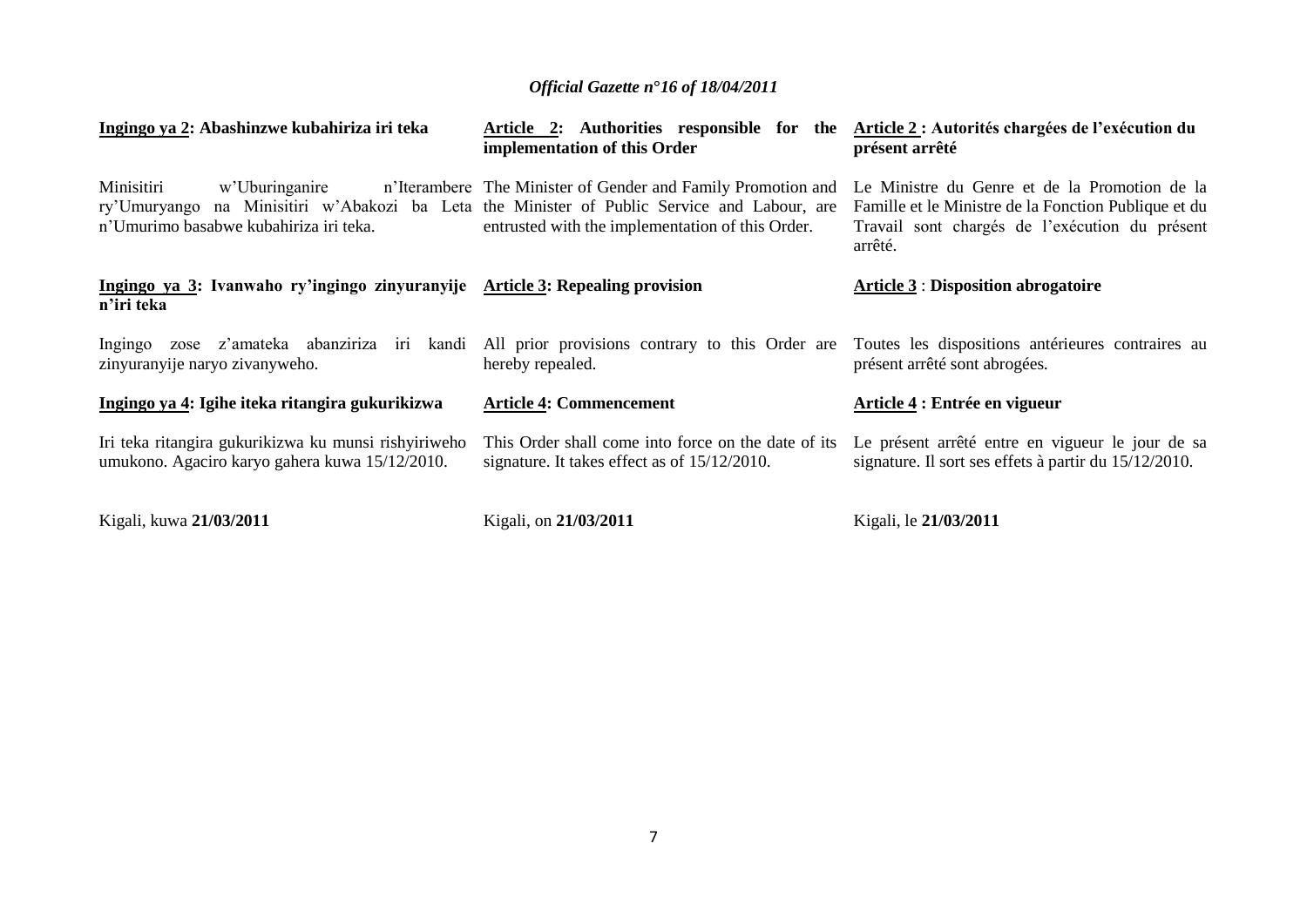(sé)

(sé)

**MAKUZA Bernard** Prime Minister

(sé)

**MAKUZA Bernard** Premier Ministre

(sé)

**Dr. MUJAWAMARIYA Jeanne d'Arc** Ministre du Genre et de la Promotion de la Famille

**MAKUZA Bernard** Minisitiri w"Intebe

(sé)

(sé)

**Dr. MUJAWAMARIYA Jeanne d'Arc** Minister of Gender and Family Promotion

**Dr. MUJAWAMARIYA Jeanne d'Arc** Minisitiri w"Uburinganire n"Iterambere ry"Umuryango

**Bibonywe kandi bishyizweho Ikirango cya Repubulika:**

**Seen and sealed with the Seal of the Republic:**

**Vu et scellé du Sceau de la République :**

(sé)

(sé)

**KARUGARAMA Tharcisse** Minisitiri w"Ubutabera / Intumwa Nkuru ya Leta

**KARUGARAMA Tharcisse** Minister of Justice /Attorney General

**KARUGARAMA Tharcisse** Ministre de la Justice / Garde des Sceaux

(sé)

8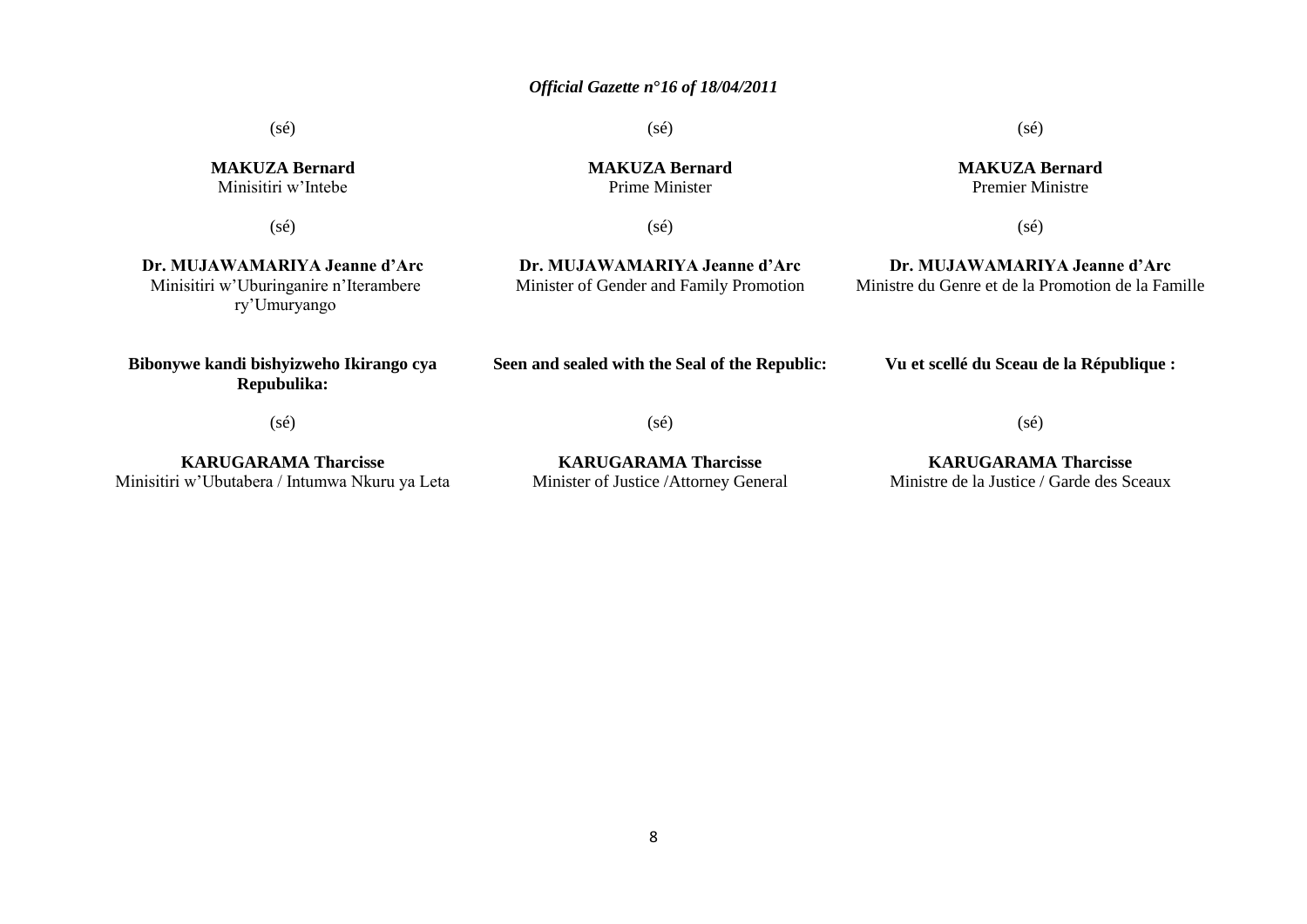**ITEKA RYA MINISITIRI W'INTEBE N°06/03 PRIME MINISTER'S ORDER N° 06/03 OF ARRETE DU PREMIER MINISTRE N° 06/03 RYO KUWA 21/03/2011 RISHYIRAHO 21/03/2011 APPOINTING A DIRECTOR UMUYOBOZI DU 21/03/2011 PORTANT NOMINATION D'UN DIRECTEUR**

| <b>ISHAKIRO</b>                                                                             | <b>TABLE OF CONTENTS</b>                                                    | <b>TABLE DES MATIERES</b>                                          |
|---------------------------------------------------------------------------------------------|-----------------------------------------------------------------------------|--------------------------------------------------------------------|
| Ingingo ya mbere : Ishyirwaho                                                               | <b>Article One: Appointment</b>                                             | <b>Article premier : Nomination</b>                                |
| Ingingo ya 2: Abashinzwe kubahiriza iri teka                                                | Article 2 : Authorities responsible for the<br>implementation of this Order | Article 2 : Autorités chargées de l'exécution du<br>présent arrêté |
| Ingingo ya 3: Ivanwaho ry'ingingo zinyuranyije Article 3: Repealing provision<br>n'iri teka |                                                                             | <b>Article 3 : Disposition abrogatoire</b>                         |
| Ingingo ya 4: Igihe iteka ritangira gukurikizwa                                             | <b>Article 4: Commencement</b>                                              | Article 4 : Entrée en vigueur                                      |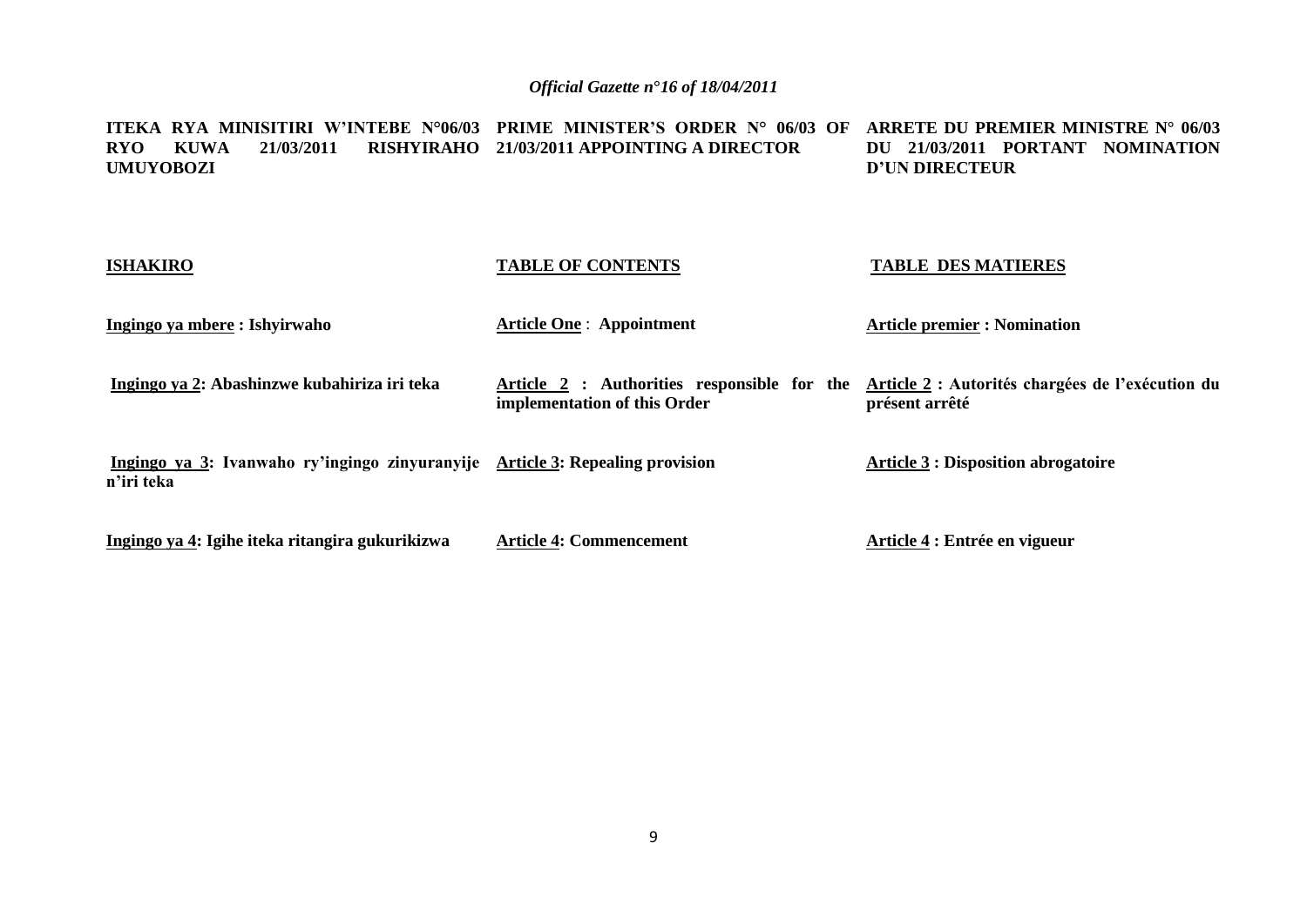#### **ITEKA RYA MINISITIRI W'INTEBE N°06/03 PRIME MINISTER'S ORDER N°06/03 OF ARRETE DU PREMIER MINISTRE N°06/03 RYO KUWA 21/03/2011 RISHYIRAHO 21/03/2011 APPOINTING A DIRECTOR UMUYOBOZ**I **DU 21/03/2011 PORTANT NOMINATION D'UN DIRECTEUR**

**Minisitiri w'Intebe**,

**The Prime Minister**,

Ashingiye ku Itegeko Nshinga rya Repubulika y"u Pursuant to the Constitution of the Republic of Rwanda ryo kuwa 04 Kamena 2003, nk"uko Rwanda of 04 June 2003, as amended to date, ryavuguruwe kugeza ubu, cyane cyane mu ngingo especially in Articles 118, 119, 121and 201; zaryo iya 118, iya 119, iya 121 n"iya 201;

Ashingiye ku Itegeko n° 22/2002 ryo kuwa Pursuant to the Law n° 22/2002 of 09/07/2002 on Vu la Loi n° 22/2002 du 09/07/2002 portant Statut 09/07/2002 rishyiraho Sitati Rusange igenga Abakozi General Statutes for Rwanda Public Service, ba Leta n'inzego z'imirimo ya Leta, cyane cyane mu especially in Articles 17, 24 and 35; ngingo zaryo iya 17, iya 24 n"iya 35;

Ashingiye ku Iteka rya Perezida n°10/01 ryo kuwa Pursuant to the Presidential Order n°10/01 of Vu l"Arrêté Présidentiel n°10/01 du 23/04/2010 23/04/2010 rishyiraho Ikigo Ngororamuco Giteza 23/04/2010 establishing the Rehabilitation and portant Création, Organisation et Fonctionnement Imbere Imyuga kandi rigena Imitunganyirize n"Imikorere byacyo, cyane cyane mu ngingo yaryo ya determining its Organisation and Functioning, Artisanale, spécialement en son article 3; 3;

Bisabwe na Minisitiri w"Urubyiruko;

Inama y'Abaminisitiri yo kuwa 15/12/2010, imaze After consideration and approval by the Cabinet in Après examen et adoption par le Conseil des kubisuzuma no kubyemeza;

Vocational Skills Development Center and d"un Centre de Rehabilitation et de Formation especially in Article 3;

Sur proposition du Ministre de la Jeunesse;

Ministres en sa séance du 15/12/2010;

#### **ATEGETSE: Ingingo ya mbere: Ishyirwaho**  Bwana NIYONGABO Nicolas agizwe Umuyobozi Mr. NIYONGABO Nicolas is appointed Director w"Ikigo Ngororamuco Giteza Imbere Imyuga cya of the Rehabilitation and Vocational Skills Directeur du Centre de Rehabilitation et de IWAWA. **HEREBY ORDERS: Article One** : **Appointment**  Development Center of IWAWA. **ARRETE: Article premier: Nomination**  Monsieur NIYONGABO Nicolas est nommé Formation Artisanale d"IWAWA.

On proposal by the Minister of Youth;

its session of 15/12/2010;

Général de la Fonction Publique Rwandaise,

Vu la Constitution de la République du Rwanda du 04 juin 2003, telle que révisée à ce jour, spécialement en ses articles 118, 119, 121 et 201 ;

spécialement en ses articles 17, 24 et 35;

#### **Le Premier Ministre**,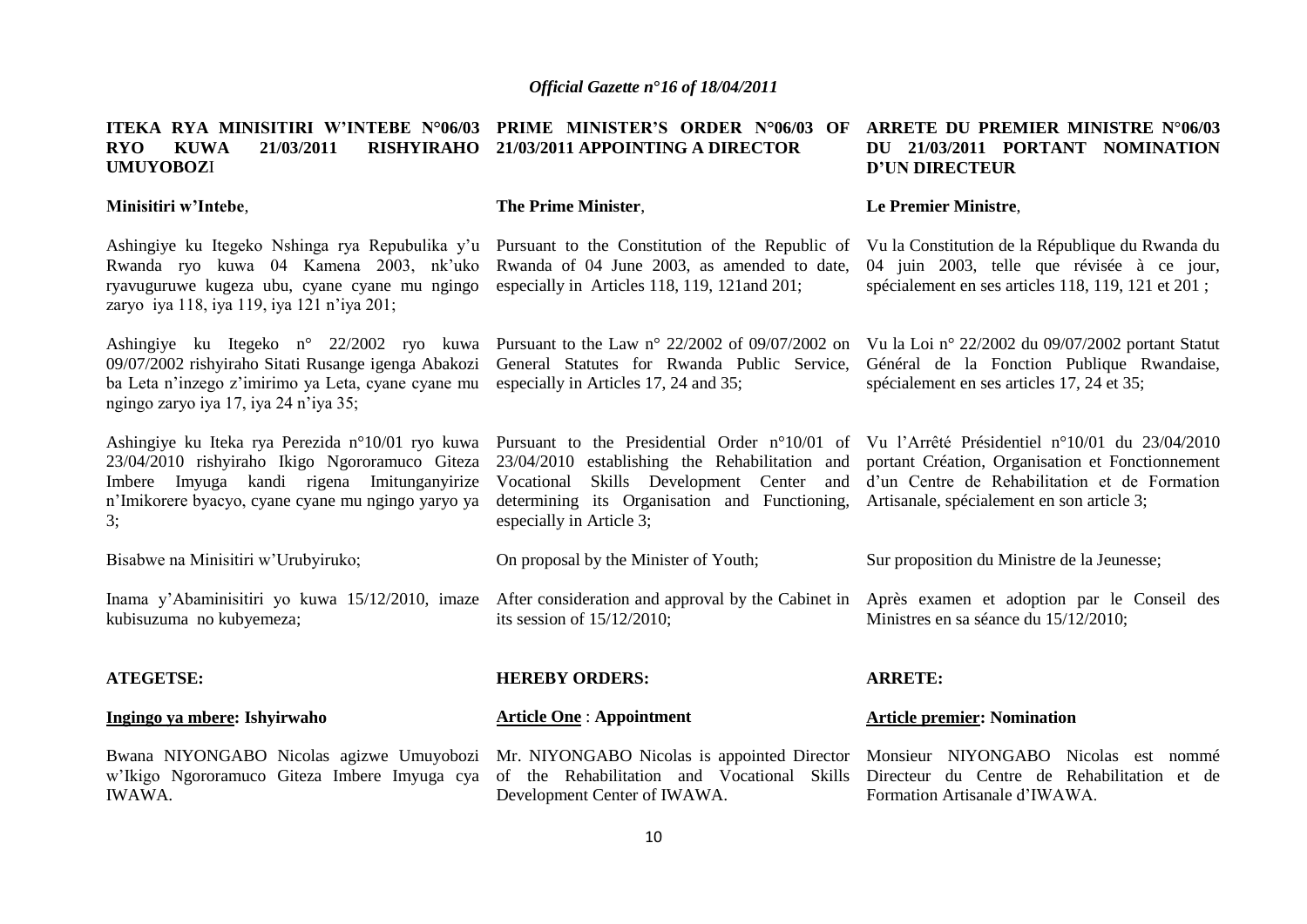| Ingingo ya 2: Abashinzwe kubahiriza iri teka                                                                                                    | Article 2: Authorities responsible for the<br>implementation of this Order                                                                                 | Article 2: Autorités chargées de l'exécution du<br>présent arrêté                                                                                             |
|-------------------------------------------------------------------------------------------------------------------------------------------------|------------------------------------------------------------------------------------------------------------------------------------------------------------|---------------------------------------------------------------------------------------------------------------------------------------------------------------|
| Minisitiri w'Urubyiruko na Minisitiri w'Abakozi ba<br>Leta n'Umurimo basabwe kubahiriza iri teka.                                               | The Minister of Youth and the Minister of Public<br>Service and Labour are entrusted with the<br>implementation of this Order.                             | Le Ministre de la Jeunesse et le Ministre de la<br>Fonction Publique et du Travail sont chargés de<br>l'exécution du présent arrêté.                          |
| Ingingo ya 3: Ivanwaho ry'ingingo zinyuranyije Article 3: Repealing provision<br>n'iri teka                                                     |                                                                                                                                                            | <b>Article 3 : Disposition abrogatoire</b>                                                                                                                    |
| Ingingo<br>zose<br>zinyuranyije na ryo zivanyweho.                                                                                              | z'amateka abanziriza iri kandi All prior provisions contrary to this Order are<br>hereby repealed.                                                         | Toutes les dispositions antérieures contraires au<br>présent arrêté sont abrogées.                                                                            |
| Ingingo ya 4: Igihe iteka ritangira gukurikizwa                                                                                                 | <b>Article 4: Commencement</b>                                                                                                                             | Article 4 : Entrée en vigueur                                                                                                                                 |
| Iri teka ritangira gukurikizwa ku munsi ritangarijweho<br>mu Igazeti ya Leta ya Repubulika y'u Rwanda.<br>Agaciro karyo gahera kuwa 15/12/2010. | This Order shall come into force on the date of its<br>publication in the Official Gazette of the Republic<br>of Rwanda. It takes effect as of 15/12/2010. | Le présent arrêté entre en vigueur le jour de sa<br>publication au Journal Officiel de la République du<br>Rwanda. Il sort ses effets à partir du 15/12/2010. |
| Kigali, kuwa 21/03/2011                                                                                                                         | Kigali, on 21/03/2011                                                                                                                                      | Kigali, le 21/03/2011                                                                                                                                         |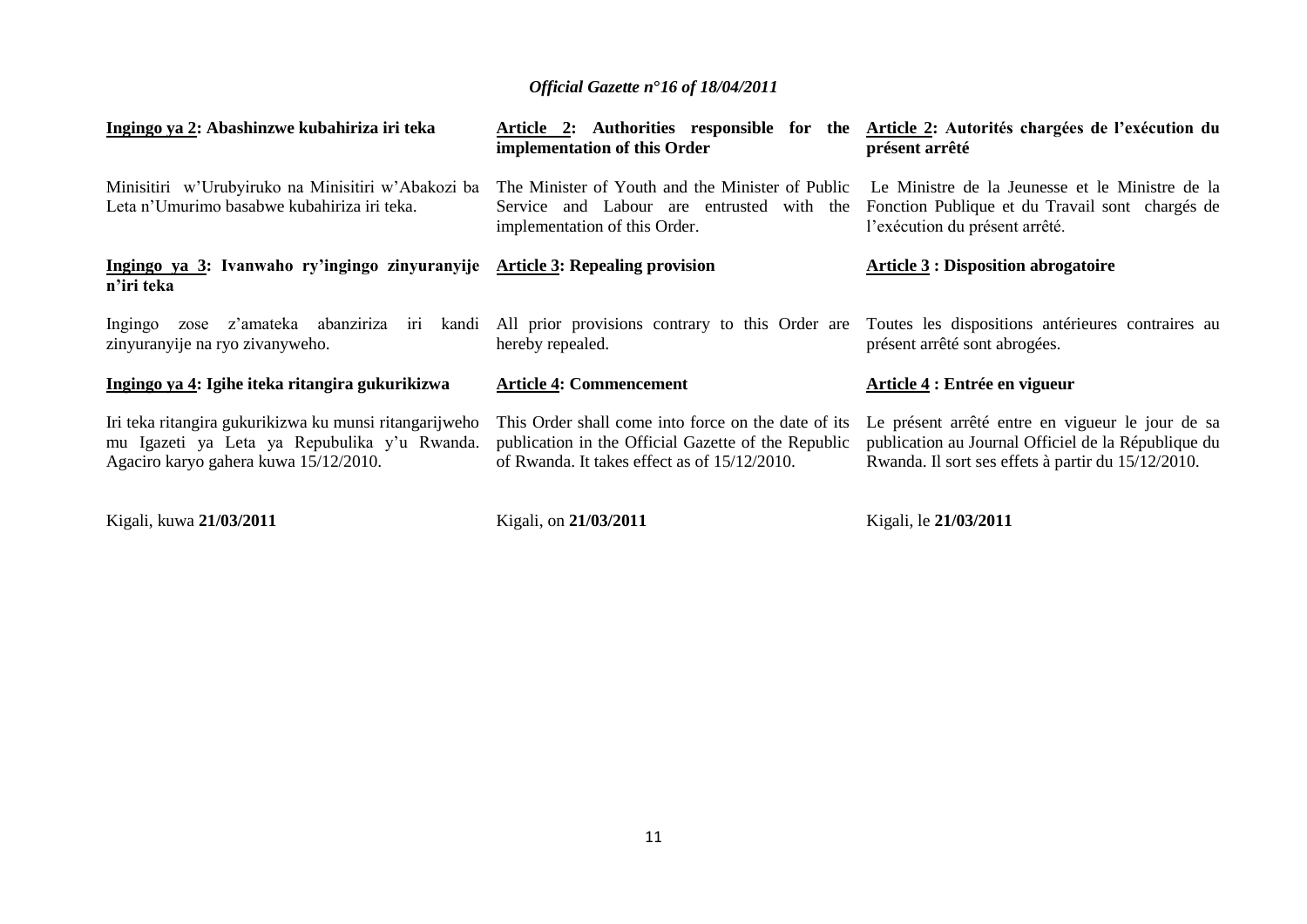(sé)

(sé)

**MAKUZA Bernard** Prime Minister

(sé)

**MAKUZA Bernard** Premier Ministre

**MAKUZA Bernard** Minisitiri w"Intebe

 $(sé)$ 

(sé)

**MITALI K. Protais** Minisitiri w"Urubyiruko **MITALI K. Protais** Minister of Youth

(sé)

**MITALI K. Protais** Ministre de la Jeunesse

**Bibonywe kandi bishyizweho Ikirango cya** 

**Seen and sealed with the Seal of the Republic:**

**Vu et scellé du Sceau de la République :**

(sé)

**Repubulika:**

**KARUGARAMA Tharcisse** Minisitiri w"Ubutabera/Intumwa Nkuru ya Leta (sé)

**KARUGARAMA Tharcisse** Minister of Justice/Attorney General

**KARUGARAMA Tharcisse** Ministre de la Justice/Garde des Sceaux

(sé)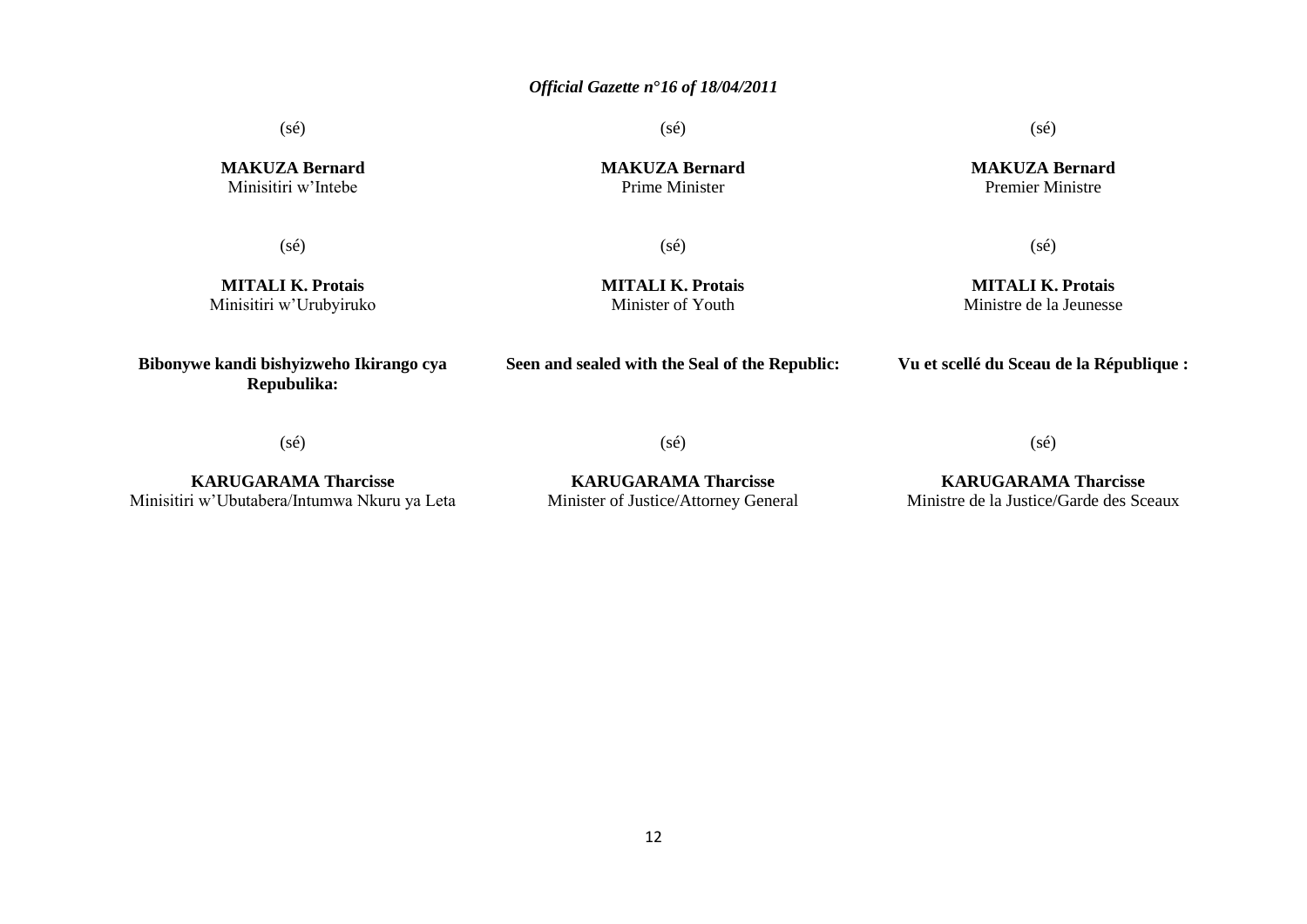#### **ITEKA RYA MINISITIRI W'INTEBE N°07/03 PRIME MINISTER'S ORDER N°07/03 OF ARRETE DU PREMIER MINISTRE N°07/03 RYO KUWA 21/03/2011 RISHYIRAHO 21/03/2011 APPOINTING A DIRECTOR UMUYOBOZI DU 21/03/2011 PORTANT NOMINATION D'UN DIRECTEUR**

#### **ISHAKIRO**

#### **TABLE OF CONTENTS**

#### **TABLE DES MATIERES**

| Ingingo ya mbere : Ishyirwaho                                                               | <b>Article One: Appointment</b>                                            | <b>Article premier : Nomination</b>                                |
|---------------------------------------------------------------------------------------------|----------------------------------------------------------------------------|--------------------------------------------------------------------|
| Ingingo ya 2: Abashinzwe kubahiriza iri teka                                                | Article 2: Authorities responsible for the<br>implementation of this Order | Article 2 : Autorités chargées de l'exécution du<br>présent arrêté |
| Ingingo ya 3: Ivanwaho ry'ingingo zinyuranyije Article 3: Repealing provision<br>n'iri teka |                                                                            | <b>Article 3 : Disposition abrogatoire</b>                         |
| Ingingo ya 4: Igihe iteka ritangira gukurikizwa                                             | <b>Article 4: Commencement</b>                                             | Article 4 : Entrée en vigueur                                      |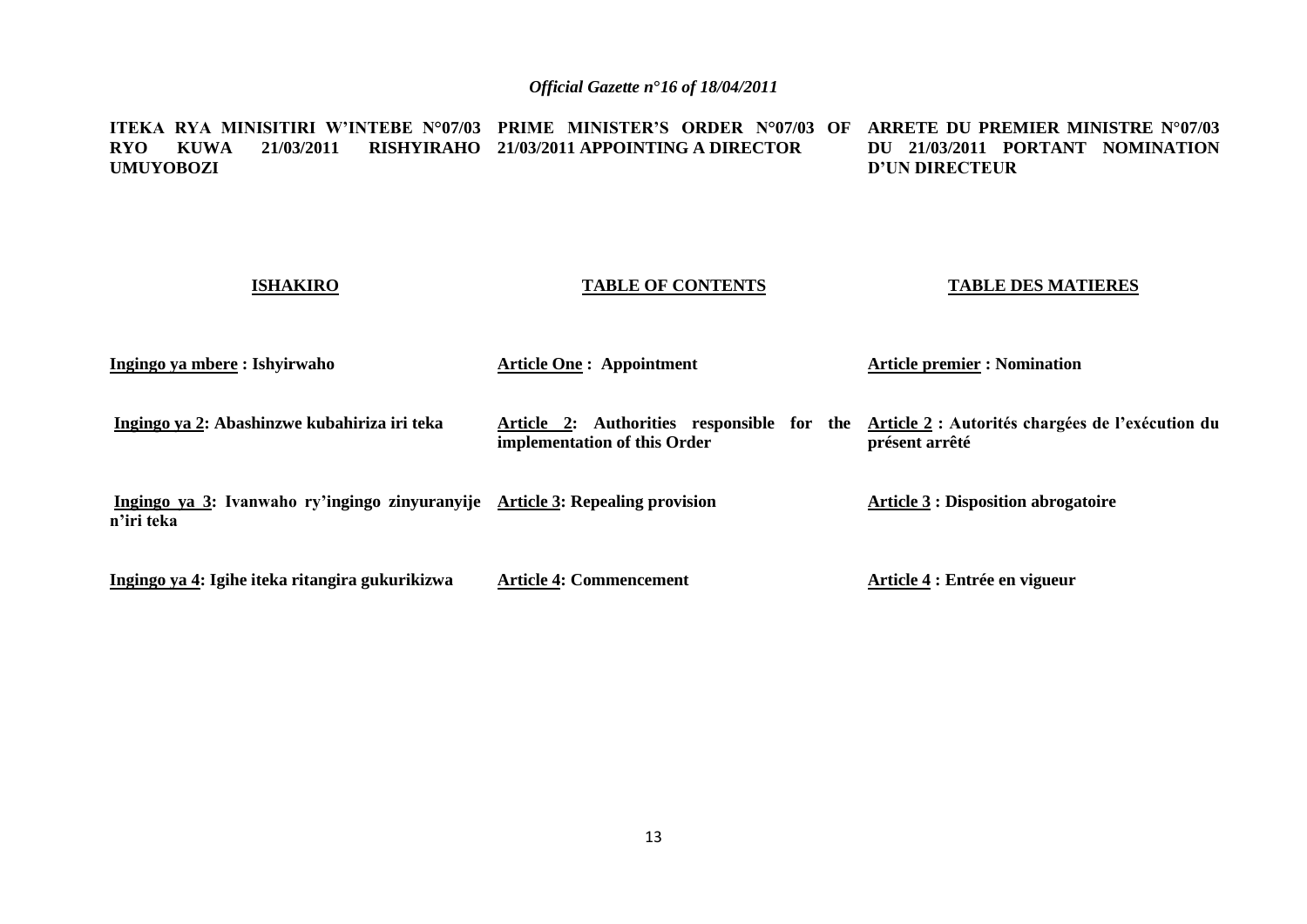#### **ITEKA RYA MINISITIRI W'INTEBE N°07/03 PRIME MINISTER'S ORDER N°07/03 OF ARRETE DU PREMIER MINISTRE N°07/03 RYO KUWA 21/03/2011 RISHYIRAHO 21/03/2011 APPOINTING A DIRECTOR UMUYOBOZI DU 21/03/2011 PORTANT NOMINATION D'UN DIRECTEUR**

| Minisitiri w'Intebe,                                                                                                                                                                                                                                                                                                                                                           | The Prime Minister,                                                                                                              | Le Premier Ministre,                                                                                                                                 |
|--------------------------------------------------------------------------------------------------------------------------------------------------------------------------------------------------------------------------------------------------------------------------------------------------------------------------------------------------------------------------------|----------------------------------------------------------------------------------------------------------------------------------|------------------------------------------------------------------------------------------------------------------------------------------------------|
| Ashingiye ku Itegeko Nshinga rya Repubulika y'u Pursuant to the Constitution of the Republic of<br>Rwanda ryo kuwa 04 Kamena 2003, nk'uko Rwanda of 04 June 2003, as amended to date,<br>ryavuguruwe kugeza ubu, cyane cyane mu ngingo especially in Articles 118, 119, 121 and 201;<br>zaryo iya 118, iya 119, iya 121 n'iya 201;                                             |                                                                                                                                  | Vu la Constitution de la République du Rwanda du<br>04 juin 2003, telle que révisée à ce jour,<br>spécialement en ses articles 118, 119, 121 et 201; |
| Ashingiye ku Itegeko n° 22/2002 ryo kuwa Pursuant to Law n° 22/2002 of 09/07/2002 on Vu la Loi n° 22/2002 du 09/07/2002 portant Statut<br>09/07/2002 rishyiraho Sitati Rusange igenga Abakozi General Statutes for Rwanda Public Service,<br>ba Leta n'inzego z'imirimo ya Leta, cyane cyane mu especially in Articles 17, 24 and 35;<br>ngingo zaryo iya 17, iya 24 n'iya 35; |                                                                                                                                  | Général de la Fonction Publique Rwandaise,<br>spécialement en ses articles 17, 24 et 35;                                                             |
| Bisabwe na Minisitiri w'Ibiza no Gueyura Impunzi;                                                                                                                                                                                                                                                                                                                              | On proposal by the Minister of Disaster Sur proposition du Ministre de la Gestion des<br>Management and Refugees;                | Catastrophes et des Réfugiés;                                                                                                                        |
| Inama y'Abaminisitiri yo kuwa 15/12/2010, imaze<br>kubisuzuma no kubyemeza;                                                                                                                                                                                                                                                                                                    | After consideration and approval by the Cabinet in Après exament et adoption par le Conseil des<br>its session of $15/12/2010$ ; | Ministres en sa séance du 15/12/2010;                                                                                                                |
| <b>ATEGETSE:</b>                                                                                                                                                                                                                                                                                                                                                               | <b>HEREBY ORDERS:</b>                                                                                                            | <b>ARRETE:</b>                                                                                                                                       |
| Ingingo ya mbere : Ishyirwaho                                                                                                                                                                                                                                                                                                                                                  | <b>Article One: Appointment</b>                                                                                                  | <b>Article premier : Nomination</b>                                                                                                                  |

ushinzwe Ibibazo by'Impunzi muri Minisiteri y'Ibiza Director of Refugee Affairs in the Ministry of Directeur chargé des Affaires des Réfugiés au no Gucyura Impunzi.

Disaster Management and Refugees.

Bwana RWAHAMA Jean Claude agizwe Umuyobozi Mr. RWAHAMA Jean Claude is appointed Monsieur RWAHAMA Jean Claude est nommé Ministère de la Gestion des Catastrophes et des Réfugiés.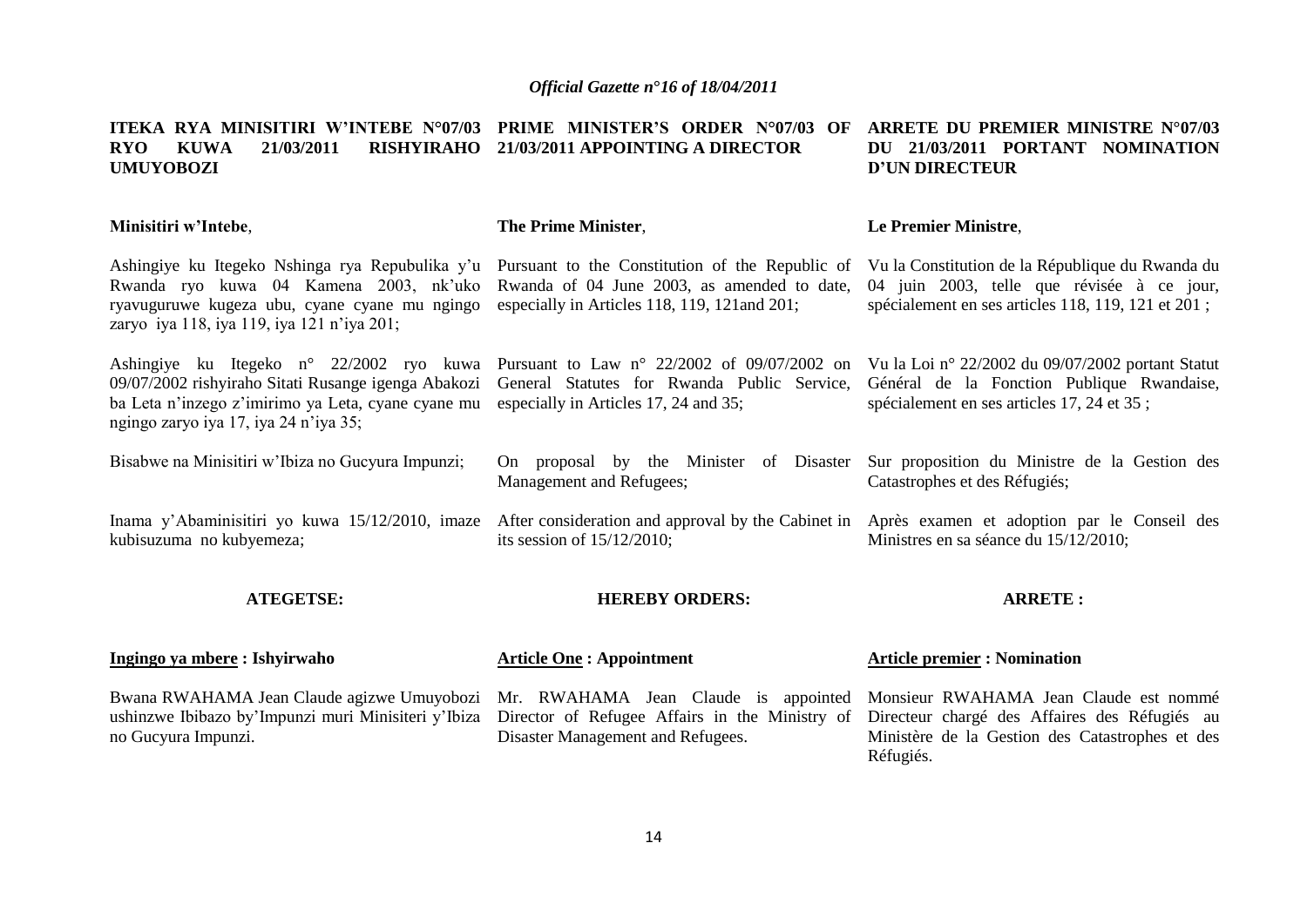| Ingingo ya 2: Abashinzwe kubahiriza iri teka                                                                                                                   | Article 2: Authorities responsible for the<br>implementation of this Order                                                                                     | Article 2: Autorités chargées de l'exécution du<br>présent arrêté                                                                                                       |
|----------------------------------------------------------------------------------------------------------------------------------------------------------------|----------------------------------------------------------------------------------------------------------------------------------------------------------------|-------------------------------------------------------------------------------------------------------------------------------------------------------------------------|
| Minisitiri w'Ibiza no Gueyura Impunzi na Minisitiri<br>w'Abakozi ba Leta n'Umurimo basabwe kubahiriza<br>iri teka.                                             | The Minister of Disaster Management<br>and<br>Refugees and the Minister of Public Service and<br>Labor are entrusted with the implementation of this<br>Order. | Le Ministre de la Gestion des Catastrophes et des<br>Réfugiés et le Ministre de la Fonction Publique et<br>du Travail sont chargés de l'exécution du présent<br>arrêté. |
| Ingingo ya 3: Ivanwaho ry'ingingo zinyuranyije Article 3: Repealing provision<br>n'iri teka                                                                    |                                                                                                                                                                | <b>Article 3 : Disposition abrogatoire</b>                                                                                                                              |
| z'amateka abanziriza<br>kandi<br>iri<br>Ingingo<br>zose<br>zinyuranyije na ryo zivanyweho.                                                                     | All prior provisions contrary to this Order are<br>hereby repealed.                                                                                            | Toutes les dispositions antérieures contraires au<br>présent arrêté sont abrogées.                                                                                      |
| Ingingo ya 4: Igihe iteka ritangira gukurikizwa                                                                                                                | <b>Article 4: Commencement</b>                                                                                                                                 | Article 4 : Entrée en vigueur                                                                                                                                           |
| Iri<br>gukurikizwa<br>teka<br>ritangira<br>ku<br>munsi<br>ritangarijweho mu Igazeti ya Leta ya Repubulika y'u<br>Rwanda. Agaciro karyo gahera kuwa 15/12/2010. | This Order shall come into force on the date of its<br>publication in the Official Gazette of the Republic<br>of Rwanda. It takes effect as of 15/12/2010.     | Le présent arrêté entre en vigueur le jour de sa<br>publication au Journal Officiel de la République du<br>Rwanda. Il sort ses effets à partir du 15/12/2010.           |
| Kigali, kuwa 21/03/2011                                                                                                                                        | Kigali, on 21/03/2011                                                                                                                                          | Kigali, le 21/03/2011                                                                                                                                                   |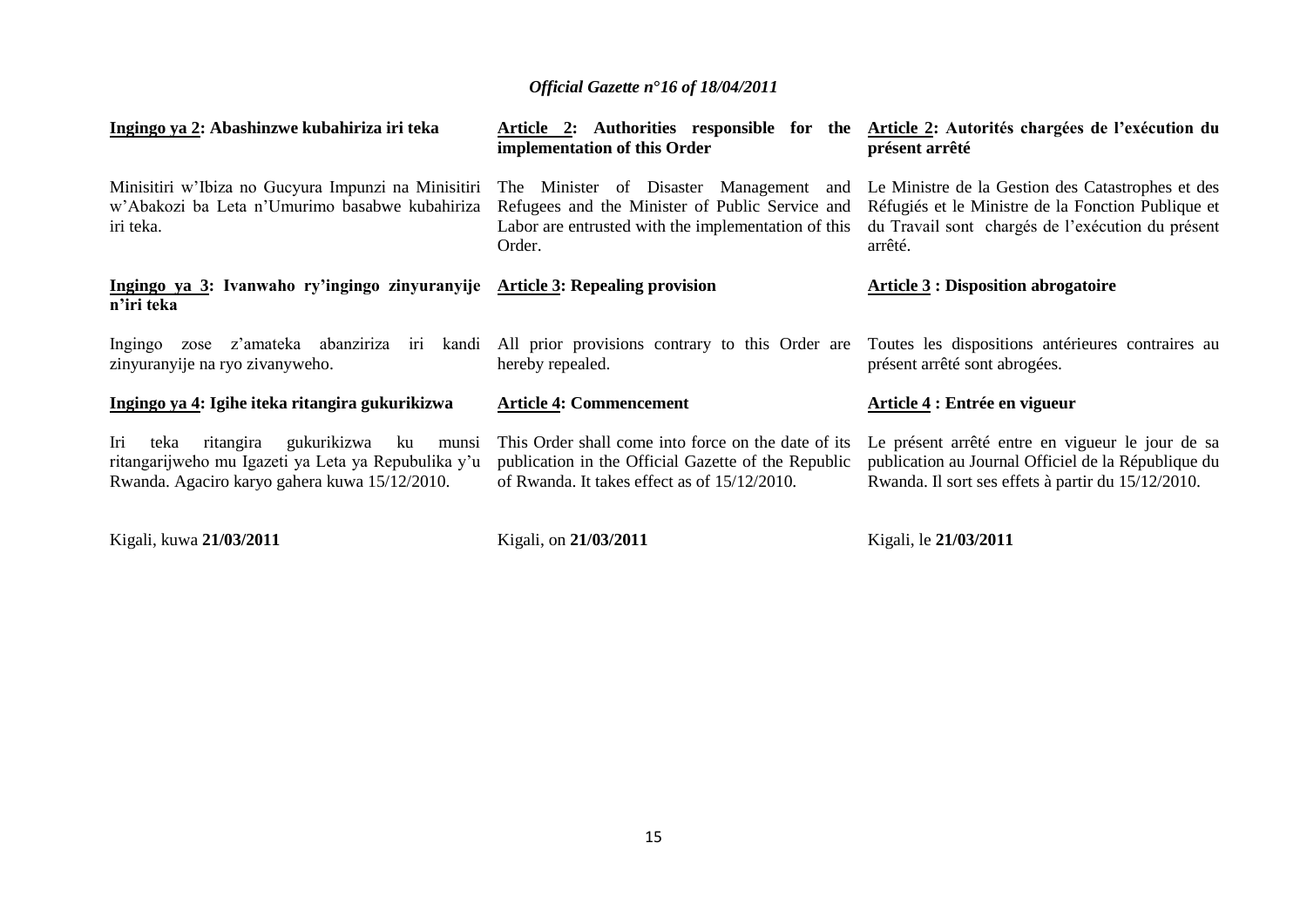(sé)

(sé)

**MAKUZA Bernard** Minisitiri w"Intebe

(sé)

**Generali GATSINZI Marcel** Minisitiri w"Ibiza no Gucyura Impunzi **MAKUZA Bernard** Prime Minister

(sé)

**Général GATSINZI Marcel** Ministre de la Gestion des Catastrophes et des Réfugiés

**Bibonywe kandi bishyizweho Ikirango cya Repubulika:**

**Seen and sealed with the Seal of the Republic:**

**General GATSINZI Marcel**  Minister of Disaster Management and Refugees

**Vu et scellé du Sceau de la République :**

(sé)

(sé)

(sé)

**KARUGARAMA Tharcisse** Minisitiri w"Ubutabera/Intumwa Nkuru ya Leta

**KARUGARAMA Tharcisse** Minister of Justice/Attorney General

**KARUGARAMA Tharcisse** Ministre de la Justice/Garde des Sceaux

(sé)

**MAKUZA Bernard** Premier Ministre

(sé)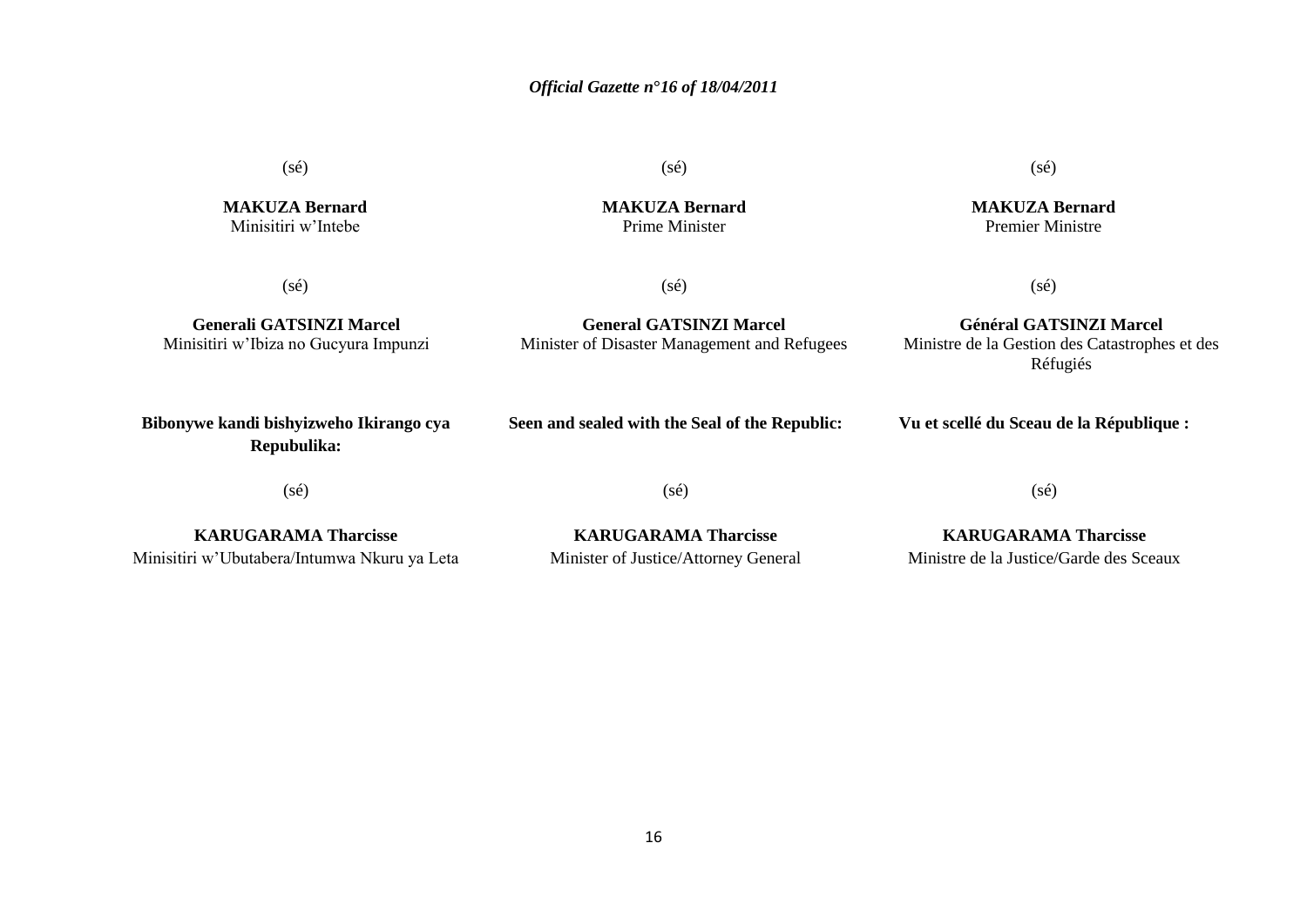**ITEKA RYA MINISITIRI W'INTEBE N°08/03 PRIME MINISTER'S ORDER N°08/03 OF ARRETE DU PREMIER MINISTRE N°08/03 RYO KUWA 21/03/2011 RISHYIRAHO 21/03/2011 APPOINTING A DIRECTOR UMUYOBOZI DU 21/03/2011 PORTANT NOMINATION D'UN DIRECTEUR** 

#### **TABLE OF CONTENTS**

#### **TABLE DES MATIERES**

| Ingingo ya mbere : Ishyirwaho                                                               | <b>Article One: Appointment</b>                                                                                             | <b>Article premier : Nomination</b>        |
|---------------------------------------------------------------------------------------------|-----------------------------------------------------------------------------------------------------------------------------|--------------------------------------------|
| Ingingo ya 2: Abashinzwe kubahiriza iri teka                                                | Article 2: Authorities responsible for the Article 2 : Autorités chargées de l'exécution du<br>implementation of this Order | présent arrêté                             |
| Ingingo ya 3: Ivanwaho ry'ingingo zinyuranyije Article 3: Repealing provision<br>n'iri teka |                                                                                                                             | <b>Article 3 : Disposition abrogatoire</b> |
| Ingingo ya 4: Igihe iteka ritangira gukurikizwa                                             | <b>Article 4: Commencement</b>                                                                                              | Article 4 : Entrée en vigueur              |

**ISHAKIRO**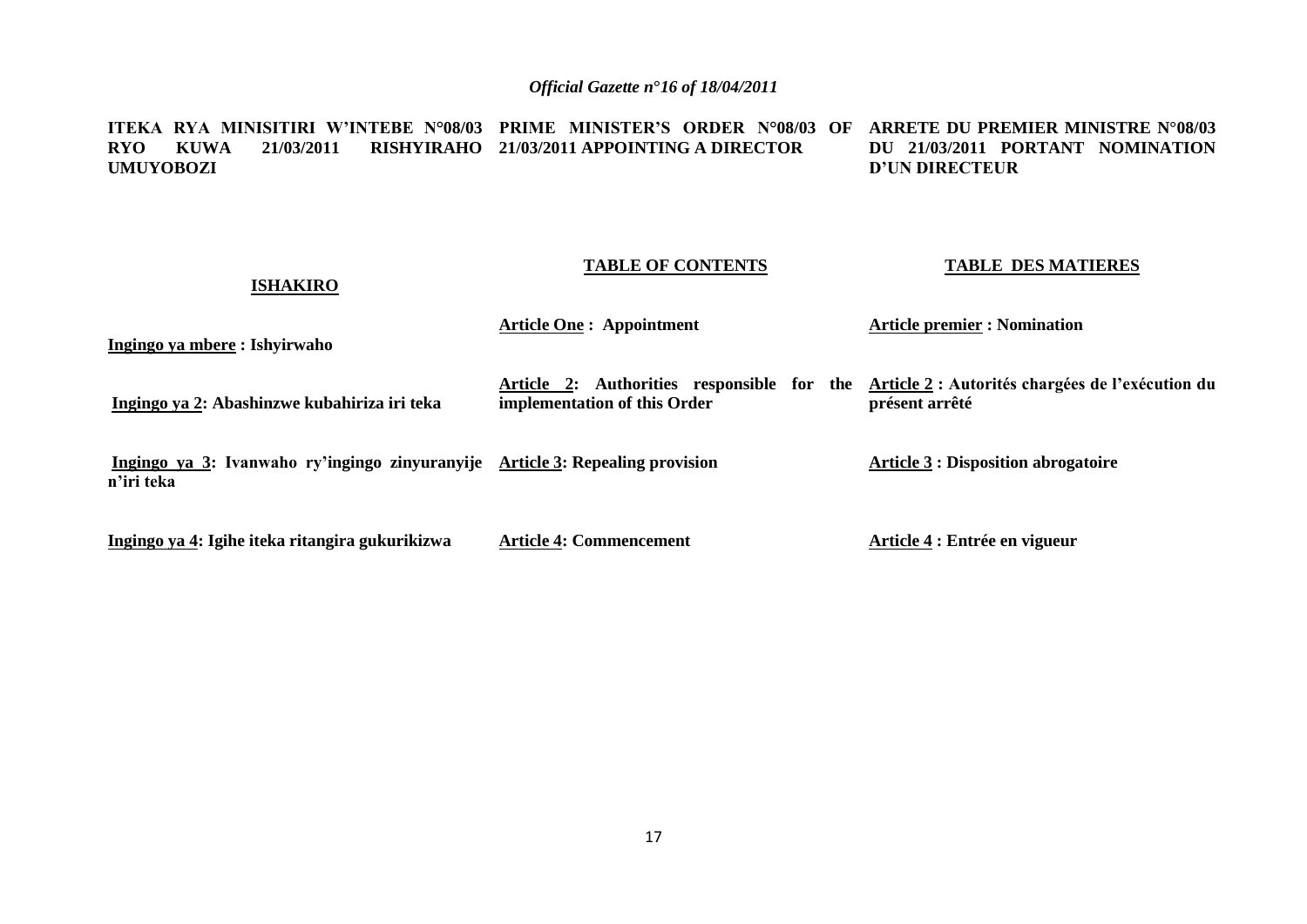#### **ITEKA RYA MINISITIRI W'INTEBE N°08/03 PRIME MINISTER'S ORDER N°08/03 OF ARRETE DU PREMIER MINISTRE N°08/03 RYO KUWA 21/03/2011 RISHYIRAHO 21/03/2011 APPOINTING A DIRECTOR UMUYOBOZI DU 21/03/2011 PORTANT NOMINATION D'UN DIRECTEUR**

| Minisitiri w'Intebe,                                                                                                                                                                                                                                                                                                         | The Prime Minister,                                                                                                                                    | Le Premier Ministre,                                                                                                                                                          |
|------------------------------------------------------------------------------------------------------------------------------------------------------------------------------------------------------------------------------------------------------------------------------------------------------------------------------|--------------------------------------------------------------------------------------------------------------------------------------------------------|-------------------------------------------------------------------------------------------------------------------------------------------------------------------------------|
| Ashingiye ku Itegeko Nshinga rya Repubulika y'u Pursuant to the Constitution of the Republic of<br>Rwanda ryo kuwa 04 Kamena 2003, nk'uko Rwanda of 04 June 2003, as amended to date,<br>ryavuguruwe kugeza ubu, cyane cyane mu ngingo<br>zaryo iya 118, iya 119, iya 121 n'iya 201;                                         | especially in Articles 118, 119, 121 and 201;                                                                                                          | Vu la Constitution de la République du Rwanda<br>du 04 juin 2003, telle que révisée à ce jour,<br>spécialement en ses articles 118, 119, 121 et 201;                          |
| Ashingiye ku Itegeko n° 22/2002 ryo kuwa Pursuant to Law n° 22/2002 of 09/07/2002 on<br>09/07/2002 rishyiraho Sitati Rusange igenga Abakozi General Statutes for Rwanda Public Service,<br>ba Leta n'inzego z'imirimo ya Leta, cyane cyane mu especially in Articles 17, 24 and 35;<br>ngingo zaryo iya 17, iya 24 n'iya 35; |                                                                                                                                                        | Vu la Loi nº 22/2002 du 09/07/2002 portant Statut<br>Général de la Fonction Publique Rwandaise,<br>spécialement en ses articles 17, 24 et 35;                                 |
| Bisabwe na Minisitiri w'Ibiza no Gueyura Impunzi;                                                                                                                                                                                                                                                                            | On proposal by the Minister of Disaster<br>Management and Refugees;                                                                                    | Sur proposition du Ministre de la Gestion des<br>Catastrophes et des Réfugiés;                                                                                                |
| Inama y'Abaminisitiri yo kuwa 15/12/2010, imaze<br>kubisuzuma no kubyemeza;                                                                                                                                                                                                                                                  | After consideration and approval by the Cabinet in Après examen et adoption par le Conseil des<br>its session of $15/12/2010$ ;                        | Ministres en sa séance du 15/12/2010;                                                                                                                                         |
| <b>ATEGETSE:</b>                                                                                                                                                                                                                                                                                                             | <b>HEREBY ORDERS:</b>                                                                                                                                  | <b>ARRETE:</b>                                                                                                                                                                |
| Ingingo ya mbere : Ishyirwaho                                                                                                                                                                                                                                                                                                | <b>Article One: Appointment</b>                                                                                                                        | <b>Article premier: Nomination</b>                                                                                                                                            |
| Bwana KAYIRA Justin agizwe Umuyobozi ushinzwe<br>Ibiza no Guhuza Gahunda muri Minisiteri y'Ibiza no<br>Gucyura Impunzi.                                                                                                                                                                                                      | Mr. KAYIRA Justin is appointed Director of<br>Disaster Management and Programs Coordination<br>in the Ministry of Disaster Management and<br>Refugees. | Monsieur KAYIRA Justin est nommé Directeur<br>chargé des Catastrophes et de la Coordination des<br>Programmes au Ministère de la Gestion des<br>Catastrophes et des Réfugiés. |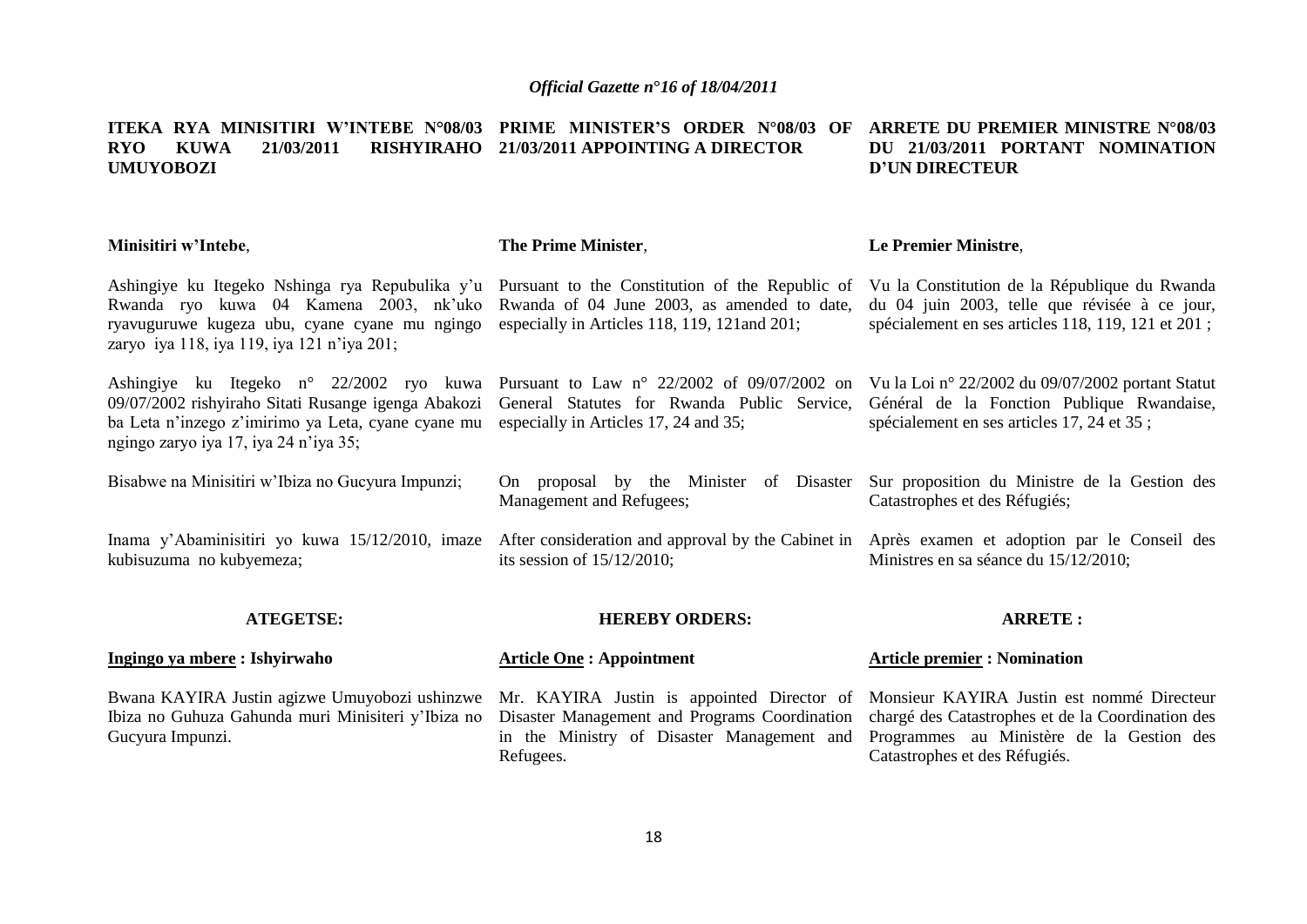| Ingingo ya 2: Abashinzwe kubahiriza iri teka                                                                                                                                                                                                                                                                                       | Article 2: Authorities responsible for the<br>implementation of this Order                                                                                                                                                                                                                                                         | Article 2: Autorités chargées de l'exécution du<br>présent arrêté                                                                                                       |
|------------------------------------------------------------------------------------------------------------------------------------------------------------------------------------------------------------------------------------------------------------------------------------------------------------------------------------|------------------------------------------------------------------------------------------------------------------------------------------------------------------------------------------------------------------------------------------------------------------------------------------------------------------------------------|-------------------------------------------------------------------------------------------------------------------------------------------------------------------------|
| Minisitiri w'Ibiza no Gueyura Impunzi na Minisitiri The Minister of Disaster Management and<br>w'Abakozi ba Leta n'Umurimo basabwe kubahiriza<br>iri teka.                                                                                                                                                                         | Refugees and the Minister of Public Service and<br>Labor are entrusted with the implementation of this<br>Order.                                                                                                                                                                                                                   | Le Ministre de la Gestion des Catastrophes et des<br>Réfugiés et le Ministre de la Fonction Publique et<br>du Travail sont chargés de l'exécution du présent<br>arrêté. |
| Ingingo ya 3: Ivanwaho ry'ingingo zinyuranyije Article 3: Repealing provision<br>n'iri teka                                                                                                                                                                                                                                        |                                                                                                                                                                                                                                                                                                                                    | <b>Article 3 : Disposition abrogatoire</b>                                                                                                                              |
| Ingingo<br>zose<br>zinyuranyije na ryo zivanyweho.                                                                                                                                                                                                                                                                                 | z'amateka abanziriza iri kandi All prior provisions contrary to this Order are<br>hereby repealed.                                                                                                                                                                                                                                 | Toutes les dispositions antérieures contraires au<br>présent arrêté sont abrogées.                                                                                      |
| Ingingo ya 4: Igihe iteka ritangira gukurikizwa                                                                                                                                                                                                                                                                                    | <b>Article 4: Commencement</b>                                                                                                                                                                                                                                                                                                     | Article 4 : Entrée en vigueur                                                                                                                                           |
| Iri teka ritangira gukurikizwa ku munsi ritangarijweho<br>mu Igazeti ya Leta ya Repubulika y'u Rwanda.<br>Agaciro karyo gahera kuwa 15/12/2010.                                                                                                                                                                                    | This Order shall come into force on the date of its<br>publication in the Official Gazette of the Republic<br>of Rwanda. It takes effect as of 15/12/2010.                                                                                                                                                                         | Le présent arrêté entre en vigueur le jour de sa<br>publication au Journal Officiel de la République<br>du Rwanda. Il sort ses effets à partir du<br>15/12/2010.        |
| $\mathbf{v}$ $\mathbf{v}$ $\mathbf{v}$ $\mathbf{v}$ $\mathbf{v}$ $\mathbf{v}$ $\mathbf{v}$ $\mathbf{v}$ $\mathbf{v}$ $\mathbf{v}$ $\mathbf{v}$ $\mathbf{v}$ $\mathbf{v}$ $\mathbf{v}$ $\mathbf{v}$ $\mathbf{v}$ $\mathbf{v}$ $\mathbf{v}$ $\mathbf{v}$ $\mathbf{v}$ $\mathbf{v}$ $\mathbf{v}$ $\mathbf{v}$ $\mathbf{v}$ $\mathbf{$ | $\mathbf{v}$ $\mathbf{v}$ $\mathbf{v}$ $\mathbf{v}$ $\mathbf{v}$ $\mathbf{v}$ $\mathbf{v}$ $\mathbf{v}$ $\mathbf{v}$ $\mathbf{v}$ $\mathbf{v}$ $\mathbf{v}$ $\mathbf{v}$ $\mathbf{v}$ $\mathbf{v}$ $\mathbf{v}$ $\mathbf{v}$ $\mathbf{v}$ $\mathbf{v}$ $\mathbf{v}$ $\mathbf{v}$ $\mathbf{v}$ $\mathbf{v}$ $\mathbf{v}$ $\mathbf{$ |                                                                                                                                                                         |

Kigali, kuwa **21/03/2011**

Kigali, on **21/03/2011**

Kigali, le **21/03/2011**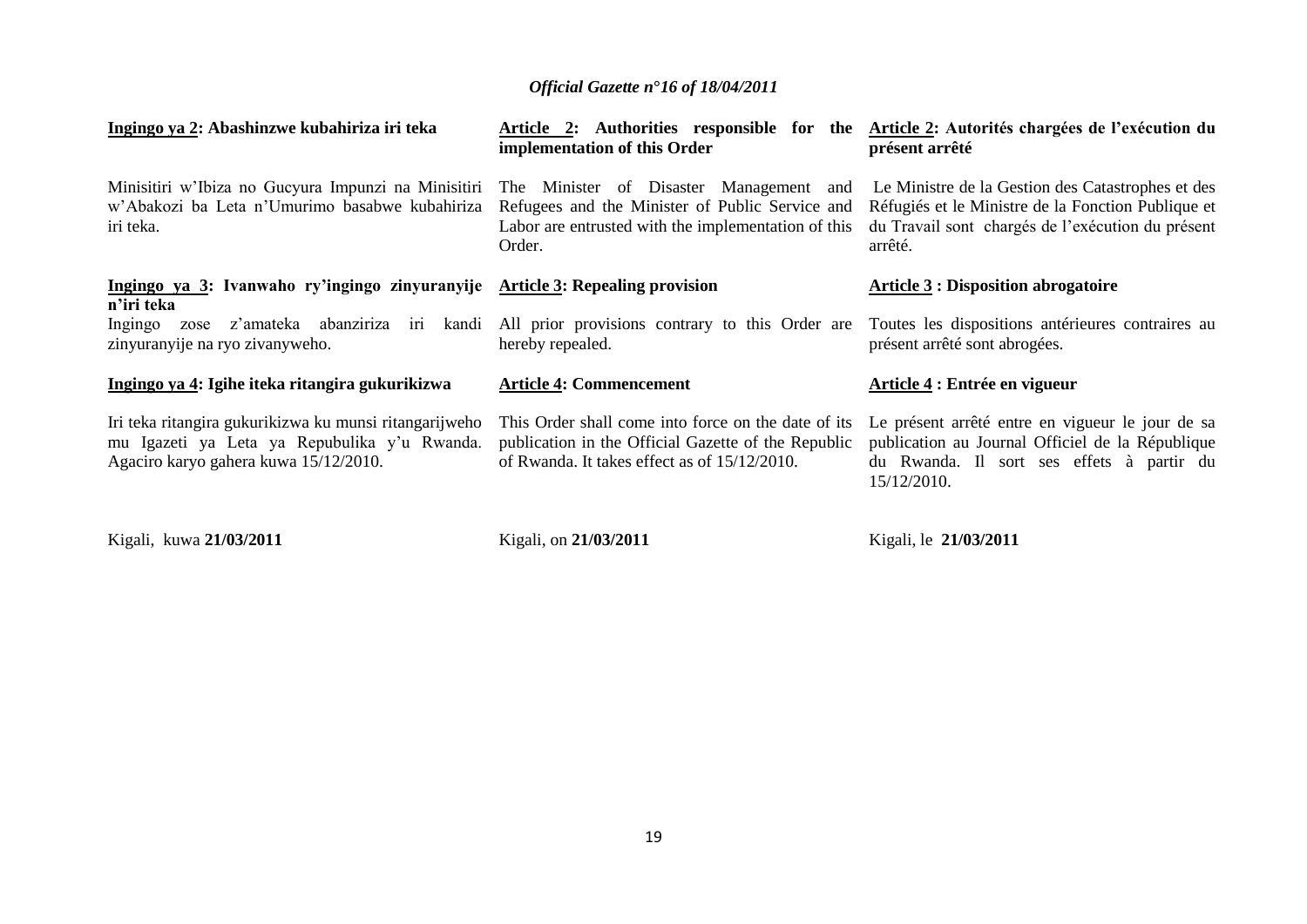(sé)

**MAKUZA Bernard** Minisitiri w"Intebe

**MAKUZA Bernard** Prime Minister

 $(s\acute{e})$ 

(sé)

(sé)

**Generali GATSINZI Marcel** Minisitiri w"Ibiza no Gucyura Impunzi

**General GATSINZI Marcel**  Minister of Disaster Management and Refugees

**Général GATSINZI Marcel** Ministre de la Gestion des Catastrophes et des Réfugiés

(sé)

**Bibonywe kandi bishyizweho Ikirango cya Repubulika:**

**Seen and sealed with the Seal of the Republic:**

**Vu et scellé du Sceau de la République :**

(sé)

(sé)

**KARUGARAMA Tharcisse** Minisitiri w"Ubutabera/Intumwa Nkuru ya Leta

**KARUGARAMA Tharcisse** Minister of Justice/Attorney General (sé)

**KARUGARAMA Tharcisse** Ministre de la Justice/Garde des Sceaux

(sé)

**MAKUZA Bernard**

Premier Ministre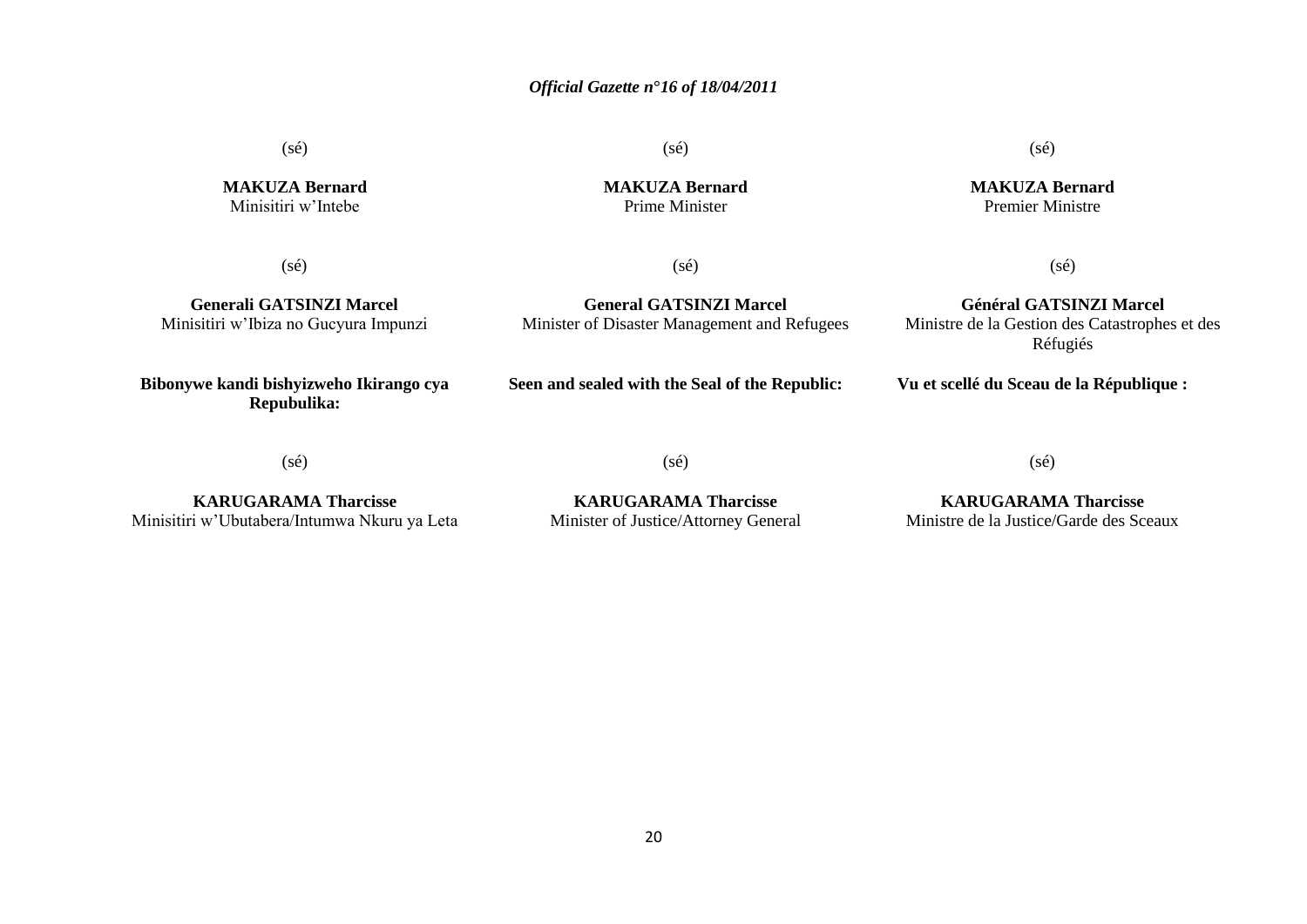**ITEKA RYA MINISTIRI W'INTEBE N°09/03 PRIME MINISTER'S ORDER N°09/03 OF ARRETE DU PREMIER MINISTRE N°09/03 RYO KUWA 21/03/2011 RISHYIRAHO 21/03/2011 APPOINTING A DIRECTOR DU 21/03/2011 PORTANT NOMINATION UMUYOBOZI MUKURU GENERAL D'UN DIRECTEUR GENERAL** 

| <b>ISHAKIRO</b>                                                                             | <b>TABLE OF CONTENTS</b>                                                                                                   | <b>TABLE DES MATIERES</b>                  |
|---------------------------------------------------------------------------------------------|----------------------------------------------------------------------------------------------------------------------------|--------------------------------------------|
| Ingingo ya mbere : Ishyirwaho                                                               | <b>Article One: Appointment</b>                                                                                            | <b>Article premier : Nomination</b>        |
| Ingingo ya 2: Abashinzwe kubahiriza iri teka                                                | Article 2: Authorities responsible for the Article 2: Autorités chargées de l'exécution du<br>implementation of this Order | présent arrêté                             |
| Ingingo ya 3: Ivanwaho ry'ingingo zinyuranyije Article 3: Repealing provision<br>n'iri teka |                                                                                                                            | <b>Article 3 : Disposition abrogatoire</b> |
| Ingingo ya 4: Igihe iteka ritangira gukurikizwa                                             | <b>Article 4: Commencement</b>                                                                                             | Article 4 : Entrée en vigueur              |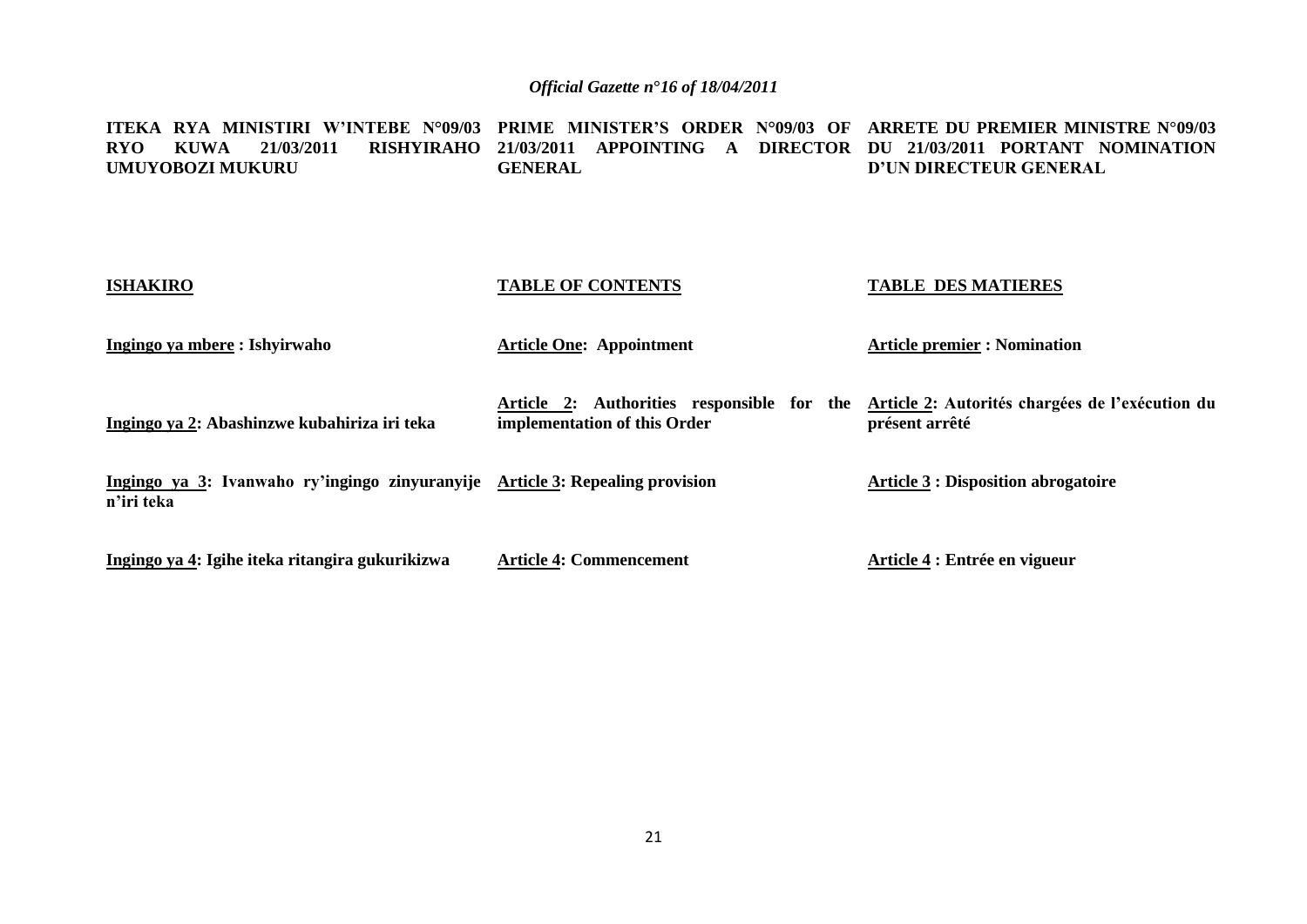**ITEKA RYA MINISTIRI W'INTEBE N°09/03 PRIME MINISTER'S ORDER N°09/03 OF ARRETE DU PREMIER MINISTRE N°09/03 RYO KUWA 21/03/2011 RISHYIRAHO 21/03/2011 APPOINTING A DIRECTOR DU 21/03/2011 PORTANT NOMINATION UMUYOBOZI MUKURU Minisitiri w'Intebe**, Ashingiye ku Itegeko Nshinga rya Repubulika y'u Pursuant to the Constitution of the Republic of Vu la Constitution de la République du Rwanda Rwanda ryo kuwa 04 Kamena 2003, nk"uko Rwanda of 04 June 2003, as amended to date, ryavuguruwe kugeza ubu, cyane cyane mu ngingo especially in Articles 118, 119, 121and 201; zaryo iya 118, iya 119, iya 121,n"iya 201; Ashingiye ku Itegeko n° 22/2002 ryo kuwa Pursuant to Law n° 22/2002 of 09/07/2002 on Vu la Loi n° 22/2002 du 09/07/2002 portant Statut 09/07/2002 rishyiraho Sitati Rusange igenga Abakozi General Statutes for Rwanda Public Service, ba Leta n'inzego z'imirimo ya Leta, cyane cyane mu especially in Articles 17, 24 and 35; ngingo zaryo iya 17, iya 24 n"iya 35; Bisabwe na Minisitiri w"Ubuzima; Inama y"Abaminisitiri yo kuwa 15/12/2010, imaze After consideration and approval by the Cabinet in kubisuzuma no kubyemeza; **ATEGETSE: Ingingo ya mbere : Ishyirwaho**  Bwana Arthur ASIIMWE agizwe Umuyobozi Mukuru Mr. Arthur ASIIMWE is appointed Director Monsieur Arthur ASIIMWE est nommé Directeur **GENERAL The Prime Minister**, On proposal by the Minister of Health; its session of 15/12/2010; **HEREBY ORDERS: Article One: Appointment D'UN DIRECTEUR GENERAL Le Premier Ministre**, du 04 juin 2003, telle que révisée à ce jour, spécialement en ses articles 118, 119, 121 et 201 ; Général de la Fonction Publique Rwandaise, spécialement en ses articles 17, 24 et 35 ; Sur proposition du Ministre de la Santé; Après examen et adoption par le Conseil des Ministres en sa séance du 15/12/2010; **ARRETE : Article premier: Nomination** 

w"Ikigo cy"Igihugu Gishinzwe Itangazamakuru mu General of Rwanda Health Communication Centre. Buvuzi.

Général du Centre National de Communication Sanitaire.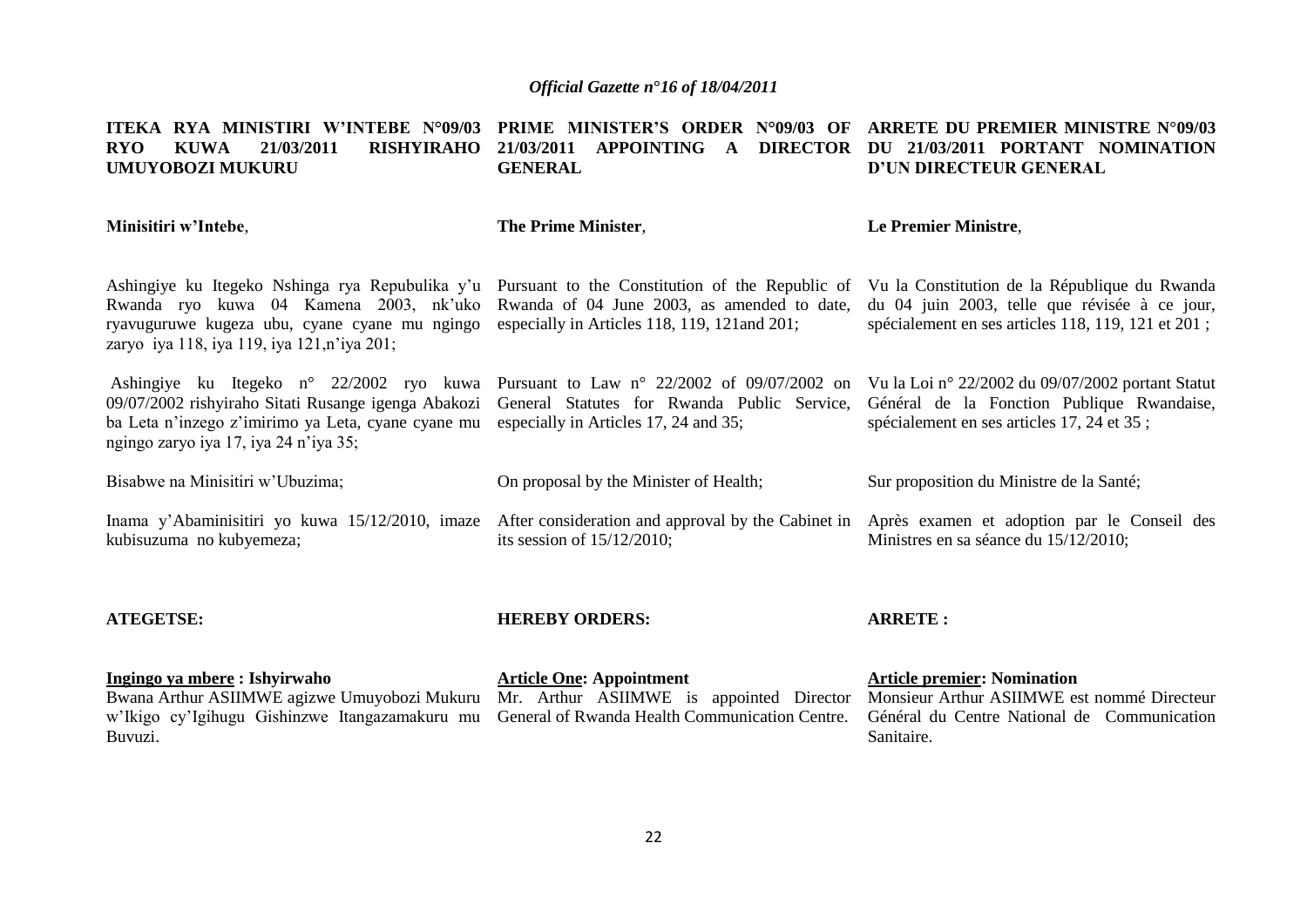| Ingingo ya 2: Abashinzwe kubahiriza iri teka                                                                                                    | Article 2: Authorities responsible for the<br>implementation of this Order                                                                                 | Article 2: Autorités chargées de l'exécution du<br>présent arrêté                                                                                                |
|-------------------------------------------------------------------------------------------------------------------------------------------------|------------------------------------------------------------------------------------------------------------------------------------------------------------|------------------------------------------------------------------------------------------------------------------------------------------------------------------|
| Minisitiri w'Ubuzimna na Minisitiri w'Abakozi ba<br>Leta n'Umurimo basabwe kubahiriza iri teka.                                                 | The Minister of Health and the Minister of Public<br>Service and Labour are entrusted with the<br>implementation of this Order.                            | Le Ministre de la Santé et le Ministre de la<br>Fonction publique et du Travail sont chargés de<br>l'exécution du présent arrêté.                                |
| Ingingo ya 3: Ivanwaho ry'ingingo zinyuranyije<br>n'iri teka                                                                                    | <b>Article 3: Repealing provision</b>                                                                                                                      | <b>Article 3 : Disposition abrogatoire</b>                                                                                                                       |
| z'amateka abanziriza iri<br>Ingingo<br>kandi<br>zose<br>zinyuranyije na ryo zivanyweho                                                          | All prior provisions contrary to this Order are<br>hereby repealed.                                                                                        | Toutes les dispositions antérieures contraires au<br>présent arrêté sont abrogées.                                                                               |
| Ingingo ya 4: Igihe iteka ritangira gukurikizwa                                                                                                 | <b>Article 4: Commencement</b>                                                                                                                             | Article 4 : Entrée en vigueur                                                                                                                                    |
| Iri teka ritangira gukurikizwa ku munsi ritangarijweho<br>mu Igazeti ya Leta ya Repubulika y'u Rwanda.<br>Agaciro karyo gahera kuwa 15/12/2010. | This Order shall come into force on the date of its<br>publication in the Official Gazette of the Republic<br>of Rwanda. It takes effect as of 15/12/2010. | Le présent arrêté entre en vigueur le jour de sa<br>publication au Journal Officiel de la République<br>du Rwanda. Il sort ses effets à partir du<br>15/12/2010. |

Kigali, kuwa **21/03/2011**

Kigali, on **21/03/2011**

Kigali, le **21/03/2011**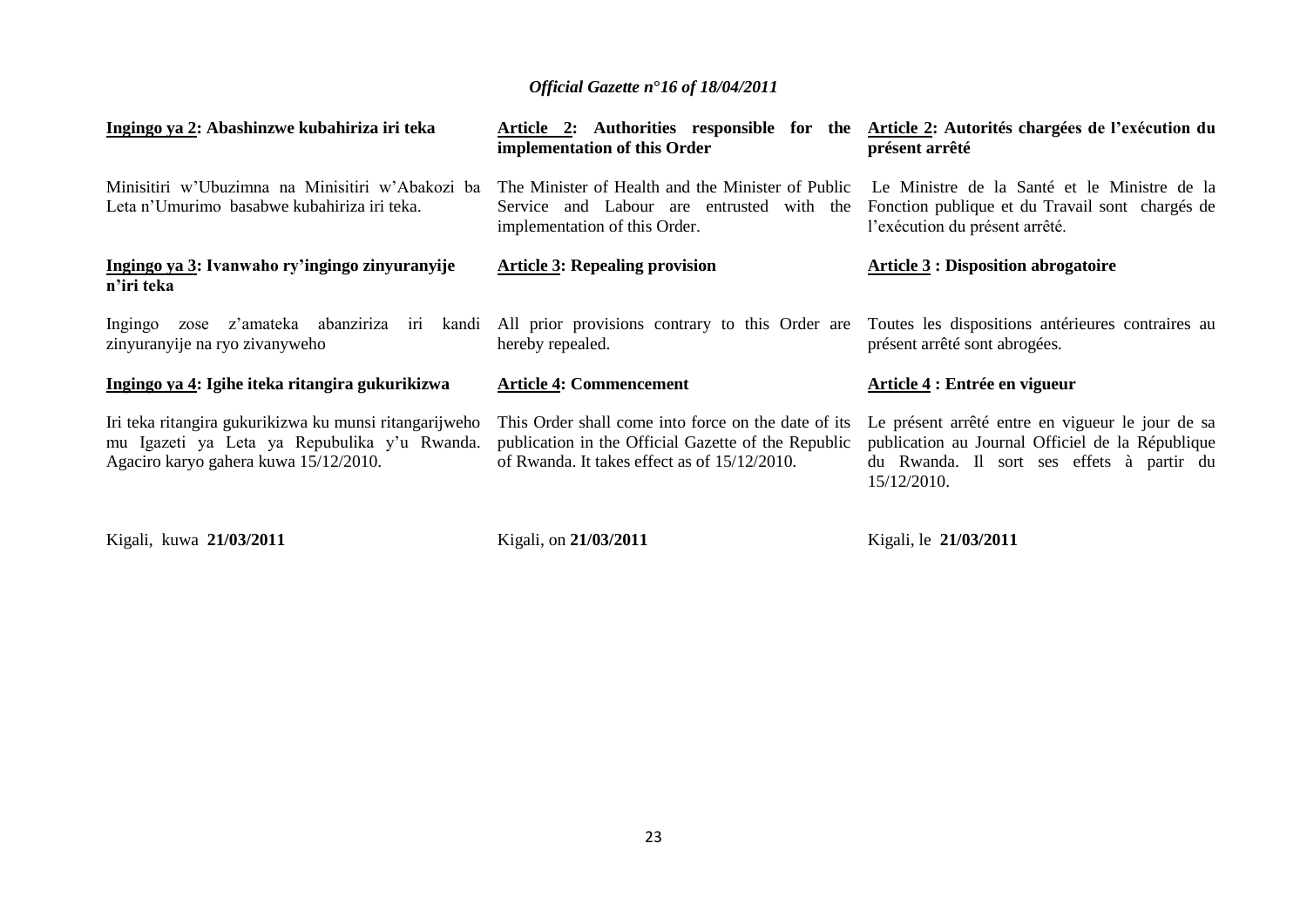(sé)

**MAKUZA Bernard** Prime Minister

(sé)

**Dr. SEZIBERA Richard** Minister of Health

(sé)

**MAKUZA Bernard** Minisitiri w"Intebe

 $(sé)$ 

**Dr. SEZIBERA Richard** Minisitiri w"Ubuzima

**Bibonywe kandi bishyizweho Ikirango cya Repubulika:**

**Seen and sealed with the Seal of the Republic:**

**Vu et scellé du Sceau de la République :**

(sé)

**KARUGARAMA Tharcisse** Minisitiri w"Ubutabera/Intumwa Nkuru ya Leta

**KARUGARAMA Tharcisse** Minister of Justice/Attorney General

(sé)

#### **KARUGARAMA Tharcisse** Ministre de la Justice/Garde des Sceaux

(sé)

(sé)

**MAKUZA Bernard** Premier Ministre

(sé)

**Dr. SEZIBERA Richard** Ministre de la Santé

24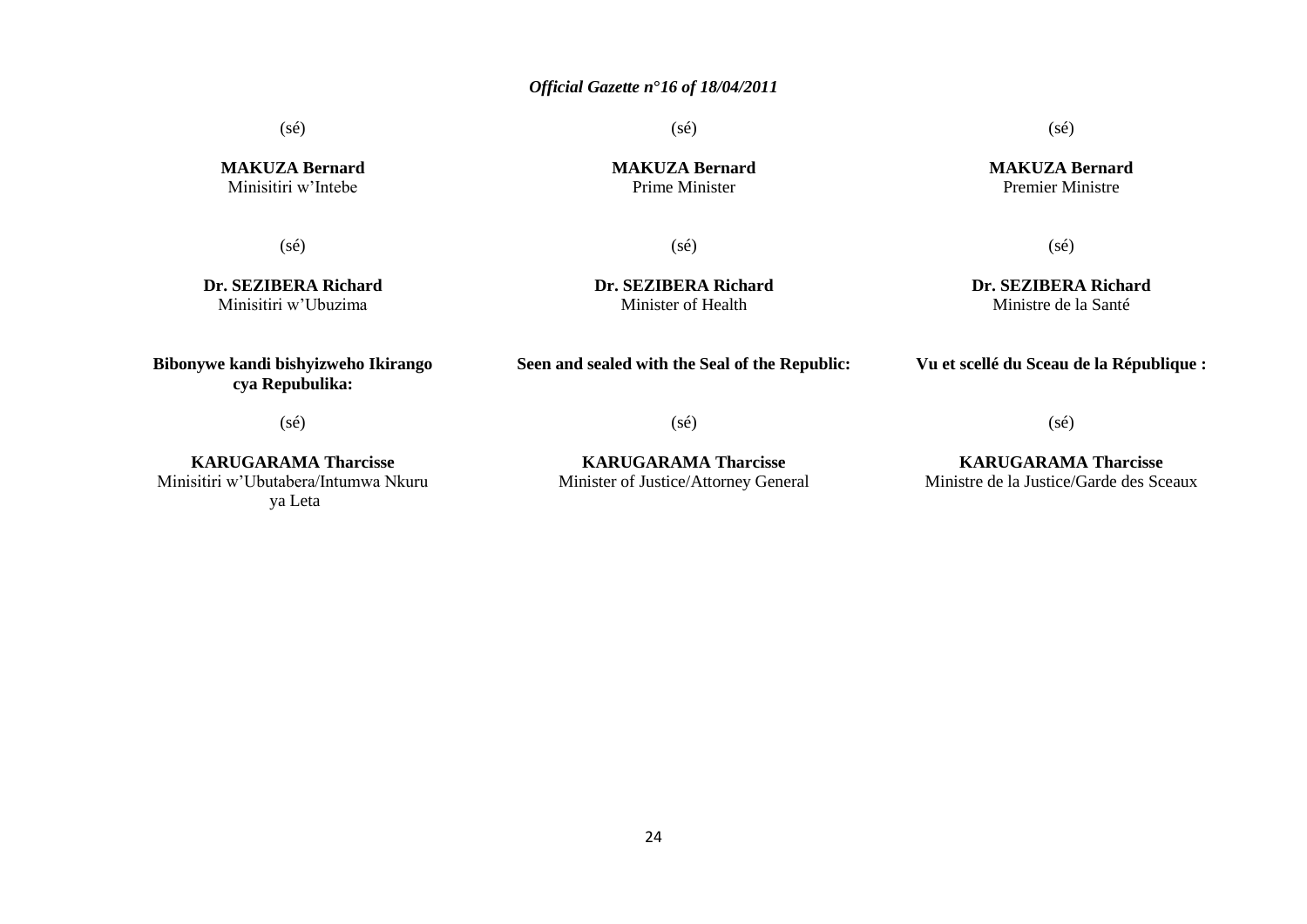**ITEKA RYA MINISTIRI W'INTEBE N°10/03 PRIME MINISTER'S ORDER N°10/03 OF ARRETE DU PREMIER MINISTRE N°10/03 RYO KUWA 21/03/2011 RISHYIRAHO 21/03/2011 APPOINTING A DIRECTOR DU 21/03/2011 PORTANT NOMINATION UMUYOBOZI MUKURU GENERAL D'UNE DIRECTRICE GENERALE** 

| <b>ISHAKIRO</b>                                                                             | <b>TABLE OF CONTENTS</b>                                                    | <b>TABLE DES MATIERES</b>                                          |
|---------------------------------------------------------------------------------------------|-----------------------------------------------------------------------------|--------------------------------------------------------------------|
| Ingingo ya mbere : Ishyirwaho                                                               | <b>Article One: Appointment</b>                                             | <b>Article premier : Nomination</b>                                |
| Ingingo ya 2: Abashinzwe kubahiriza iri teka                                                | Article 2 : Authorities responsible for the<br>implementation of this Order | Article 2 : Autorités chargées de l'exécution du<br>présent arrêté |
| Ingingo ya 3: Ivanwaho ry'ingingo zinyuranyije Article 3: Repealing provision<br>n'iri teka |                                                                             | <b>Article 3 : Disposition abrogatoire</b>                         |
| Ingingo ya 4: Igihe iteka ritangira gukurikizwa                                             | <b>Article 4: Commencement</b>                                              | Article 4 : Entrée en vigueur                                      |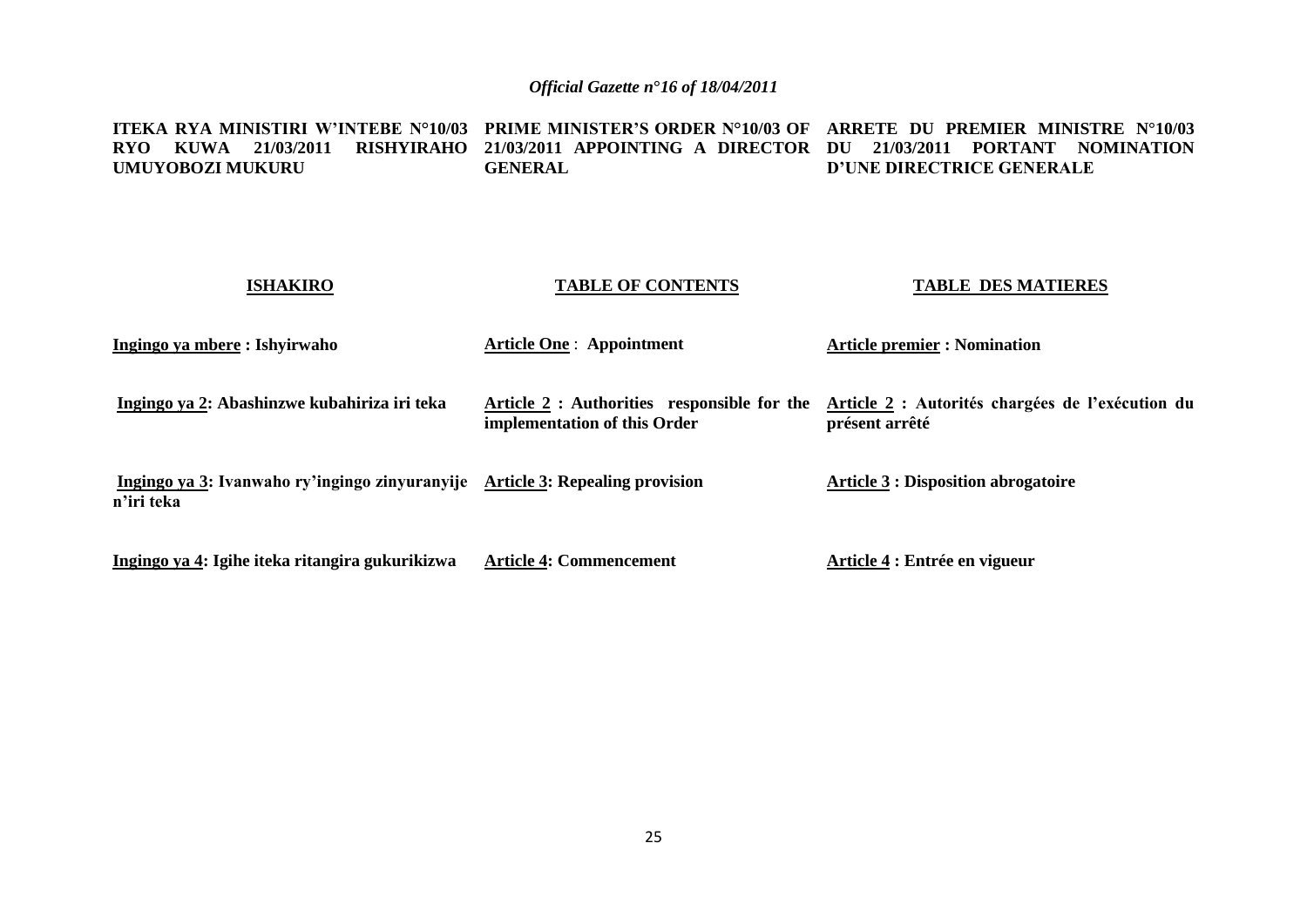**ITEKA RYA MINISTIRI W'INTEBE N°10/03 PRIME MINISTER'S ORDER N°10/03 OF ARRETE DU PREMIER MINISTRE N°10/03 RYO KUWA 21/03/2011 RISHYIRAHO 21/03/2011 APPOINTING A DIRECTOR DU 21/03/2011 PORTANT NOMINATION UMUYOBOZI MUKURU GENERAL D'UNE DIRECTRICE GENERALE** 

| Minisitiri w'Intebe,                                                                                                                                                                          | <b>The Prime Minister,</b>                                                                                                                      | Le Premier Ministre,                                                                                                                                 |
|-----------------------------------------------------------------------------------------------------------------------------------------------------------------------------------------------|-------------------------------------------------------------------------------------------------------------------------------------------------|------------------------------------------------------------------------------------------------------------------------------------------------------|
| Ashingiye ku Itegeko Nshinga rya Repubulika y'u<br>Rwanda ryo kuwa 04 Kamena 2003, nk'uko<br>ryavuguruwe kugeza ubu, cyane cyane mu ngingo<br>zaryo iya 118, iya 119, iya 121, n'iya 201;     | Pursuant to the Constitution of the Republic of<br>Rwanda of 04 June 2003, as amended to date,<br>especially in Articles 118, 119, 121 and 201; | Vu la Constitution de la République du Rwanda du<br>04 juin 2003, telle que révisée à ce jour, spécialement<br>en ses articles 118, 119, 121 et 201; |
| Ashingiye ku Itegeko n°22/2002 ryo kuwa<br>09/07/2002 rishyiraho Sitati Rusange igenga<br>Abakozi ba Leta n'inzego z'imirimo ya Leta, cyane<br>cyane mu ngingo zaryo iya 17, iya 24 n'iya 35; | Pursuant to Law n° 22/2002 of 09/07/2002 on<br>General Statutes for Rwanda Public Service,<br>especially in Articles 17, 24 and 35;             | Vu la Loi nº 22/2002 du 09/07/2002 portant Statut<br>Général de la Fonction Publique Rwandaise,<br>spécialement en ses articles 17, 24 et 35;        |
| Bisabwe na Minisitiri w'Ubuzima;                                                                                                                                                              | On proposal by the Minister of Health;                                                                                                          | Sur proposition du Ministre de la Santé;                                                                                                             |
| Inama y'Abaminisitiri yo kuwa 15/12/2010, imaze<br>kubisuzuma no kubyemeza;                                                                                                                   | After consideration and approval by the<br>Cabinet in its session of $15/12/2010$ ;                                                             | Après examen et adoption par le Conseil des<br>Ministres en sa séance du 15/12/2010;                                                                 |
| <b>ATEGETSE:</b>                                                                                                                                                                              | <b>HEREBY ORDERS:</b>                                                                                                                           | <b>ARRETE:</b>                                                                                                                                       |
| Ingingo ya mbere: Ishyirwaho                                                                                                                                                                  | <b>Article One: Appointment</b>                                                                                                                 | <b>Article premier: Nomination</b>                                                                                                                   |
| Dr. RWIYEREKA Angélique agizwe Umuyobozi<br>Mukuru Ushinzwe ibikorwa by'Ubuvuzi muri<br>Minisiteri y'Ubuzima.                                                                                 | Dr. RWIYEREKA Angélique is appointed<br>Director General of Clinical Services in the<br>Ministry of Health.                                     | Dr. RWIYEREKA Angélique est nommée Directrice<br>Générale chargée des Services Médicaux au<br>Ministère de la Santé.                                 |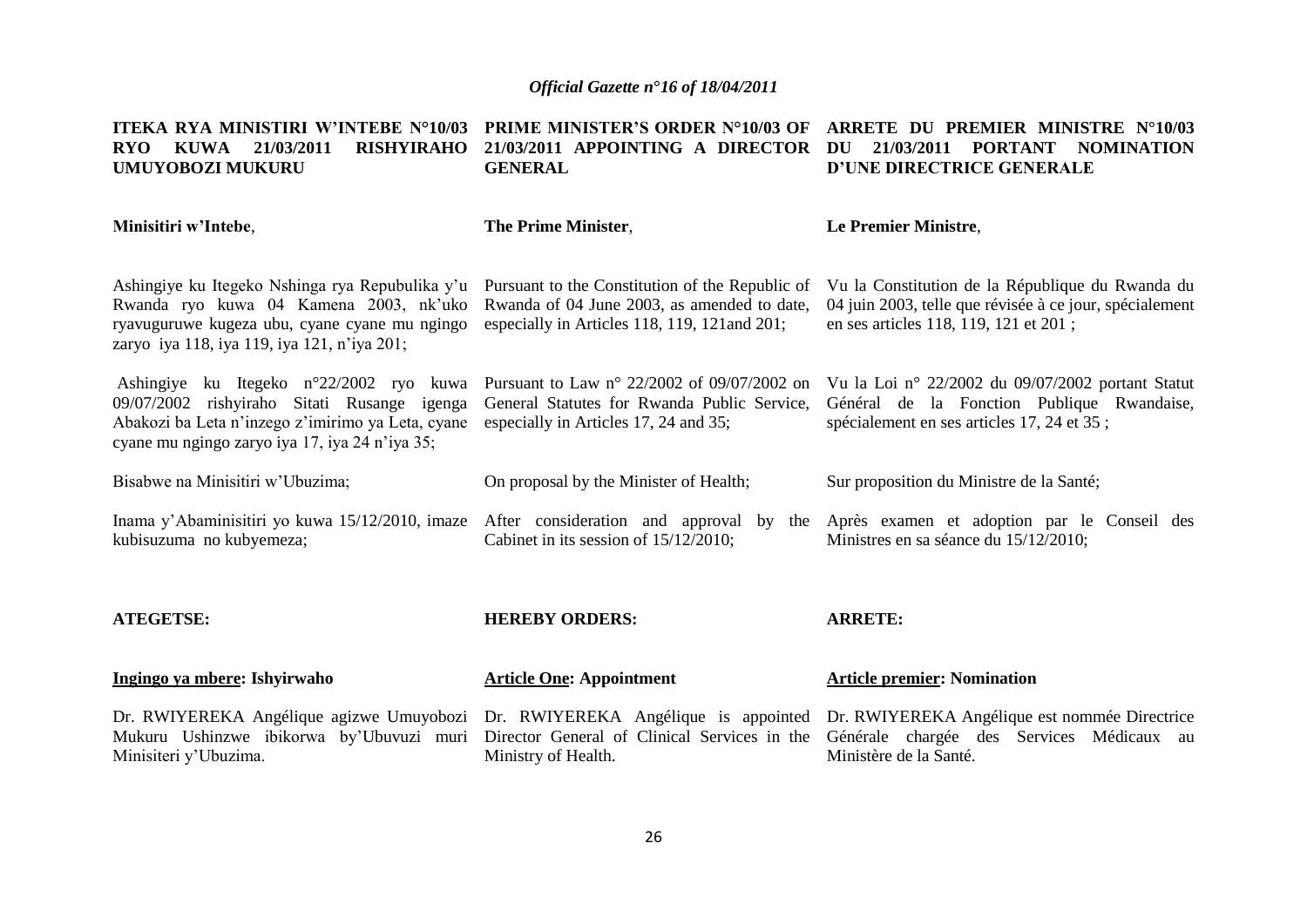| Ingingo ya 2: Abashinzwe kubahiriza iri teka                                                            | Article 2: Authorities responsible for the<br>implementation of this Order                                                     | Article 2: Autorités chargées de l'exécution du<br>présent arrêté                                                                                                                                                                                                                                                                              |
|---------------------------------------------------------------------------------------------------------|--------------------------------------------------------------------------------------------------------------------------------|------------------------------------------------------------------------------------------------------------------------------------------------------------------------------------------------------------------------------------------------------------------------------------------------------------------------------------------------|
| Minisitiri w'Ubuzimna na Minisitiri w'Abakozi ba<br>Leta n'Umurimo basabwe kubahiriza iri teka.         | The Minister of Health and the Minister of<br>Public Service and Labor are entrusted with the<br>implementation of this Order. | Le Ministre de la Santé et le Ministre de la Fonction<br>publique et du Travail sont chargés de l'exécution<br>du présent arrêté.                                                                                                                                                                                                              |
| Ingingo ya 3: Ivanwaho ry'ingingo zinyuranyije<br>n'iri teka                                            | <b>Article 3: Repealing provision</b>                                                                                          | <b>Article 3: Disposition abrogatoire</b>                                                                                                                                                                                                                                                                                                      |
| zinyuranyije na ryo zivanyweho                                                                          | hereby repealed.                                                                                                               | Ingingo zose z'amateka abanziriza iri kandi All prior provisions contrary to this Order are Toutes les dispositions antérieures contraires au<br>présent arrêté sont abrogées.                                                                                                                                                                 |
| Ingingo ya 4: Igihe iteka ritangira gukurikizwa                                                         | <b>Article 4: Commencement</b>                                                                                                 | Article 4 : Entrée en vigueur                                                                                                                                                                                                                                                                                                                  |
| ritangarijweho mu Igazeti ya Leta ya Repubulika<br>y'u Rwanda. Agaciro karyo gahera kuwa<br>15/12/2010. | 15/12/2010.                                                                                                                    | Iri teka ritangira gukurikizwa ku munsi This Order shall come into force on the date of Le présent arrêté entre en vigueur le jour de sa<br>its publication in the Official Gazette of the publication au Journal Officiel de la République du<br>Republic of Rwanda. It takes effect as of Rwanda. Il sort ses effets à partir du 15/12/2010. |
| Kigali, kuwa 21/03/2011                                                                                 | Kigali, on 21/03/2011                                                                                                          | Kigali, le 21/03/2011                                                                                                                                                                                                                                                                                                                          |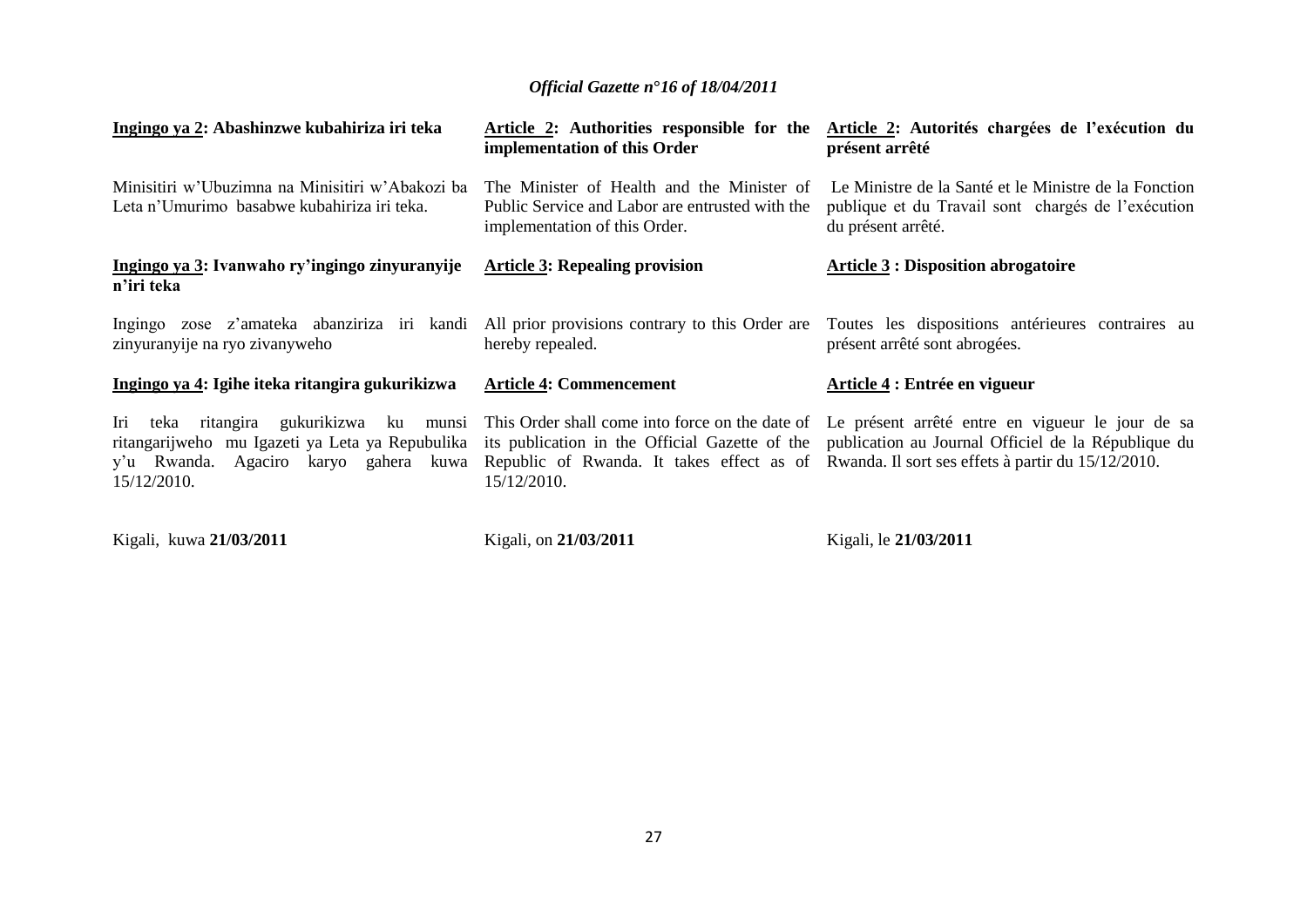(sé)

(sé)

 **MAKUZA Bernard** Premier Ministre

**MAKUZA Bernard** Minisitiri w"Intebe

**MAKUZA Bernard** Prime Minister

(sé)

(sé)

(sé)

**Dr. SEZIBERA Richard** Minisitiri w"Ubuzima

**Dr. SEZIBERA Richard** Minister of Health

(sé)

**Dr. SEZIBERA Richard** Ministre de la Santé

**Vu et scellé du Sceau de la République :**

(sé)

**Bibonywe kandi bishyizweho Ikirango cya Repubulika:**

**KARUGARAMA Tharcisse** Minisitiri w"Ubutabera/Intumwa Nkuru ya Leta **Republic:**

**Seen and sealed with the Seal of the** 

(sé)

**KARUGARAMA Tharcisse** Minister of Justice/Attorney General (sé)

**KARUGARAMA Tharcisse** Ministre de la Justice/Garde des Sceaux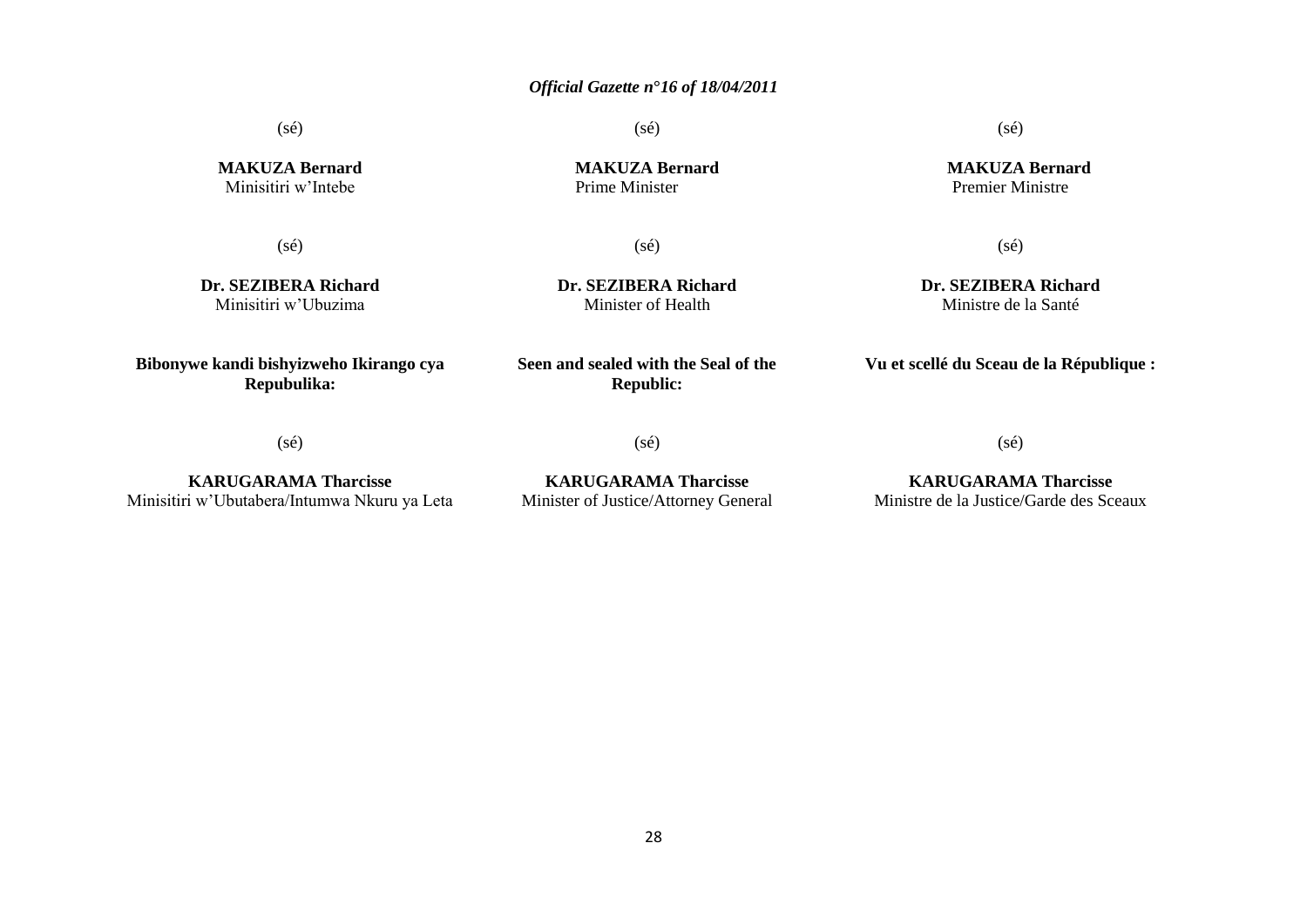#### **ITEKA RYA MINISITIRI W'INTEBE N° 11/03 PRIME MINISTER'S ORDER N°11/03 OF ARRETE DU PREMIER MINISTRE N°11/03 RYO KUWA 21/03/2011 RISHYIRAHO 21/03/2011 APPOINTING A DIRECTOR UMUYOBOZI DU 21/03/2011 PORTANT NOMINATION D'UN DIRECTEUR**

| <b>ISHAKIRO</b>                                                                             | <b>TABLE OF CONTENTS</b>                                                                                                   | <b>TABLE DES MATIERES</b>                 |
|---------------------------------------------------------------------------------------------|----------------------------------------------------------------------------------------------------------------------------|-------------------------------------------|
| Ingingo ya mbere: Ishyirwaho                                                                | <b>Article One: Appointment</b>                                                                                            | <b>Article premier : Nomination</b>       |
| Ingingo ya 2: Abashinzwe kubahiriza iri teka                                                | Article 2: Authorities responsible for the Article 2: Autorités chargées de l'exécution du<br>implementation of this Order | présent arrêté                            |
| Ingingo ya 3: Ivanwaho ry'ingingo zinyuranyije Article 3: Repealing provision<br>n'iri teka |                                                                                                                            | <b>Article 3: Disposition abrogatoire</b> |
| <u>Ingingo ya 4</u> : Igihe iteka ritangira gukurikizwa                                     | <b>Article 4: Commencement</b>                                                                                             | Article 4: Entrée en vigueur              |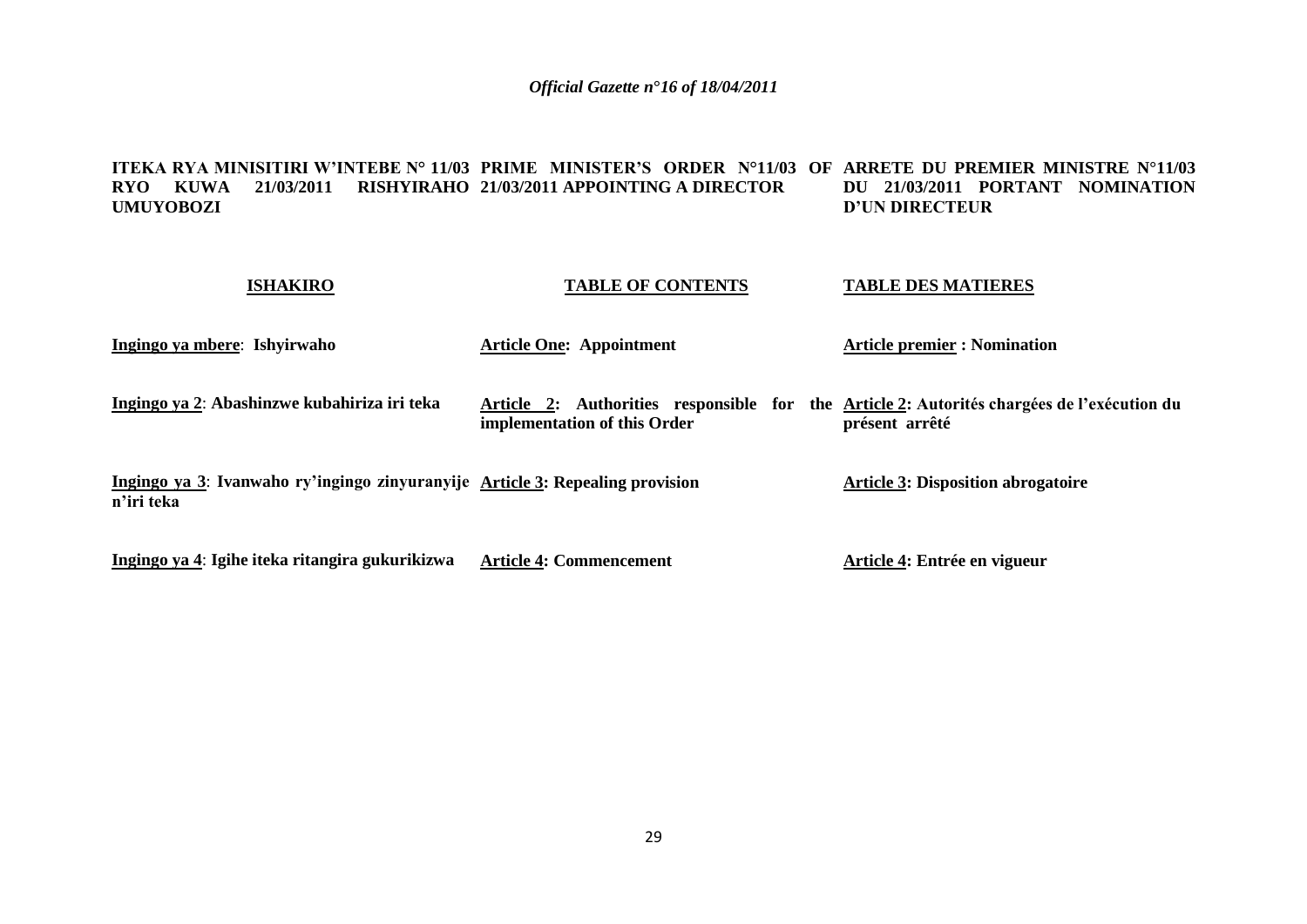#### **ITEKA RYA MINISITIRI W'INTEBE N°11/03 PRIME MINISTER'S ORDER N°11/03 OF ARRETE DU PREMIER MINISTRE N°11/03 RYO KUWA 21/03/2011 RISHYIRAHO 21/03/2011 APPOINTING A DIRECTOR UMUYOBOZI DU 21/03/2011 PORTANT NOMINATION D'UN DIRECTEUR**

| Minisitiri w'Intebe,                                                                                                                      | The Prime Minister,                                                                                                                                                                                                                                                                                                                                                            | Le Premier Ministre,                               |
|-------------------------------------------------------------------------------------------------------------------------------------------|--------------------------------------------------------------------------------------------------------------------------------------------------------------------------------------------------------------------------------------------------------------------------------------------------------------------------------------------------------------------------------|----------------------------------------------------|
| zaryo; iya 118, iya 119 iya 121 n'iya 201;                                                                                                | Ashingiye ku Itegeko Nshinga rya Repubulika y'u Pursuant to the Constitution of the Republic of Vu la Constitution de la République du Rwanda du<br>Rwanda ryo kuwa 04 Kamena 2003 nk'uko Rwanda of 04 June 2003, as amended to date 04 juin 2003, telle que révisée à ce jour,<br>ryavuguruwe kugeza ubu, cyane cyane mu ngingo especially in Articles 118, 119, 121 and 201; | spécialement en ses articles 118, 119, 121 et 201; |
| abakozi ba Leta n'inzego z'imirimo ya Leta, cyane especially in Articles 17, 24 and 35;<br>cyane mu ngingo zaryo iya 17, iya 24 n'iya 35; | Ashingiye ku Itegeko n° 22/2002 ryo kuwa Pursuant to Law n° 22/2002 of 09/07/2002 on Vu la Loi n° 22/2002 du 09/07/2002 portant Statut<br>09/07/2002 rishyiraho Sitati Rusange igenga General Statutes for Rwanda Public service, Général de la Fonction Publique Rwandaise,                                                                                                   | spécialement en ses articles 17, 24 et 35;         |
| Bisabwe na Minisitiri w'Ubuzima;                                                                                                          | On proposal by the Minister of Health;                                                                                                                                                                                                                                                                                                                                         | Sur proposition du Ministre de la Santé;           |
| y'Abaminisitiri yo kuwa 15/12/2010;                                                                                                       | Bimaze gusuzumwa no kwemezwa n'Inama After consideration and approval by Cabinet in its Après examen et adoption par le Conseil des<br>session of $15/12/2010$ ;                                                                                                                                                                                                               | Ministres en sa séance du 15/12/2010;              |
| <b>ATEGETSE:</b>                                                                                                                          | <b>HEREBY ORDERS:</b>                                                                                                                                                                                                                                                                                                                                                          | <b>ARRETE:</b>                                     |
| Ingingo ya mbere: Ishyirwaho                                                                                                              | <b>Article One: Appointment</b>                                                                                                                                                                                                                                                                                                                                                | <b>Article premier : Nomination</b>                |
| <b>HABIYAMBERE</b><br>Bwana<br>Juvenal<br>PLUS ».                                                                                         | agizwe Mr. HABIYAMBERE Juvenal is hereby appointed Monsieur HABIYAMBERE Juvenal est nommé<br>Umuyobozi w'Imari n'Ubutegetsi muri «TRAC the Director of Administration and Finance in Directeur de l'Administration et des Finances au<br>«TRAC PLUS».                                                                                                                          | «TRAC PLUS ».                                      |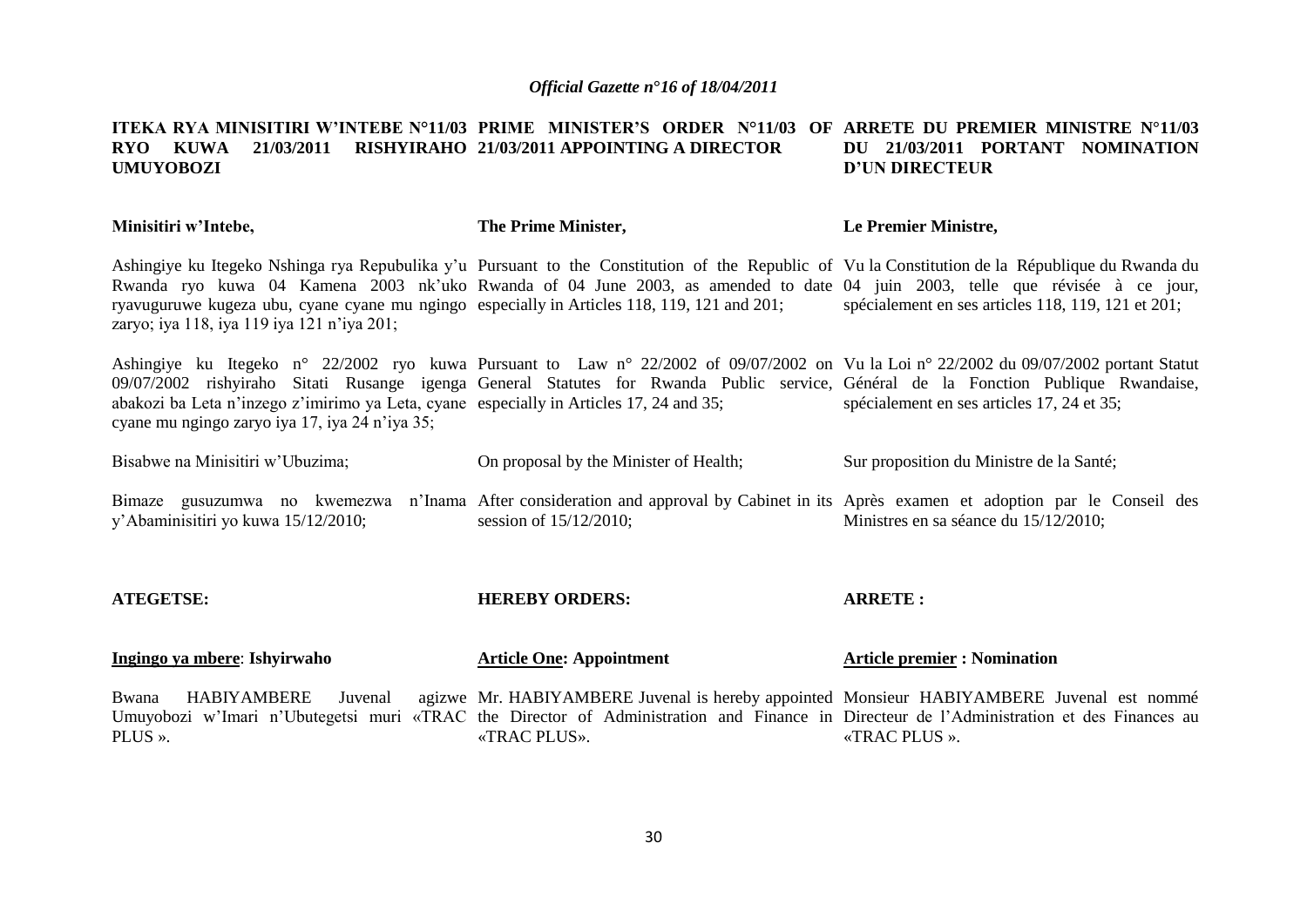| Ingingo ya 2: Abashinzwe kubahiriza iri<br>teka                                                   | implementation of this Order                                                                                                                                                                                                                                                                            | Article 2: Authorities responsible for the Article 2: Autorités chargées de l'exécution du<br>présent arrêté                |
|---------------------------------------------------------------------------------------------------|---------------------------------------------------------------------------------------------------------------------------------------------------------------------------------------------------------------------------------------------------------------------------------------------------------|-----------------------------------------------------------------------------------------------------------------------------|
| Leta n'Umurimo basabwe kubahiriza iri teka.                                                       | Minisitiri w'Ubuzima na Minisitiri w'Abakozi ba The Minister Health and the Minister of Public Le Ministre de la Santé et le Ministre de la<br>implementation of this Order.                                                                                                                            | Service and Labour are entrusted with the Fonction Publique et du Travail sont chargés de<br>l'exécution du présent arrêté. |
| Ingingo ya 3: Ivanwaho ry'ingingo zinyuranyije Article 3: Repealing Provision<br>n'iri teka       |                                                                                                                                                                                                                                                                                                         | <b>Article 3: Disposition abrogatoire</b>                                                                                   |
| zinyuranye naryo zivanyweho.                                                                      | Ingingo zose z'amateka abanziriza iri kandi All prior provisions contrary to this Order are Toutes les dispositions antérieures contraires au<br>hereby repealed.                                                                                                                                       | présent arrêté sont abrogées.                                                                                               |
| Ingingo ya 4: Igihe iteka ritangira gukurikizwa Article 4: Commencement                           |                                                                                                                                                                                                                                                                                                         | Article 4: Entrée en vigueur                                                                                                |
| y'u Rwanda. Agaciro karyo gahera kuwa of Rwanda. It takes effect as of 15/12/2010.<br>15/12/2010. | Iri teka ritangira gukurikizwa ku munsi This Order shall come into force on the date of its Le présent arrêté entre en vigueur le jour de sa<br>ritangarijweho mu Igazeti ya Leta ya Repubulika publication in the Official Gazette of the Republic publication au Journal Officiel de la République du | Rwanda. Il sort ses effets à partir du 15/12/2010.                                                                          |
| Kigal, kuwa 21/03/2011                                                                            | Kigali, on 21/03/2011                                                                                                                                                                                                                                                                                   | Kigali, le 21/03/2011                                                                                                       |
| $(s\acute{e})$<br><b>MAKUZA Bernard</b><br>Minisitiri w'Intebe                                    | $(s\acute{e})$<br><b>MAKUZA Bernard</b><br>Prime Minister                                                                                                                                                                                                                                               | $(s\acute{e})$<br><b>MAKUZA Bernard</b><br><b>Premier Ministre</b>                                                          |
| (sé)                                                                                              | $(s\acute{e})$                                                                                                                                                                                                                                                                                          | $(s\acute{e})$                                                                                                              |
| Dr. SEZIBERA Richard<br>Minisitiri w'Ubuzima                                                      | Dr. SEZIBERA Richard<br>Minister of Health                                                                                                                                                                                                                                                              | Dr. SEZIBERA Richard<br>Ministre de la Santé                                                                                |
| Bibonywe kandi bishyizweho Ikirango cya<br>Repubulika:                                            | Seen and sealed with the Seal of the<br><b>Republic:</b>                                                                                                                                                                                                                                                | Vu et scellé du Sceau de la République:                                                                                     |
| $(s\acute{e})$                                                                                    | $(s\acute{e})$                                                                                                                                                                                                                                                                                          | $(s\acute{e})$<br><b>KARUGARAMA Tharcisse</b>                                                                               |
| <b>KARUGARAMA Tharcisse</b>                                                                       | <b>KARUGARAMA Tharcisse</b>                                                                                                                                                                                                                                                                             | Ministre de la Justice / Garde des Sceaux                                                                                   |

Minisitiri w"Ubutabera / Intumwa Nkuru ya Leta

**KARUGARAMA Tharcisse** Minister of Justice / Attorney General

31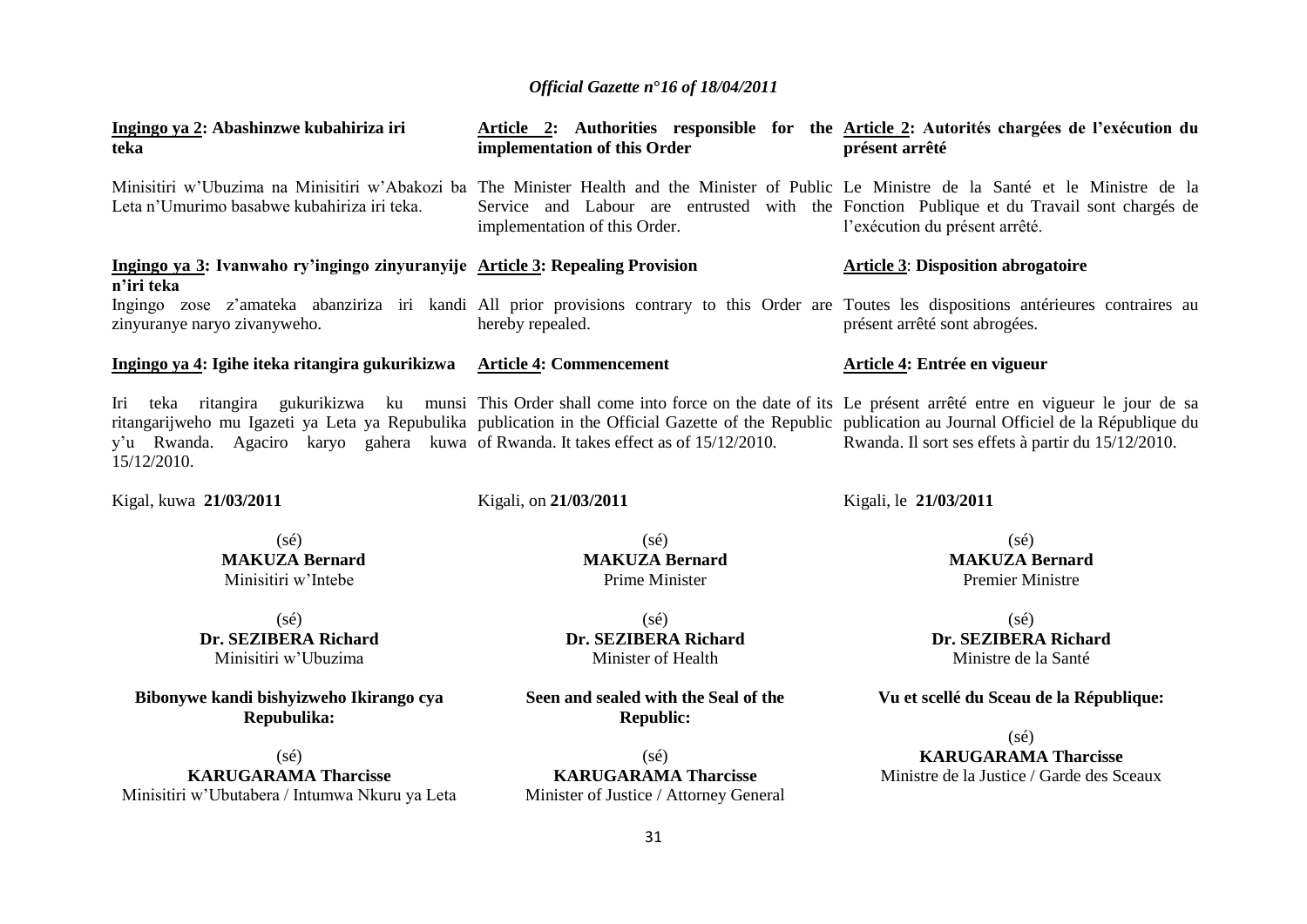#### **ITEKA RYA MINISITIRI W'INTEBE N°12/03 PRIME MINISTER'S ORDER N°12/03 OF ARRETE DU PREMIER MINISTRE N°12/03 RYO KUWA 21/03/2011 RISHYIRAHO 21/03/2011 APPOINTING A DIRECTOR UMUYOBOZI DU 21/03/2011 PORTANT NOMINATION D'UN DIRECTEUR**

| <b>ISHAKIRO</b>                                                                             | <b>TABLE OF CONTENTS</b>        | <b>TABLE DES MATIERES</b>                                                                                      |
|---------------------------------------------------------------------------------------------|---------------------------------|----------------------------------------------------------------------------------------------------------------|
| Ingingo ya mbere: Ishyirwaho                                                                | <b>Article One: Appointment</b> | <b>Article premier : Nomination</b>                                                                            |
| Ingingo ya 2 : Abashinzwe kubahiriza iri teka                                               | implementation of this Order    | Article 2 : Authorities responsible for the Article 2 : Autorités chargées de l'exécution du<br>présent arrêté |
| Ingingo ya 3: Ivanwaho ry'ingingo zinyuranyije Article 3: Repealing provision<br>n'iri teka |                                 | <b>Article3 : Disposition abrogatoire</b>                                                                      |
| Ingingo ya 4 : Igihe iteka ritangira gukurikizwa Article 4 : Commencement                   |                                 | Article 4 : Entrée en vigueur                                                                                  |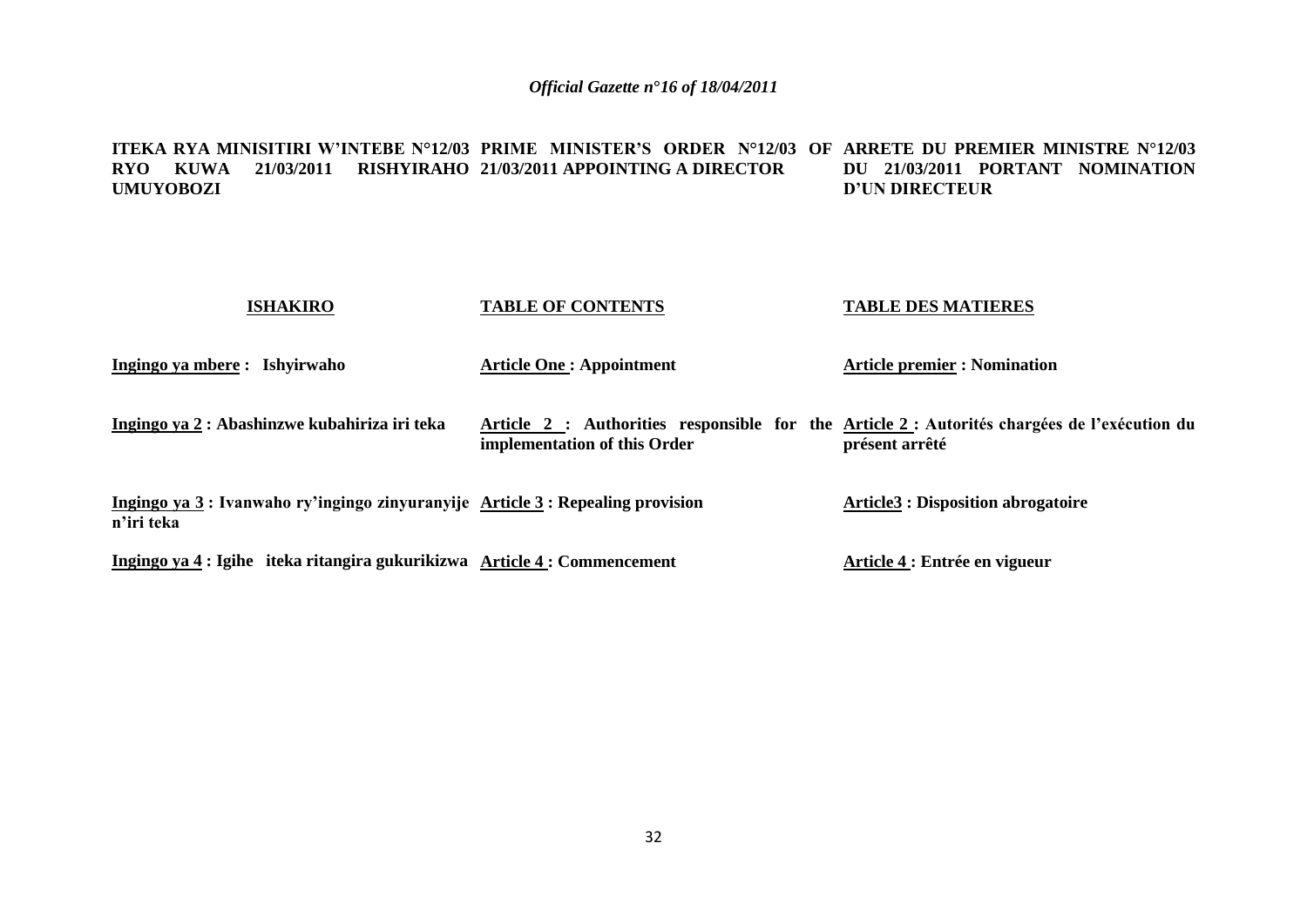#### **ITEKA RYA MINISITIRI W'INTEBE N°12/03 PRIME MINISTER'S ORDER N°12/03 OF ARRETE DU PREMIER MINISTRE N°12/03 RYO KUWA 21/03/2011 RISHYIRAHO 21/03/2011 APPOINTING A DIRECTOR UMUYOBOZI DU 21/03/2011 PORTANT NOMINATION D'UN DIRECTEUR**

| Minisitiri w'Intebe,                                                                                                                      | The Prime Minister,                                                                                                                                                                                                                                                                                                                                                                                                               | Le Premier Ministre,                       |
|-------------------------------------------------------------------------------------------------------------------------------------------|-----------------------------------------------------------------------------------------------------------------------------------------------------------------------------------------------------------------------------------------------------------------------------------------------------------------------------------------------------------------------------------------------------------------------------------|--------------------------------------------|
| zaryo iya 118, iya 119, 121 n'iya 201;                                                                                                    | Ashingiye ku Itegeko Nshinga rya Repubulika y'u Pursuant to the Constitution of the Republic of Vu la Constitution de la République du Rwanda du<br>Rwanda ryo kuwa 04 Kamena 2003, nk'uko Rwanda of 04 June 2003, as amended to date 04 juin 2003 telle que révisée à ce jour,<br>ryavuguruwe kugeza ubu, cyane cyane mu ngingo especially in Articles 118, 119, 121 and 201; spécialement en ses articles 118, 119, 121 et 201; |                                            |
| abakozi ba Leta n'inzego z'imirimo ya Leta, cyane especially in Articles 17, 24 and 35;<br>cyane mu ngingo zaryo iya 17, iya 24 n'iya 35; | Ashingiye ku Itegeko n°22/2002 ryo kuwa Pursuant to Law n° 22/2002 of 09/07/2002 on Vu la Loi n° 22/2002 du 09/07/2002 portant Statut<br>09/07/2002 rishyiraho Sitati Rusange igenga General Statutes for Rwanda Public service, Général de la Fonction Publique Rwandaise,                                                                                                                                                       | spécialement en ses articles 17, 24 et 35; |
| n'Umurimo;                                                                                                                                | Bisabwe na Minisitiri w'Abakozi ba Leta Upon proposal by the Minister of Public Service Sur proposition du Ministre de la Fonction<br>and Labour;                                                                                                                                                                                                                                                                                 | Publique et du Travail;                    |
| y'Abaminisitiri yo kuwa 15/12/2010;                                                                                                       | Bimaze gusuzumwa no kwemezwa n'Inama After consideration and approval by the Cabinet in Après examen et adoption par le Conseil des<br>its session of $15/12/2010$ ;                                                                                                                                                                                                                                                              | Ministres en sa séance du 15/12/2010;      |
| <b>ATEGETSE:</b>                                                                                                                          | <b>HEREBY ORDERS:</b>                                                                                                                                                                                                                                                                                                                                                                                                             | <b>ARRETE:</b>                             |
| Ingingo ya mbere: Ishyirwaho                                                                                                              | <b>Article One: Appointment</b>                                                                                                                                                                                                                                                                                                                                                                                                   | <b>Article premier: Nomination</b>         |
|                                                                                                                                           | Bwana HABINSHUTI Charles agizwe Umuyobozi Mr. HABINSHUTI Charles is hereby appointed Monsieur HABINSHUTI Charles est nommé<br>ushinzwe Gucunga Umutungo mu Rukiko Director of Internal Ressources Management of the Directeur chargé de la Gestion des Ressources                                                                                                                                                                 |                                            |

Rwisumbuye rwa Huye. Intermediate Court of Huye. Internes du Tribunal de Grande Instance de Huye.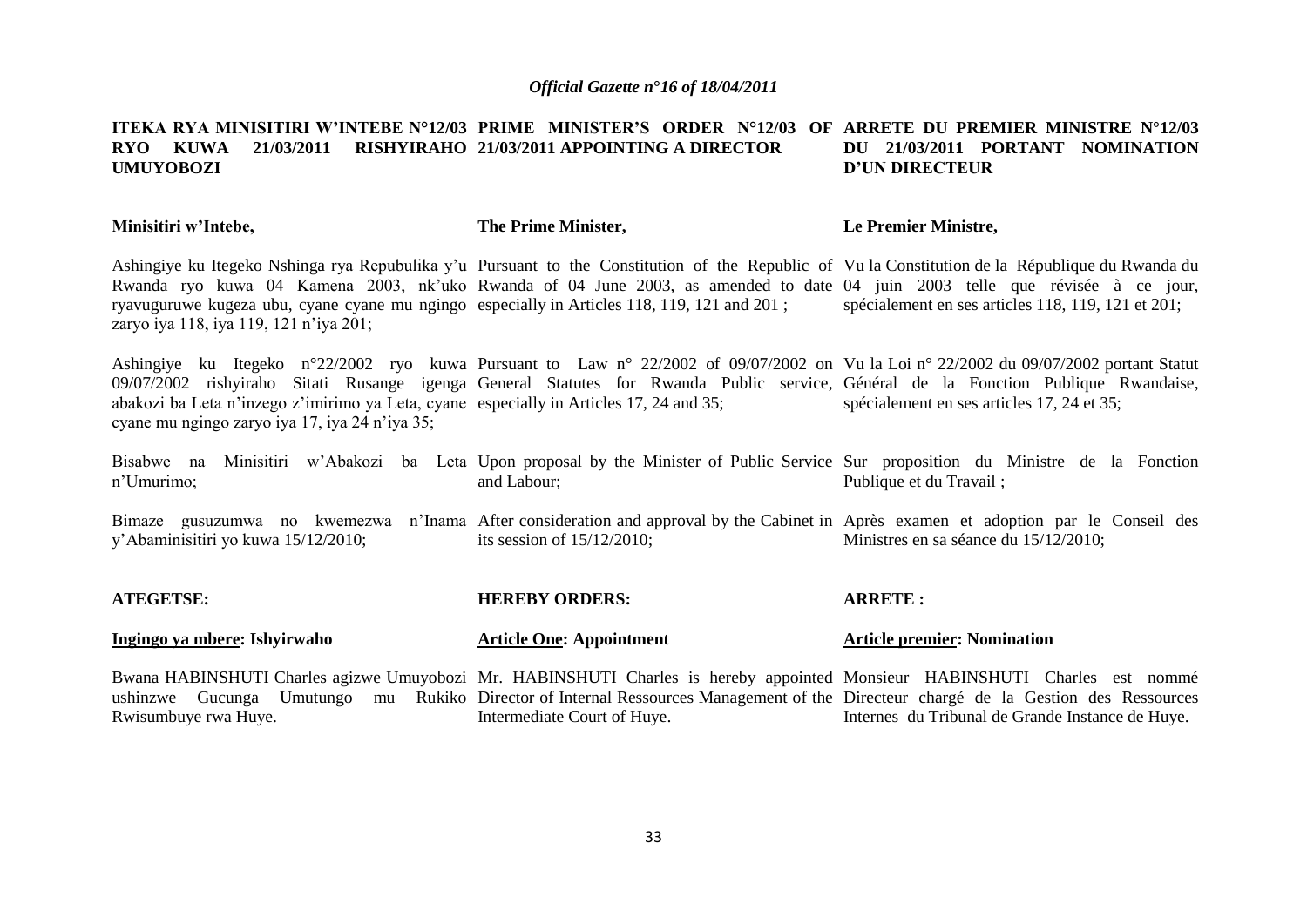| Ingingo ya 2: Abashinzwe kubahiriza iri teka                                                                | implementation of this Order                                                                                                                                                                                                                                                                                                                    | Article 2: Authorities responsible for the Article 2: Autorités chargées de l'exécution du<br>présent arrêté |
|-------------------------------------------------------------------------------------------------------------|-------------------------------------------------------------------------------------------------------------------------------------------------------------------------------------------------------------------------------------------------------------------------------------------------------------------------------------------------|--------------------------------------------------------------------------------------------------------------|
| bashinzwe kubahiriza iri teka.                                                                              | Minisitiri w'Abakozi ba Leta n'Umurimo na The Minister of Public Service and Labour and the Le Ministre de la Fonction Publique et du Travail<br>Minisitiri w'Ubutabera/ Intumwa Nkuru ya Leta Minister of Justice/Attorney General are entrusted et le Ministre de la Justice/ Garde des Sceaux sont<br>with the implementation of this Order. | chargés de l'exécution du présent arrêté.                                                                    |
| Ingingo ya 3: Ivanwaho ry'ingingo zinyuranyije Article 3: Repealing provisions<br>n'iri teka                |                                                                                                                                                                                                                                                                                                                                                 | <b>Article 3: Disposition abrogatoire</b>                                                                    |
| zinyuranyije naryo zivanyweho.                                                                              | Ingingo zose z'amateka abanziriza iri kandi All prior provisions contrary to this Order are Toutes les dispositions antérieures contraires au<br>hereby repealed.                                                                                                                                                                               | présent arrêté sont abrogées.                                                                                |
| Ingingo ya 4: Igihe iteka ritangira gukurikizwa Article 4: Commencement                                     |                                                                                                                                                                                                                                                                                                                                                 | Article 4 : Entrée en vigueur                                                                                |
| rishyiriweho umukono. Agaciro karyo gahera kuwa signature. It takes effect as of 15/12/2010.<br>15/12/2010. | Iri teka ritangira gukurikizwa ku munsi This Order shall come into force on the date of its Le présent arrêté entre en vigueur le jour de sa                                                                                                                                                                                                    | signature. Il sort ses effets à partir du 15/12/2010.                                                        |
| Kigali, kuwa 21/03/2011                                                                                     | Kigali, on 21/03/2011                                                                                                                                                                                                                                                                                                                           | Kigali, le 21/03/2011                                                                                        |
| $(s\acute{e})$<br><b>MAKUZA Bernard</b><br>Minisitiri w'Intebe                                              | $(s\acute{e})$<br><b>MAKUZA Bernard</b><br>Prime Minister                                                                                                                                                                                                                                                                                       | $(s\acute{e})$<br><b>MAKUZA Bernard</b><br><b>Premier Ministre</b>                                           |
| $(s\acute{e})$<br><b>MUREKEZI Anastase</b><br>Minisitiri w'Abakozi ba Leta n'Umurimo                        | $(s\acute{e})$<br><b>MUREKEZI Anastase</b><br>Minister of Public Service and Labour                                                                                                                                                                                                                                                             | $(s\acute{e})$<br><b>MUREKEZI Anastase</b><br>Ministre de la Fonction Publique et du Travail                 |
| Bibonywe kandi bishyizweho Ikirango cya<br>Repubulika:                                                      | Seen and sealed with the Seal of the Republic:                                                                                                                                                                                                                                                                                                  | Vu et scellé du Sceau de la République :                                                                     |
| $(s\acute{e})$                                                                                              | $(s\acute{e})$                                                                                                                                                                                                                                                                                                                                  | $(s\acute{e})$                                                                                               |
| <b>KARUGARAMA Tharcisse</b>                                                                                 | <b>KARUGARAMA Tharcisse</b>                                                                                                                                                                                                                                                                                                                     | <b>KARUGARAMA Tharcisse</b>                                                                                  |

**KARUGARAMA Tharcisse** Minisitiri w"Ubutabera/ Intumwa Nkuru ya Leta

**KARUGARAMA Tharcisse** Minister of Justice/ Attorney General

Ministre de la Justice/Garde des Sceaux

34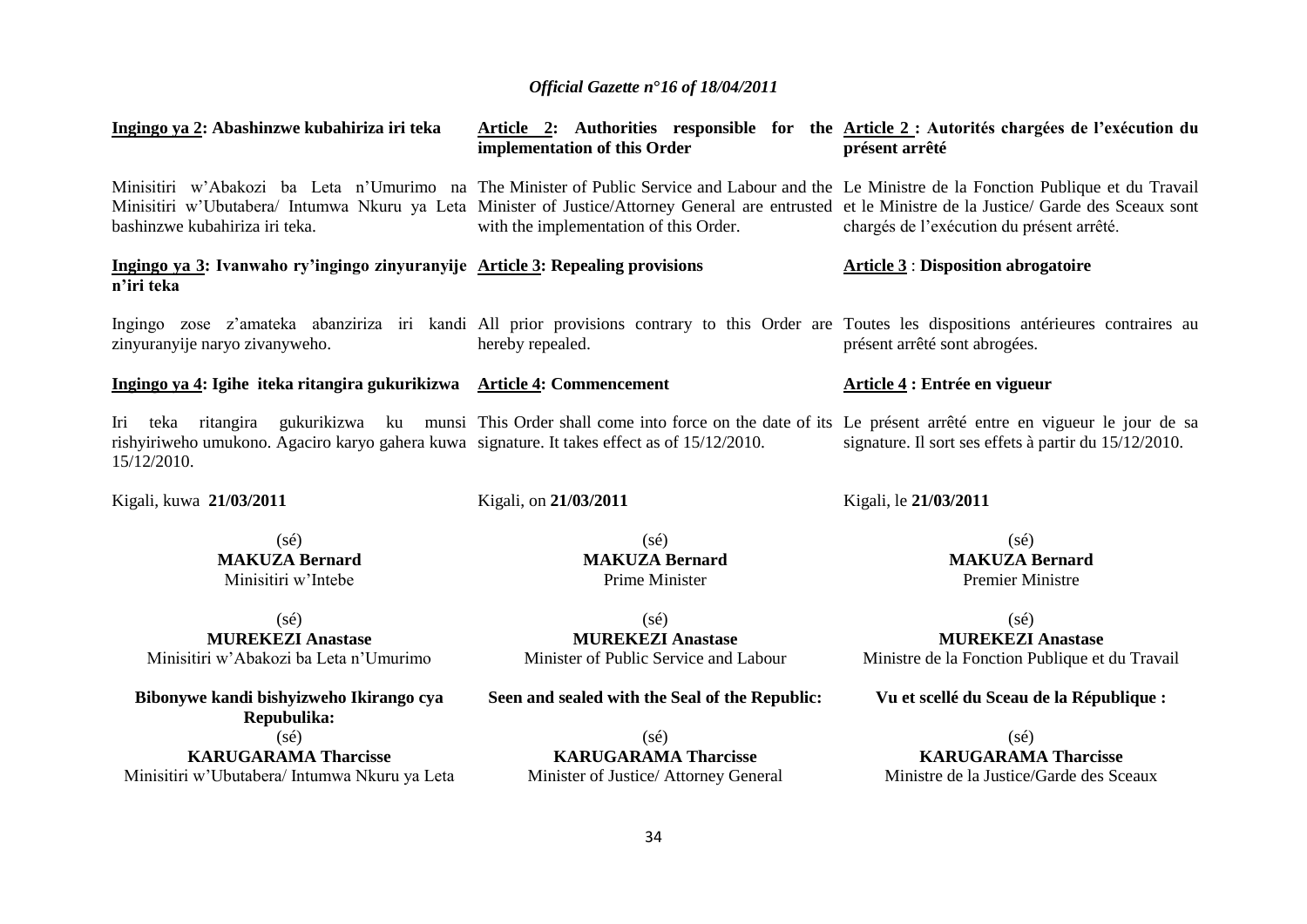**ITEKA RYA MINISITIRI W'INTEBE PRIME MINISTER'S ORDER N°13/03 OF ARRETE DU PREMIER MINISTRE N°13/03 DU N°13/03 RYO KUWA 21/03/2011 21/03/2011 APPOINTING A DIRECTOR 21/03/2011 PORTANT NOMINATION D'UN RISHYIRAHO UMUYOBOZI MUKURU GENERAL DIRECTEUR GENERAL**

| <b>ISHAKIRO</b>                                         | <b>TABLE OF CONTENTS</b>                  | <b>TABLE DES MATIERES</b>                                                                                    |
|---------------------------------------------------------|-------------------------------------------|--------------------------------------------------------------------------------------------------------------|
| Ingingo ya mbere : Ishyirwaho                           | <b>Article One: Appointment</b>           | <b>Article premier : Nomination</b>                                                                          |
| Ingingo ya 2: Abashinzwe kubahiriza iri teka            | implementation of this Order              | Article 2: Authorities responsible for the Article 2: Autorités chargées de l'exécution du<br>présent arrêté |
| Ingingo<br>va 3:<br>Ivanwaho<br>zinyuranyije n'iri teka | ry'ingingo Article 3: Repealing provision | <b>Article 3 : Disposition abrogatoire</b>                                                                   |
| Ingingo ya 4: Igihe iteka ritangira gukurikizwa         | <b>Article 4: Commencement</b>            | Article 4 : Entrée en vigueur                                                                                |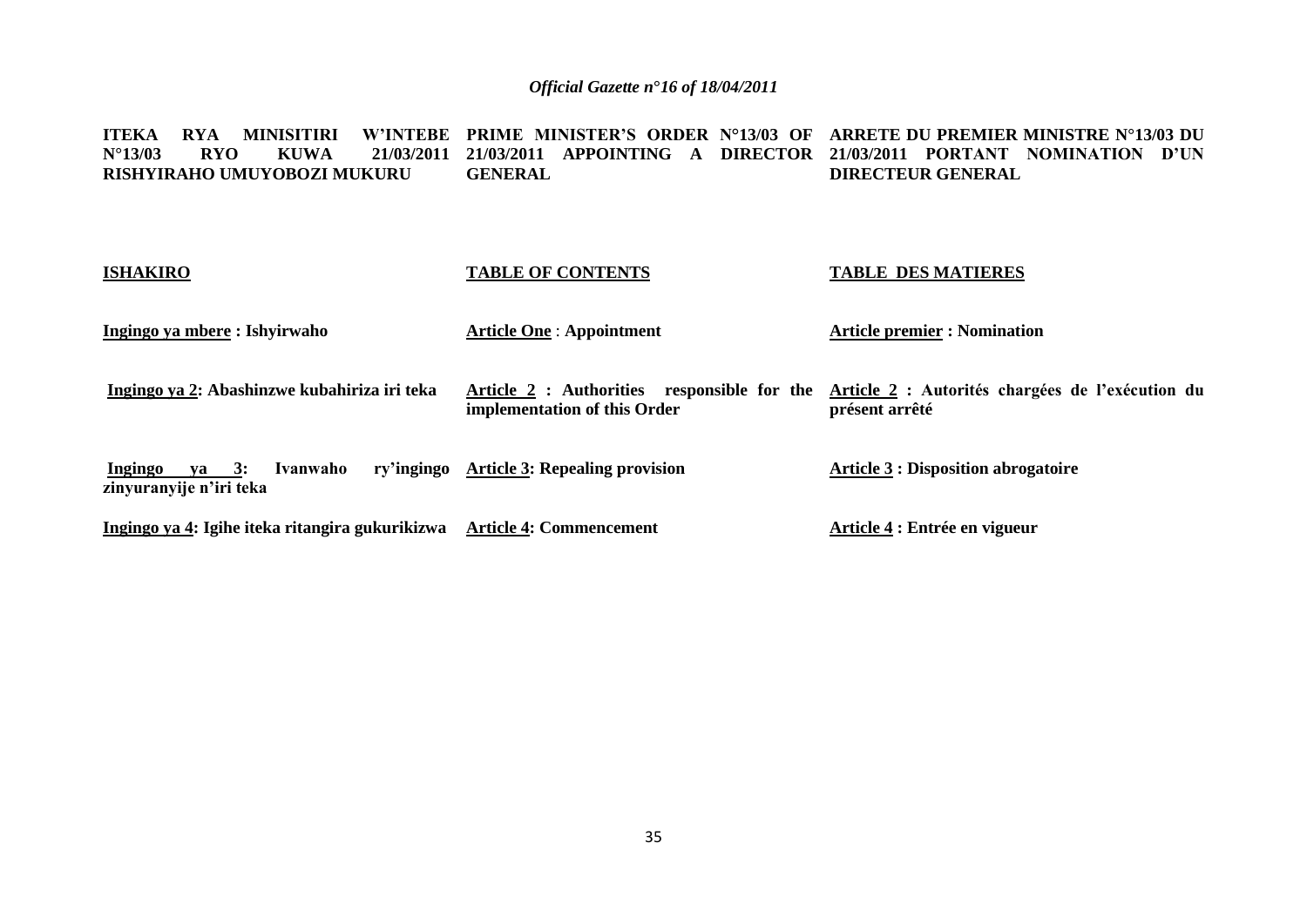**ITEKA RYA MINISITIRI N°13/03 RYO KUWA 21/03/2011 21/03/2011 APPOINTING A DIRECTOR 21/03/2011 PORTANT NOMINATION D'UN RISHYIRAHO UMUYOBOZI MUKURU Minisitiri w'Intebe**, Ashingiye ku Itegeko Nshinga rya Repubulika y"u Rwanda ryo kuwa 04 Kamena 2003, nk"uko ryavuguruwe kugeza ubu, cyane cyane mu ngingo zaryo iya 118, iya 119, iya 121 n"iya 201; Ashingiye ku Itegeko n°22/2002 ryo kuwa 09/07/2002 rishyiraho Sitati Rusange igenga Abakozi ba Leta n"inzego z"imirimo ya Leta, cyane cyane mu ngingo zaryo iya 17, iya 24 n"iya  $35:$ Bisabwe na Minisitiri w"Ibikorwa Remezo; Inama y"Abaminisitiri yo kuwa 15/12/2010, imaze kubisuzuma no kubyemeza; **ATEGETSE: Ingingo ya mbere: Ishyirwaho**  Bwana HAKIZIMANA Khan Jean de Dieu agizwe Umuyobozi Mukuru ushinzwe Imirimo rusange muri Minisiteri y"Ibikorwa Remezo. **Ingingo ya 2: Abashinzwe kubahiriza iri teka** Minisitiri w'Ibikorwa Remezo na Minisitiri The Minister of Infrastructure and the Minister of Le Ministre des Infrastructures et le Ministre de la w'Abakozi ba Leta n'Umurimo **PRIME MINISTER'S ORDER N°13/03 OF ARRETE DU PREMIER MINISTRE N°13/03 DU GENERAL The Prime Minister**, Pursuant to the Constitution of the Republic of Rwanda of 04 June 2003, as amended to date, especially in Articles 118, 119, 121and 201; Pursuant to Law n° 22/2002 of 09/07/2002 on Vu la Loi n° 22/2002 du 09/07/2002 portant Statut General Statutes for Rwanda Public Service, especially in Articles 17, 24 and 35; On proposal by the Minister of Infrastructure; After consideration and approval by the Cabinet in its session of 15/12/2010; **HEREBY ORDERS: Article One**: **Appointment**  Mr. HAKIZIMANA Khan Jean de Dieu is appointed Director General in charge of Corporate Services in the Ministry of Infrastructure. **Article 2: Authorities responsible for the implementation of this Order** Public Service and Labour are entrusted with the Fonction Publique et du Travail sont chargés de **DIRECTEUR GENERAL Le Premier Ministre**, Vu la Constitution de la République du Rwanda du 04 juin 2003, telle que révisée à ce jour, spécialement en ses articles 118, 119, 121 et 201 ; Général de la Fonction Publique Rwandaise, spécialement en ses articles 17, 24 et 35 ; Sur proposition du Ministre des Infrastructures; Après examen et adoption par le Conseil des Ministres en sa séance du 15/12/2010; **ARRETE : Article premier: Nomination**  Monsieur HAKIZIMANA Khan Jean de Dieu est nommé Directeur Général chargé des Services Généraux au Ministère des Infrastructures. **Article 2: Autorités chargées de l'exécution du présent arrêté**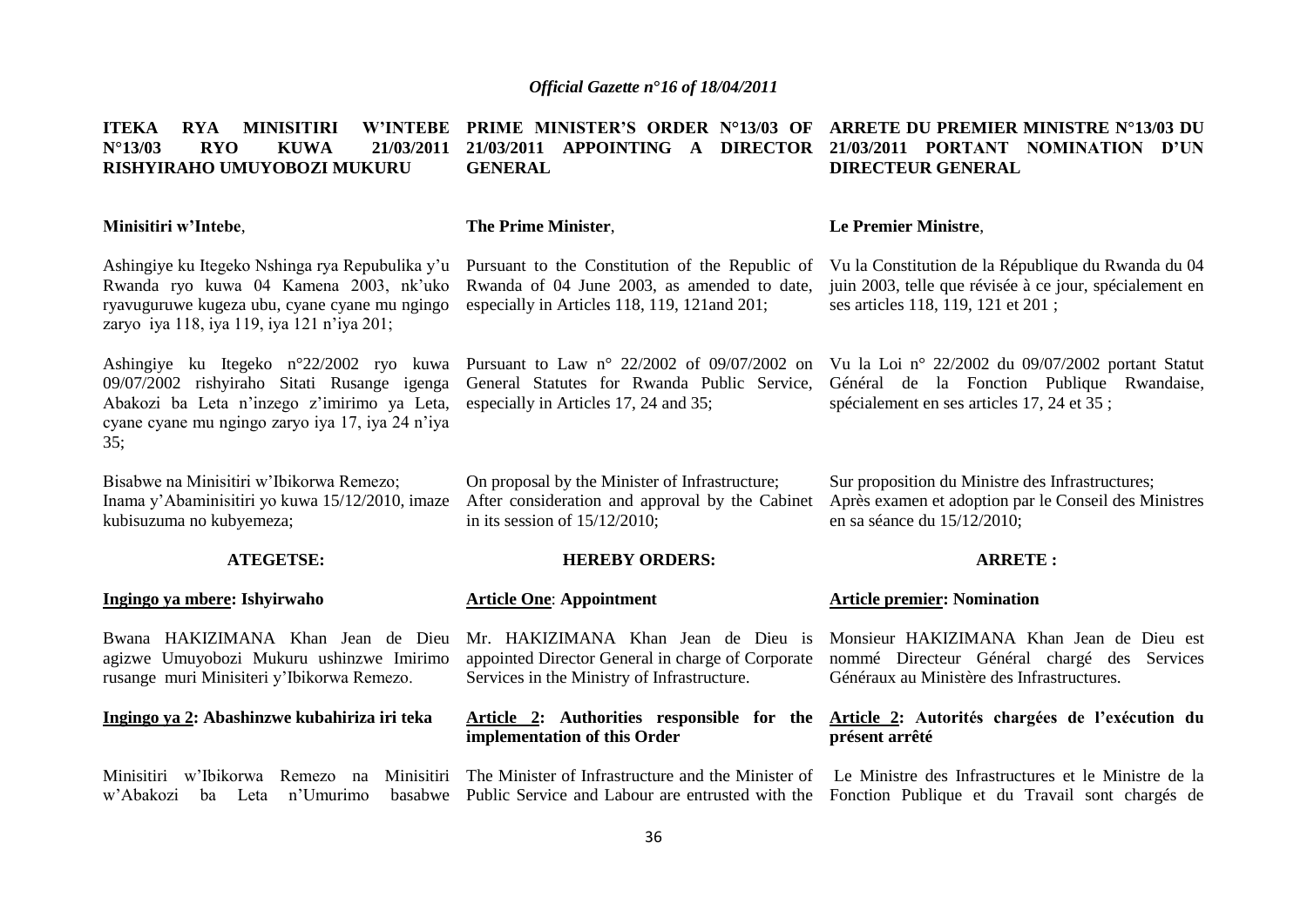| kubahiriza iri teka.                                                                                                                                  | implementation of this Order.                                                                                                                              | l'exécution du présent arrêté.                                                                                                                                |  |
|-------------------------------------------------------------------------------------------------------------------------------------------------------|------------------------------------------------------------------------------------------------------------------------------------------------------------|---------------------------------------------------------------------------------------------------------------------------------------------------------------|--|
| Ivanwaho<br>ry'ingingo<br><b>Ingingo</b><br>$ya = 3$ :<br>zinyuranyije n'iri teka                                                                     | <b>Article 3: Repealing provision</b>                                                                                                                      | <b>Article 3: Disposition abrogatoire</b>                                                                                                                     |  |
| Ingingo zose z'amateka abanziriza iri kandi<br>zinyuranyije na ryo zivanyweho.                                                                        | hereby repealed.                                                                                                                                           | All prior provisions contrary to this Order are Toutes les dispositions antérieures contraires au<br>présent arrêté sont abrogées.                            |  |
| Ingingo ya 4: Igihe iteka ritangira gukurikizwa                                                                                                       | <b>Article 4: Commencement</b>                                                                                                                             | Article 4 : Entrée en vigueur                                                                                                                                 |  |
| teka ritangira gukurikizwa ku munsi<br>Iri<br>ritangarijweho mu Igazeti ya Leta ya Repubulika<br>y'u Rwanda. Agaciro karyo gahera kuwa<br>15/12/2010. | This Order shall come into force on the date of its<br>publication in the Official Gazette of the Republic<br>of Rwanda. It takes effect as of 15/12/2010. | Le présent arrêté entre en vigueur le jour de sa<br>publication au Journal Officiel de la République du<br>Rwanda. Il sort ses effets à partir du 15/12/2010. |  |
| Kigali, kuwa 21/03/2011                                                                                                                               | Kigali, on 21/03/2011                                                                                                                                      | Kigali, le 21/03/2011                                                                                                                                         |  |
| $(s\acute{e})$<br><b>MAKUZA Bernard</b><br>Minisitiri w'Intebe                                                                                        | $(s\acute{e})$<br><b>MAKUZA Bernard</b><br><b>Prime Minister</b>                                                                                           | $(s\acute{e})$<br><b>MAKUZA Bernard</b><br><b>Premier Ministre</b>                                                                                            |  |
| $(s\acute{e})$<br><b>KAREGA Vincent</b><br>Minisitiri w'Ibikorwa Remezo<br>$(s\acute{e})$                                                             | $(s\acute{e})$<br><b>KAREGA Vicent</b><br>Minister of Infrastructure                                                                                       | $(s\acute{e})$<br><b>KAREGA Vicent</b><br>Ministre des Infrastructures                                                                                        |  |
| Bibonywe kandi bishyizweho Ikirango cya<br>Repubulika:                                                                                                | Seen and sealed with the Seal of the Republic:<br>Vu et scellé du Sceau de la République :                                                                 |                                                                                                                                                               |  |
| $(s\acute{e})$                                                                                                                                        | $(s\acute{e})$                                                                                                                                             | $(s\acute{e})$                                                                                                                                                |  |

**KARUGARAMA Tharcisse** Minisitiri w"Ubutabera / Intumwa Nkuru ya Leta

**KARUGARAMA Tharcisse** Minister of Justice /Attorney General

**KARUGARAMA Tharcisse** Ministre de la Justice / Garde des Sceaux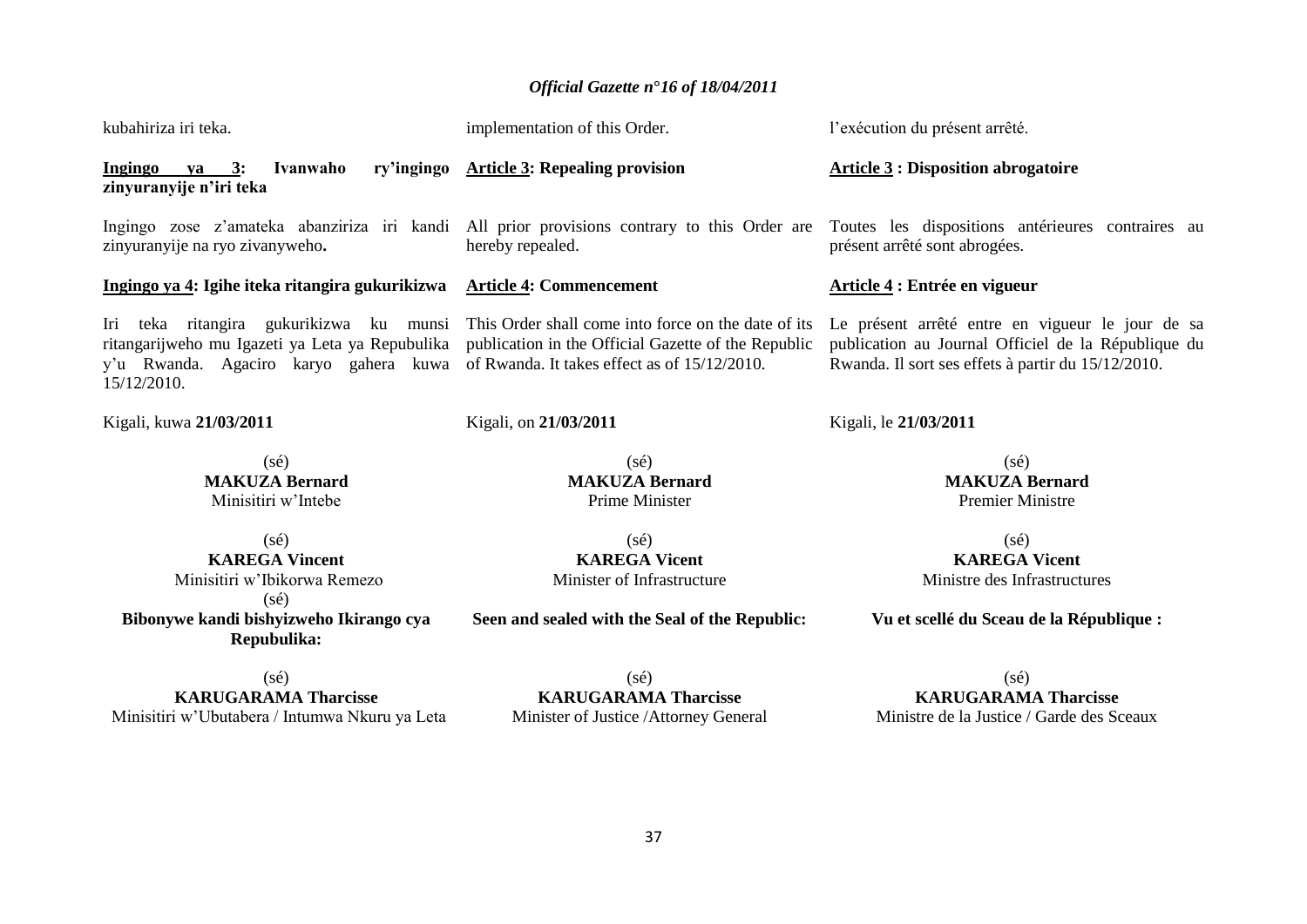**ITEKA RYA MINISITIRI W'INTEBE N°14/03 21/03/2011 APPOINTING A DIRECTOR DU 21/03/2011 PORTANT NOMINATION RYO KUWA 21/03/2011 RISHYIRAHO GENERAL UMUYOBOZI MUKURU PRIME MINISTER'S ORDER N°14/03 OF ARRETE DU PREMIER MINISTRE N°14/03 D'UN DIRECTEUR GENERAL**

| <b>ISHAKIRO</b>                                              | <b>TABLE OF CONTENTS</b>                                                    | <b>TABLE DES MATIERES</b>                                          |
|--------------------------------------------------------------|-----------------------------------------------------------------------------|--------------------------------------------------------------------|
| Ingingo ya mbere : Ishyirwaho                                | <b>Article One: Appointment</b>                                             | <b>Article premier: Nomination</b>                                 |
| Ingingo ya 2: Abashinzwe kubahiriza iri teka                 | Article 2 : Authorities responsible for the<br>implementation of this Order | Article 2 : Autorités chargées de l'exécution du<br>présent arrêté |
| Ingingo ya 3: Ivanwaho ry'ingingo zinyuranyije<br>n'iri teka | <b>Article 3: Repealing provision</b>                                       | <b>Article 3 : Disposition abrogatoire</b>                         |
| Ingingo ya 4: Igihe iteka ritangira gukurikizwa              | <b>Article 4: Commencement</b>                                              | Article 4 : Entrée en vigueur                                      |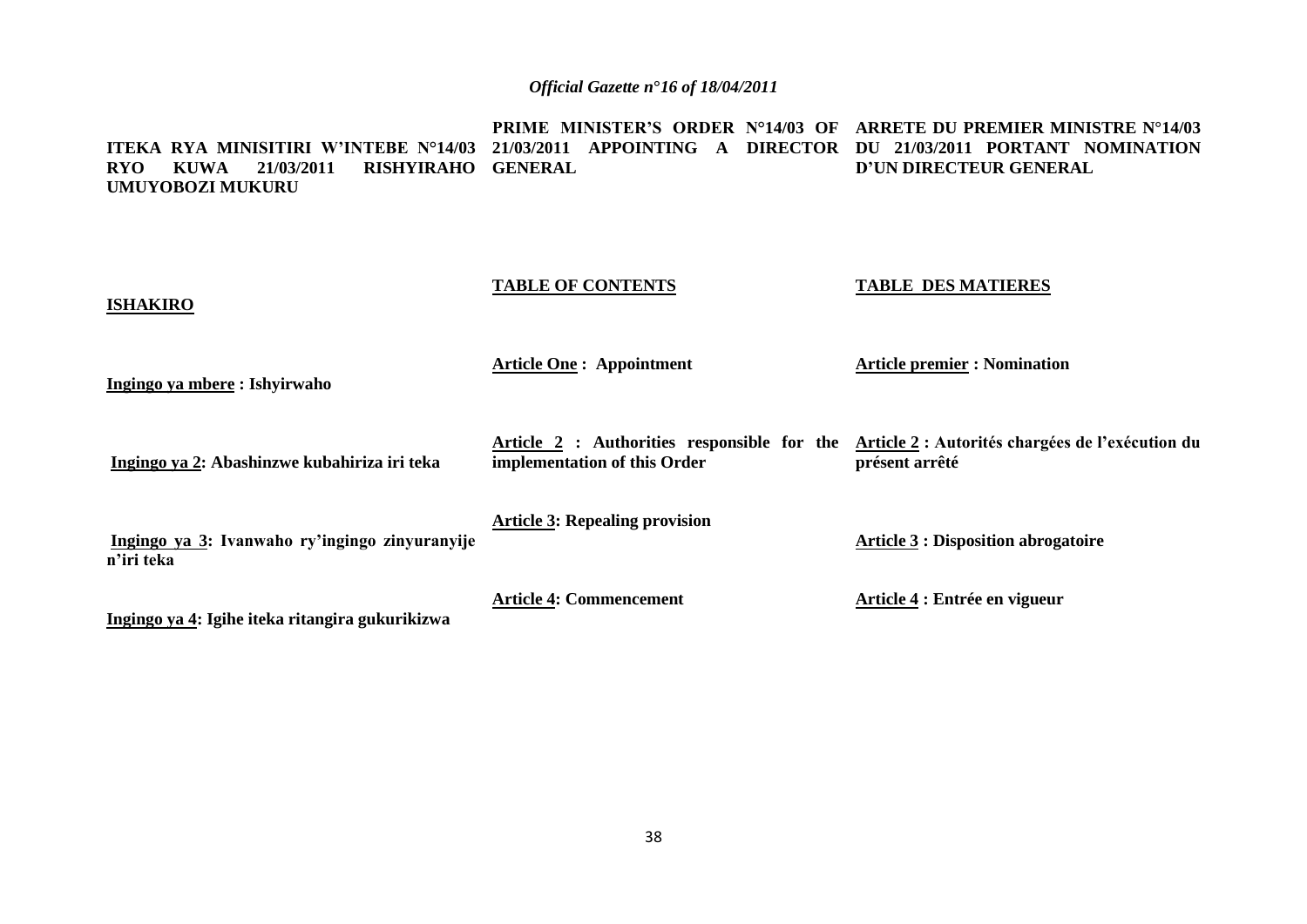#### **ITEKA RYA MINISITIRI W'INTEBE N°14/03 PRIME MINISTER'S ORDER N° 14/03 OF ARRETE DU PREMIER MINISTRE N° 14/03 RYO KUWA 21/03/2011 RISHYIRAHO 21/03/2011 APPOINTING A DIRECTOR DU 21/03/2011 PORTANT NOMINATION UMUYOBOZI MUKURU GENERAL D'UN DIRECTEUR GENERAL**

#### **Minisitiri w'Intebe**, Ashingiye ku Itegeko Nshinga rya Repubulika y'u Pursuant to the Constitution of the Republic of Rwanda ryo kuwa 04 Kamena 2003, nk"uko Rwanda of 04 June 2003, as amended to date, ryavuguruwe kugeza ubu, cyane cyane mu ngingo especially in Articles 118, 119, 121and 201; zaryo iya 118, iya 119, iya 121 n"iya 201; Ashingiye ku Itegeko n° 22/2002 ryo kuwa Pursuant to Law n° 22/2002 of 09/07/2002 on Vu la Loi n° 22/2002 du 09/07/2002 portant 09/07/2002 rishyiraho Sitati Rusange igenga Abakozi ba Leta n'inzego z'imirimo ya Leta, cyane cyane mu especially in Articles 17, 24 and 35; ngingo zaryo iya 17, iya 24 n"iya 35; Bisabwe na Minisitiri w"Ibikorwa Remezo; Inama y"Abaminisitiri yo kuwa 15/12/2010, imaze After consideration and approval by the Cabinet **The Prime Minister**, General Statutes for Rwanda Public Service, Statut Général de la Fonction Publique On proposal by the Minister of Infrastructure; Vu la Constitution de la République du Rwanda du 04 juin 2003, telle que révisée à ce jour, spécialement en ses articles 118, 119, 121 et 201 ; 35 ;

kubisuzuma no kubyemeza;

in its session of 15/12/2010;

**Le Premier Ministre**,

Rwandaise, spécialement en ses articles 17, 24 et

Sur proposition du Ministre des Infrastructures; Après examen et adoption par le Conseil des Ministres en sa séance du 15/12/2010;

### **ATEGETSE:**

### **HEREBY ORDERS:**

### **ARRETE :**

| Ingingo ya mbere : Ishyirwaho                                                                                                                                                                                                                                                                                       | <b>Article One: Appointment</b>                                                                            | <b>Article premier : Nomination</b> |
|---------------------------------------------------------------------------------------------------------------------------------------------------------------------------------------------------------------------------------------------------------------------------------------------------------------------|------------------------------------------------------------------------------------------------------------|-------------------------------------|
| Bwana RWAKUNDA Christian agizwe Umuyobozi Mr. RWAKUNDA Christian is appointed Director Monsieur RWAKUNDA Christian est nommé<br>Mukuru ushinzwe guhuza Politiki n'Igenamigambi General in charge of Policy Coordination and Directeur Général chargé de la Coordination de la<br>muri Minisiteri y'Ibikorwa Remezo. | Strategic Planning in the Ministry of politique et de la planification au Ministère des<br>Infrastructure. | Infrastructures.                    |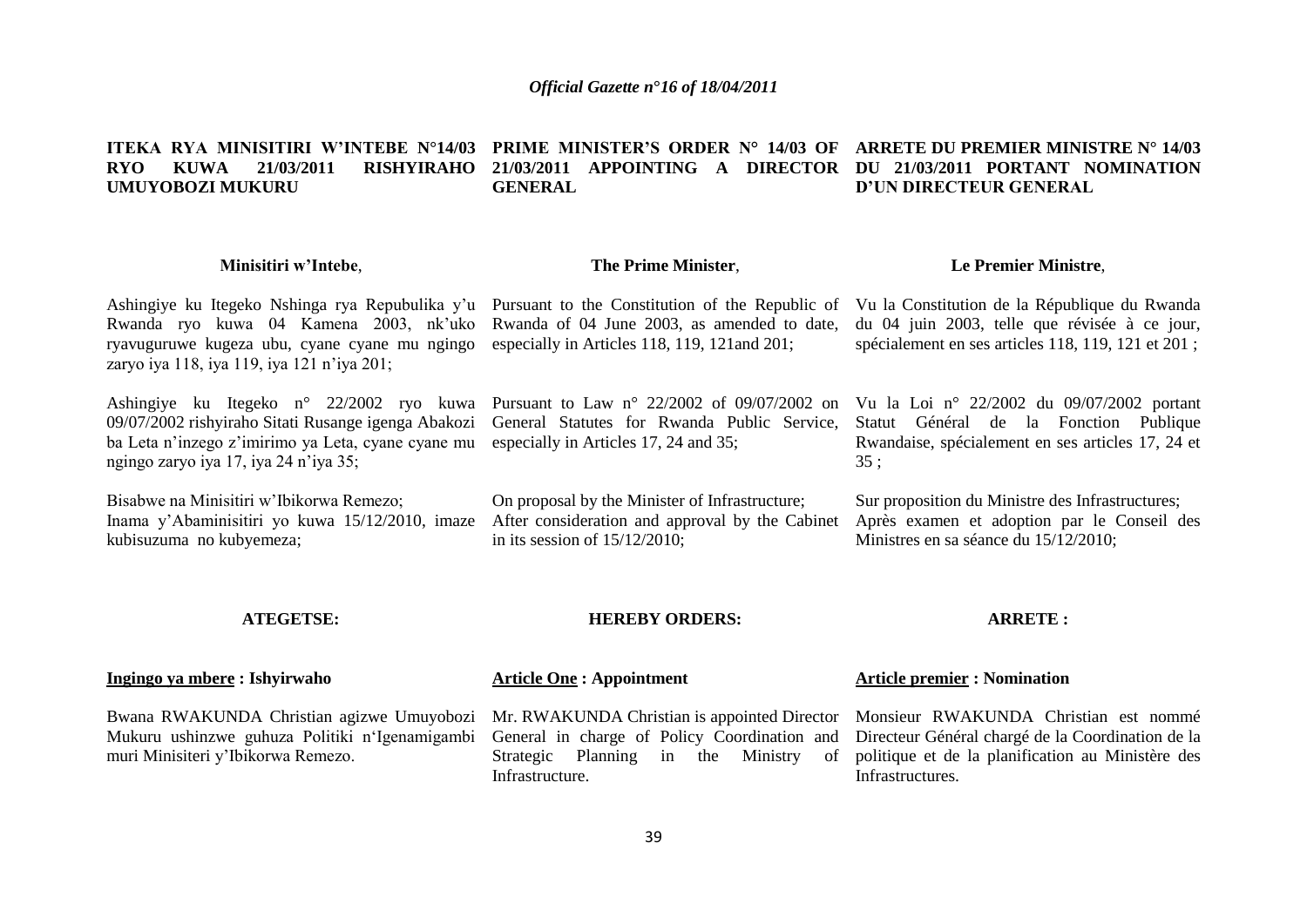| Ingingo ya 2: Abashinzwe kubahiriza iri teka                                                                                                                   | Article 2: Authorities responsible for the<br>implementation of this Order                                                                                 | Article 2: Autorités chargées de l'exécution du<br>présent arrêté                                                                                                |  |  |
|----------------------------------------------------------------------------------------------------------------------------------------------------------------|------------------------------------------------------------------------------------------------------------------------------------------------------------|------------------------------------------------------------------------------------------------------------------------------------------------------------------|--|--|
| Minisitiri<br>Minisitiri<br>w'Ibikorwa<br>Remezo<br>na<br>w'Abakozi ba Leta n'Umurimo basabwe kubahiriza<br>iri teka.                                          | The Minister of Infrastructure and the Minister of<br>Public Service and Labour are entrusted with the<br>implementation of this Order.                    | Le Ministre des Infrastructures et le Ministre de la<br>Fonction Publique et du Travail sont chargés de<br>l'exécution du présent arrêté.                        |  |  |
| Ingingo ya 3: Ivanwaho ry'ingingo zinyuranyije Article 3: Repealing provision<br>n'iri teka                                                                    |                                                                                                                                                            | <b>Article 3 : Disposition abrogatoire</b>                                                                                                                       |  |  |
| zose z'amateka abanziriza iri<br>Ingingo<br>zinyuranyije na ryo zivanyweho.                                                                                    | kandi All prior provisions contrary to this Order are<br>hereby repealed.                                                                                  | Toutes les dispositions antérieures contraires au<br>présent arrêté sont abrogées.                                                                               |  |  |
| Ingingo ya 4: Igihe iteka ritangira gukurikizwa                                                                                                                | <b>Article 4: Commencement</b>                                                                                                                             | Article 4 : Entrée en vigueur                                                                                                                                    |  |  |
| gukurikizwa<br>Iri<br>ku<br>ritangira<br>teka<br>munsi<br>ritangarijweho mu Igazeti ya Leta ya Repubulika y'u<br>Rwanda. Agaciro karyo gahera kuwa 15/12/2010. | This Order shall come into force on the date of its<br>publication in the Official Gazette of the Republic<br>of Rwanda. It takes effect as of 15/12/2010. | Le présent arrêté entre en vigueur le jour de sa<br>publication au Journal Officiel de la République<br>du Rwanda. Il sort ses effets à partir du<br>15/12/2010. |  |  |
| Kigali, kuwa 21/03/2011                                                                                                                                        | Kigali, on 21/03/2011                                                                                                                                      | Kigali, le 21/03/2011                                                                                                                                            |  |  |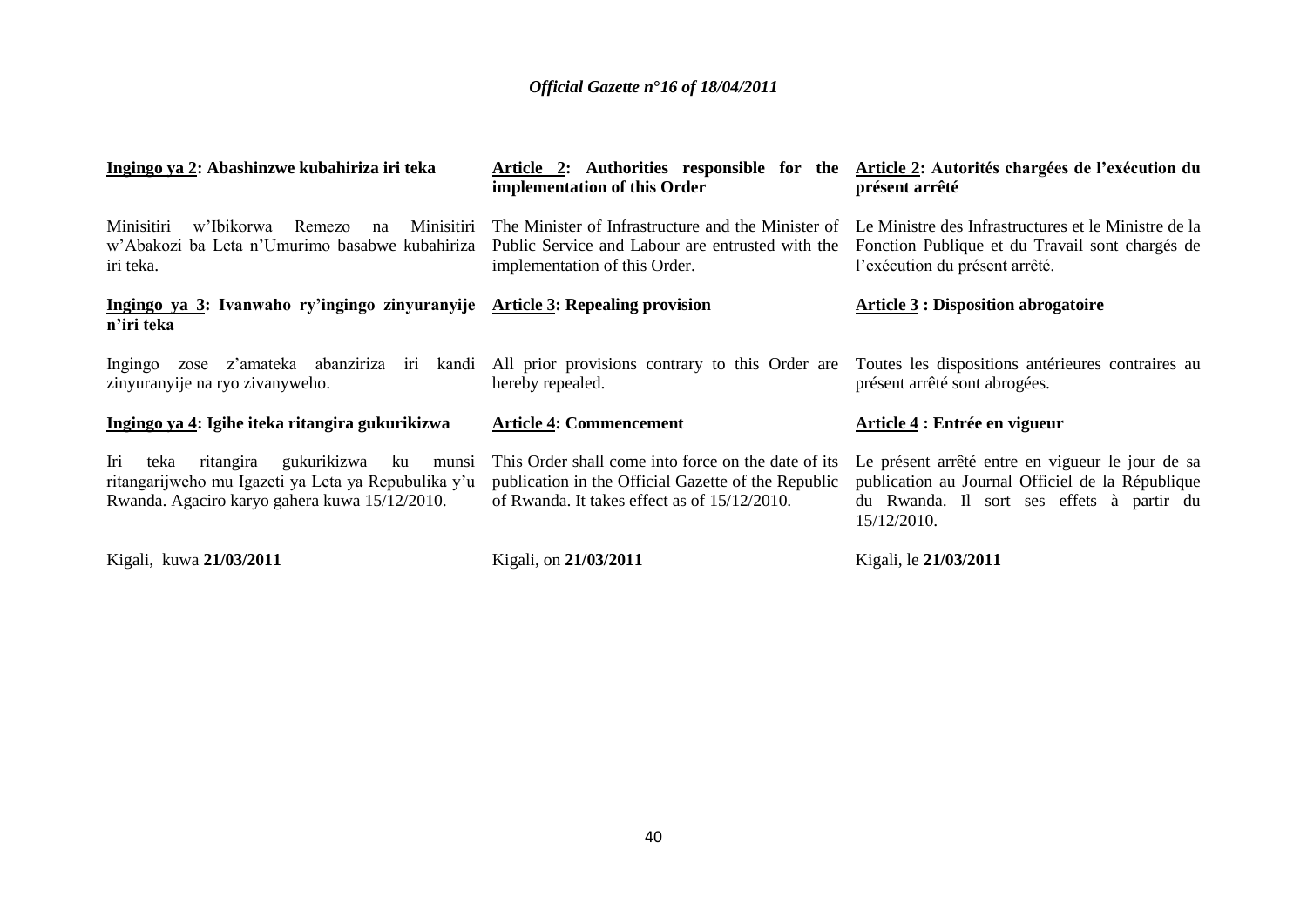(sé)

(sé)

(sé)

**MAKUZA Bernard** Premier Ministre

**MAKUZA Bernard** Minisitiri w"Intebe

**MAKUZA Bernard** Prime Minister

(sé)

(sé)

**KAREGA Vicent** Minisitiri w"Ibikorwa Remezo

**KAREGA Vicent** Minister of Infrastructure

**KAREGA Vicent** Ministre des Infrastructures

(sé)

**Bibonywe kandi bishyizweho Ikirango cya Repubulika:**

**Seen and sealed with the Seal of the Republic:**

**Vu et scellé du Sceau de la République :**

(sé)

(sé)

(sé)

**KARUGARAMA Tharcisse** Minisitiri w"Ubutabera / Intumwa Nkuru ya Leta

**KARUGARAMA Tharcisse** Minister of Justice /Attorney General

**KARUGARAMA Tharcisse** Ministre de la Justice / Garde des Sceaux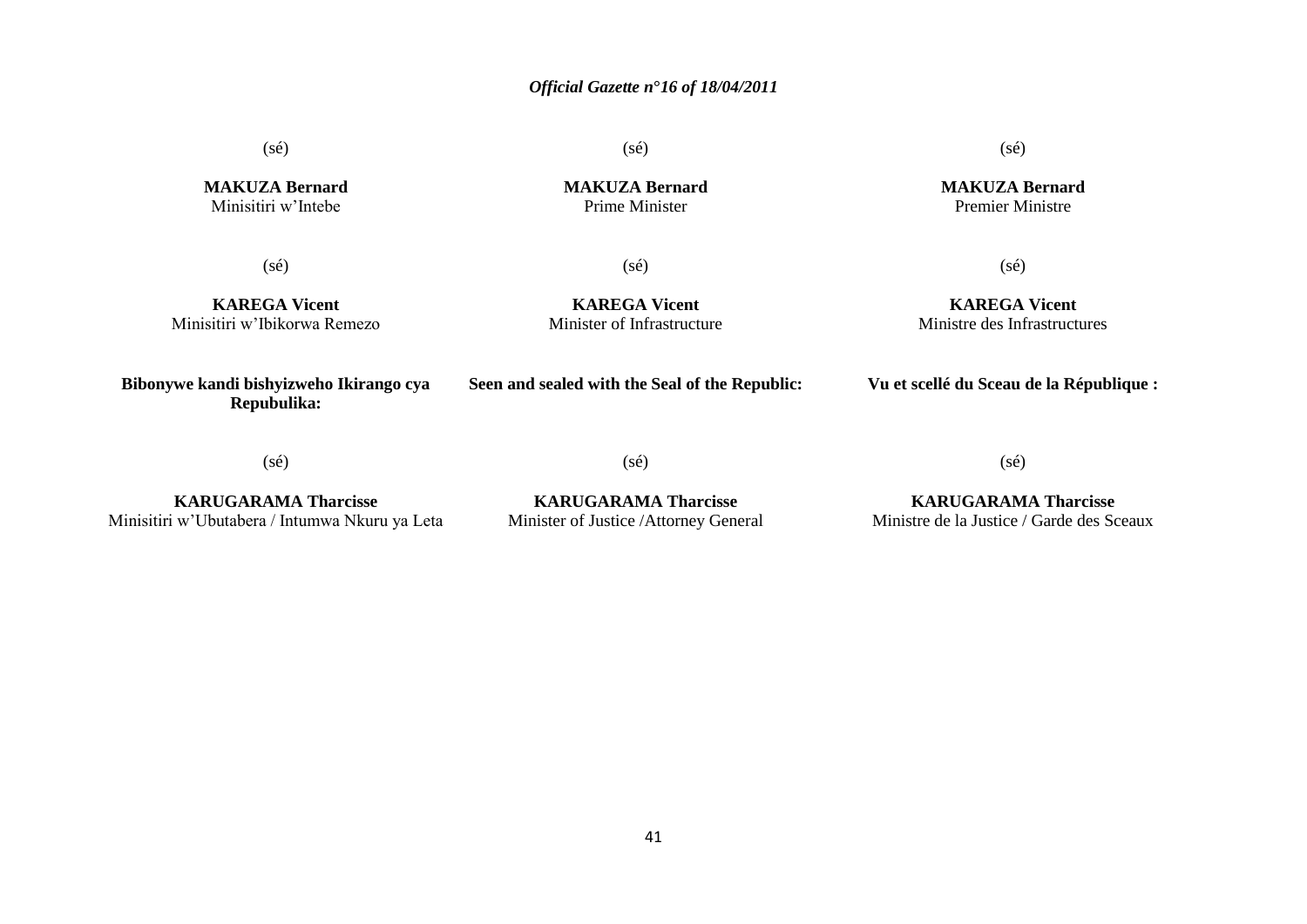#### **ITEKA RYA MINISITIRI W'INTEBE N°15/03 PRIME MINISTER'S ORDER N°15/03 OF ARRETE DU PREMIER MINISTRE N°15/03 RYO KUWA 21/03/2011 RISHYIRAHO 21/03/2011 APPOINTING A DIRECTOR UMUYOBOZI DU 21/03/2011 PORTANT NOMINATION D'UN DIRECTEUR**

|                              | <b>ISHAKIRO</b>                                                               | <b>TABLE OF CONTENTS</b>                                                      | <b>TABLE DES MATIERES</b>                                         |
|------------------------------|-------------------------------------------------------------------------------|-------------------------------------------------------------------------------|-------------------------------------------------------------------|
| Ingingo ya mbere: Ishyirwaho |                                                                               | <b>Article One: Appointment</b>                                               | <b>Article premier : Nomination</b>                               |
|                              | Ingingo ya 2: Abashinzwe kubahiriza iri teka                                  | Article 2: Authorities responsible for<br><b>Implementation of this Order</b> | Article 2: Autorités chargées de l'exécution du<br>présent arrêté |
| n'iri teka                   | Ingingo ya 3: Ivanwaho ry'ingingo zinyuranyije Article 3: Repealing provision |                                                                               | <b>Article 3: Disposition abrogatoire</b>                         |
|                              | Ingingo ya 4: Igihe iteka ritangira gukurikizwa                               | <b>Article 4: Commencement</b>                                                | Article 4: Entrée en vigueur                                      |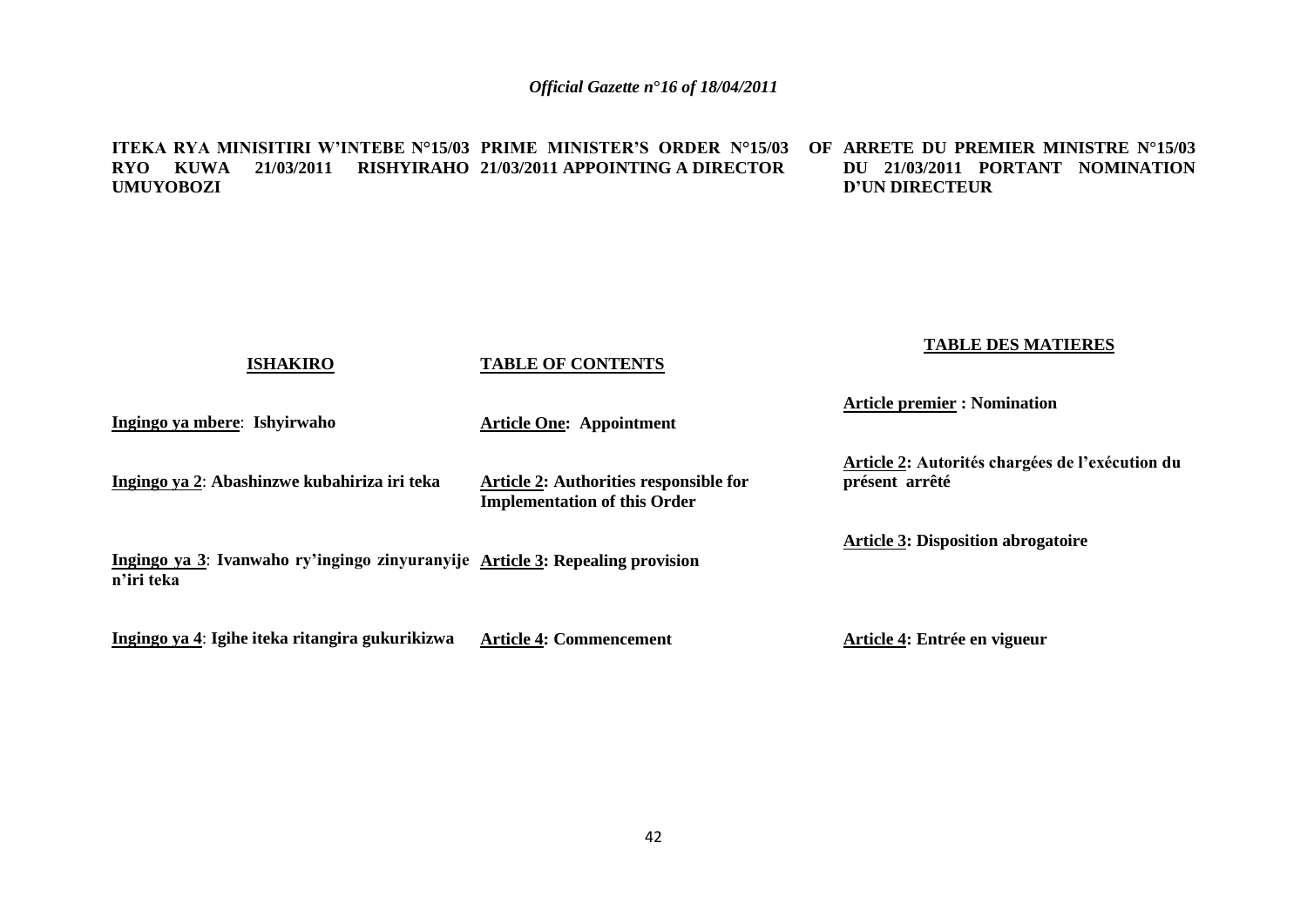#### **ITEKA RYA MINISITIRI W'INTEBE N°15/03 PRIME MINISTER'S ORDER N°15/03 OF ARRETE DU PREMIER MINISTRE N°15/03 RYO KUWA 21/03/2011 RISHYIRAHO 21/03/2011 APPOINTING A DIRECTOR UMUYOBOZI DU 21/03/2011 PORTANT NOMINATION D'UN DIRECTEUR**

| Minisitiri w'Intebe,                                                                                                                      | The Prime Minister,                                                                                                                                                                                                                                                                                                                                                                                                               | Le Premier Ministre,                                                                                                                                                                 |  |  |
|-------------------------------------------------------------------------------------------------------------------------------------------|-----------------------------------------------------------------------------------------------------------------------------------------------------------------------------------------------------------------------------------------------------------------------------------------------------------------------------------------------------------------------------------------------------------------------------------|--------------------------------------------------------------------------------------------------------------------------------------------------------------------------------------|--|--|
| zaryo; iya 118, iya 119, iya 121 n'iya 201;                                                                                               | Ashingiye ku Itegeko Nshinga rya Repubulika y'u Pursuant to the Constitution of the Republic of Vu la Constitution de la République du Rwanda du<br>Rwanda ryo kuwa 04 Kamena 2003, nk'uko Rwanda of 04 June 2003, as amended to date 04 juin 2003 telle que révisée à ce jour,<br>ryavuguruwe kugeza ubu, cyane cyane mu ngingo especially in Articles 118, 119, 121 and 201; spécialement en ses articles 118, 119, 121 et 201; |                                                                                                                                                                                      |  |  |
| abakozi ba Leta n'inzego z'imirimo ya Leta, cyane especially in Articles 17, 24 and 35;<br>cyane mu ngingo zaryo iya 17, iya 24 n'iya 35; | 09/07/2002 rishyiraho Sitati Rusange igenga General Statutes for Rwanda Public service, Général de la Fonction Publique Rwandaise,                                                                                                                                                                                                                                                                                                | Ashingiye ku Itegeko n° 22/2002 ryo kuwa Pursuant to Law n° 22/2002 of 09/07/2002 on Vu la Loi n° 22/2002 du 09/07/2002 portant Statut<br>spécialement en ses articles 17, 24 et 35; |  |  |
| Bisabwe na Minisitiri w'Ubucuruzi n'Inganda;                                                                                              | Industry;                                                                                                                                                                                                                                                                                                                                                                                                                         | Upon proposal by the Minister of Trade and Sur proposition du Ministre du Commerce et de<br>l'Industrie;                                                                             |  |  |
| y'Abaminisitiri yo kuwa 15/12/2010;                                                                                                       | session of 15/12/2010;                                                                                                                                                                                                                                                                                                                                                                                                            | Bimaze gusuzumwa no kwemezwa n'Inama After consideration and approval by Cabinet in its Après examen et adoption par le Conseil des<br>Ministres en sa séance du 15/12/2010;         |  |  |
| <b>ATEGETSE:</b>                                                                                                                          | <b>HEREBY ORDERS:</b>                                                                                                                                                                                                                                                                                                                                                                                                             | <b>ARRETE:</b>                                                                                                                                                                       |  |  |
| Ingingo ya mbere: Ishyirwaho                                                                                                              | <b>Article One: Appointment</b>                                                                                                                                                                                                                                                                                                                                                                                                   | <b>Article premier : Nomination</b>                                                                                                                                                  |  |  |
| cy'Igihugu cy'Amakoperative «RCA».                                                                                                        | Bwana HABINEZA Emmanuel agizwe Umuyobozi Mr. HABINEZA Emmanuel is hereby appointed Monsieur HABINEZA Emmanuel est nommé<br>w'Ishami ry'Ubutegetsi n'Imari mu Kigo Director of Administration and Finance Unit in Directeur chargé de l'Unité d'Administration et des<br>Rwanda Cooperative Agency «RCA».                                                                                                                          | Finances à l'Agence Rwandaise des Coopératives<br>«RCA».                                                                                                                             |  |  |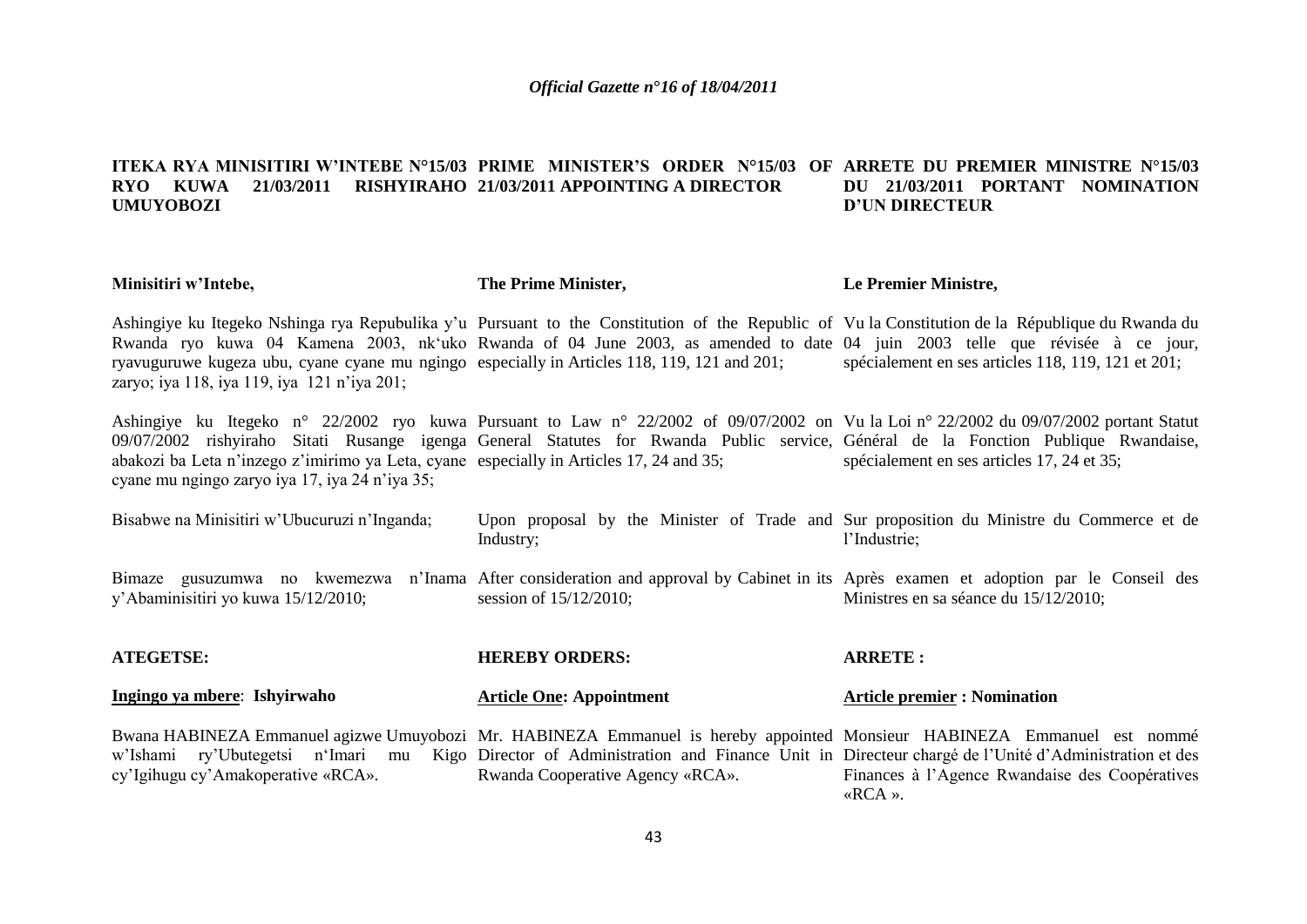| Ingingo ya 2: Abashinzwe kubahiriza iri<br>teka                                                   | Article 2: Authorities responsible for<br>implementation of this Order                                                                                                                                                                                                                                                               | Article 2: Autorités chargées de l'exécution du<br>présent arrêté                                                                                                              |  |  |
|---------------------------------------------------------------------------------------------------|--------------------------------------------------------------------------------------------------------------------------------------------------------------------------------------------------------------------------------------------------------------------------------------------------------------------------------------|--------------------------------------------------------------------------------------------------------------------------------------------------------------------------------|--|--|
| kubahiriza iri teka.                                                                              | Minisitiri w'Ubucuruzi n'Inganda na Minisitiri The Minister of Trade and Industry and the Le Ministre du Commerce et de l'Industrie et le<br>w'Abakozi ba Leta n'Umurimo bashinzwe Minister of Public Service and Labour are entrusted Ministre de la Fonction Publique et du Travail sont<br>with the implementation of this Order. | chargés de l'exécution du présent arrêté.                                                                                                                                      |  |  |
| Ingingo ya 3: Ivanwaho ry'ingingo zinyuranyije Article 3: Repealing provision<br>n'iri teka       |                                                                                                                                                                                                                                                                                                                                      | <b>Article 3: Disposition abrogatoire</b>                                                                                                                                      |  |  |
| zinyuranyije naryo zivanyweho.                                                                    | hereby repealed.                                                                                                                                                                                                                                                                                                                     | Ingingo zose z'amateka abanziriza iri kandi All prior provisions contrary to this Order are Toutes les dispositions antérieures contraires au<br>présent arrêté sont abrogées. |  |  |
| Ingingo ya 4: Igihe iteka ritangira gukurikizwa                                                   | <b>Article 4: Commencement</b>                                                                                                                                                                                                                                                                                                       | Article 4: Entrée en vigueur                                                                                                                                                   |  |  |
| y'u Rwanda. Agaciro karyo gahera kuwa of Rwanda. It takes effect as of 15/12/2010.<br>15/12/2010. | Iri teka ritangira gukurikizwa ku munsi This Order shall come into force on the date of its Le présent arrêté entre en vigueur le jour de sa<br>ritangarijweho mu Igazeti ya Leta ya Repubulika publication in the Official Gazette of the Republic publication au Journal Officiel de la République du                              | Rwanda. Il sort ses effets à partir du 15/12/2010.                                                                                                                             |  |  |

Kigali, kuwa **21/03/2011**

Kigali, on **21/03/2011**

Kigali, le **21/03/2011**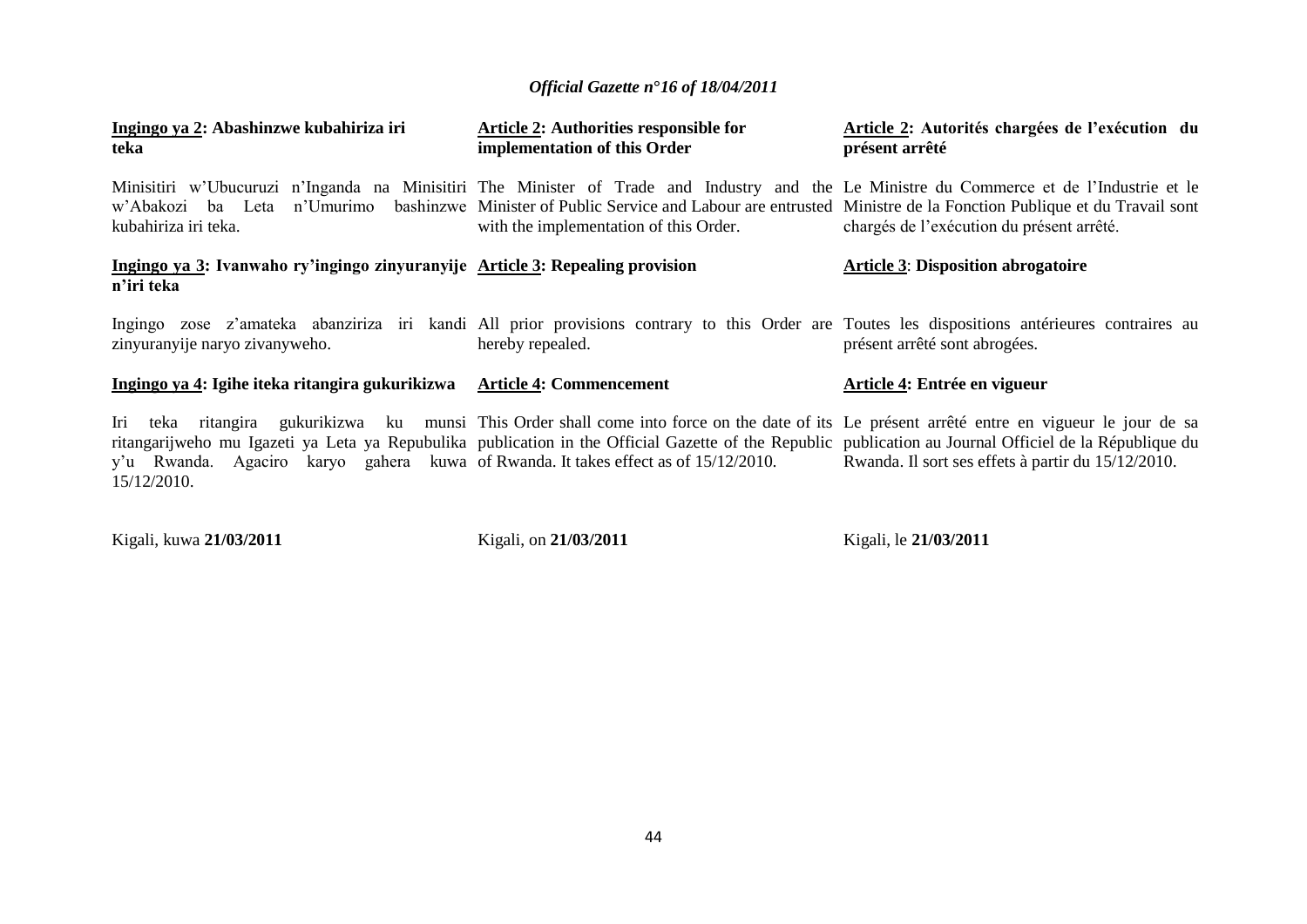(sé)

**MAKUZA Bernard** Minisitiri w"Intebe

 $(sé)$ 

**NSANZABAGANWA Monique** Minisitiri w"Inganda n"Ubucuruzi

**MAKUZA Bernard** Prime Minister

(sé)

### (sé)

**MAKUZA Bernard** Premier Ministre

(sé)

**NSANZABAGANWA Monique** Minister of Trade and Industry

**Bibonywe kandi bishyizweho Ikirango cya Repubulika:**

(sé)

**Seen and sealed with the Seal of the Republic:**

(sé)

**KARUGARAMA Tharcisse** Minisitiri w"Ubutabera / Intumwa Nkuru ya Leta

**KARUGARAMA Tharcisse** Minister of Justice **/** Attorney General  $(sé)$ 

**NSANZABAGANWA Monique** Ministre du Commerce et de l"Industrie

**Vu et scellé du Sceau de la République:**

(sé)

**KARUGARAMA Tharcisse** Ministre de la Justice / Garde des Sceaux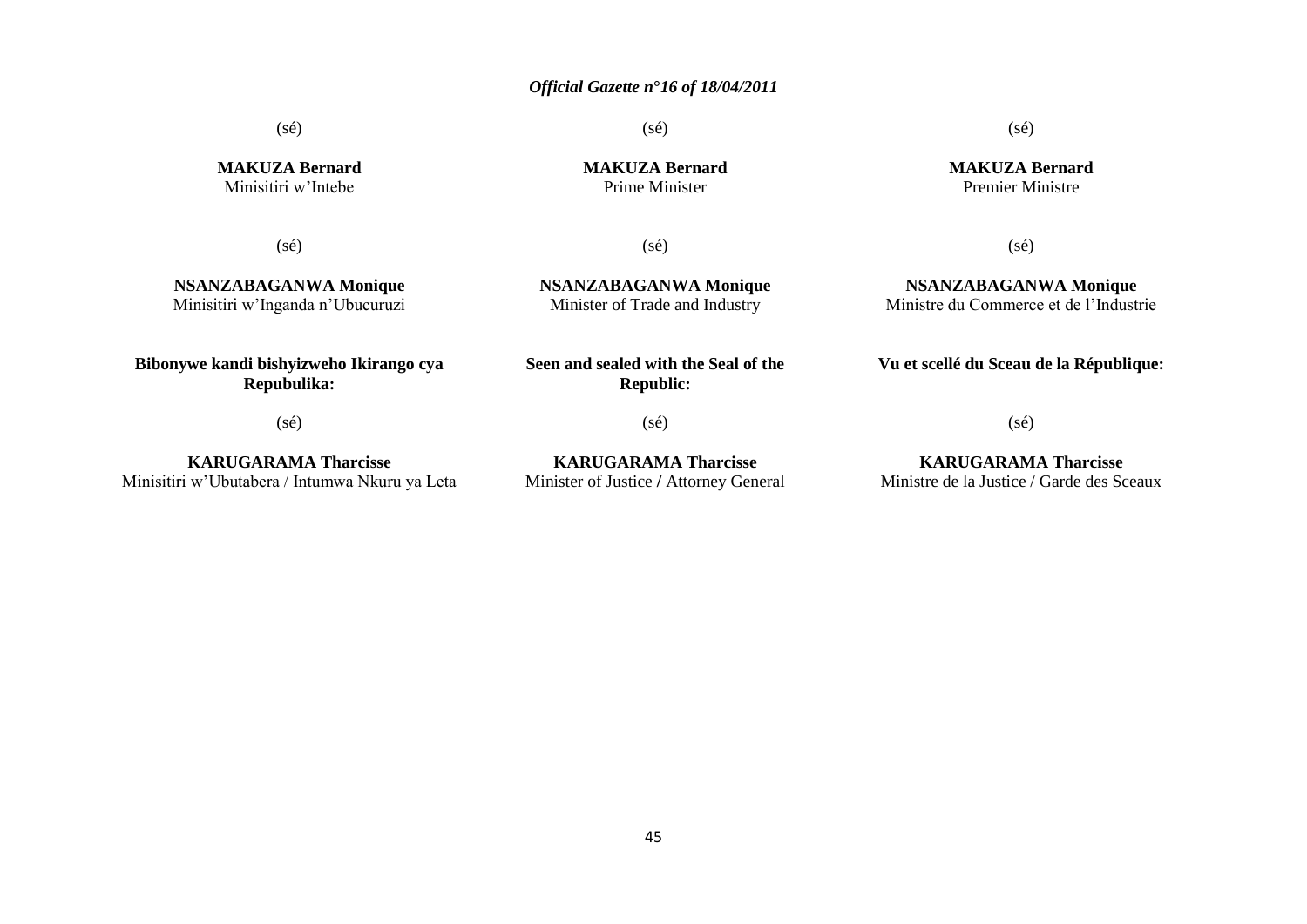#### **ITEKA RYA MINISITIRI W'INTEBE N°16/03 PRIME MINISTER'S ORDER N°16/03 OF ARRETE DU PREMIER MINISTRE N°16/03 RYO KUWA 21/03/2011 RISHYIRAHO 21/03/2011 APPOINTING A COORDINATOR DU 21/03/2011 PORTANT NOMINATION UMUHUZABIKORWA D'UN COORDINATEUR**

| <b>ISHAKIRO</b>                                                                             | <b>TABLE OF CONTENTS</b>                                                                  | <b>TABLE DES MATIERES</b>                                             |  |
|---------------------------------------------------------------------------------------------|-------------------------------------------------------------------------------------------|-----------------------------------------------------------------------|--|
| Ingingo ya mbere: Ishyirwaho                                                                | <b>Article One: Appointment</b>                                                           | <b>Article premier : Nomination</b>                                   |  |
| Ingingo ya 2: Abashinzwe kubahiriza iri teka                                                | responsible<br>Article<br><b>Authorities</b><br>2:<br><b>Implementation of this Order</b> | for Article 2: Autorités chargées de l'exécution du<br>présent arrêté |  |
| Ingingo ya 3: Ivanwaho ry'ingingo zinyuranyije Article 3: Repealing provision<br>n'iri teka |                                                                                           | <b>Article 3: Disposition abrogatoire</b>                             |  |
| Ingingo ya 4: Igihe iteka ritangira gukurikizwa                                             | <b>Article 4: Commencement</b>                                                            | Article 4: Entrée en vigueur                                          |  |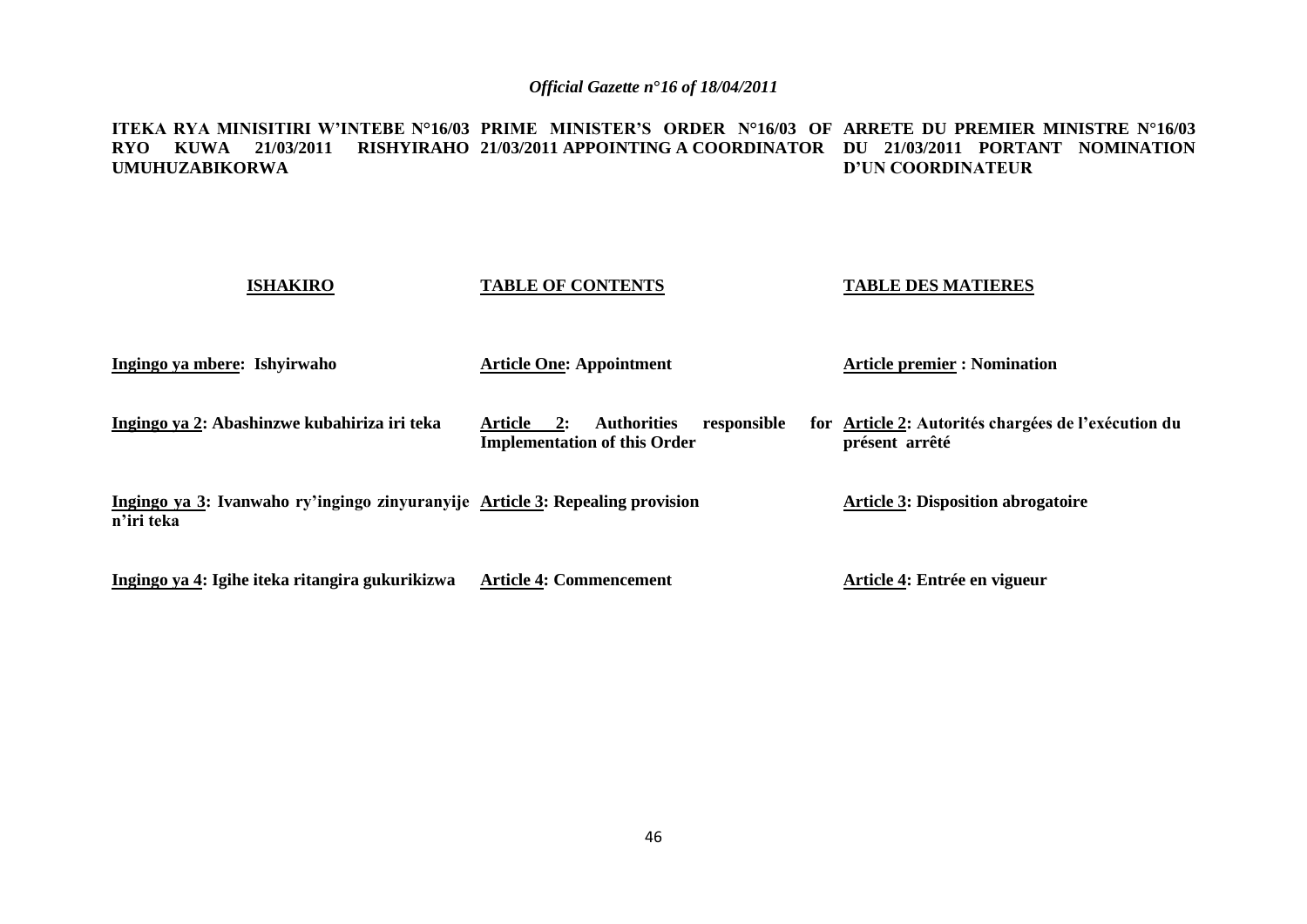#### **ITEKA RYA MINISITIRI W'INTEBE N°16/03 PRIME MINISTER'S ORDER N°16/03 OF ARRETE DU PREMIER MINISTRE N°16/03 RYO KUWA 21/03/2011 RISHYIRAHO 21/03/2011 APPOINTING A COORDINATOR DU 21/03/2011 PORTANT NOMINATION UMUHUZABIKORWA D'UN COORDINATEUR**

**Minisitiri w'Intebe, The Prime Minister, Le Premier Ministre,**

Ashingiye ku Itegeko Nshinga rya Repubulika y"u Pursuant to the Constitution of the Republic of Vu la Constitution de la République du Rwanda du Rwanda ryo kuwa 04 Kamena 2003, nk'uko Rwanda of 04 June 2003, as amended to date 04 juin 2003 telle que révisée à ce jour, ryavuguruwe kugeza ubu, cyane cyane mu ngingo especially in Articles 118, 119,121 and 201 ; zaryo; iya 118, iya 119, iya 121 n"iya 201; spécialement en ses articles 118, 119, 121 et 201;

Ashingiye ku Itegeko n°22/2002 ryo kuwa Pursuant to Law n° 22/2002 of 09/07/2002 on Vu la Loi n° 22/2002 du 09/07/2002 portant Statut 09/07/2002 rishyiraho Sitati Rusange igenga General Statutes for Rwanda Public service, Général de la Fonction Publique Rwandaise, abakozi ba Leta n"inzego z"imirimo ya Leta, cyane especially in Articles 17, 24 and 35; cyane mu ngingo zaryo iya 17, iya 24 n"iya 35; spécialement en ses articles 17, 24 et 35;

| Bisabwe na Minisitiri w'Ubucuruzi n'Inganda; | Industry; |  |  |  | Upon proposal by the Minister of Trade and Sur proposition du Ministre du Commerce et de<br>''Industrie:                                                                                                                          |  |  |  |
|----------------------------------------------|-----------|--|--|--|-----------------------------------------------------------------------------------------------------------------------------------------------------------------------------------------------------------------------------------|--|--|--|
| $\overline{\phantom{a}}$                     |           |  |  |  | $\mathbf{a}$ . The contract of the contract of the contract of the contract of the contract of the contract of the contract of the contract of the contract of the contract of the contract of the contract of the contract of th |  |  |  |

Bimaze gusuzumwa no kwemezwa n'Inama After consideration and approval by Cabinet in its Après examen et adoption par le Conseil des y"Abaminisitiri yo kuwa 15/12/2010; session of 15/12/2010; Ministres en sa séance du 15/12/2010;

#### **ATEGETSE: Ingingo ya mbere: Ishyirwaho** Madamu MUKAKARANGWA Emmanuel agizwe Umuhuzabikorwa w'Ishami hereby appointed a Coordinator of SACCOs Emmanuel est nommée Coordinatrice de l'Unité de rishinzwe Iterambere rya SACCOs mu Kigo Development Unit in Rwanda Cooperative Agency Développement des SACCOs à l"Agence **HEREBY ORDERS: Article One: Appointment**  Francisca Mrs. MUKAKARANGWA Francisca Emmanuel is Madame **ARRETE : Article premier : Nomination**  MUKAKARANGWA Francisca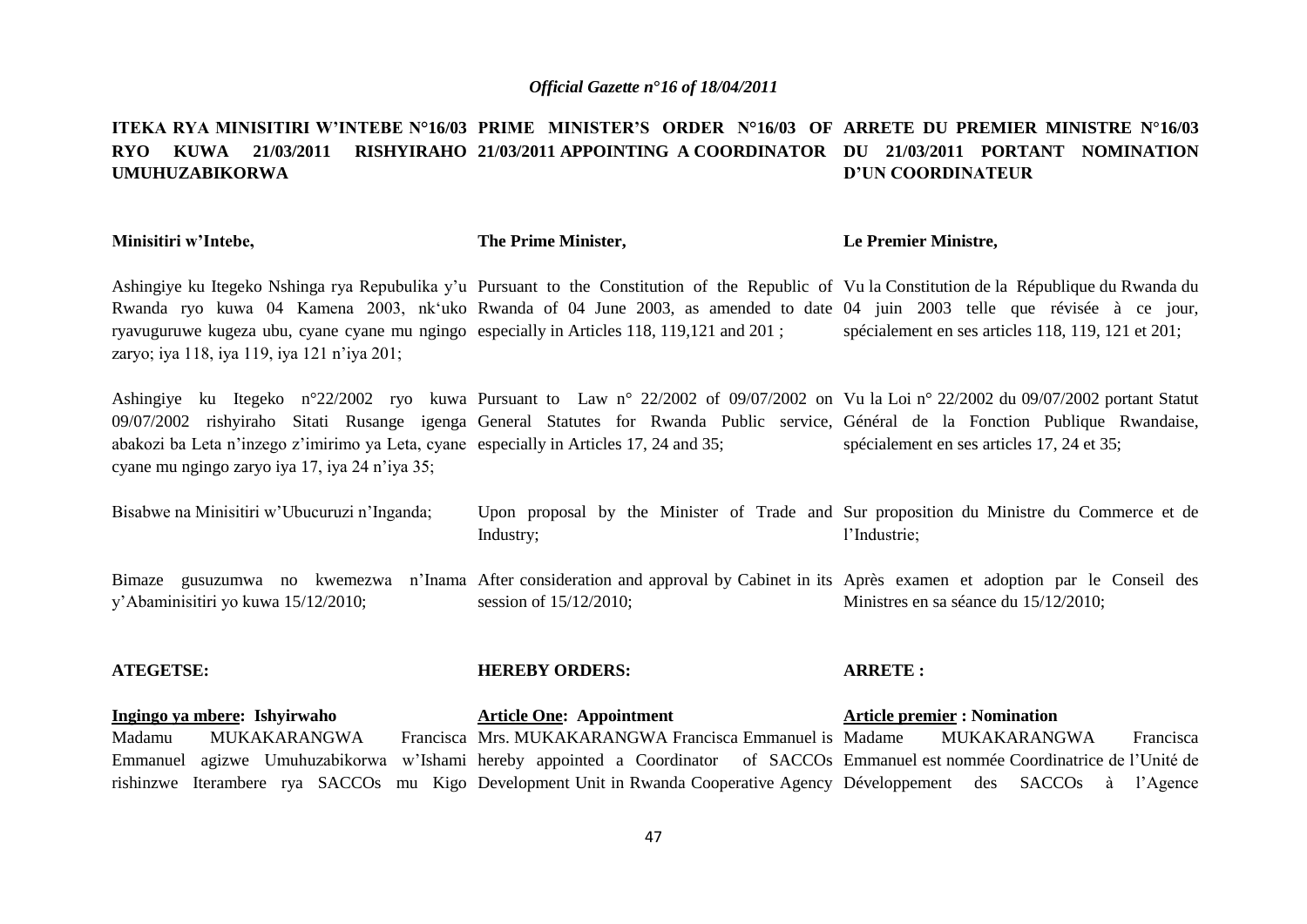| cy'Igihugu cy'Amakoperative «RCA».                                                                                                                                                                              | «RCA».                                                                                                        | Rwandaise des Coopératives «RCA ».                                                                                                                                                                                                                                                                        |  |  |
|-----------------------------------------------------------------------------------------------------------------------------------------------------------------------------------------------------------------|---------------------------------------------------------------------------------------------------------------|-----------------------------------------------------------------------------------------------------------------------------------------------------------------------------------------------------------------------------------------------------------------------------------------------------------|--|--|
| Ingingo ya 2: Abashinzwe kubahiriza iri teka                                                                                                                                                                    | implementation of this Order                                                                                  | Article 2: Authorities responsible for the Article 2: Autorités chargées de l'exécution du<br>présent Arrêté                                                                                                                                                                                              |  |  |
| n'Umurimo<br>w'Abakozi<br>ba<br>Leta<br>kubahiriza iri teka.                                                                                                                                                    | with the implementation of this Order.                                                                        | Minisitiri w'Ubucuruzi n'Inganda na Minisitiri The Minister of Trade and Industry and the Le Ministre du Commerce et de l'Industrie et le<br>basabwe Minister of Public Service and Labour are entrusted Ministre de la Fonction Publique et du Travail<br>sont chargés de l'exécution du présent arrêté. |  |  |
| Ingingo ya 3: Ivanwaho ry'ingingo zinyuranyije Article 3: Repealing Provision<br>n'iri teka                                                                                                                     |                                                                                                               | <b>Article 3: Disposition abrogatoire</b>                                                                                                                                                                                                                                                                 |  |  |
| Ingingo<br>zinyuranyije naryo zivanyweho.                                                                                                                                                                       | zose z'amateka abanziriza iri kandi All prior legal provisions contrary to this Order are<br>hereby repealed. | Toutes les dispositions antérieures et contraires au<br>présent arrêté sont abrogées.                                                                                                                                                                                                                     |  |  |
| Ingingo ya 4: Igihe iteka ritangira gukurikizwa                                                                                                                                                                 | <b>Article 4: Commencement</b>                                                                                | Article 4: Entrée en vigueur                                                                                                                                                                                                                                                                              |  |  |
| Iri<br>ritangarijweho mu Igazeti ya Leta ya Repubulika publication in the Official Gazette of the Republic<br>y'u Rwanda. Agaciro karyo gahera kuwa of Rwanda. It takes effect as of 15/12/2010.<br>15/12/2010. | teka ritangira gukurikizwa ku munsi This Order shall come into force on the date of its                       | Le présent arrêté entre en vigueur le jour de sa<br>publication au Journal Officiel de la République du<br>Rwanda. Il sort ses effets à partir du 15/12/2010.                                                                                                                                             |  |  |
|                                                                                                                                                                                                                 |                                                                                                               |                                                                                                                                                                                                                                                                                                           |  |  |

Kigali, ku wa **21/03/2011**

Kigali, on **21/03/2011**

Kigali, le **21/03/2011**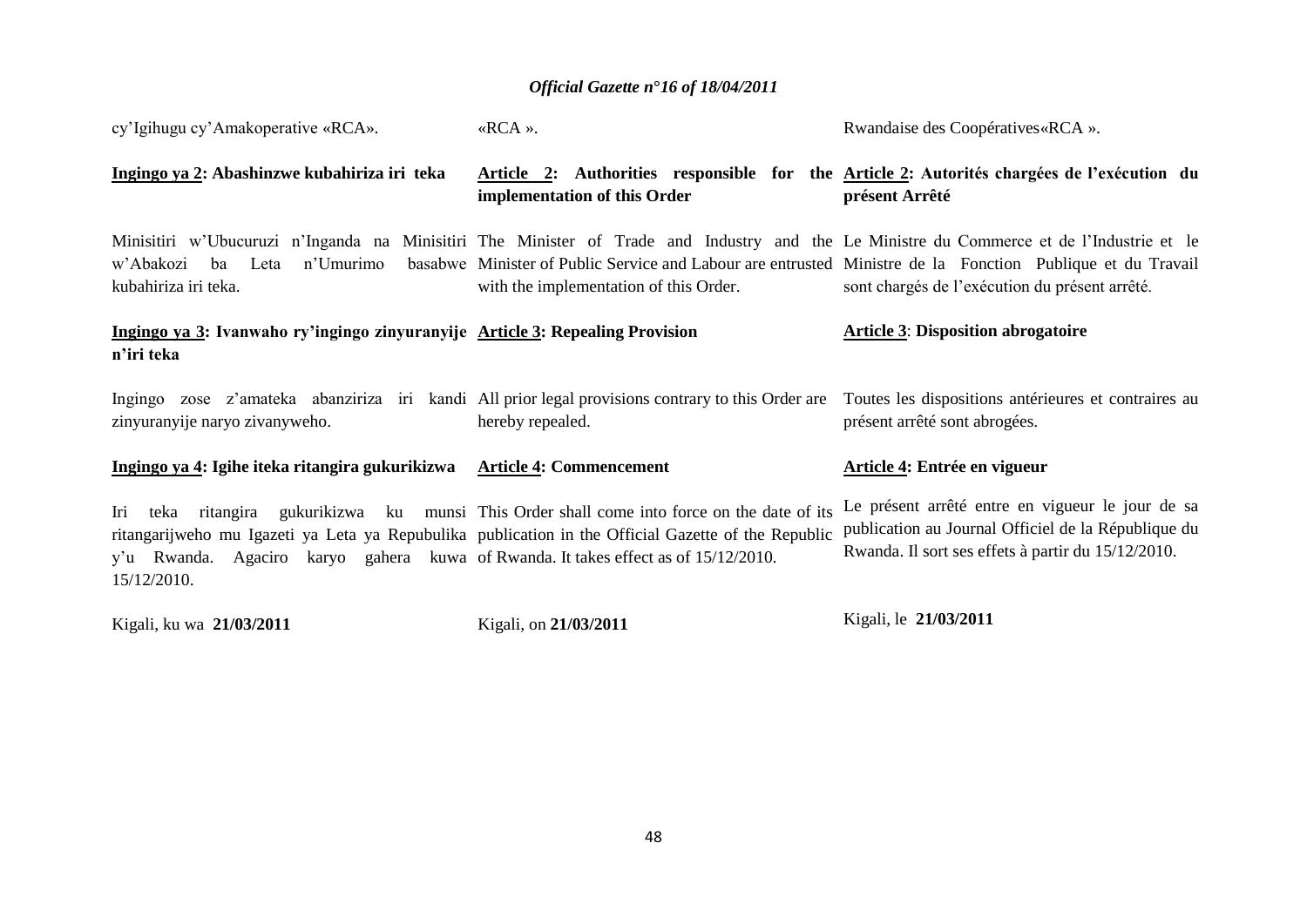(sé)

**MAKUZA Bernard** Minisitiri w"Intebe

(sé)

**NSANZABAGANWA Monique** Minisitiri w"Inganda n"Ubucuruzi

**Bibonywe kandi bishyizweho Ikirango cya Repubulika:**

(sé)

**KARUGARAMA Tharcisse** Minisitiri w"Ubutabera / Intumwa Nkuru ya Leta (sé)

**MAKUZA Bernard** Prime Minister

(sé)

**NSANZABAGANWA Monique** Minister of Trade and Industry

(sé)

**MAKUZA Bernard** Premier Ministre

(sé)

**NSANZABAGANWA Monique** Ministre du Commerce et de l"Industrie

**Vu et scellé du Sceau de la République:**

(sé)

**Seen and sealed with the Seal of the Republic:**

**KARUGARAMA Tharcisse** Minister of Justice / Attorney General (sé)

**KARUGARAMA Tharcisse** Ministre de la Justice / Garde des Sceaux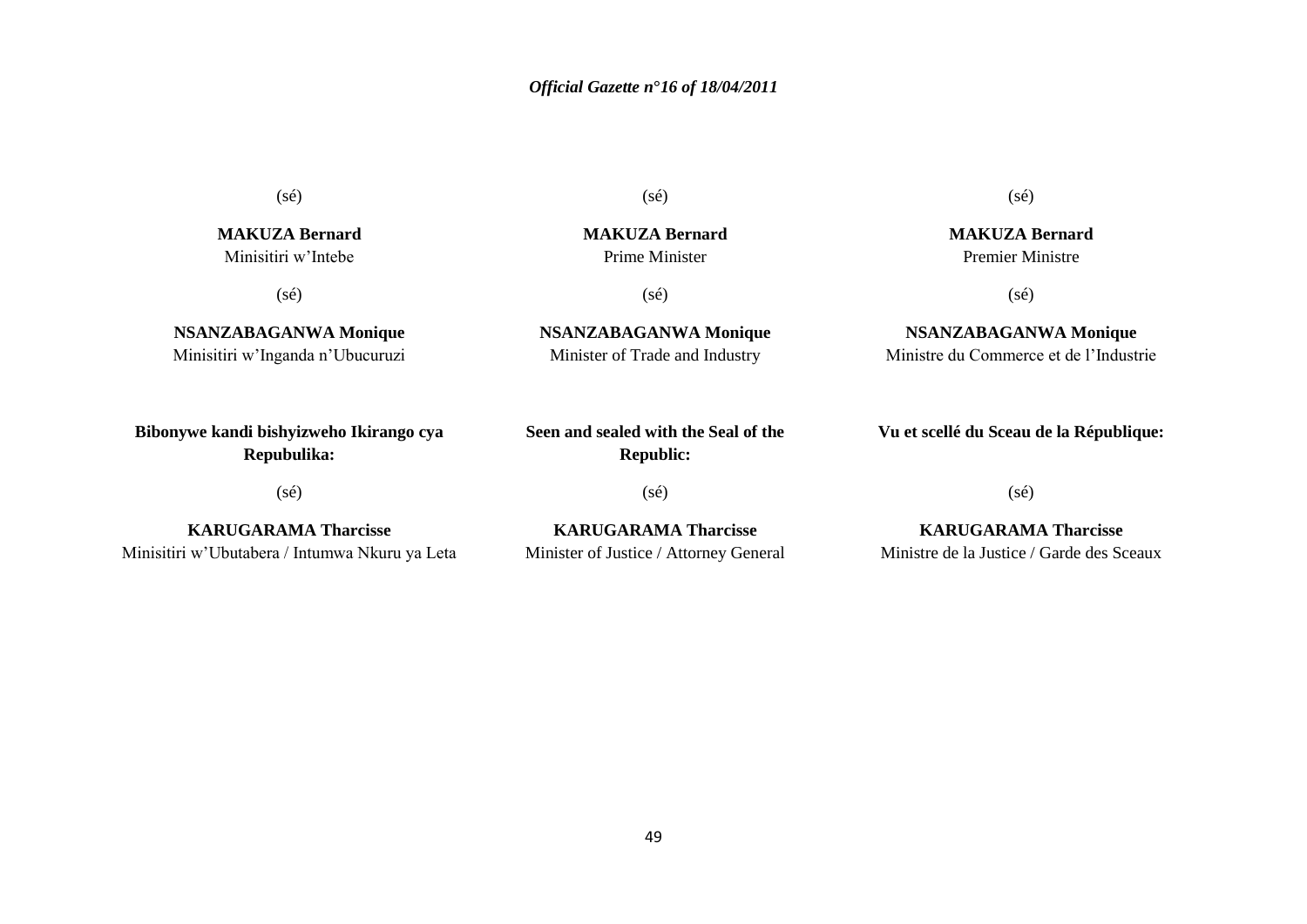**ITEKA RYA MINISITIRI W'INTEBE PRIME MINISTER'S ORDER N°17/03 OF ARRETE DU PREMIER MINISTRE N°17/03 DU N°17/03 RYO KUWA 21/03/2011 RISHYIRAHO UMUHUZABIKORWA 21 APPOINTING COORDINATOR 21/03/2011 PORTANT NOMINATION D'UN COORDINATEUR**

### **ISHAKIRO**

### **TABLE OF CONTENTS**

### **TABLE DES MATIERES**

| Ingingo ya mbere : Ishyirwaho                                                                                                                                                                                                                                                                                                                       | <b>Article One: Appointment</b>           | <b>Article premier : Nomination</b>                                                                          |  |  |  |
|-----------------------------------------------------------------------------------------------------------------------------------------------------------------------------------------------------------------------------------------------------------------------------------------------------------------------------------------------------|-------------------------------------------|--------------------------------------------------------------------------------------------------------------|--|--|--|
| Ingingo ya 2: Abashinzwe kubahiriza iri teka                                                                                                                                                                                                                                                                                                        | implementation of this Order              | Article 2: Authorities responsible for the Article 2: Autorités chargées de l'exécution du<br>présent arrêté |  |  |  |
| Ivanwaho<br>$va = 3:$<br>Ingingo<br>zinyuranyije n'iri teka                                                                                                                                                                                                                                                                                         | ry'ingingo Article 3: Repealing provision | <b>Article 3 : Disposition abrogatoire</b>                                                                   |  |  |  |
| $\overline{a}$ , $\overline{a}$ , $\overline{a}$ , $\overline{a}$ , $\overline{a}$ , $\overline{a}$ , $\overline{a}$ , $\overline{a}$ , $\overline{a}$ , $\overline{a}$ , $\overline{a}$ , $\overline{a}$ , $\overline{a}$ , $\overline{a}$ , $\overline{a}$ , $\overline{a}$ , $\overline{a}$ , $\overline{a}$ , $\overline{a}$ , $\overline{a}$ , |                                           |                                                                                                              |  |  |  |

**Ingingo ya 4: Igihe iteka ritangira gukurikizwa Article 4: Commencement**

**Article 4 : Entrée en vigueur**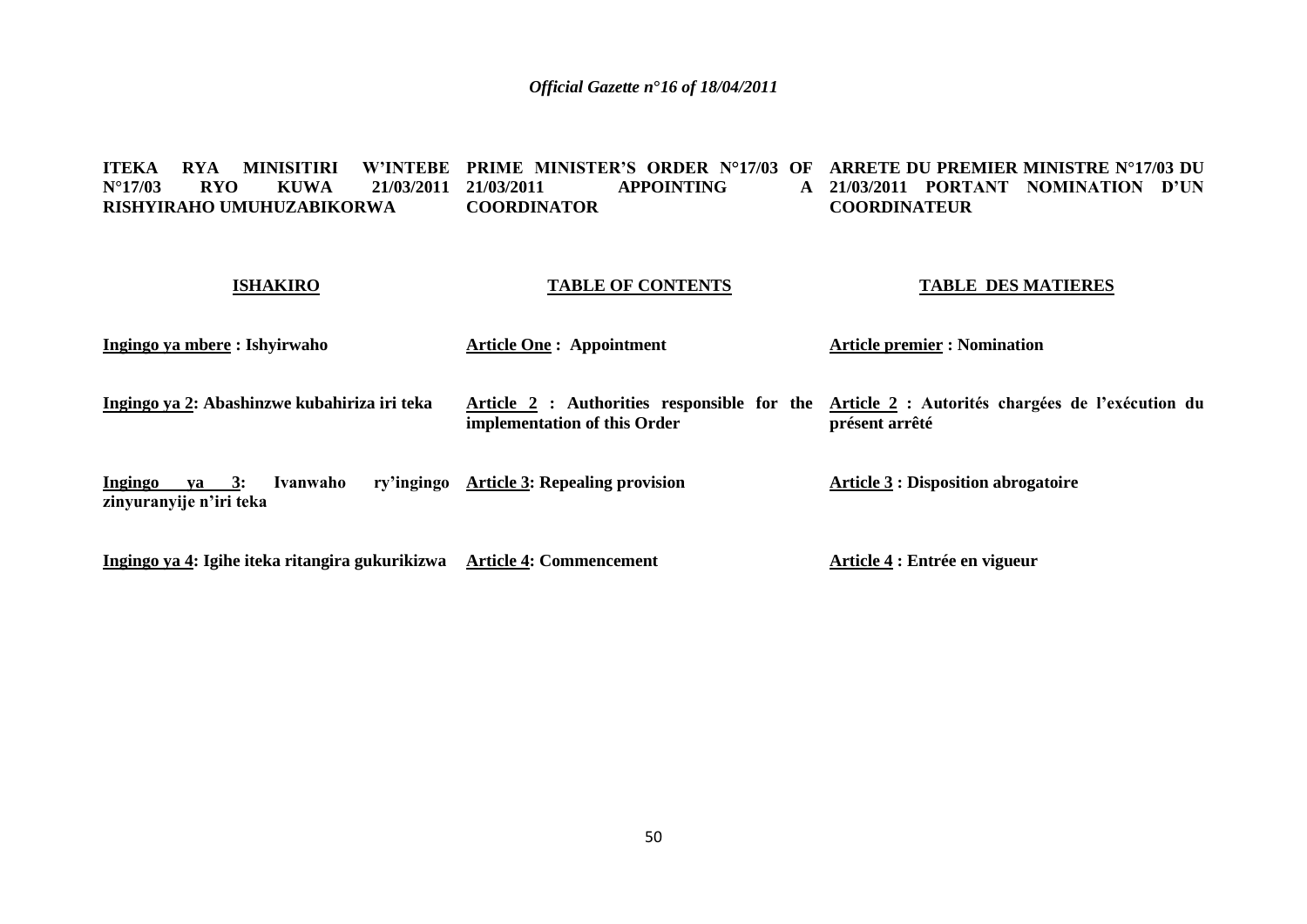| <b>MINISITIRI</b><br><b>W'INTEBE</b><br><b>ITEKA</b><br><b>RYA</b><br>$N^{\circ}17/03$<br><b>RYO</b><br><b>KUWA</b><br>21/03/2011<br>RISHYIRAHO UMUHUZABIKORWA                                   | <b>PRIME MINISTER'S ORDER N°17/03 OF</b><br><b>APPOINTING</b><br>21/03/2011<br>$\mathbf{A}$<br><b>COORDINATOR</b>                                  | ARRETE DU PREMIER MINISTRE N°17/03 DU<br>21/03/2011 PORTANT NOMINATION D'UN<br><b>COORDINATEUR</b>                                                  |  |  |  |
|--------------------------------------------------------------------------------------------------------------------------------------------------------------------------------------------------|----------------------------------------------------------------------------------------------------------------------------------------------------|-----------------------------------------------------------------------------------------------------------------------------------------------------|--|--|--|
| Minisitiri w'Intebe,                                                                                                                                                                             | <b>The Prime Minister,</b>                                                                                                                         | Le Premier Ministre,                                                                                                                                |  |  |  |
| Ashingiye ku Itegeko Nshinga rya Repubulika y'u<br>Rwanda ryo kuwa 04 Kamena 2003, nk'uko<br>ryavuguruwe kugeza ubu, cyane cyane mu ngingo<br>zaryo iya 118, iya 119, iya 121, n'iya 201;        | Pursuant to the Constitution of the Republic of<br>Rwanda of 04 June 2003 as amended to date,<br>especially in its Articles 118, 119, 121 and 201; | Vu la Constitution de la République du Rwanda du 04<br>juin 2003 telle que révisée à ce jour, spécialement en<br>ses articles 118, 119, 121 et 201; |  |  |  |
| Ashingiye ku Itegeko n°22/2002 ryo kuwa<br>09/07/2002 rishyiraho Sitati Rusange igenga<br>Abakozi ba Leta n'inzego z'imirimo ya Leta,<br>cyane cyane mu ngingo zaryo iya 17, iya 24 n'iya<br>35: | Pursuant to the Law $n^{\circ}$ 22/2002 of 09/07/2002 on<br>General Statutes for Rwanda Public Service,<br>especially in Articles 17, 24 and 35;   | Vu la Loi nº 22/2002 du 09/07/2002 portant Statut<br>Général de la Fonction Publique Rwandaise,<br>spécialement en ses articles 17, 24 et 35 ;      |  |  |  |
| Bisabwe na Minisitiri w'Ubucuruzi n'Inganda;                                                                                                                                                     | Industry;                                                                                                                                          | On proposal by the Minister of Trade and Sur proposition du Ministre du Commerce et de<br>l'Industrie;                                              |  |  |  |
| Inama y'Abaminisitiri yo kuwa 15/12/2010, imaze<br>kubisuzuma no kubyemeza;                                                                                                                      | After consideration and approval by the Cabinet<br>in its session of $15/12/2010$ ;                                                                | Après examen et adoption par le Conseil des Ministres<br>en sa séance du 15/12/2010;                                                                |  |  |  |
| <b>ATEGETSE:</b>                                                                                                                                                                                 | <b>HEREBY ORDERS:</b>                                                                                                                              | <b>ARRETE:</b>                                                                                                                                      |  |  |  |
| Ingingo ya mbere: Ishyirwaho                                                                                                                                                                     | <b>Article One: Appointment</b>                                                                                                                    | <b>Article premier: Nomination</b>                                                                                                                  |  |  |  |
| Bwana MUGABO<br>Abby Donatus<br>Umuhuzabikorwa<br>w'Ishami<br>rishinzwe<br>gukurikirana SACCO mu Kigo<br>cy'Igihugu<br>cy'Amakoperative (RCA).                                                   | agizwe Mr. MUGABO Abby Donatus is appointed<br>Coordinator of SACCOs Supervision Unit in<br>Rwanda Cooperative Agency (RCA).                       | Monsieur MUGABO Abby Donatus est nommé<br>Coordinateur de l'Unité de Supervision des SACCOs<br>à l'Agence Rwandaise des Coopératives « RCA ».       |  |  |  |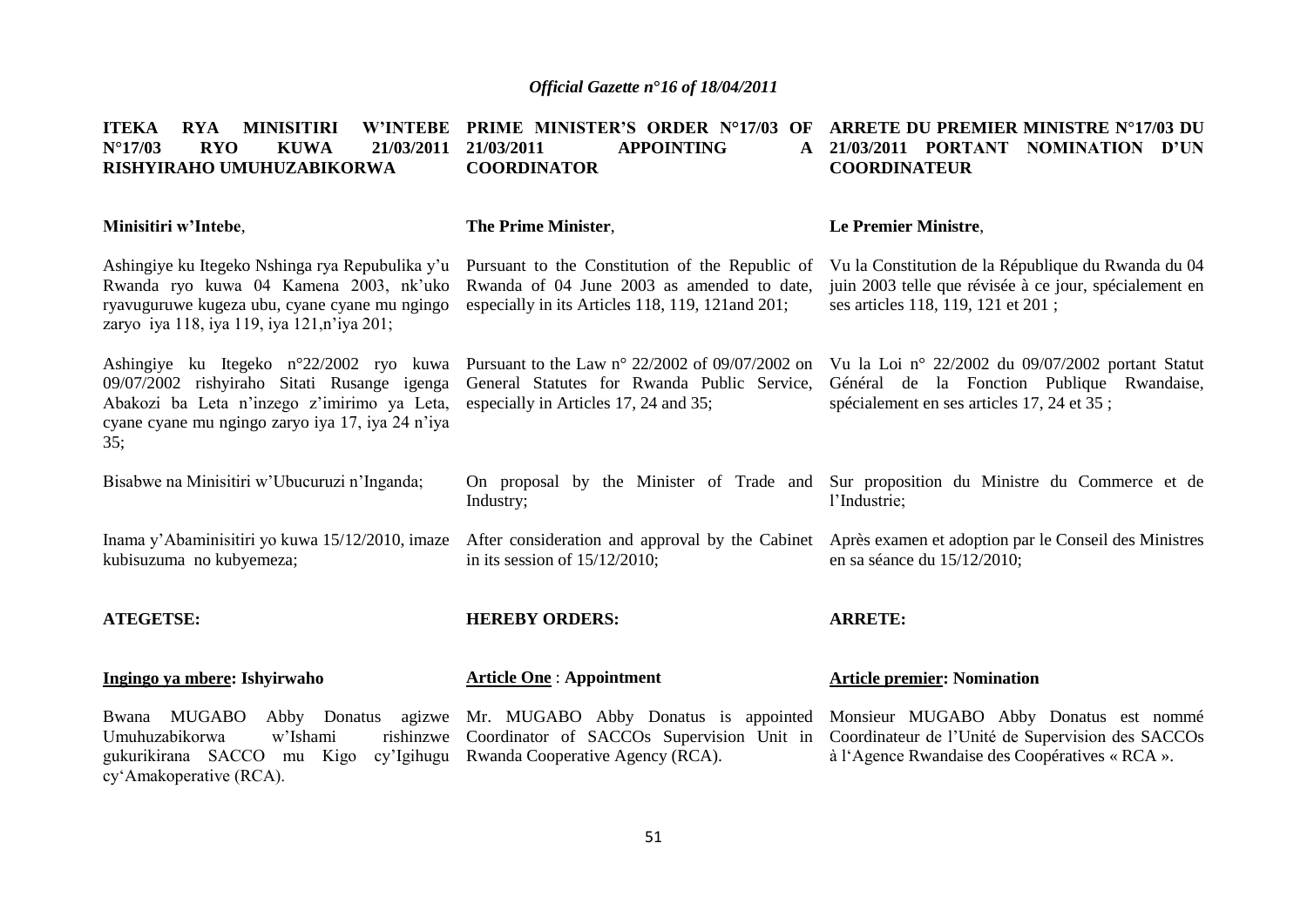| Ingingo ya 2: Abashinzwe kubahiriza iri teka                                                                                                                                                              | Article 2: Authorities responsible for the<br>implementation of this Order                          | Article 2: Autorités chargées de l'exécution du<br>présent arrêté                                                                                                              |
|-----------------------------------------------------------------------------------------------------------------------------------------------------------------------------------------------------------|-----------------------------------------------------------------------------------------------------|--------------------------------------------------------------------------------------------------------------------------------------------------------------------------------|
| Minisitiri w'Ubucuruzi n'Inganda na Minisitiri The Minister of Trade and Industry and the<br>n'Umurimo<br>basabwe<br>w'Abakozi ba Leta<br>kubahiriza iri teka.                                            | Minister of Public Service and Labour are<br>entrusted with the implementation of this Order.       | Le Ministre du Commerce et de l'Industrie et le<br>Ministre de la Fonction Publique et du Travail sont<br>chargés de l'exécution du présent arrêté.                            |
| Ingingo ya 3: Ivanwaho ry'ingingo<br>zinyuranyije n'iri teka                                                                                                                                              | <b>Article 3: Repealing provision</b>                                                               | <b>Article 3 : Disposition abrogatoire</b>                                                                                                                                     |
| zinyuranyije na ryo zivanyweho.                                                                                                                                                                           | hereby repealed.                                                                                    | Ingingo zose z'amateka abanziriza iri kandi All prior provisions contrary to this Order are Toutes les dispositions antérieures contraires au<br>présent arrêté sont abrogées. |
| Ingingo ya 4: Igihe iteka ritangira gukurikizwa                                                                                                                                                           | <b>Article 4: Commencement</b>                                                                      | Article 4 : Entrée en vigueur                                                                                                                                                  |
| Iri<br>teka ritangira gukurikizwa ku munsi<br>ritangarijweho mu Igazeti ya Leta ya Repubulika publication in the Official Gazette of the Republic<br>y'u Rwanda. Agaciro karyo gahera kuwa<br>15/12/2010. | This Order shall come into force on the date of its<br>of Rwanda. It takes effect as of 15/12/2010. | Le présent arrêté entre en vigueur le jour de sa<br>publication au Journal Officiel de la République du<br>Rwanda. Il sort ses effets à partir du 15/12/2010.                  |
| Kigali, kuwa 21/03/2011                                                                                                                                                                                   | Kigali, on 21/03/2011                                                                               | Kigali, le 21/03/2011                                                                                                                                                          |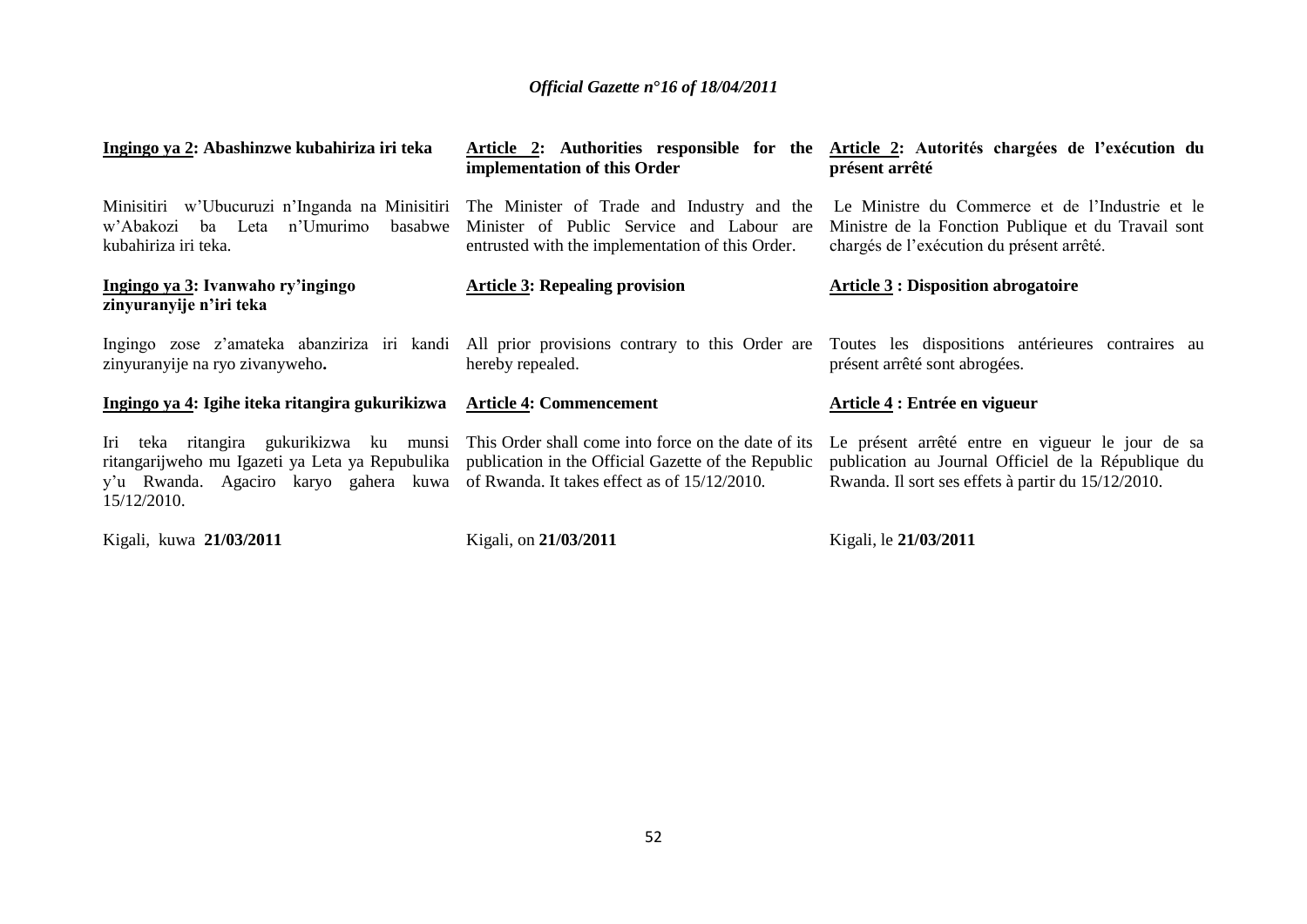(sé)

**MAKUZA Bernard** Minisitiri w"Intebe

(sé)

**MAKUZA Bernard** Prime Minister

(sé)

**NSANZABAGANWA Monique** Minisitiri w"Ubucuruzi n"Inganda

(sé)

**NSANZABAGANWA Monique** Minister of Trade and Industry

**Bibonywe kandi bishyizweho Ikirango cya Repubulika:**

**Seen and sealed with the Seal of the Republic:**

**Vu et scellé du Sceau de la République :**

(sé)

**KARUGARAMA Tharcisse** Minisitiri w"Ubutabera/Intumwa Nkuru ya Leta

**KARUGARAMA Tharcisse** Minister of Justice/Attorney General

(sé)

**KARUGARAMA Tharcisse** Ministre de la Justice/Garde des Sceaux

(sé)

**MAKUZA Bernard**

(sé)

**NSANZABAGANWA Monique** Ministre du Commerce et de l"Industrie

Premier Ministre

(sé)

53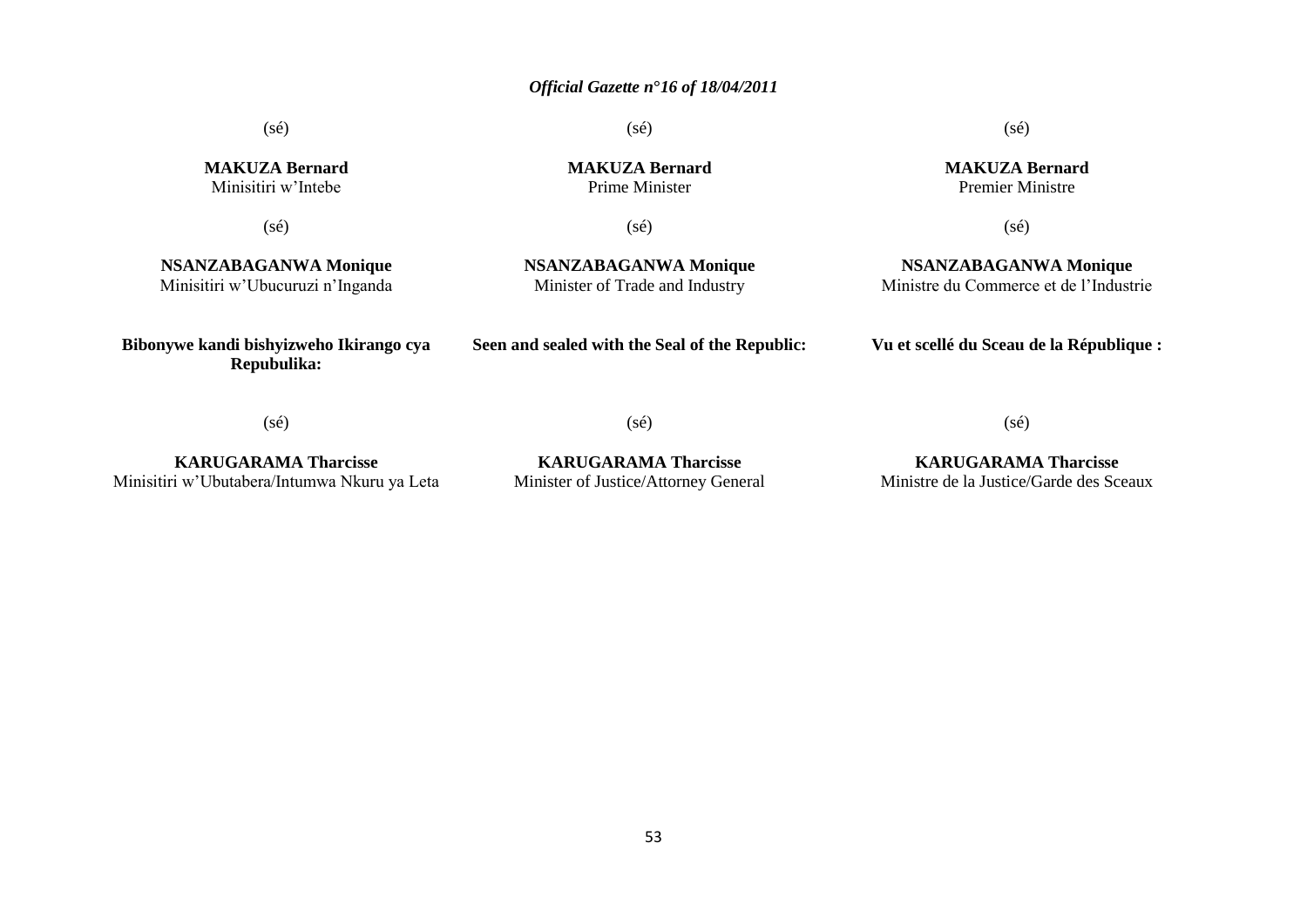#### **ITEKA RYA MINISITIRI W'INTEBE N°18/03 PRIME MINISTER'S ORDER N°18/03 OF ARRETE DU PREMIER MINISTRE N°18/03 DU RYO KUWA 21/03/2011 RISHYIRAHO 21/03/2011 APPOINTING A DIRECTOR UMUYOBOZI 21/03/2011 PORTANT NOMINATION D'UN DIRECTEUR**

| <b>ISHAKIRO</b>                                                                | <b>TABLE OF CONTENTS</b>                                                    | <b>TABLE DES MATIERES</b>                                          |
|--------------------------------------------------------------------------------|-----------------------------------------------------------------------------|--------------------------------------------------------------------|
| Ingingo ya mbere : Ishyirwaho                                                  | <b>Article One: Appointment</b>                                             | <b>Article premier : Nomination</b>                                |
| Ingingo ya 2: Abashinzwe kubahiriza iri teka                                   | Article 2 : Authorities responsible for the<br>implementation of this Order | Article 2 : Autorités chargées de l'exécution du<br>présent arrêté |
| ry'ingingo<br><b>Ingingo</b><br>Ivanwaho<br>ya $3:$<br>zinyuranyije n'iri teka | <b>Article 3: Repealing provision</b>                                       | <b>Article 3 : Disposition abrogatoire</b>                         |
| Ingingo ya 4: Igihe iteka ritangira gukurikizwa                                | <b>Article 4: Commencement</b>                                              | Article 4 : Entrée en vigueur                                      |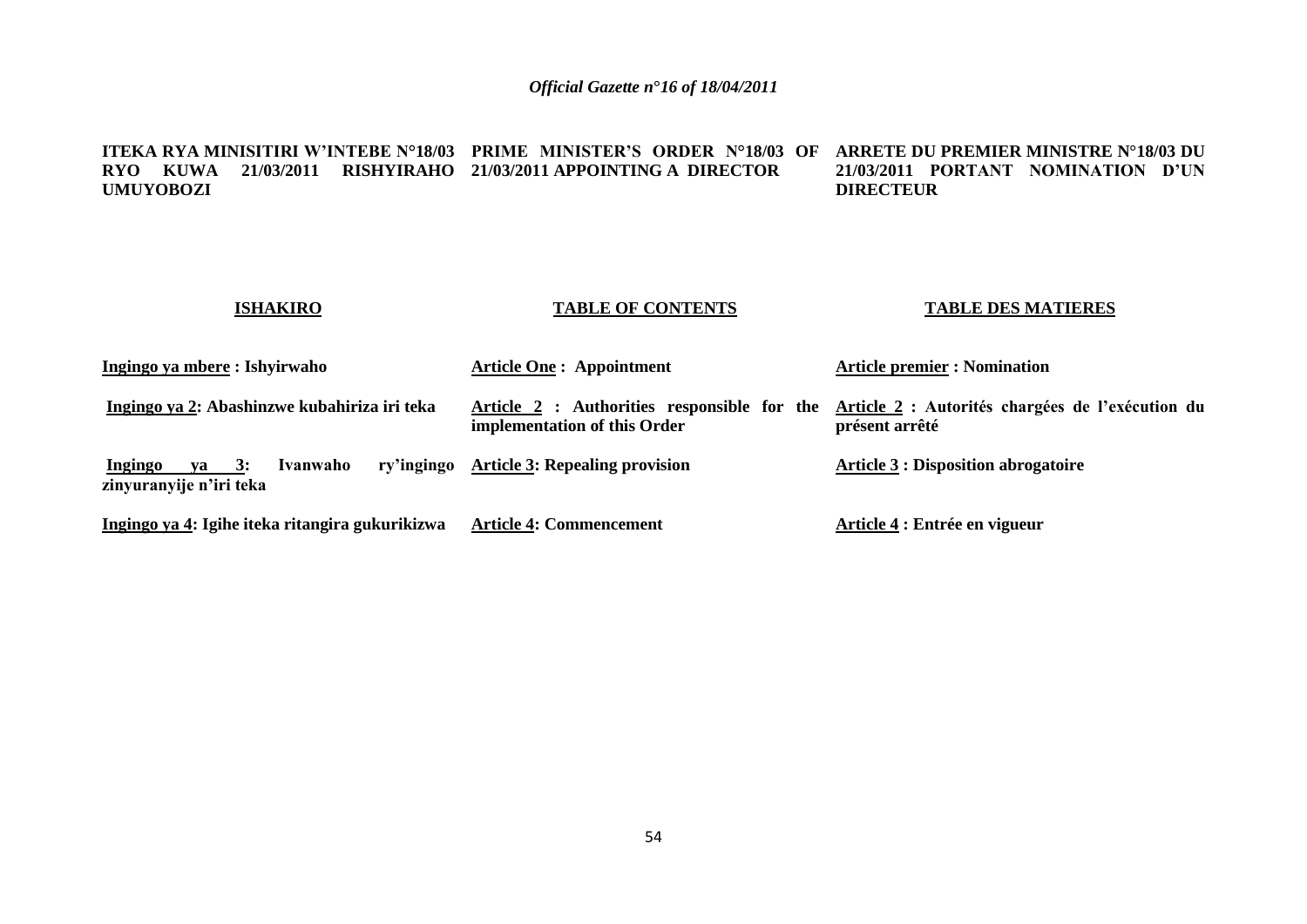#### **ITEKA RYA MINISITIRI W'INTEBE N°18/03 PRIME MINISTER'S ORDER N°18/03 OF ARRETE DU PREMIER MINISTRE N°18/03 DU RYO KUWA 21/03/2011 RISHYIRAHO 21/03/2011 APPOINTING A DIRECTOR UMUYOBOZI 21/03/2011 PORTANT NOMINATION D'UN DIRECTEUR**

| Minisitiri w'Intebe,                                                                                                                                                                              | The Prime Minister,                                                                                                                             | Le Premier Ministre,                                                                                                                                                                      |
|---------------------------------------------------------------------------------------------------------------------------------------------------------------------------------------------------|-------------------------------------------------------------------------------------------------------------------------------------------------|-------------------------------------------------------------------------------------------------------------------------------------------------------------------------------------------|
| Ashingiye ku Itegeko Nshinga rya Repubulika y'u<br>Rwanda ryo kuwa 04 Kamena 2003, nk'uko<br>ryavuguruwe kugeza ubu, cyane cyane mu ngingo<br>zaryo iya 118, iya 119, iya 121, n'iya 201;         | Pursuant to the Constitution of the Republic of<br>Rwanda of 04 June 2003, as amended to date,<br>especially in Articles 118, 119, 121 and 201; | Vu la Constitution de la République du Rwanda du<br>04 juin 2003, telle que révisée à ce jour, spécialement<br>en ses articles 118, 119, 121 et 201;                                      |
| Ashingiye ku Itegeko n° 22/2002 ryo kuwa<br>09/07/2002 rishyiraho Sitati Rusange igenga<br>Abakozi ba Leta n'inzego z'imirimo ya Leta,<br>cyane cyane mu ngingo zaryo iya 17, iya 24 n'iya<br>35; | General Statutes for Rwanda Public Service,<br>especially in Articles 17, 24 and 35;                                                            | Pursuant to Law n° 22/2002 of 09/07/2002 on Vu la Loi n° 22/2002 du 09/07/2002 portant Statut<br>Général de la Fonction Publique Rwandaise,<br>spécialement en ses articles 17, 24 et 35; |
| Bisabwe na Minisitiri w'Uburezi;                                                                                                                                                                  | On proposal by the Minister of Education;                                                                                                       | Sur proposition du Ministre de l'Education;                                                                                                                                               |
| Inama y'Abaminisitiri yo kuwa 15/12/2010, imaze<br>kubisuzuma no kubyemeza;                                                                                                                       | After consideration and approval by the Cabinet in<br>its session of $15/12/2010$ ;                                                             | Après examen et adoption par le Conseil des<br>Ministres en sa séance du 15/12/2010;                                                                                                      |
| <b>ATEGETSE:</b>                                                                                                                                                                                  | <b>HEREBY ORDERS:</b>                                                                                                                           | <b>ARRETE:</b>                                                                                                                                                                            |
| Ingingo ya mbere: Ishyirwaho                                                                                                                                                                      | <b>Article One: Appointment</b>                                                                                                                 | <b>Article premier: Nomination</b>                                                                                                                                                        |
| Bwana HABIMANA Fabien agizwe Umuyobozi<br>ushinzwe Politiki y'Ubumenyi n'Ikoranabuhanga<br>muri Minisiteri y'Uburezi.                                                                             | Science and Technology Policy in the Ministry of<br>Education.                                                                                  | Mr. HABIMANA Fabien is appointed Director of Monsieur HABIMANA Fabien est nommé Directeur<br>chargé de la Politique des Science et de la<br>Technologie au Ministère de l'Education.      |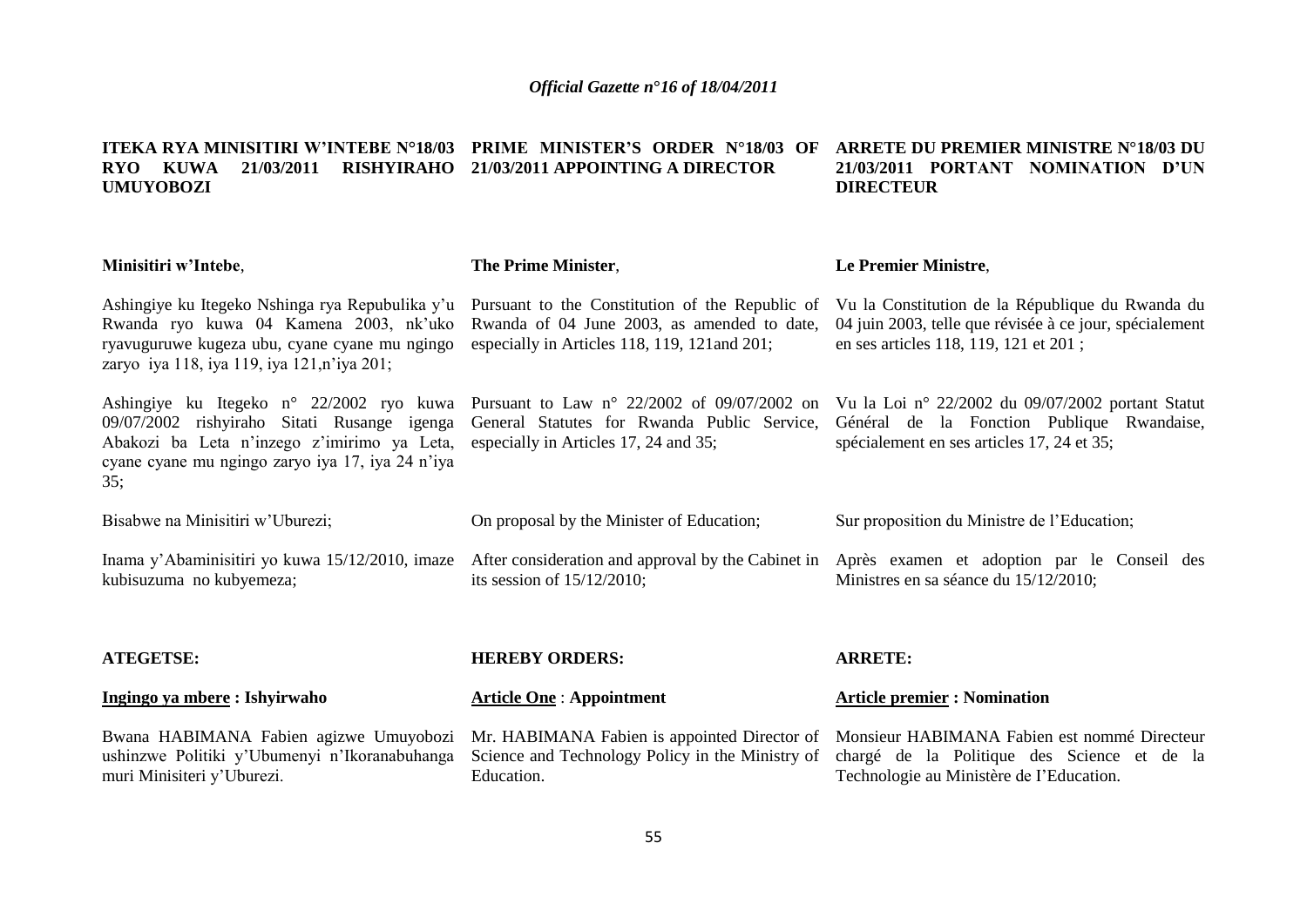| Ingingo ya 2: Abashinzwe kubahiriza iri teka                                                                                                          | implementation of this Order                                                                                                                               | Article 2: Authorities responsible for the Article 2: Autorités chargées de l'exécution du<br>présent arrêté                                                  |
|-------------------------------------------------------------------------------------------------------------------------------------------------------|------------------------------------------------------------------------------------------------------------------------------------------------------------|---------------------------------------------------------------------------------------------------------------------------------------------------------------|
| Minisitiri w'Uburezi na Minisitiri w'Abakozi ba<br>Leta n'Umurimo basabwe kubahiriza iri teka.                                                        | The Minister of Education and the Minister of<br>Public Service and Labour are entrusted with the<br>implementation of this Order.                         | Le Ministre de l'Education et le Ministre de la<br>Fonction Publique et du Travail sont chargés de<br>l'exécution du présent arrêté.                          |
| Ingingo ya 3: Ivanwaho ry'ingingo zinyuranyije Article 3: Repealing provision<br>n'iri teka                                                           |                                                                                                                                                            | <b>Article 3 : Disposition abrogatoire</b>                                                                                                                    |
| Ingingo zose z'amateka abanziriza iri kandi<br>zinyuranyije na ryo zivanyweho.                                                                        | hereby repealed.                                                                                                                                           | All prior provisions contrary to this Order are Toutes les dispositions antérieures contraires au<br>présent arrêté sont abrogées.                            |
| Ingingo ya 4: Igihe iteka ritangira gukurikizwa                                                                                                       | <b>Article 4: Commencement</b>                                                                                                                             | Article 4 : Entrée en vigueur                                                                                                                                 |
| Iri teka ritangira gukurikizwa ku<br>munsi<br>ritangarijweho mu Igazeti ya Leta ya Repubulika<br>y'u Rwanda. Agaciro karyo gahera kuwa<br>15/12/2010. | This Order shall come into force on the date of its<br>publication in the Official Gazette of the Republic<br>of Rwanda. It takes effect as of 15/12/2010. | Le présent arrêté entre en vigueur le jour de sa<br>publication au Journal Officiel de la République du<br>Rwanda. Il sort ses effets à partir du 15/12/2010. |

Kigali, kuwa **21/03/2011**

Kigali, on **21/03/2011**

Kigali, le **21/03/2011**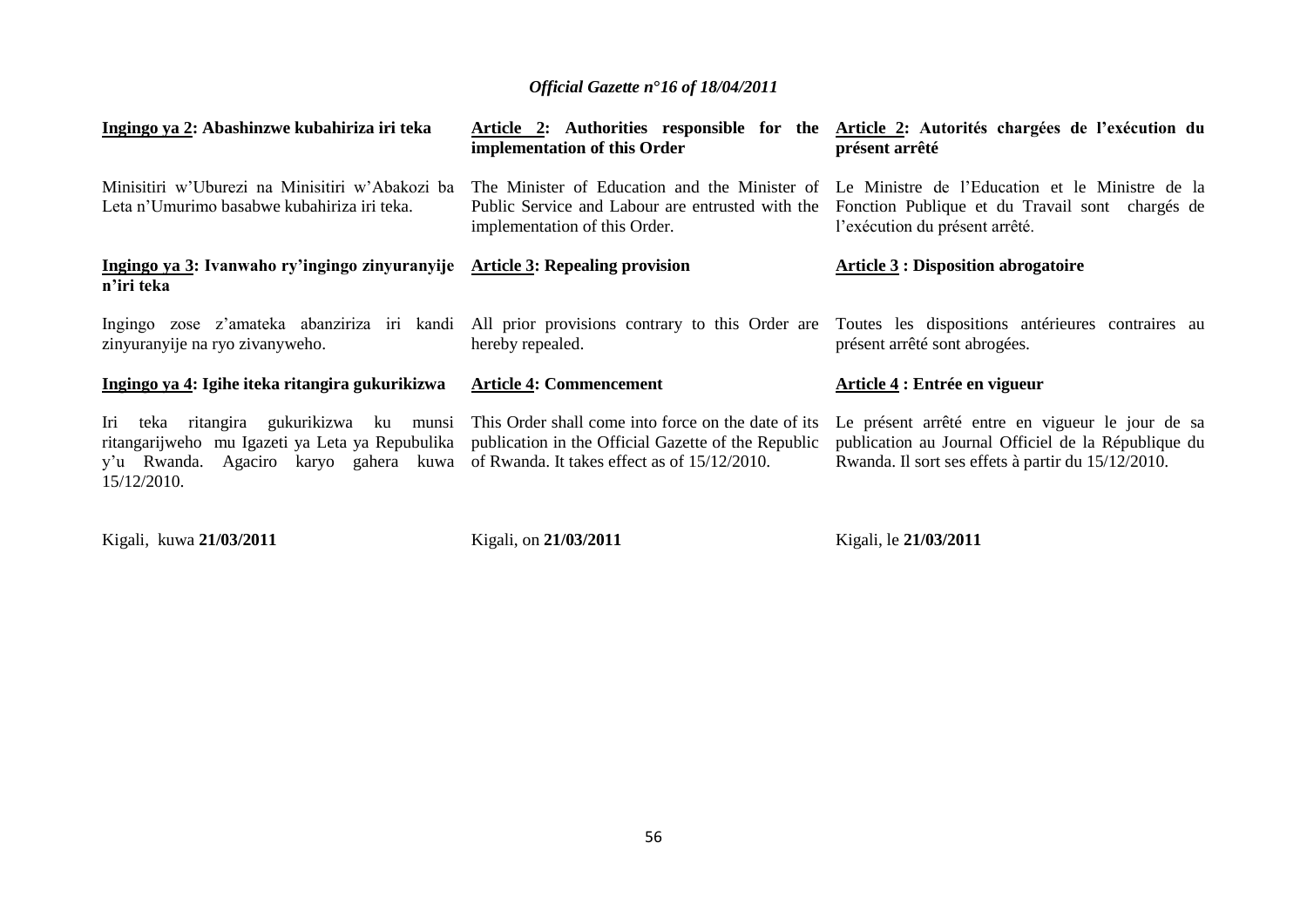(sé)

(sé)

(sé)

**MAKUZA Bernard** Premier Ministre

**MAKUZA Bernard** Minisitiri w"Intebe

**MAKUZA Bernard** Prime Minister

(sé)

(sé)

**Dr. MURIGANDE Charles** Minisitiri w"Uburezi

**Dr. MURIGANDE Charles** Minister of Education

 $(sé)$ 

**Dr. MURIGANDE Charles** Ministre de l"Education

**Bibonywe kandi bishyizweho Ikirango cya Repubulika:**

**Seen and sealed with the Seal of the Republic:**

**Vu et scellé du Sceau de la République:**

(sé)

(sé)

(sé)

**KARUGARAMA Tharcisse** Minisitiri w"Ubutabera/Intumwa Nkuru ya Leta

**KARUGARAMA Tharcisse** Minister of Justice/Attorney General

**KARUGARAMA Tharcisse** Ministre de la Justice/Garde des Sceaux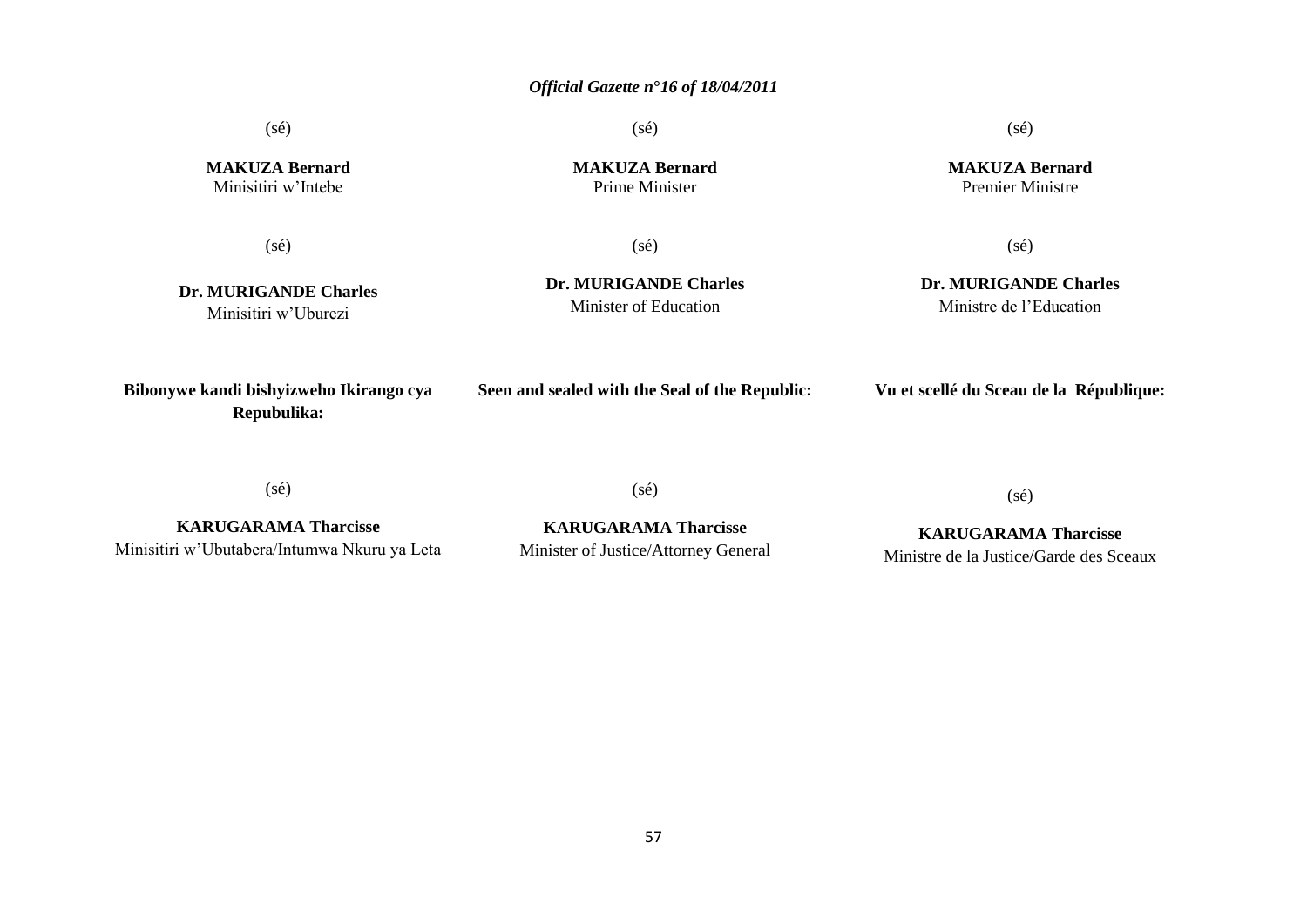**ITEKA RYA MINISITIRI W'INTEBE N°19/03 PRIME MINISTER'S ORDER N°19/03 OF ARRETE DU PREMIER MINISTRE N° 19/03 RYO KUWA 21/03/2011 RISHYIRAHO 21/03/2011 APPOINTING A DIRECTOR UMUYOBOZI DU 21/03/2011 PORTANT NOMINATION D'UN DIRECTEUR** 

### **ISHAKIRO Ingingo ya mbere : Ishyirwaho Ingingo ya 2: Abashinzwe kubahiriza iri teka Ingingo ya 3: Ivanwaho ry'ingingo zinyuranyije Article 3: Repealing provision n'iri teka Ingingo ya 4: Igihe iteka ritangira gukurikizwa TABLE OF CONTENTS Article One : Appointment Article 2 : Authorities responsible for the Article 2 : Autorités chargées de l'exécution du implementation of this Order Article 4: Commencement TABLE DES MATIERES Article premier : Nomination présent arrêté Article 3 : Disposition abrogatoire Article 4 : Entrée en vigueur**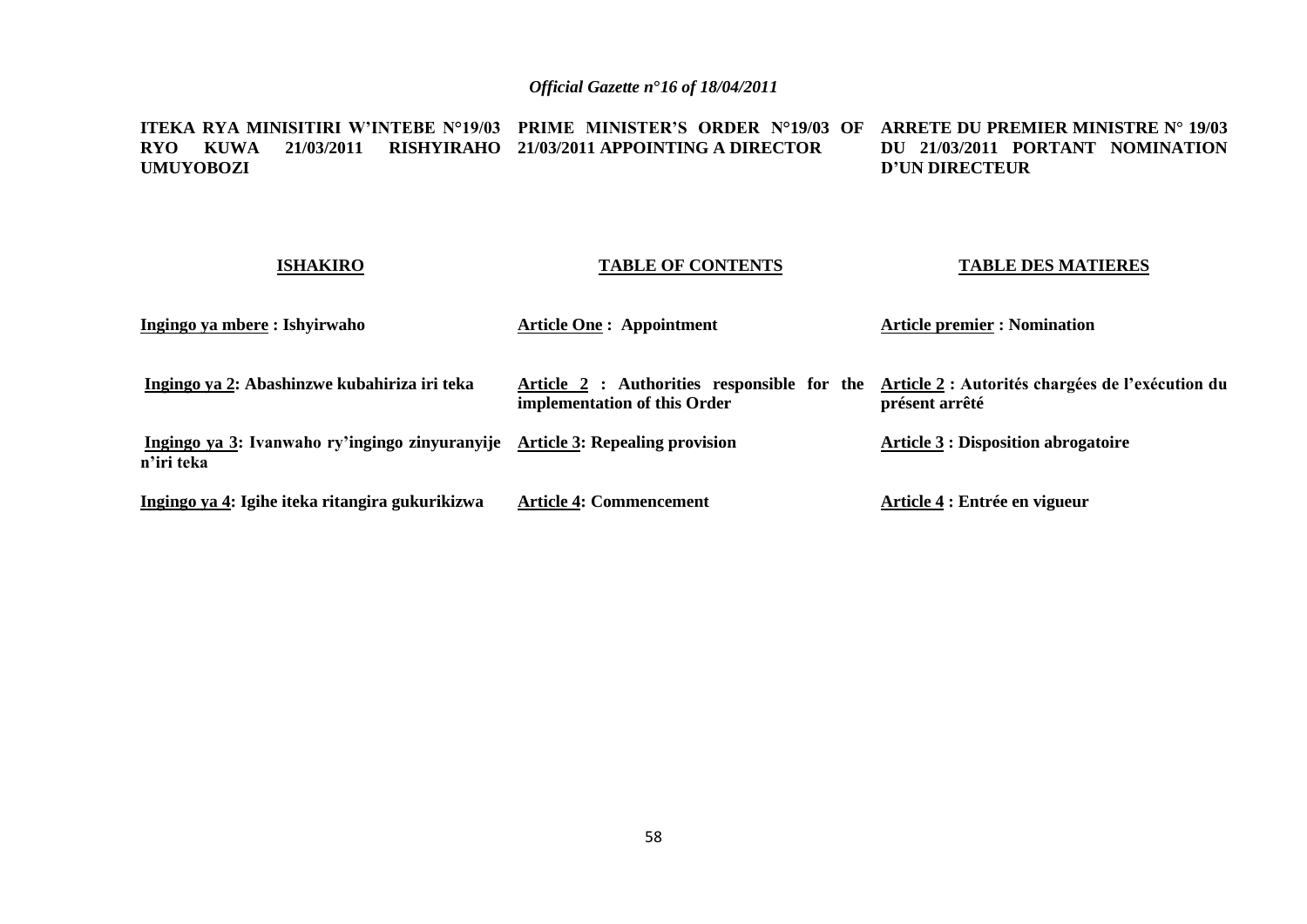#### **ITEKA RYA MINISITIRI W'INTEBE N°19/03 PRIME MINISTER'S ORDER N°19/03 OF ARRETE DU PREMIER MINISTRE N°19/03 RYO KUWA 21/03/2011 RISHYIRAHO 21/03/2011 APPOINTING A DIRECTOR UMUYOBOZI DU 21/03/2011 PORTANT NOMINATION D'UN DIRECTEUR**

| Minisitiri w'Intebe,                                                                                                                                                                                                                                                                                                               | The Prime Minister.                                                                                                             | Le Premier Ministre,                                                                                                                                 |
|------------------------------------------------------------------------------------------------------------------------------------------------------------------------------------------------------------------------------------------------------------------------------------------------------------------------------------|---------------------------------------------------------------------------------------------------------------------------------|------------------------------------------------------------------------------------------------------------------------------------------------------|
| Ashingiye ku Itegeko Nshinga rya Repubulika y'u Pursuant to the Constitution of the Republic of<br>Rwanda ryo kuwa 04 Kamena 2003, nk'uko Rwanda of 04 June 2003, as amended to date,<br>ryavuguruwe kugeza ubu, cyane cyane mu ngingo especially in Articles 118, 119, 121 and 201;<br>zaryo iya 118, iya 119, iya 121 n'iya 201; |                                                                                                                                 | Vu la Constitution de la République du Rwanda<br>du 04 juin 2003, telle que révisée à ce jour,<br>spécialement en ses articles 118, 119, 121 et 201; |
| Ashingiye ku Itegeko n° 22/2002 ryo kuwa Pursuant to Law n° 22/2002 of 09/07/2002 on<br>09/07/2002 rishyiraho Sitati Rusange igenga General Statutes for Rwanda Public Service,<br>Abakozi ba Leta n'inzego z'imirimo ya Leta, cyane<br>cyane mu ngingo zaryo iya 17, iya 24 n'iya 35;                                             | especially in Articles 17, 24 and 35;                                                                                           | Vu la Loi nº 22/2002 du 09/07/2002 portant Statut<br>Général de la Fonction Publique Rwandaise,<br>spécialement en ses articles 17, 24 et 35;        |
| Bisabwe na Minisitiri w'Uburezi;                                                                                                                                                                                                                                                                                                   | On proposal by the Minister of Education;                                                                                       | Sur proposition du Ministre de l'Education;                                                                                                          |
| Inama y'Abaminisitiri yo kuwa 15/12/2010, imaze<br>kubisuzuma no kubyemeza;                                                                                                                                                                                                                                                        | After consideration and approval by the Cabinet Après examen et adoption par le Conseil des<br>in its session of $15/12/2010$ ; | Ministres en sa séance du 15/12/2010;                                                                                                                |

### **ATEGETSE:**

### **HEREBY ORDERS:**

### **ARRETE:**

| Ingingo ya mbere : Ishyirwaho                                                                                                                                                                                                                                                                                                                                                                                       | <b>Article One: Appointment</b> | <b>Article premier : Nomination</b> |
|---------------------------------------------------------------------------------------------------------------------------------------------------------------------------------------------------------------------------------------------------------------------------------------------------------------------------------------------------------------------------------------------------------------------|---------------------------------|-------------------------------------|
| Bwana TWIRINGIYIMANA Remy agizwe Mr. TWIRINGIYIMANA Remy is appointed Monsieur TWIRINGIYIMANA Remy est nommé<br>Umuyobozi ushinzwe ubumenyi, Ikoranabuhanga Director of Science and Technology in Education Directeur au Ministère de l'Education chargé des<br>n'Ibigo by'Ubushakashatsi muri Minisiteri and Research Institutions in the Ministry of sciences et technologie et les Institutions de<br>y'Uburezi. | Education.                      | Recherche.                          |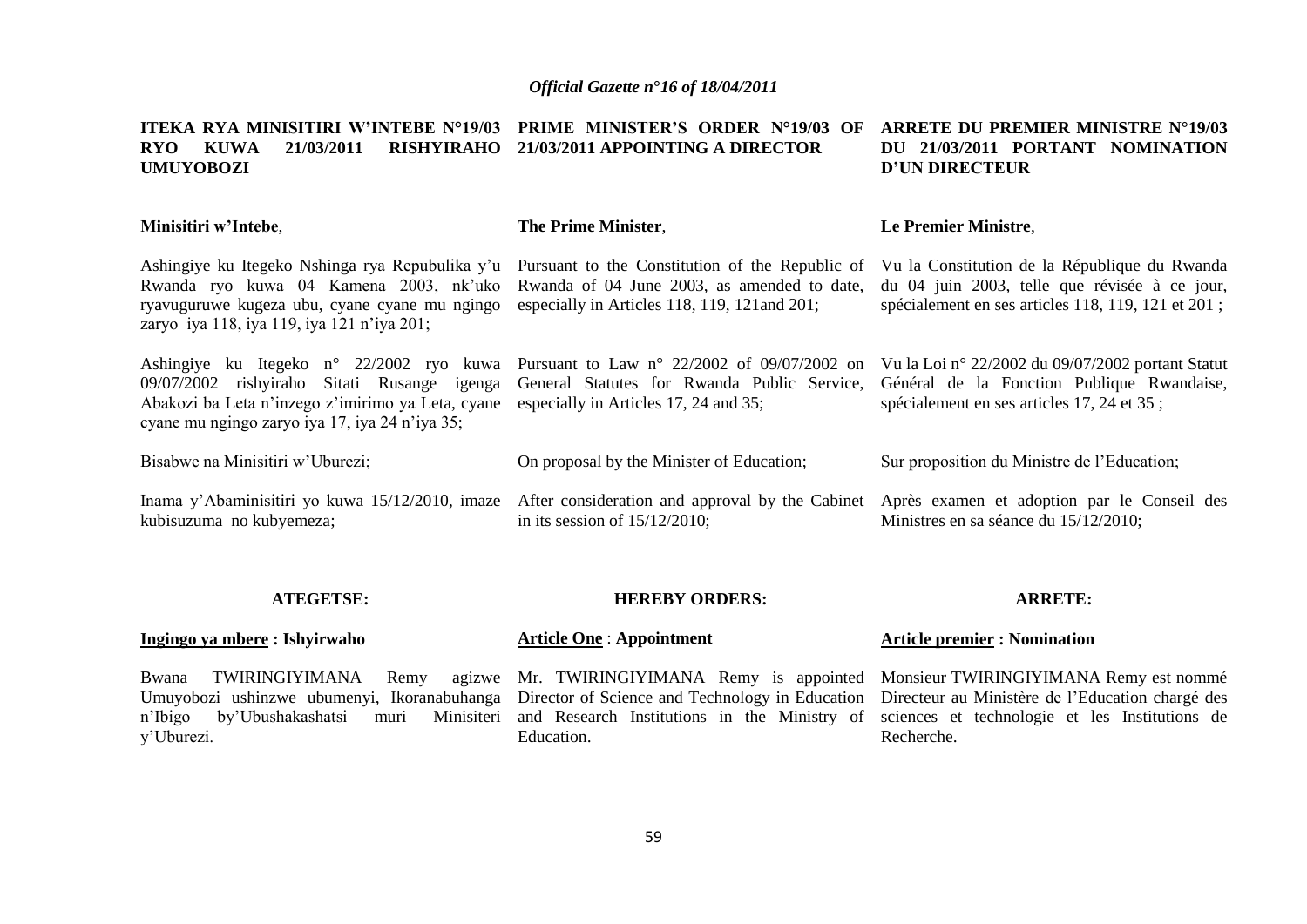| Ingingo ya 2: Abashinzwe kubahiriza iri teka                                                                                                                                                       | Article 2: Authorities responsible for the<br>implementation of this Order                                                                                                         | Article 2: Autorités chargées de l'exécution du<br>présent arrêté                                                                                                |
|----------------------------------------------------------------------------------------------------------------------------------------------------------------------------------------------------|------------------------------------------------------------------------------------------------------------------------------------------------------------------------------------|------------------------------------------------------------------------------------------------------------------------------------------------------------------|
| Minisitiri w'Uburezi na Minisitiri w'Abakozi ba<br>Leta n'Umurimo basabwe kubahiriza iri teka.                                                                                                     | The Minister of Education and the Minister of Le Ministre de l'Education et le Ministre de la<br>Public Service and Labour are entrusted with the<br>implementation of this Order. | Fonction Publique et du Travail sont chargés de<br>l'exécution du présent arrêté.                                                                                |
| Ingingo ya 3: Ivanwaho ry'ingingo zinyuranyije Article 3: Repealing provision<br>n'iri teka                                                                                                        |                                                                                                                                                                                    | <b>Article 3 : Disposition abrogatoire</b>                                                                                                                       |
| Ingingo zose z'amateka abanziriza iri kandi<br>zinyuranyije na ryo zivanyweho.                                                                                                                     | All prior provisions contrary to this Order are<br>hereby repealed.                                                                                                                | Toutes les dispositions antérieures contraires au<br>présent arrêté sont abrogées.                                                                               |
| Ingingo ya 4: Igihe iteka ritangira gukurikizwa                                                                                                                                                    | <b>Article 4: Commencement</b>                                                                                                                                                     | Article 4 : Entrée en vigueur                                                                                                                                    |
| gukurikizwa ku<br>Iri<br>teka<br>ritangira<br>ritangarijweho mu Igazeti ya Leta ya Repubulika<br>y'u Rwanda. Agaciro karyo gahera kuwa of Rwanda. It takes effect as of 15/12/2010.<br>15/12/2010. | munsi This Order shall come into force on the date of its<br>publication in the Official Gazette of the Republic                                                                   | Le présent arrêté entre en vigueur le jour de sa<br>publication au Journal Officiel de la République<br>du Rwanda. Il sort ses effets à partir du<br>15/12/2010. |

Kigali, kuwa **21/03/2011** 

Kigali, on **21/03/2011**

Kigali, le **21/03/2011**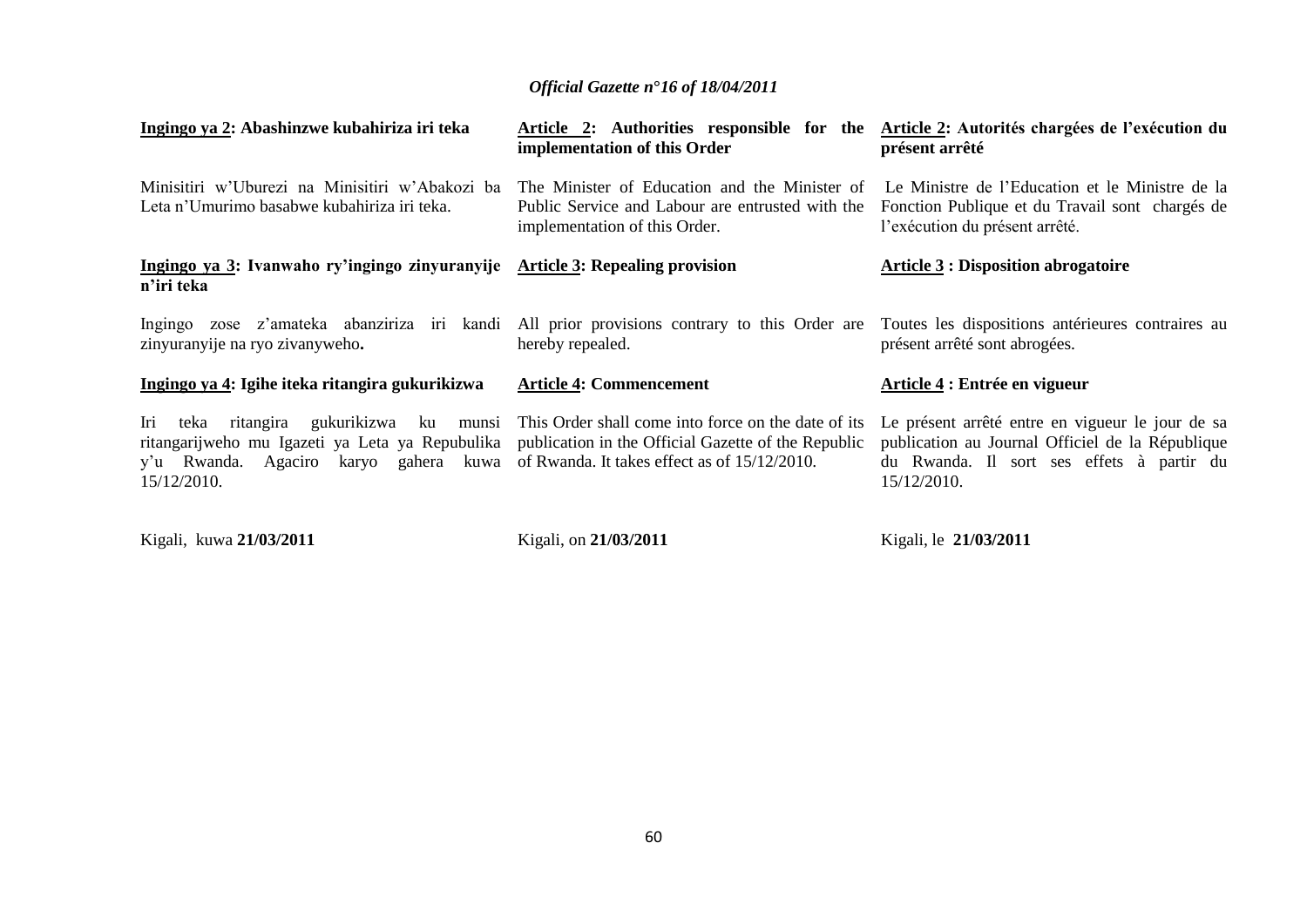(sé)

**MAKUZA Bernard** Minisitiri w"Intebe

**MAKUZA Bernard**

(sé)

**Dr. MURIGANDE Charles** Minisitiri w"Uburezi

Prime Minister

(sé)

(sé)

**Dr. MURIGANDE Charles** Minister of Education

## (sé) **Dr. MURIGANDE Charles**

Ministre de l"Education

**Bibonywe kandi bishyizweho Ikirango cya Repubulika:**

**Seen and sealed with the Seal of the Republic:**

### **Vu et scellé du Sceau de la République :**

(sé)

(sé)

(sé)

**KARUGARAMA Tharcisse** Minisitiri w"Ubutabera/Intumwa Nkuru ya Leta

**KARUGARAMA Tharcisse** Minister of Justice/Attorney General **KARUGARAMA Tharcisse**

Ministre de la Justice/Garde des Sceaux

(sé)

**MAKUZA Bernard** Premier Ministre

61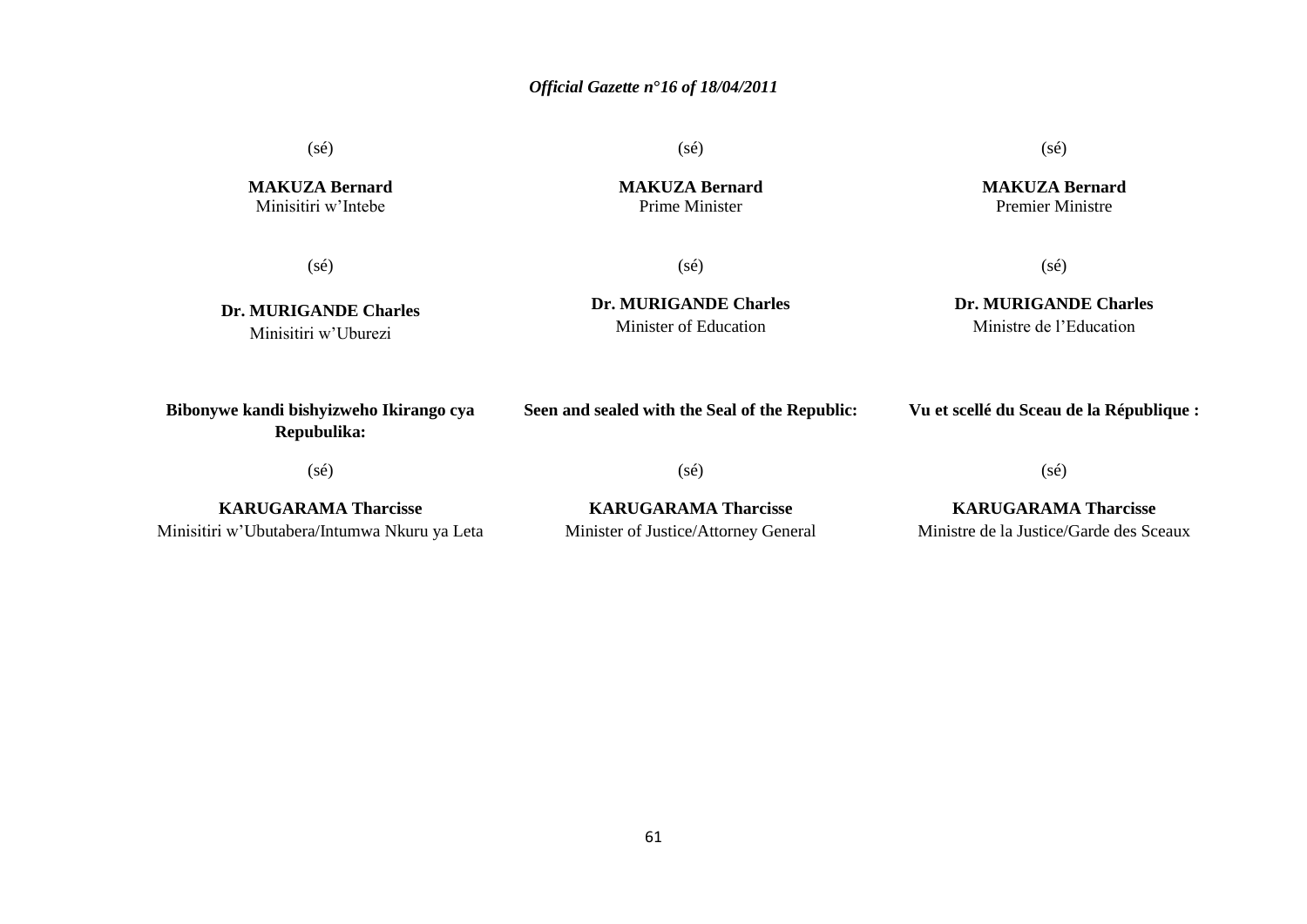#### **ITEKA RYA MINISITIRI W'INTEBE N°147/03 PRIME MINISTER'S ORDER N°147/03 OF ARRETE DU PREMIER MINISTRE N°147/03 RYO KUWA 31/12/2010 RISHYIRAHO 31/12/2010 APPOINTING A DIRECTOR UMUYOBOZI DU 31/12/2010 PORTANT NOMINATION D'UN DIRECTEUR**

### **ISHAKIRO Ingingo ya mbere : Ishyirwaho Ingingo ya 2: Abashinzwe kubahiriza iri teka Ingingo ya 3: Ivanwaho ry'ingingo zinyuranyije Article 3: Repealing provision n'iri teka Ingingo ya 4: Igihe iteka ritangira gukurikizwa TABLE OF CONTENTS Article One** : **Appointment Article 2 : Authorities responsible for the Article 2 : Autorités chargées de l'exécution du implementation of this Order Article 4: Commencement TABLE DES MATIERES Article premier : Nomination présent arrêté Article 3 : Disposition abrogatoire Article 4 : Entrée en vigueur**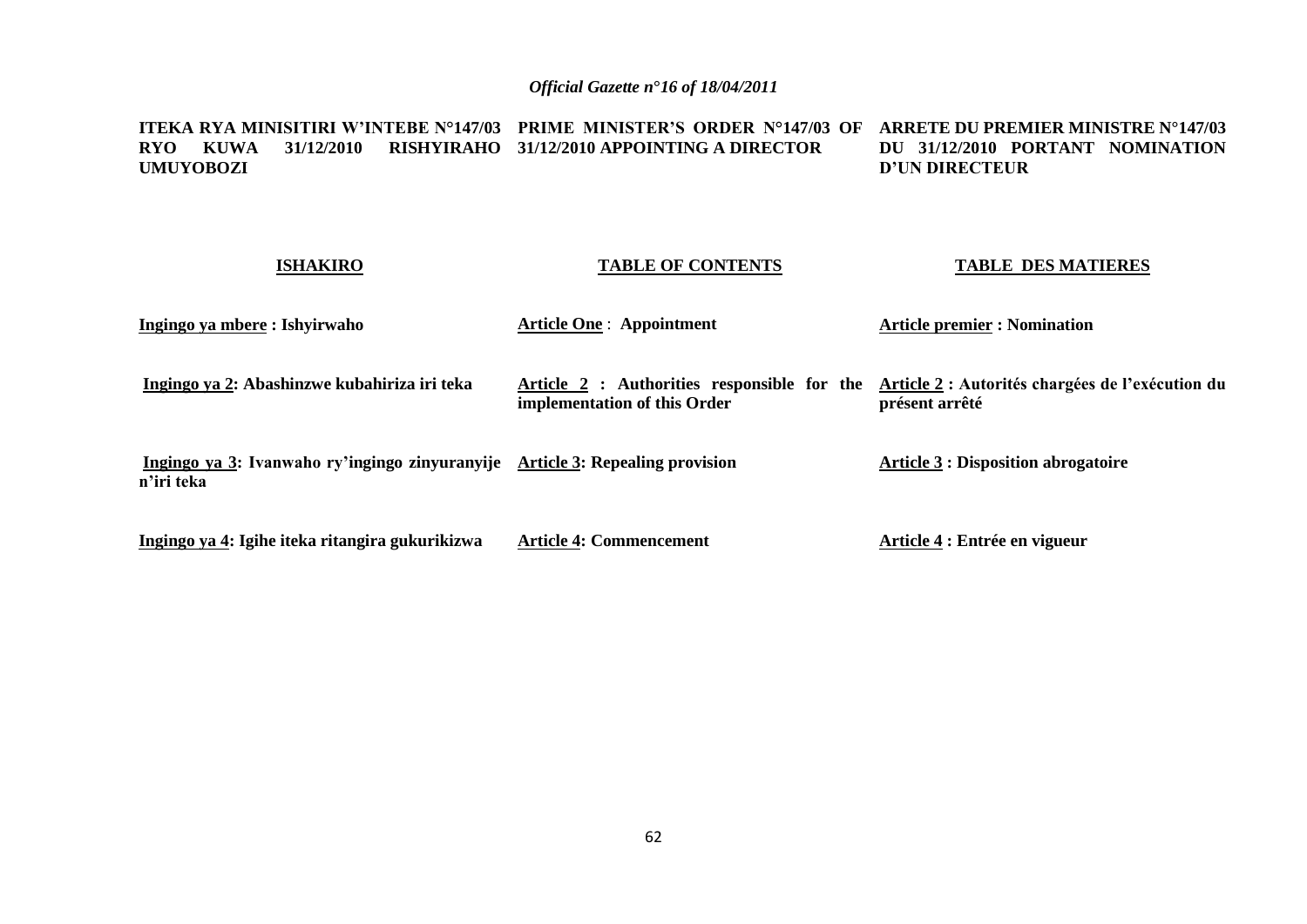#### **ITEKA RYA MINISITIRI W'INTEBE N°147/03 PRIME MINISTER'S ORDER N°147/03 OF ARRETE DU PREMIER MINISTRE N°147/03 RYO KUWA 31/12/2010 UMUYOBOZI 31/12/2010 APPOINTING A DIRECTOR DU 31/12/2010 PORTANT NOMINATION D'UN DIRECTEUR**

| Minisitiri w'Intebe,                                                                                                                                                                                                                                                                 | The Prime Minister,                                                                                                                                               | Le Premier Ministre,                                                                                                                                 |
|--------------------------------------------------------------------------------------------------------------------------------------------------------------------------------------------------------------------------------------------------------------------------------------|-------------------------------------------------------------------------------------------------------------------------------------------------------------------|------------------------------------------------------------------------------------------------------------------------------------------------------|
| Ashingiye ku Itegeko Nshinga rya Repubulika y'u Pursuant to the Constitution of the Republic of<br>Rwanda ryo kuwa 04 Kamena 2003, nk'uko Rwanda of 04 June 2003, as amended to date,<br>ryavuguruwe kugeza ubu, cyane cyane mu ngingo<br>zaryo iya 118, iya 119, iya 121 n'iya 201; | especially in Articles 118, 119, 121 and 201;                                                                                                                     | Vu la Constitution de la République du Rwanda<br>du 04 juin 2003, telle que révisée à ce jour,<br>spécialement en ses articles 118, 119, 121 et 201; |
| Ashingiye<br>rishyiraho Sitati Rusange igenga<br>09/07/2002<br>Abakozi ba Leta n'inzego z'imirimo ya Leta, cyane<br>cyane mu ngingo zaryo iya 17, iya 24 n'iya 35;                                                                                                                   | ku Itegeko n°22/2002 ryo kuwa Pursuant to Law n° 22/2002 of 09/07/2002 on<br>General Statutes for Rwanda Public Service,<br>especially in Articles 17, 24 and 35; | Vu la Loi nº 22/2002 du 09/07/2002 portant Statut<br>Général de la Fonction Publique Rwandaise,<br>spécialement en ses articles 17, 24 et 35 ;       |
| Bisabwe na Minisitiri w'Ubuzima;                                                                                                                                                                                                                                                     | On proposal by the Minister of Health;                                                                                                                            | Sur proposition du Ministre de la Santé;                                                                                                             |
| Inama y'Abaminisitiri yo kuwa 15/12/2010, imaze<br>kubisuzuma no kubyemeza;                                                                                                                                                                                                          | After consideration and approval by the Cabinet<br>in its session of $15/12/2010$ ;                                                                               | Après examen et adoption par le Conseil des<br>Ministres en sa séance du 15/12/2010;                                                                 |
| <b>ATEGETSE:</b>                                                                                                                                                                                                                                                                     | <b>HEREBY ORDERS:</b>                                                                                                                                             | <b>ARRETE:</b>                                                                                                                                       |

### **Ingingo ya mbere : Ishyirwaho**

Bwana GAKUNZI Sebaziga agizwe Umuyobozi ushinzwe Igenamigambi, guhuza ibikorwa no gukurikirana gahunda muri Komisiyo y"Igihugu yo Kurwanya SIDA (CNLS).

## **Article One** : **Appointment**

# Mr. GAKUNZI Sebaziga is appointed Director of Monsieur GAKUNZI Sebaziga est nommé Planning, Coordination, Monitoring Commission (CNLS).

### **Article premier : Nomination**

Evaluation in the National Aids Control Suivi et Evaluation à la Commision Nationale de Directeur chargé de la Planification, Coordination, Lutte Contre le SIDA (CNLS).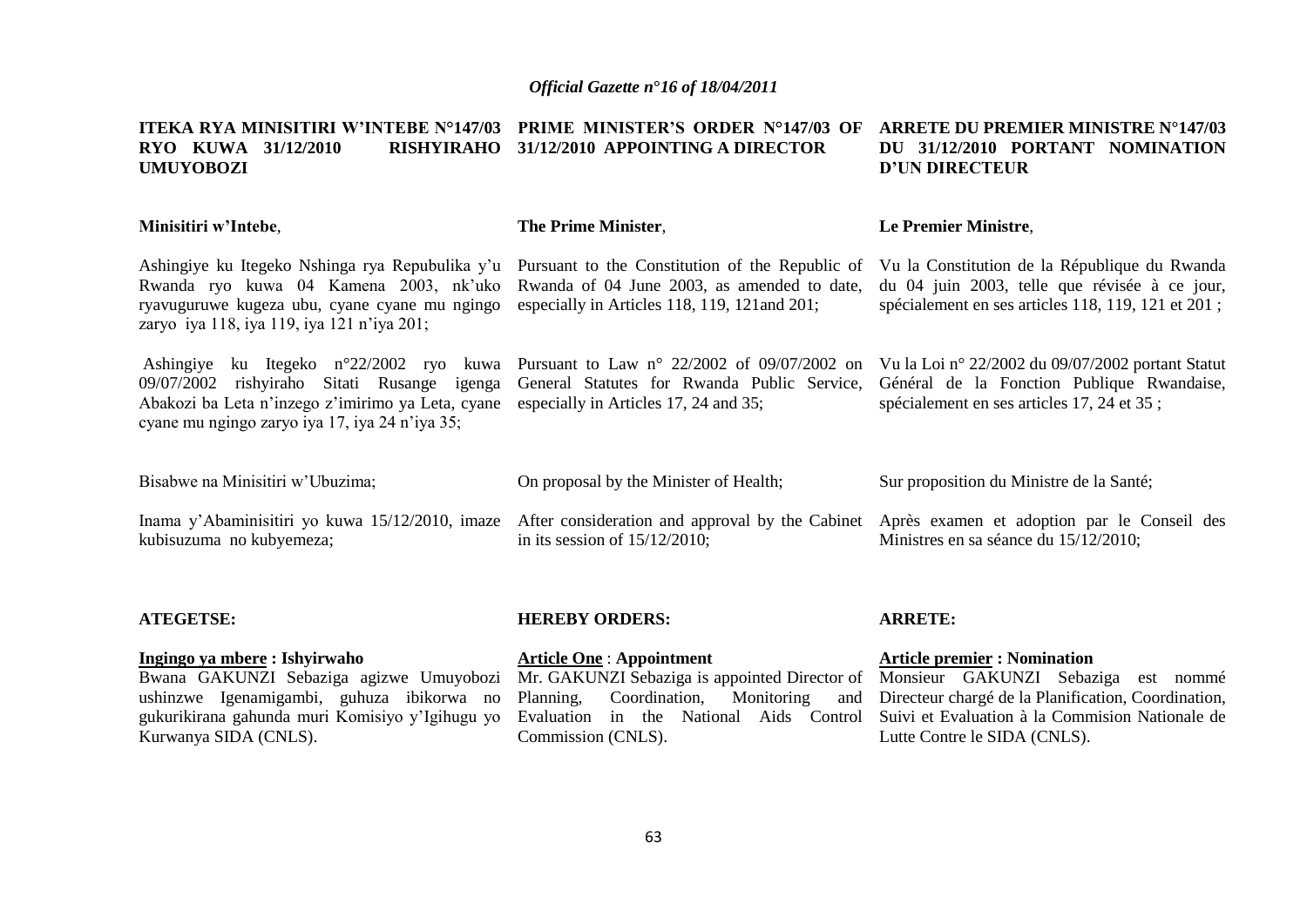| Ingingo ya 2: Abashinzwe kubahiriza iri teka                                                                                                  | Article 2: Authorities responsible for the<br>implementation of this Order                                                                                 | Article 2: Autorités chargées de l'exécution du<br>présent arrêté                                                                                                |
|-----------------------------------------------------------------------------------------------------------------------------------------------|------------------------------------------------------------------------------------------------------------------------------------------------------------|------------------------------------------------------------------------------------------------------------------------------------------------------------------|
| Minisitiri w'Ubuzima na Minisitiri w'Abakozi ba<br>Leta n'Umurimo basabwe kubahiriza iri teka.                                                | The Minister of Health and the Minister of Public<br>Service and Labor are entrusted with the<br>implementation of this Order.                             | Le Ministre de la Santé et le Ministre de la<br>Fonction Publique et du Travail sont chargés de<br>l'exécution du présent arrêté.                                |
| Ingingo ya 3: Ivanwaho ry'ingingo zinyuranyije Article 3: Repealing provision<br>n'iri teka                                                   |                                                                                                                                                            | <b>Article 3 : Disposition abrogatoire</b>                                                                                                                       |
| Ingingo<br>zinyuranyije na ryo zivanyweho.                                                                                                    | zose z'amateka abanziriza iri kandi All prior provisions contrary to this Order are<br>hereby repealed.                                                    | Toutes les dispositions antérieures contraires au<br>présent arrêté sont abrogées.                                                                               |
| Ingingo ya 4: Igihe iteka ritangira gukurikizwa                                                                                               | <b>Article 4: Commencement</b>                                                                                                                             | Article 4 : Entrée en vigueur                                                                                                                                    |
| Iri teka ritangira gukurikizwa ku munsi ritangarijwe<br>mu Igazeti ya Leta ya Repubulika y'u Rwanda.<br>Agaciro karyo gahera kuwa 15/12/2010. | This Order shall come into force on the date of its<br>publication in the Official Gazette of the Republic<br>of Rwanda. It takes effect as of 15/12/2010. | Le présent arrêté entre en vigueur le jour de sa<br>publication au Journal Officiel de la République<br>du Rwanda. Il sort ses effets à partir du<br>15/12/2010. |

Kigali, kuwa **31/12/2010**

Kigali, on **31/12/2010**

Kigali, le **31/12/2010**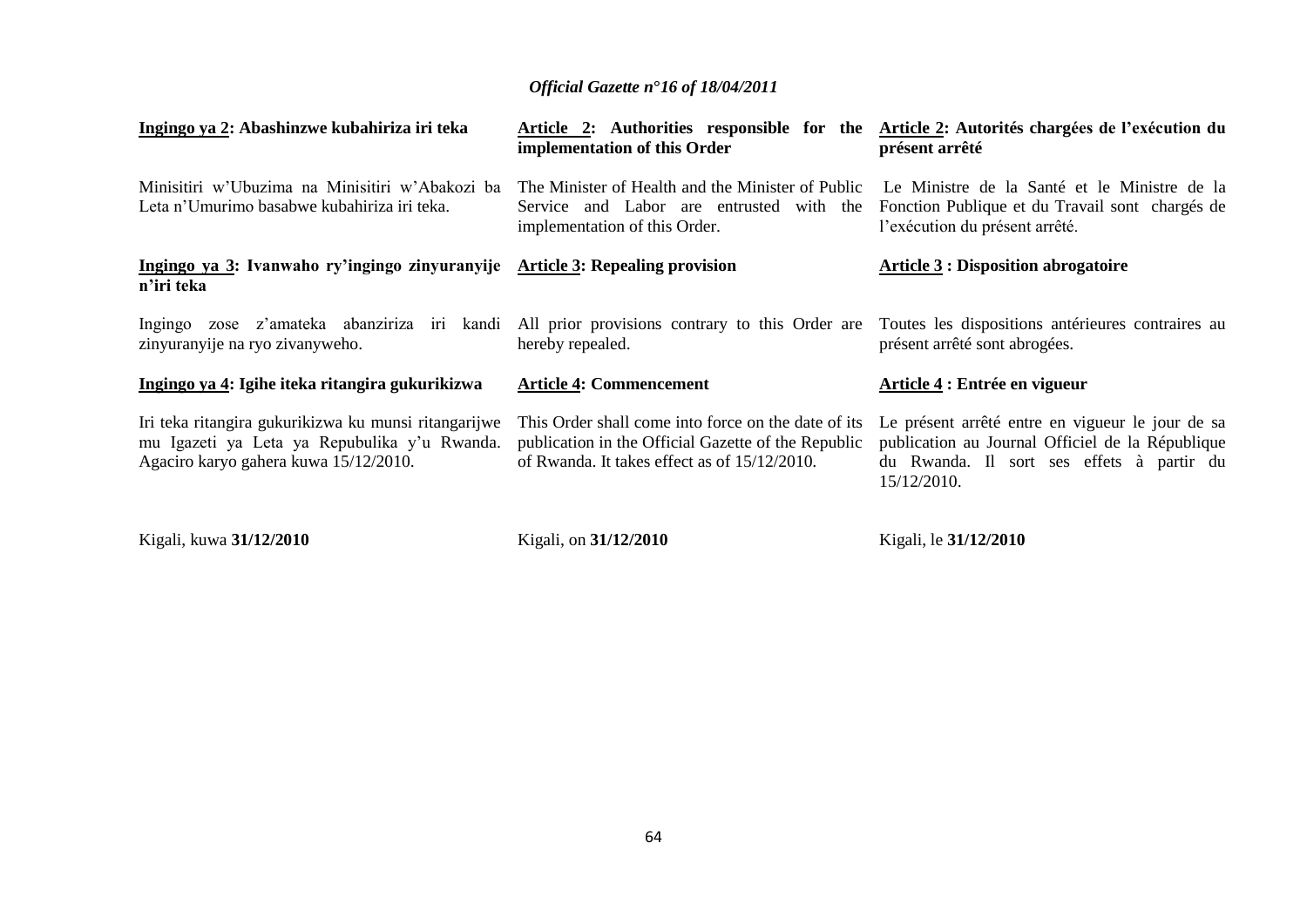(sé)

**MAKUZA Bernard** Minisitiri w"Intebe

(sé)

**Dr. SEZIBERA Richard** Minisitiri w"Ubuzima

## **Bibonywe kandi bishyizweho Ikirango cya Repubulika:**

(sé)

**KARUGARAMA Tharcisse** Minisitiri w"Ubutabera/Intumwa Nkuru ya Leta (sé)

**MAKUZA Bernard** Prime Minister

(sé)

**Dr. SEZIBERA Richard** Minister of Health

**Seen and sealed with the Seal of the Republic:**

**Vu et scellé du Sceau de la République :**

(sé)

(sé)

**KARUGARAMA Tharcisse** Minister of Justice/Attorney General

**KARUGARAMA Tharcisse** Ministre de la Justice/Garde des Sceaux

(sé)

**MAKUZA Bernard**

Premier Ministre

(sé)

**Dr. SEZIBERA Richard** Ministre de la Santé

65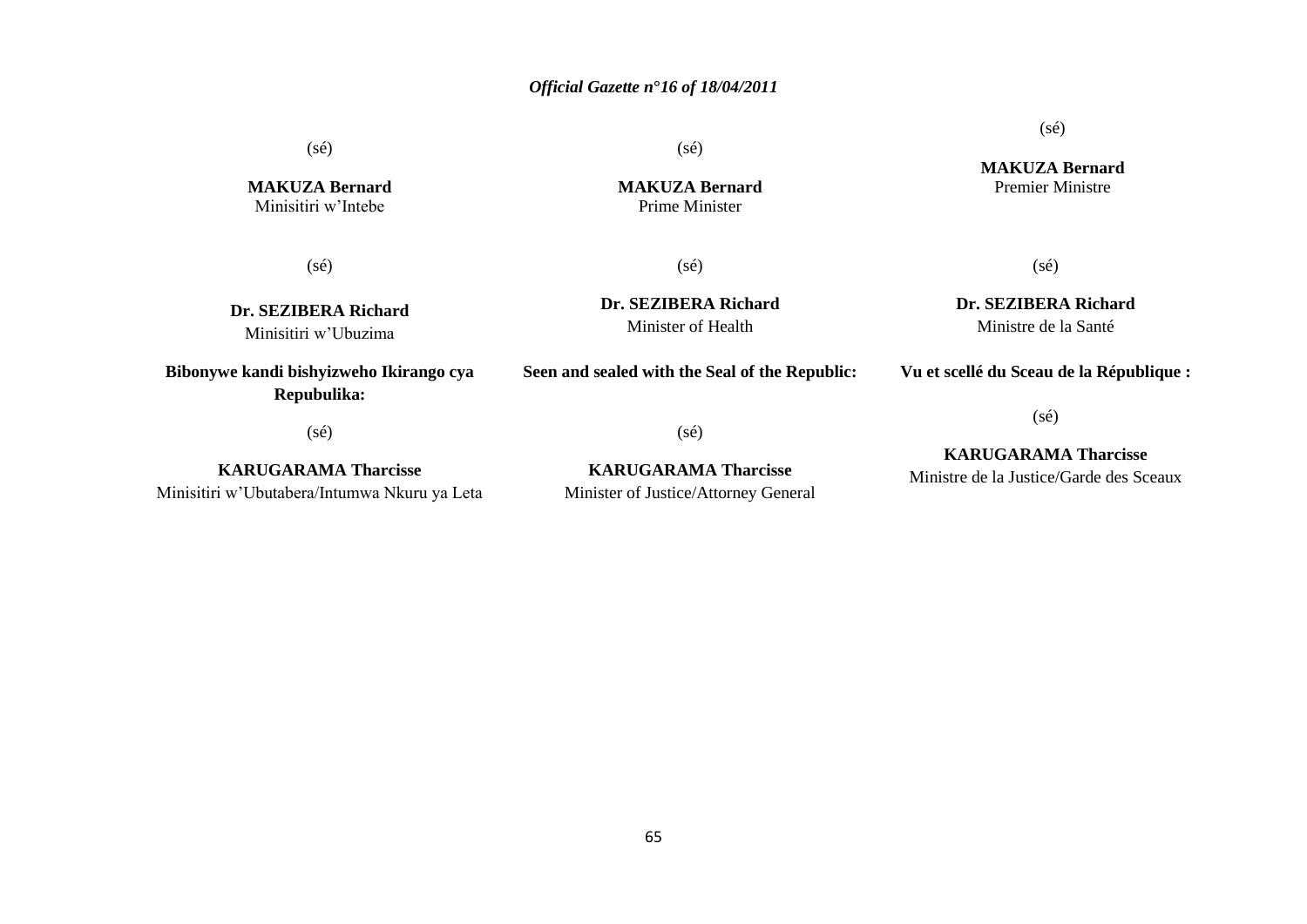**ITEKA RYA MINISITIRI Nº28/08.11 RYO MINISTERIAL ORDER N°28/08.11 OF ARRETE MINISTERIEL Nº28/08.11 DU KUWA 21/03/2011 RIHA UBUZIMAGATOZI 21/03/2011 GRANTING LEGAL STATUS TO UMURYANGO «ACTION SOCIALE POUR THE ASSOCIATION «ACTION SOCIALE PERSONNALITE CIVILE A L'EDUCATION DE BASE (ASEB)» KANDI POUR L'EDUCATION DE BASE (ASEB)» L'ASSOCIATION «ACTION SOCIALE RYEMERA ABAVUGIZI BAWO**

AND APPROVING ITS **REPRESENTATIVES**

**21/03/2011 ACCORDANT LA POUR L'EDUCATION DE BASE (ASEB)» ET PORTANT AGREMENT DE SES REPRESENTANTS LEGAUX** 

### **ISHAKIRO**

#### **Ingingo ya mbere**: Izina n"icyicaro by"umuryango **Ingingo ya 2 :** Intego z"umuryango **Ingingo ya 3**: Abayugizi b'umuryango **Ingingo ya 4:** Igihe iteka ritangira gukurikizwa **TABLE OF CONTENTS Article One**: Name and Head Office of the Association **Article 2:** Objectives of the Association **Article3**: Legal Representatives **Article 4**: Commencement **TABLE DE MATIERS Article premier**: Dénomination et siège de l"association **Article 2 :** Objectifs de l"association **Article 3** : Représentants Légaux **Article 4** : Entrée en vigueur

66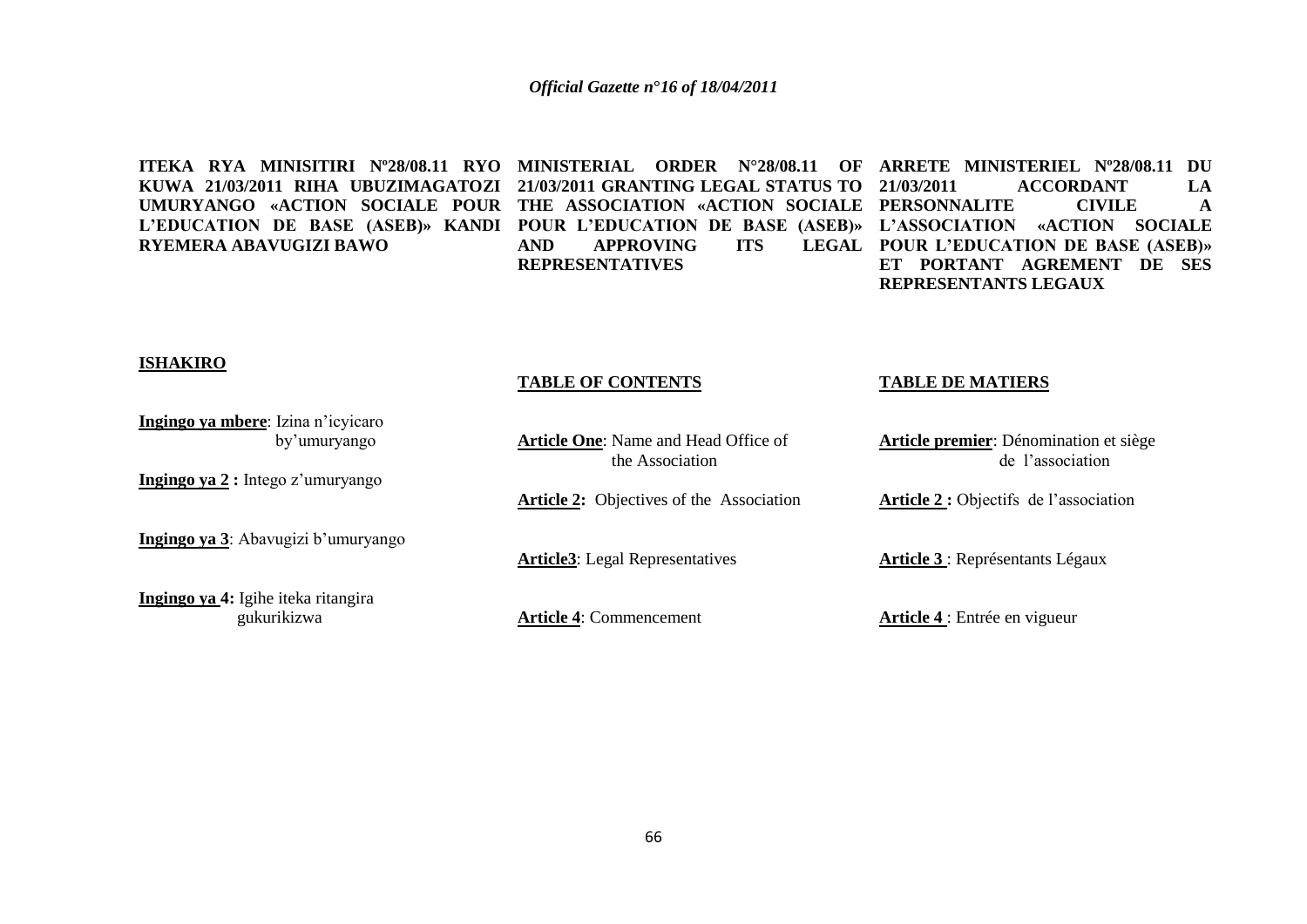**ITEKA RYA MINISITIRI Nº28/08.11 RYO MINISTERIAL ORDER N°28/08.11 OF ARRETE MINISTERIEL Nº28/08.11 DU KUWA 21/03/2011 RIHA UBUZIMAGATOZI UMURYANGO «ACTION THE ASSOCIATION «ACTION SOCIALE PERSONNALITE CIVILE A SOCIALE POUR L'EDUCATION DE BASE POUR L'EDUCATION DE BASE (ASEB)» L'ASSOCIATION «ACTION SOCIALE (ASEB)» KANDI RYEMEZA ABAVUGIZI ET PORTANT AGREMENT DE SES POUR L'EDUCATION DE BASE (ASEB) » BAWO 21/03/2011 GRANTING LEGAL STATUS TO REPRESEN» AND APPROVING ITS LEGAL ET PORTANT AGREMENT DE SES REPRESENTATIVES 21/03/2011 ACCORDANT LA REPRESENTANTS LEGAUX** 

#### **Minisitiri w'Ubutabera/Intumwa Nkuru ya Leta, The Minister of Justice/ Attorney General,**

**Le Ministre de la Justice/ Garde des Sceaux,**

Ashingiye ku Itegeko Nshinga rya Repubulika y'u Pursuant to the Constitution of the Republic of Vu la Constitution de la République du Rwanda Rwanda ryo kuwa 04 Kamena 2003, nk'uko Rwanda of 04 June 2003, as amended to date, du 04 juin 2003, telle que révisée à ce jour, ryavuguruwe kugeza ubu, cyane cyane mu ngingo especially its Articles 120 and 121; zaryo iya 120 n"iya 121;

spécialement en ses articles 120 et 121;

Vu la Loi nº 20/2000 du 26/07/2000 relative aux associations sans but lucratif, spécialement en

ses articles 8, 9, 10 et 20;

Ashingiye ku Itegeko nº20/2000 ryo kuwa Pursuant to Law n° 20/2000 of 26/07/2000,  $26/07/2000$  ryerekeye imiryango inyungu, cyane cyane mu ngingo zaryo iya 8, iya 9, especially its Articles 8, 9, 10 and 20; iya 10 n'iya 20; idaharanira relating to Non Profit Making Organisations,

Ashingiye ku Iteka rya Perezida n° 27/01 ryo kuwa Pursuant to the Presidential Order n° 27/01 of Vu l"Arrêté Présidentiel n° 27/01 du 18/07/2004 18/07/2004 rigena amwe mu mateka y"Abaminisitiri 18/07/2004, determining certain Ministerial yemezwa atanyuze mu Nama y"Abaminisitiri, cyane cyane mu ngingo yaryo ya mbere ;

Abisabwe n' Umuvugizi w'umuryango «ACTION On request lodged by the Legal Representative of Sur requête du Représentant Légal de **SOCIALE POUR L'EDUCATION BASE(ASEB)»** mu rwandiko rwe rwakiriwe kuwa **L'EDUCATION DE BASE(ASEB)»** on 25/10/2010;

Orders which are adopted without consideration by the Cabinet, especially in Article One;

DE the Association **« ACTION SOCIALE POUR** 25/10/2010;

déterminant certains arrêtés ministériels qui ne

sont pas adoptés par le Conseil des Ministres, spécialement en son Article Premier ;

L"association **«ACTION SOCIALE POUR L'EDUCATION DE BASE (ASEB)»** reçue le 25/10/2010 ;

### **ATEGETSE :**

### **HEREBY ORDERS**

**ARRETE :**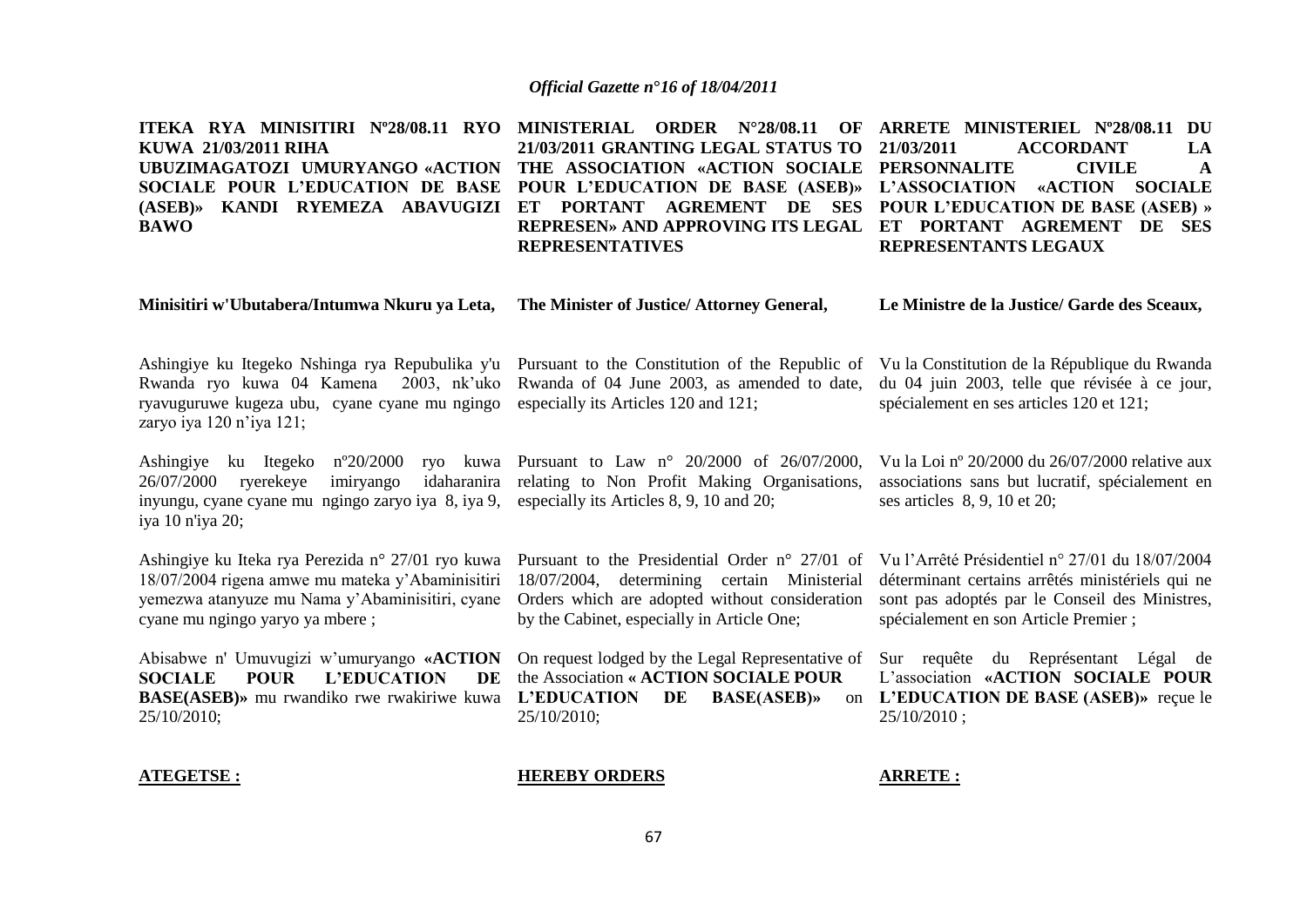| Ingingo ya mbere: Izina n'Icyicaro by'umuryango Article One: Name and Head Office of                                                                                                                     | the Association                                                                                                                                                                                     | Article premier: Dénomination et Siège<br>de l'association                                                                                                                                                                                                                             |
|----------------------------------------------------------------------------------------------------------------------------------------------------------------------------------------------------------|-----------------------------------------------------------------------------------------------------------------------------------------------------------------------------------------------------|----------------------------------------------------------------------------------------------------------------------------------------------------------------------------------------------------------------------------------------------------------------------------------------|
| Ubuzimagatozi buhawe, umuryango «ACTION Legal status is hereby granted to the Association<br>SOCIALE POUR L'EDUCATION DE BASE<br>(ASEB) » ufite icyicaro mu karere ka Nyarugenge,<br>mu mujyi wa Kigali. | «ACTION SOCIALE POUR L'EDUCATION<br>DE BASE (ASEB) » situated at Nyarugenge<br>District, in Kigali City.                                                                                            | La personnalité civile est accordée à<br>l'association «ACTION SOCIALE POUR<br>L'EDUCATION DE BASE (ASEB)» dont le<br>siège est dans le District de Nyarugenge, dans la<br>Ville de Kigali.                                                                                            |
| Ingingo ya 2 : Intego z'umuryango<br>Umuryago ugamije:                                                                                                                                                   | <b>Article 2: Objectives of the Association</b>                                                                                                                                                     | Article 2 : Objectifs de l'association                                                                                                                                                                                                                                                 |
| -Gufungura<br>ishuri<br>ry'inshuke,ribanza<br>n'iry'isumbuye mu rwego rwo guteza imbere objectives:<br>uburezi n'akarere;                                                                                | ndetse The Association shall have the following L'association a pour objectifs :                                                                                                                    |                                                                                                                                                                                                                                                                                        |
| -Gufasha impfubyi, abapfakazi n'abandi bantu -To set up a nursery, primary and secondary so as<br>bahuye n'ibibazo byo muri 1994;                                                                        | to develop education and the region;                                                                                                                                                                | -Promouvoir l'éducation intellectuelle des<br>enfants, jeune et adulte en ouvrant des écoles<br>maternelle, primaire et secondaire;                                                                                                                                                    |
| -Kurwanya icyorezo cya VIH/SIDA no gufasha -Helping orphans, widows and the need people<br>abahuye nayo;                                                                                                 | who are victims of the 1994 genocide in Rwanda;                                                                                                                                                     | -Prise en charge des enfants orphelins, veuves<br>et autres victimes des événements tragiques du<br>1994;                                                                                                                                                                              |
| -Kubaka amavuriro n'ibitaro mu guteza imbere -Fitting against the HIV epidemic and people<br>ubuzima;                                                                                                    | living with HIV/SIDA;                                                                                                                                                                               | -Lutter contre le VIH/SIDA et assister les<br>personnes infectées;                                                                                                                                                                                                                     |
| -Kurwanya ubujiji n'ubuzerereziku rubyiruko, abari<br>n'abategarugori hashirwaho ibigo byigisha gusoma<br>no kwandika ndetse n'inyungu zitandukanye;                                                     | -Building health centre and hospital to promote<br>good health;<br>-Fighting against illiteracy and idleness among<br>the youth and women by teaching them how to<br>read to write and create jobs; | -Construire un centre de santé, dispensaire et<br>hôpital pour assurer le soin adéquat ;<br>-Lutter contre le chômage aux adultes et le<br>vagabondage des enfants jeune dans la rue en<br>leur dotant des divers centres de métier et mettre<br>en place un centre d'alphabétisation; |
| -Guteza imbere imirimo n'imibereho ya gikirisitu, -Promote Christian virtues by spreading the good<br>kubungabunga ubumwe n'ubwiyunge mu<br>no                                                           | news so at to save the unit and reconciliation of                                                                                                                                                   | -Promouvoir la vertu divine pour l'encadrement<br>spirituel de la population locale et la sauvegarde                                                                                                                                                                                   |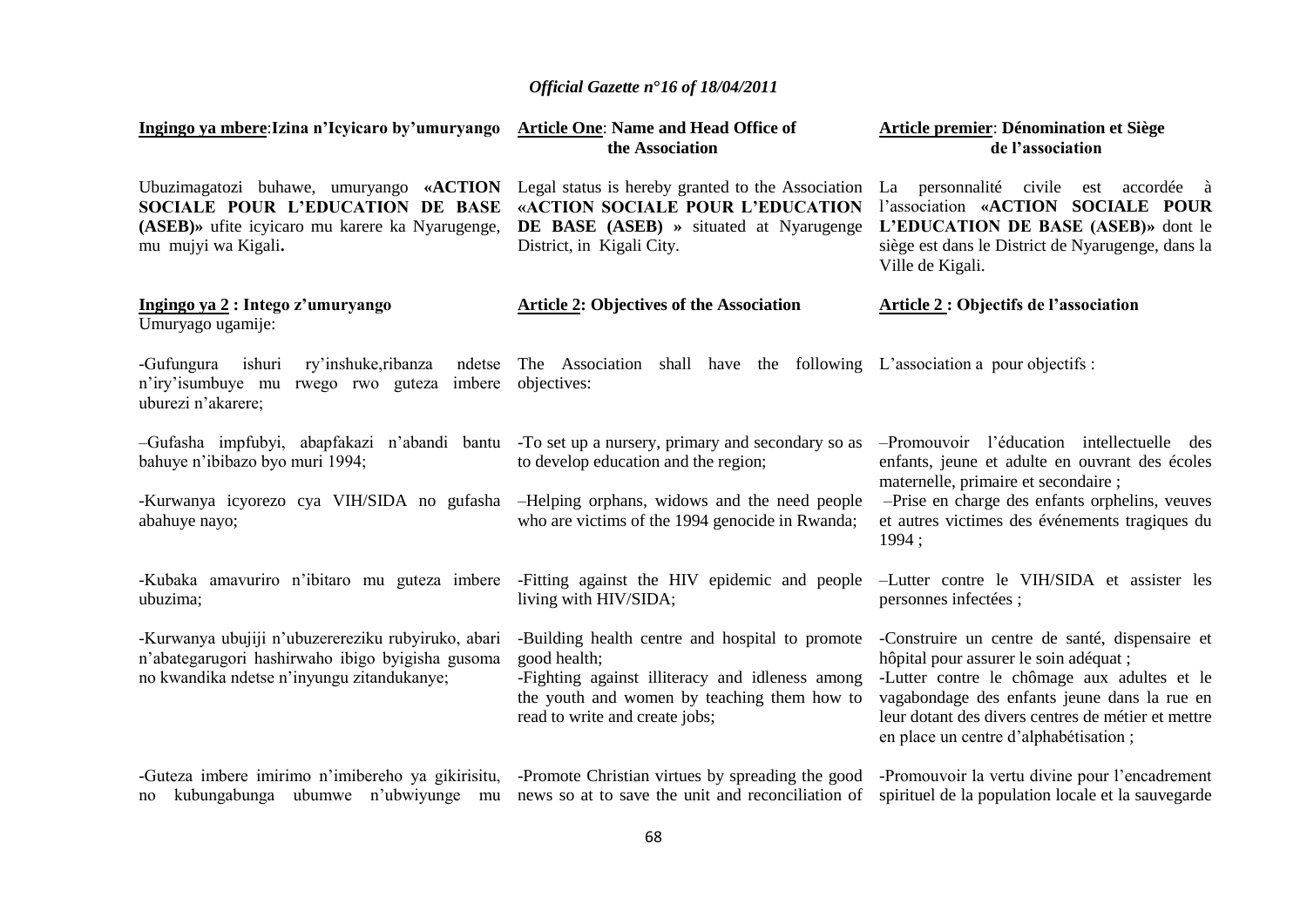| banyarwanda;                                                                                                                                                                                                                                  | Rwandans;                                                                                                                                                                                                                                                                          | de l'unité et réconciliation du peuple Rwanda;                                                                                                                                                                                                                                          |
|-----------------------------------------------------------------------------------------------------------------------------------------------------------------------------------------------------------------------------------------------|------------------------------------------------------------------------------------------------------------------------------------------------------------------------------------------------------------------------------------------------------------------------------------|-----------------------------------------------------------------------------------------------------------------------------------------------------------------------------------------------------------------------------------------------------------------------------------------|
| -Gufasha ishyirwa mu bikorwa gahunda za Leta<br>zigana ku ntego 20-20.                                                                                                                                                                        | -Helping implementation<br>of<br>the Rwandan<br>government vision 20-20.                                                                                                                                                                                                           | -Contribuer à la réussite de la Vision 20-20 du<br>Gouvernement Rwandais.                                                                                                                                                                                                               |
| Ingingo ya 3: Abavugizi b'umuryango                                                                                                                                                                                                           | <b>Article 3: Legal Representatives</b>                                                                                                                                                                                                                                            | <b>Article 3 : Représentants Légaux</b>                                                                                                                                                                                                                                                 |
| Umuvugizi<br>w'umuryango<br>Uwemerewe<br>kuba<br>«ACTION SOCIALE POUR L'EDUCATION<br><b>BASE</b><br>(ASEB)<br>DE<br>ni Bwana HABIMANA Jacques, Umunyarwanda,<br>utuye mu Murenge wa Rwezamenyo, Akarere ka<br>Nyarugenge, mu Mujyi wa Kigali. | Mr HABIMANA<br><b>Jacques</b> of<br>Rwandan<br>in Nyarugenge<br>nationality, residing<br>Sector,<br>Nyarugenge District, in Kigali city is hereby<br>authorised to be the Legal Representative of<br>«ACTION SOCIALE<br>Association<br><b>POUR</b><br>L'EDUCATION DE BASE (ASEB)». | Est agréé en qualité de Représentant Légal de<br>l'association «ACTION SOCIALE POUR<br>L'EDUCATION<br>DE<br><b>BASE</b><br>(ASEB)»Monsieur HABIMANA Jacques de<br>nationalité rwandaise, résidant dans le Secteur<br>de Rwezamenyo, District de Nyarugenge, dans<br>la Ville de Kigali. |
| Uwemerewe kuba Umuvugizi Wungirije w'uwo<br>muryango ni Madamu UWINEZA Christine,<br>Umunyarwandakazi utuye mu<br>Murenge wa<br>Rwezamenyo, Akarere ka Nyarugenge, mu Mujyi<br>wa Kigali.                                                     | Madame UWINEZA Christine, of Rwandan<br>nationality, residing in Rwezamenyo Sector,<br>Nyarugenge District, in the Kigali City, is hereby<br>authorised to be the Deputy Legal Representative<br>of the same Association.                                                          | Est agréée en qualité de Représentante Légale<br>Suppléante de la même association, Madame<br><b>UWINEZA</b><br>Christine.<br>de<br>nationalité<br>rwandaise, résidant dans<br>Secteur de<br>le<br>Rwezamenyo, District<br>de Nyarugenge, dans la Ville de Kigali.                      |
| Ingingo ya 4: Igihe iteka ritangira gukurikizwa<br>gukurikizwa<br>ritangira<br>teka<br>ku<br>Iri<br>munsi<br>ritangarijweho mu Igazeti ya Leta ya Repubulika y'u<br>Rwanda.                                                                   | <b>Article 4: Commencement</b><br>This Order shall come into force on the date of its<br>publication in the Official Gazette of the Republic<br>of Rwanda.                                                                                                                         | Article 4 : Entrée en vigueur<br>Le présent arrêté entre en vigueur le jour de sa<br>publication au Journal Officiel de la République<br>du Rwanda.                                                                                                                                     |
| Kigali, kuwa 21/03/2011                                                                                                                                                                                                                       | Kigali, on 21/03/2011                                                                                                                                                                                                                                                              | Kigali, le 21/03/2011                                                                                                                                                                                                                                                                   |
| $(s\acute{e})$<br><b>KARUGARAMA Tharcisse</b><br>Minisitiri w'Ubutabera/Intumwa Nkuru ya Leta                                                                                                                                                 | $(s\acute{e})$<br><b>KARUGARAMA Tharcisse</b><br><b>Minister of Justice/Attorney General</b>                                                                                                                                                                                       | $(s\acute{e})$<br><b>KARUGARAMA Tharcisse</b><br>Ministre de la Justice /Garde des Sceaux                                                                                                                                                                                               |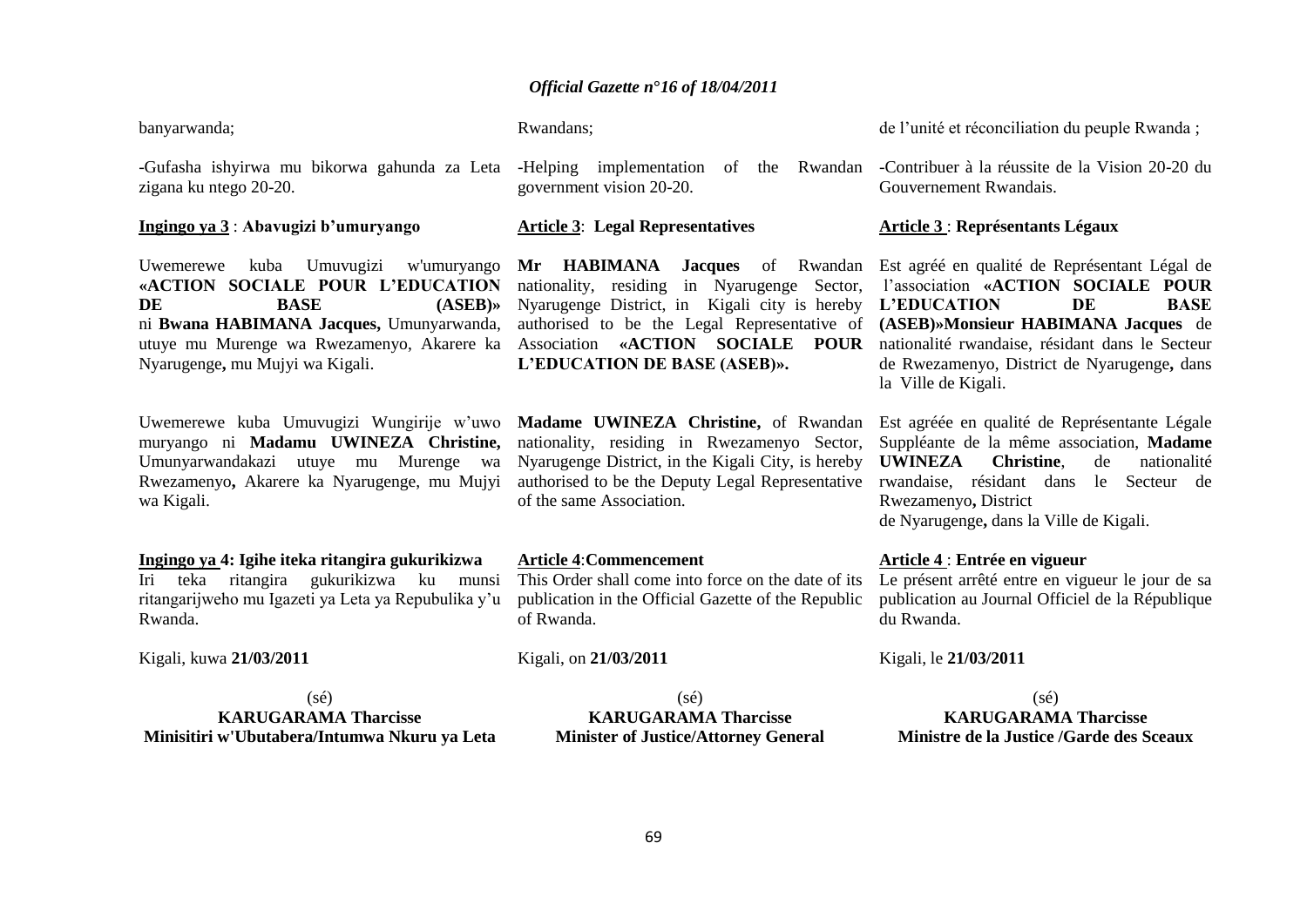### **CHAPITRE I : DENOMINATION DUREE ET CHAMPS D'ACTION ET OBJECTIFS**

### **Article 1 :**

**l'éducation de base « ASEB » asbl.**

### **Article 2 :**

Le siège social d"association est fixé à Kigali dans le district de Nyarugenge. Il peut être transféré à un autre endroit du pays décision du 2/3 de l"Assemblée Générale.

### **ARTICLE 3 :**

suivants :

enfants, jeune et adulte en ouvrant des écoles develop education and the region; maternelle, primaire et secondaire ;

et autres victimes des événements tragiques du are victims of the 1994 genocide in Rwanda; 1994 ;

personnes infectées ;

### **CHAPITER 1: DENOMINATION, QUARTERS,DURATION AND OBJECTIVES**

### **Article 1** :

Conformément à la loi n°20/2000 du A non-profit making organization named Action Nkuko biteganywa n'itegeko n°20/2000 ryo 26/07/2000 relative aux associations sans but **sociale pour l'éducation de base "ASEB" asbl** is lucratif, il est crée une Association dont la created by the signatories to the present constitution dénomination est : **Action sociale pour** in conformity with Law n°20/2000 of 26<sup>th</sup> July 2000 regarding non-profit making associations.

### **Article 2** :

The headquarters of the organization is located in Kigali, Nyarugenge District. It can be transferred to Kigali mu Karere ka Nyarugenge. Gishobora any other location within the country, upon a decision kwimurirwa mu yindi Ntara y"Igihugu of at least two-thirds (2/3) of the members of a byemejwe 2/3 by"abagize Inteko Rusange. General Assembly meeting.

### **Article 3** :

L"Association A.S.E.B. poursuit les objectifs The main objectives of A.S.E.B. are the following :

-Promouvoir l'éducation intellectuelle des -To set up a nursery, primary and secondary so as to

-Prise en charge des enfants orphelins, veuves -Helping orphans, widows and the need people who -Gufasha impfubyi, abapfakazi n'abandi bantu

6. –Lutter contre le VIH/SIDA et assister les -Fitting against the HIV epidemic and people living with HIV/SIDA;

### **IGICE CYA MBERE: IZINA, INTEBE, INTEGO, IFASI, IGIHE**

### **Ingingo ya 1** :

kuwa 26 Nyakanga 2000, ryerekeye amashyirahamwe atagamije inyungu, hashinzwe Ishyirahamwe **Action Sociale pour l'éducation de base "ASEB"asbl.**

### **Ingingo ya 2 :**

Icyicaro cyiryo shyirahamwe kiri mu Mujyi wa

### **Ingingo ya 3** :

Umuryango A.S.E.B. ufite intego zikurikira :

1. -Gufungura ishuri ry"inshuke,ribanza ndetse n"iry"isumbuye mu rwego rwo guteza imbere uburezi n"akarere;

bahuye n"ibibazo byo muri 1994;

-Kurwanya icyorezo cya VIH/SIDA no gufasha abahuye nayo;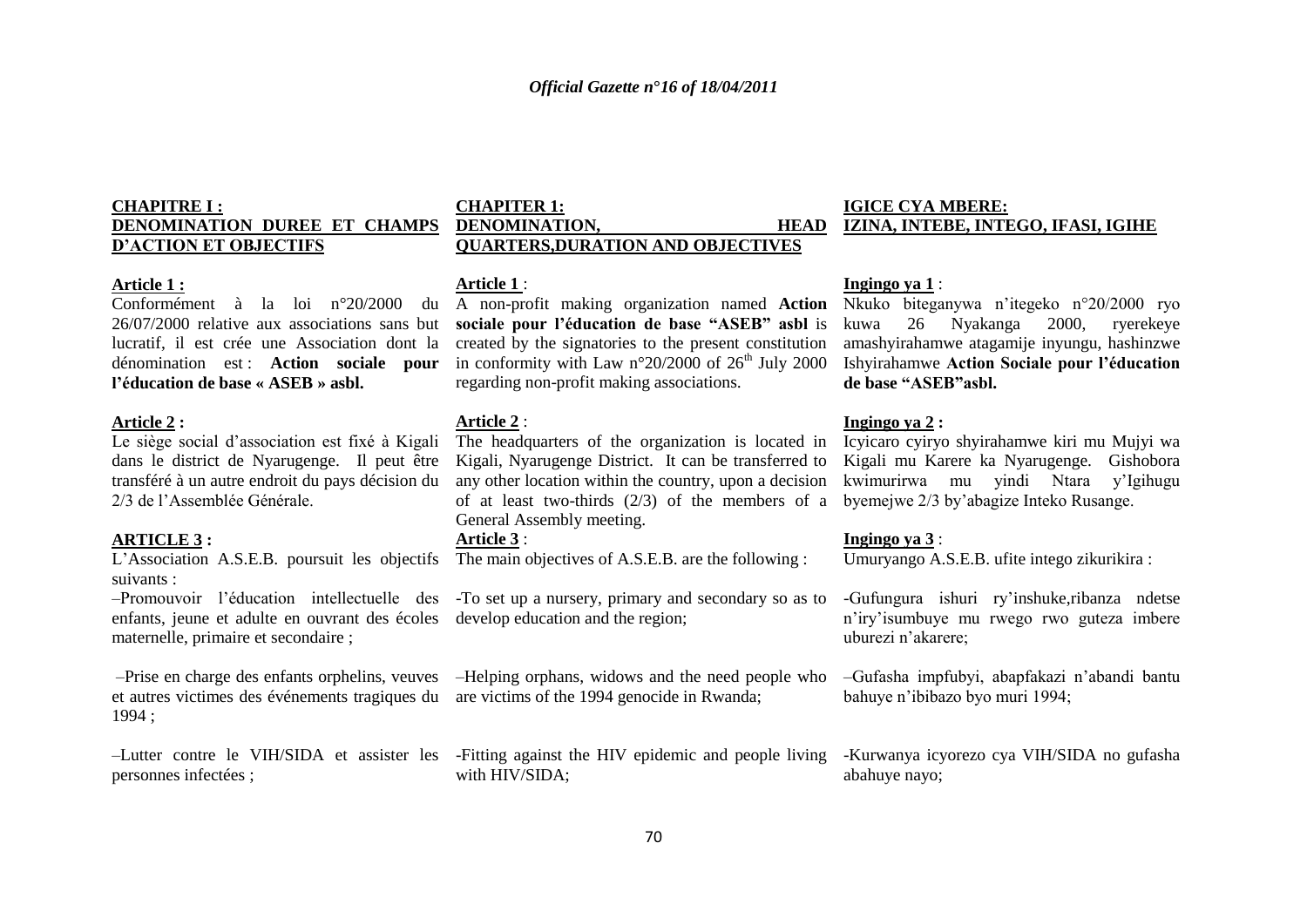-Construire un centre de santé, dispensaire et -Building health centre and hospital to promote good -Kubaka amavuriro n"ibitaro mu guteza imbere hôpital pour assurer le soin adéquat ;

-Lutter contre le chômage aux adultes et le -Fighting against illiteracy and idleness among the leur dotant des divers centres de métier et write and create jobs; mettre en place un centre d"alphabétisation ;

-Promouvoir la vertu divine et la sauvegarde de l"unité et réconciliation du Rwandans; peuple Rwandais ;

gouvernement Rwandais.

### **ARTICLE 4 :**

L'association est pour une durée indéterminée.

### **ARTICLE 5** :

L"Association exercera ses activités sur toute l"étendue de la république du Rwanda.

### **CHAPITRE II DES MEMBRES ARTICLE 6** :

L"Association comprend des membres fondateurs, des membres adhérents et des members, and honorary members; membres d"honneur.

présents statuts ;

Sont membres adhérents ceux qui s'ajouteront aux membres fondateurs après avoir été agrées par l"Assemblée Générale de l"Association ;

health;

vagabondage des enfants jeune dans la rue en youth and women by teaching them how to read to

l'encadrement spirituel de la population locale news so at to save the unit and reconciliation of -Promote Christian virtues by spreading the good

-Contribuer à la réussite de la vision 20-20 du -Helping implementation of the Rwandan government -Gufasha ishyirwa mu bikorwa gahunda za Leta vision 20-20.

> **ARTICLE 4**: The organization is created for an indefinite duration.

### **ARTICLE 5**:

The organization shall carry out its activities nationwide.

### **CHAPITER II : MEMBERSHIP ARTICLE 6** :

The organization comprises of founding, affiliate

Sont membres fondateurs, les signateurs des Founding members are members who are signatories Abanyamuryango bawushinze, abashyitsi to the present constitutions

> Associate members are members who will be accorded membership upon a decision of the general muryango babisabye kandi bakabihabwa Assembly;

Sont membres d'honneur les personnes Honorary members are individual legal physical n'inteko ishinga-rusange; physiques ou morales qui la soutiennent entities who support the organization material and Abanyamuryango b'icyubahiro ni abantu

ubuzima;

-Kurwanya ubujiji n"ubuzerereziku rubyiruko, abari n"abategarugori hashirwaho ibigo byigisha gusoma no kwandika ndetse n"inyungu zitandukanye;

-Guteza imbere imirimo n"imibereho ya gikirisitu, no kubungabunga ubumwe n"ubwiyunge mu banyarwanda;

zigana ku ntego 20-20.

**INGINGO YA 4** :

Ishyirahamwe rishyizweho mu gihe gihoraho.

### **INGINGO YA 5**:

Ishyirahamwe rizakora ibikorwa byaryo mu ntara zose z"u Rwanda.

### **IGICE CYA II : ABANYAMURYANGO INGINGO YA 6** :

Ishyirahamwe rigizwe n"abanyamuryango bawushinze, abanyamuryango nyir"izina, abanyamuryango b"icyubahiro;

umukono kuri aya mategeko;

Banyamuryango nyirizina n"abinjiye mu n"umwanzuro wabagize Inama y"Ubutegetsi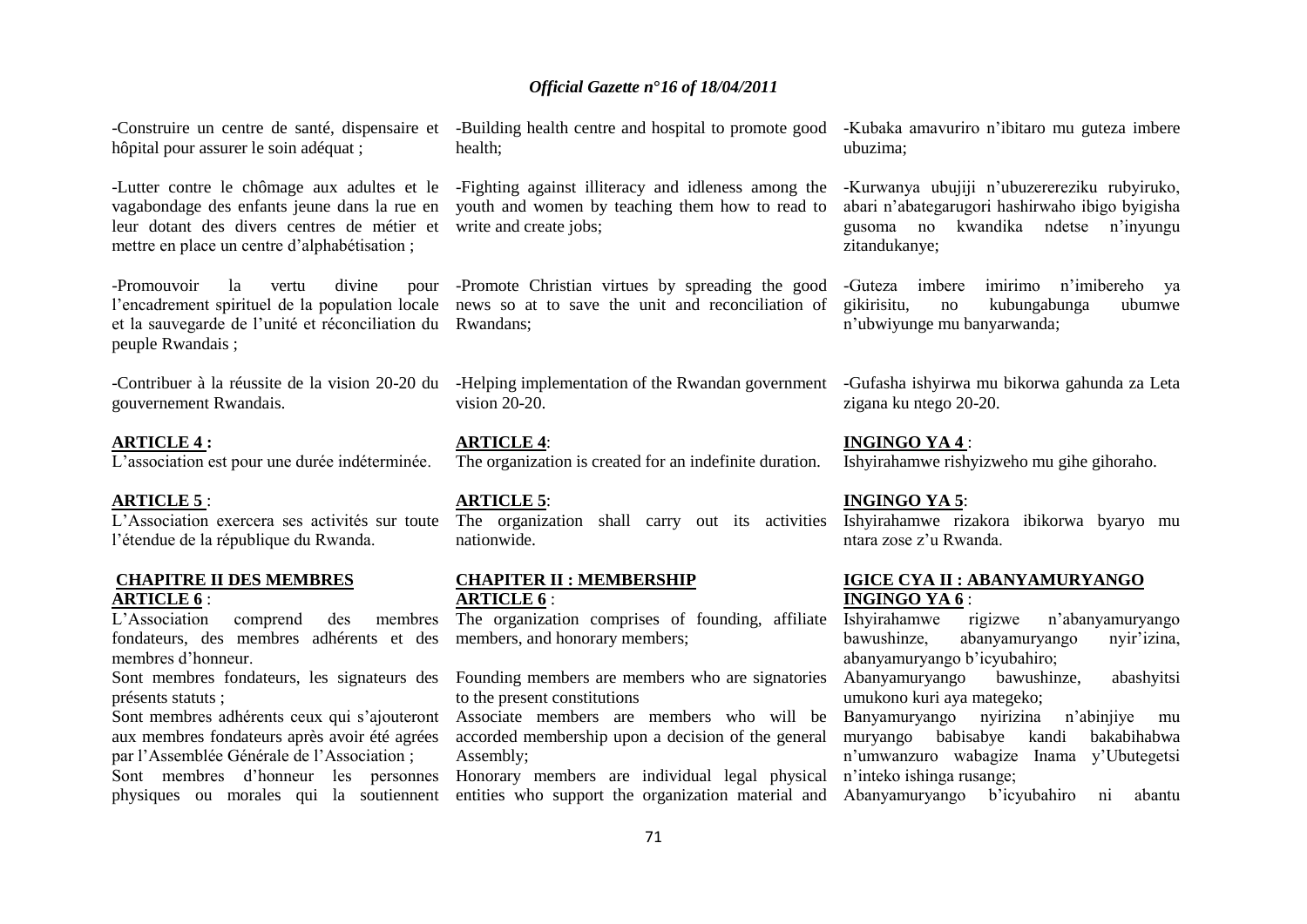moralement et matériellement .

morally.

### **ARTICLE 7** :

Les demandes d"adhésion sont adressées par écrit au président du Conseil d"Administration qui les soumet à son tour pour approbation à l"Assemblée Générale.

par l"Assemblée Générale ;

### **ARTICLE 8** :

La qualité des membres peut se perdre dans Membership can be lost in the following cases; l"un des cas suivants :

- a. La décision de retrait volontaire
- b. L"exercice de toute activité incompatible avec les objectifs de l"Association
- c. La désolidarisation à l"action commune trois fois sans raisons valables acceptée par le conseil d"administration
- d. Le non versement des cotisations
- e. Le non respect des statuts et de règlement d"ordre intérieur
- f. La dissolution de l"association,
- g. le décès

### **ARTICLE 9 : Les devoirs des membres**

Tout membre a le devoir suivant :

### **ARTICLE 7** :

Application for membership shall be addressed to the organization"s legal representative who shall submit them to the General Assembly for approval.

La qualité de membre d"honneur est conférée The Status of honorary member is granted by the General Assembly;

### **ARTICLE 8** :

- a. Voluntary resignation noted and approved by the General Assembly
- b. Any conduct likely to tarnish the purpose of the association
- c. Failure to attend board meetings 3 times without a valid explanation
- d. Non-payment of annual subscription fees before the next general assembly
- e. Non-respect of the constitution and Internal rules regulations or the association
- f. Dissolution of the organization
- g. Upon death;

### **ARTICLE 9 : Members obligations**

following obligations;

cyangwa ibigo bitera inkung ishyirahamwe kandi byemerewe kuba abanyamuryango b"icyubahiro.

### **INGINGO YA 7** :

Gusaba kuba umunyamuryango bikorwa mu nyandiko yandikirwa umuyobozi w"inama y"ubutegetsi uyishyikiriza inteko rusange kugira ngo ibyemeze.

Abanyamuryango b"icyubahiro bemezwa n"inteko rusange;

### **INGINGO YA 8** :

:

Ubunyamuryango butakazwa kubera izi mpamvu

- a. Gusezera kubushake
- b. Gukora igikorwa icyo aricyo cyose kibangamiye intego z"ishyirahamwe
- c. Kutitabira inama z"ishyirahamwe inshuro 3 nta mpamvu
- d. Kudatanga umusanzu
- e. Kutubahiriza amategeko n"amahame ngenderwaho by"ishyirahamwe
- f. Iseswa ry"ishyirahamwe
- g. Urupfu

### **INGINGO YA 9 : Inshingano z'Umunyamuryango**

Each Members is highly requested to meet the Umunyamuryango wa Association afite inshingano zikurikira :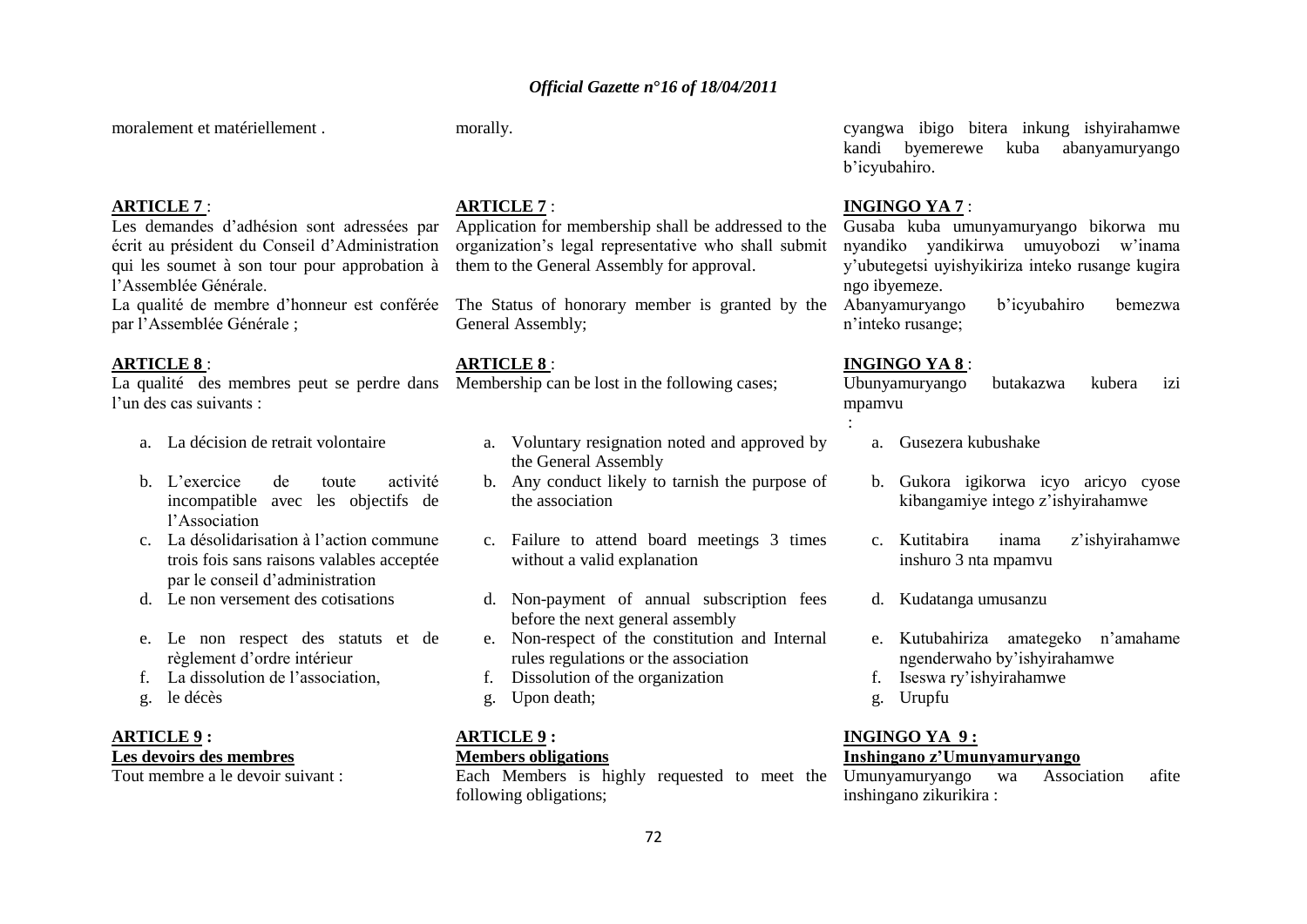- a. Répondre aux réunions de l"assemblée générale de l"association, donner des suggestions avec tous les membres
- b. Soutenir l"association dans toutes ses œuvres économiques et sociales

 c. S"atteler à ses attributions sans toute fois viser l"intérêt quelconque

d. suivre et mettre en pratique les décisions prises par le conseil administratif de l"association,

 e. Informer les organes de l"association les activités hostiles une fois en entre

informé ·

- f. Payer les dettes qu"à l"association sans toutes fois dépasser ses attributions,
- g. Veiller sur la mise en pratique des lois et règlements de l"association.

### **ARTICLE 10 : Les droits des membres**

Tout membre a les droits de :

- a. Participer dans la prise des décisions de l"assemblée générale ;
- b. Voté et être voté parmi les membres du Conseil d"Administration, au commissariat aux compte et de n"importe quelle commission élue par les membres de l"association ;
- c. Présenter le projet au conseil d"administration et les idées pouvant contribuées à l"amélioration des

a. Participate in General assembly, gives suggestion and make decisions along with all members of the association.

b. Support the association in all its social and economic activities

- c. To carry out his / her duties without any other interests behind
- d. To follow and work accordance to what agreed upon within the meeting of the board.
- e. Inform the board of the association in case there is any inconvenience
- f. To refund the depts., of the association and this should not succeed the wages of his/her shares
- g. To follow association rules and regulation

### **ARTICLE 10 : Members Rights**

Each members of the association of the following rights :

- a. Participate in decision making during the general assembly;
- b. Elect or be elected among the members of the association auditing board or any other commission elected the general assembly;
- c. To submit income generating project to the board of the association or give any other idea that could lead to the best of the
- a. kwitabira inama rusange ya Association, gutanga ibitekerezo no gufata ibyemezo hamwe n"abandi banyamuryango
- b. Gushyigikira association mu bikorwa byayo byose by"ubukungu n"imibereho myiza ;

c. Kwitangira imirimo ashobora gushingwa ku buryo buzira amakemwa kandi nta nyungu bwite akurikiye

d. Gukurikiza no gushyira mu bikorwa imyanzuro n"ibyemezo by"inzego z"ubuyobozi bwa Association

e. Kumenyesha inzego za association ibikorwa bibangamiye inyungu yayo igihe yabimenye

f. wishyura imyenda association ifite kugeza ku gaciro k"imigabane afite

g .Gukurikiza amategeko n"amabwiriza ya association

#### **INGINGO YA 10 :**

## **Uburenganzira bw'umunyamuryango**

Umunyamuryango afite uburenganzira bukurikira :

- a. Gufata ijambo no gutora ibyemezo mu nama rusange ya association
- b. Gutora no gutorwa mu mirimo yabagize inama y"ubutegetsi, ubugenzuzi, komisiyo ishobora kwemezwa n"inama rusange;
- c. Kugeza ku nama y"ubutegetsi umushinga wose ibitekerezo bigamije kurushaho imirimo ya association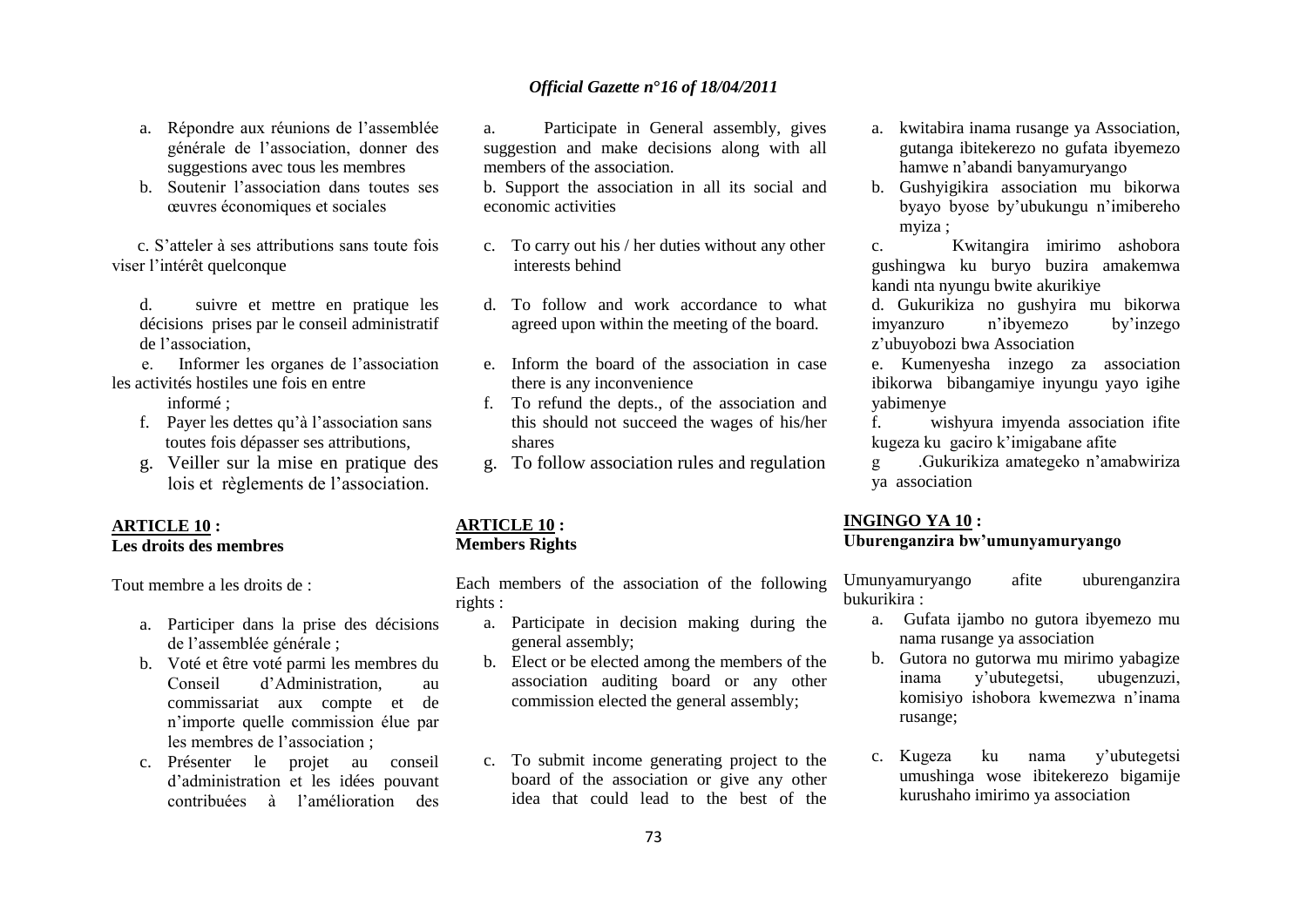activités de l"association ;

- d. Convoquer une réunion extraordinaire si nécessaire conformément aux lois en vigueur au Rwanda relatives aux ASBL
- e. Etre informé et recyclé
- f. Accéder aux bénéfices des activités annuelles de l"association.

### **ARTICLE 11**

est prononcée par l"Assemblée Générale à la majorité de 2/3 des membres.

### **CHAPITRE III**

### **ORGANES ET FONCTIONNEMENBT ARTICLE 12**

Les organes de l"Association sont l"Assemblée Générale, le conseil d"Administration, le comité d"Audit et le secrétariat permanant.

### **ARTICLE 13:**.

L"Assemblée Générale est composée des membres effectifs et membres d"honneur, Les membres effectifs sont les fondateurs et les Effective members and ordinary members adhérents.

### **ARTICLE 14** :

L"Assemblée Générale est l"organe suprême de l"Association. Elle est chargée de :

- a. La définition et l"orientation de la politique de l"Association ;
- b. L"élection et la révocation des

association

- d. To organize an extraordinary meeting in conformity with the law regarding non- profit making organizations in Rwanda
- e. To be informed and attend work-shops
- f. To benefit and accede to annual activities of the association

### **ARTICLE 11:**

La décision sur la perte de qualité de membre A decision to dismiss a member from the organization is vested with the general assembly upon a two-third (2/3) majority vote of the active members.

### **CHAPITER III : ORGANS AND ADMINISTRATION ARTICLE 12 :**

The organs of the organization are : that General Assembly; the Board of Director the Audit committee and the Permanent Secretariat

### **ARTICLE 13**:

The General Assembly is composed of effective Inteko rusange igizwe n"abanyamuryango bose , members and honorary members

### **ARTICLE 14** :

The General Assembly is the supreme organ of the organization, it has the following mandate;

- a. Define the organization's general policies;
- b. Elect members and dismisses the board of
- d. Gutumiza inama rusange idasanzwe mu gihe bibaye ngombwa kandi hakurikijwe amategeko agenga ama association mu Rwanda
- e. Uburenganzira bwo guhabwa amakuru no guhugurwa
- f. Guhabwa inyungu ku migabane buri mwaka igihe association yungutse

### **INGINGO YA 11**

Icyemezo cyo gisezerera umunyamuryango gifatwa n"inteko rusange ku bwiganze bwa 2/3 by"abanyamuryango

### **IGICE CYA III: INZEGO N'IMIKORERE INGINGO YA 12:**

Inzego z"ishyirahamwe ni : Inteko rusange, Inaa y"ubuyobozi, komite ngenzuzi n"ubunyamabanga buhoraho

### **INGINGO YA 13:**

abanyamuryango nyakuri

Abanyamuryango nyakuri ni abawushinze n"abahawe ubunyamuryango babisabye

## **I**

## **NGINGO YA 14:**

Inteko Rusange ni urwego rw"ikirenga rw"ishyirahamwe ifite ububasha busesuye ku mikorere y"shyirahamwe mu buryo bukurikira :

- a. Kugenzura politike y"ishyirahamwe;
- b. Gutora no gusezerera abagize inama y"ubutegetsi;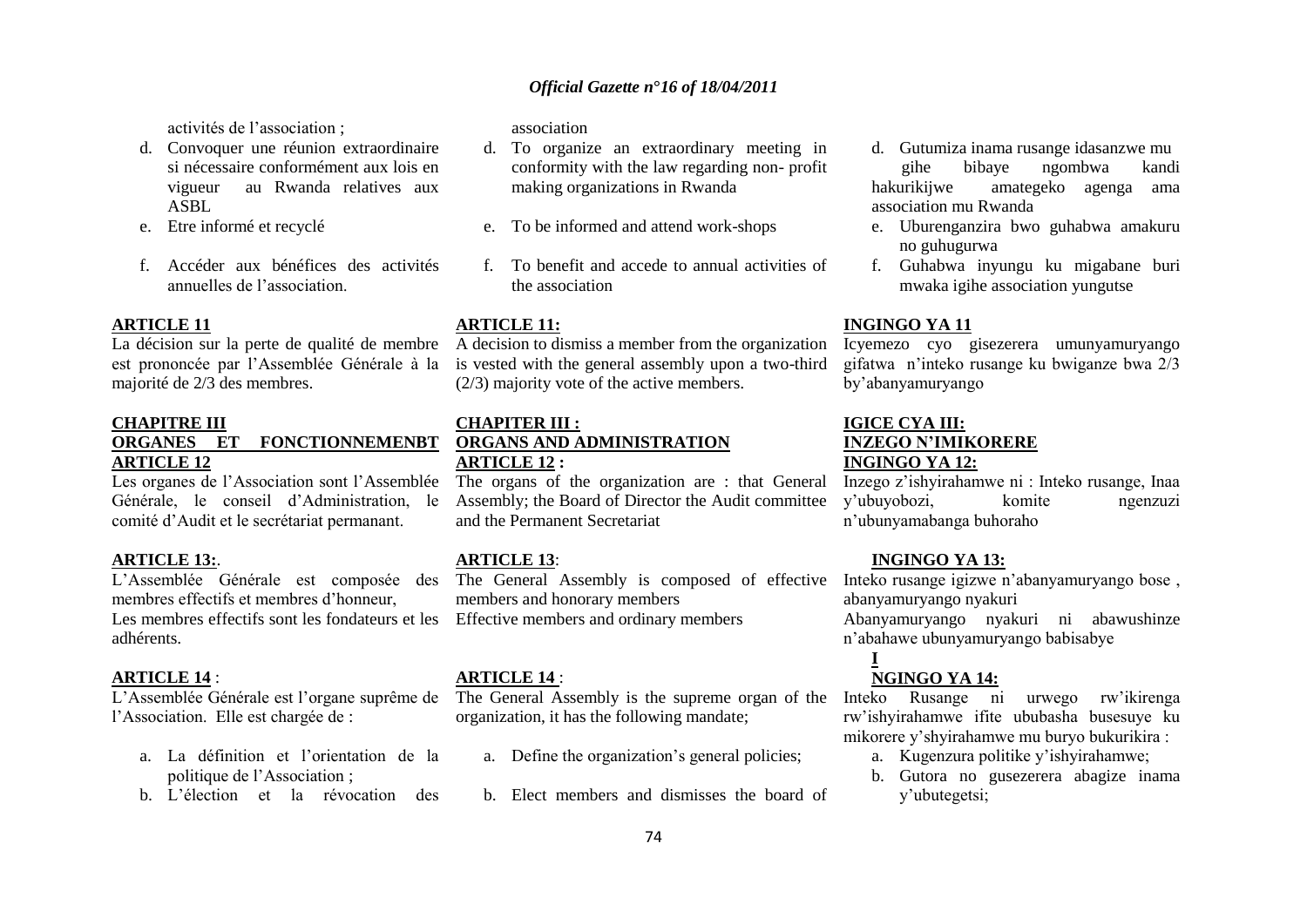membres du conseil d"administration ;

- c. La création des commissions spécialisées ;
- d. La fixation du montant des cotisations ;
- e. L"approbation du rapport d"activités du Conseil d"Administration, du budget et des comptes ;
- f. L"approbation du règlement d"ordre intérieur et ses modifications éventuelles ;
- g. Les modifications aux statuts ;
- h. L"agrément des membres d"honneur.

#### **ARTICLE 15** :

L"Assemblée Générale se réunit en session ordinaire une fois, au début de chaque année budgétaire et en session extraordinaire autant de fois que nécessaire sur décision du Conseil d" Administration ou sur demande de 1/3 des members. membres de l"Association.

#### **ARTICLE 16** :

- a. L"Assemblée Générale ne peut valablement se réunit que si la majorité de 2/3 de ses membres est présent à défaut de cette majorité, l"Assemblée Générale sera convoquée à nouveau et siègera valablement quel que soit le nombre de ses membres présents.
- b. Les invitations avec l"ordre du jour sont remises aux membres 15 jours avant la tenue de la réunion.

#### **Director**

- c. Setup specialized commissions;
- d. Set the annual contribution
- e. Adopt Board of Directors activity report, budget and accounts;
- f. Set up internal rules and regulation of the organization
- g. Amend the constitution of the organization;
- h. To approve honorary members

#### **ARTICLE 15:**

The General Assembly meets once at beginning of each budget year in its ordinary session and at any time in its extraordinary session upon a decision of the Board of directors or by a request of 1/3 of its

### **ARTICLE 16**:

- a. General Assembly meeting are held only if the members present constitute 2/3 of its members, failure of which the General Assembly is convened at a later date and the meeting will be held whatever the number of the members present;
- b. Invitations containing the agenda of the meeting shall be sent to members 15 days priori to convening the meeting.
- c. Gushyiraho komisiyo zihariye;
- d. Kugena umubare w"amafaranga y"umusanzu;
- e. Kwemeza raporo z"ibikorwa z"inama y"ubutegetsi ingengo y"imari ,"inyandiko z"uko amafaranga y"umuryango yakoreshejwe,
- f. Kwemeza amategeko ngenga mikorere y"ishyirahamwe;
- g. Guhindura sitati
- h. Kwemeza abanyamuryango b"icyubahiro

#### **INGINGO YA 16** :

Inteko rusange iterana mu nama yayo isanzwe rimwe mu ntangiriro y"ingengo y"imari y"umwaka n"igihe cyose bibaye ngombwa mu nama idasanzwe iyo byemejwe n"inama y"ubutegetsi cyangwa bisabwe na 1/3 cy"abanyamuryango.

### **INGINGO YA 16**:

- a. Inteko rusange iterana ari uko 2/3 by"abanyamuryango byabonetse mu nama iyo batabonetse inteko rusange itumizwa bubshyashya ikazaterana hatitawe ku mubare w"abitabiriye inama.
- b. Ubutumire bukubiwemo ibizigwa mu nama buzagezwa kuba nyamuryango iminsi 15 mbere yuko inama iba.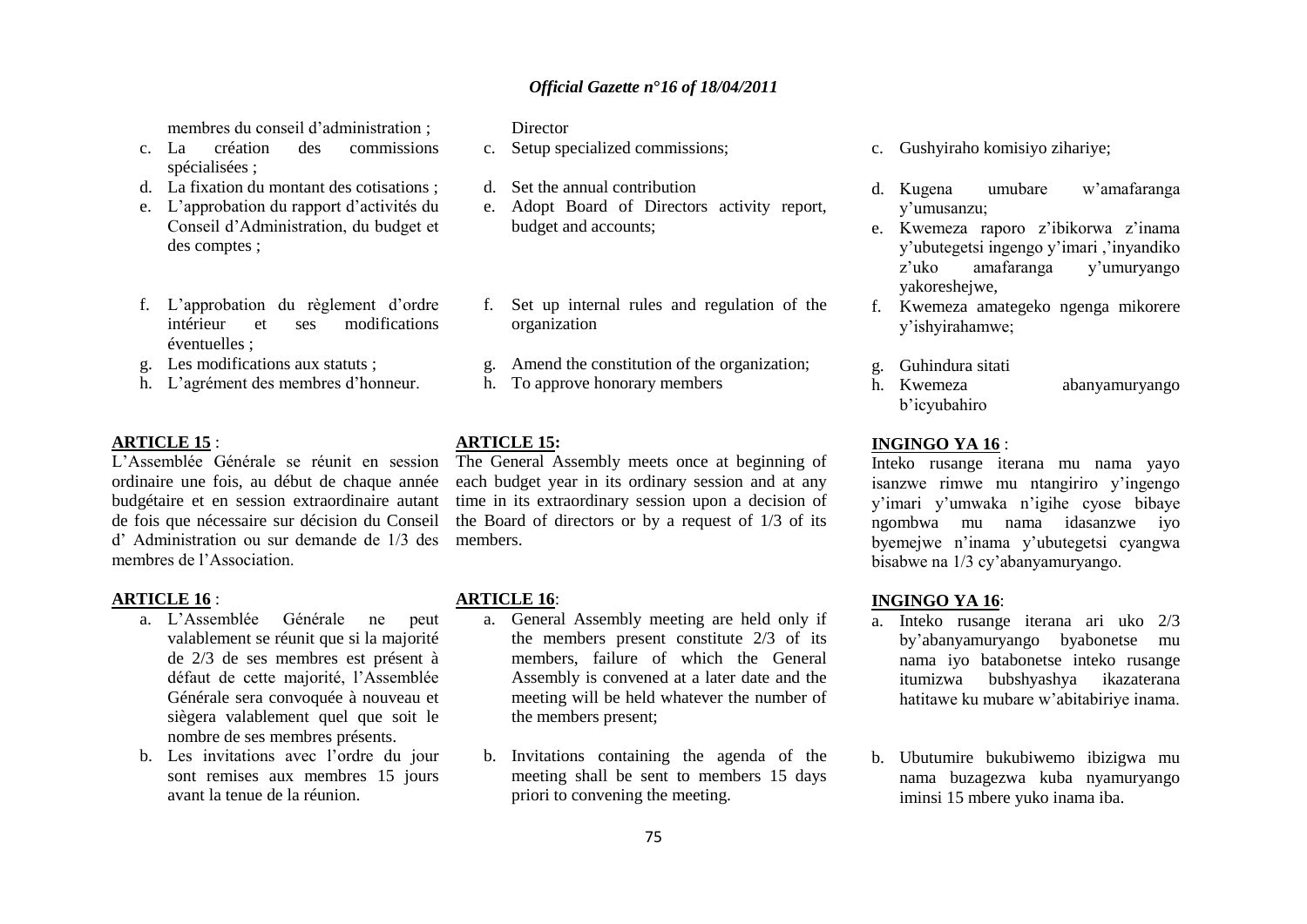### **ARTICLE 17:**

L"assemblée Générale prend ses décisions à la majorité de 2/3 des membres. Toutefois, les décisions relatives à la modification des statuts sont prises à la majorité simple.

### **ARTICLE 18** :

Le Conseil d"Administration est composé de 10 membres : un président, un vice-président, un secrétaire générale, un trésorier, et 6 conseillers.

#### **ARTICLE 19** :

l"Assemblée Générale pour un mandat de :

- a. 2 ans renouvelables une fois
- b. Il se réunit ordinairement à la fin de chaque 3 mois d"exercice par mois et e session extraordinaire.

#### **ARTICLE 20** :

- a. Le président a la charge de veiller au respect des statuts et à l"application des décisions de l"assemblée Générale.
- b. Il représente l"association auprès des autorités, des tiers, et de toutes les juridictions compétentes tant en demandant qu"en défendant.
- c. Il convoque et préside l"assemblée générale et les réunions du conseil d"administration
- d. En cas d"empêchement, ses fonctions sont remplies par le vice-président

#### **ARTICLE 17**:

The General Assembly takes decisions by a majority vote of the members. However, decisions to amend the constitution are taken upon a simple majority vote of the members of the organization.

### **ARTICLE 18** :

The Board of Directors is composed of 10 members; the chairperson, vice chairperson, secretary general, treasurer and 6 advisors.

### **ARTICLE 19**:

Le Conseil d"Administration est élu par The Board of Directors is elected by the General Assembly it has a mandate of;

- a. 2 years renewable once
- b. The board of directors meets every 3 months in its ordinary session and at any time in its extraordinary session.

### **ARTICLE 20**:

- a. the chairman ensures adherence of the constitution as well as implementation of the general assembly"s decisions;
- b. He is the mandated authority to represent the organization in government and private bodies national as well in courts
- c. He invites and presides over the general assembly meeting and board of directors meeting
- d. In case of his absence or unforeseen difficulty, he will be replaced by the deputy

#### **INGINGO YA 17** :

Inteko rusange ifata ibyemezo ku bwighanze bwa 2/3 by"amajwi y"abanyamuryango nyakuri ariko icyemezo cyo guhindura sitati gifatwa ku bwiganze budasesuye bw"abanyamuryango.

### **INGINGO YA 18**:

Inama y"ubutegetsi igizwe n"abantu 10, Perezida, Visi-Perezida, Umunyamabanga mukuru, Umubitsi n"abajyanama 6.

#### **INGINGO YA 19** :

Inama y"Ubutegetsi itorwa n"Inteko Rusange ikagira manda y"imyaka;

- a. Imyaka 2 ishobora kwongerwa rimwe gusa
- b. Inama isanzwe iterana nyuma ya buri mezi 3 naho idasanzwe iterana igihe cyose bibaye ngombwa.

### **INGINGO YA 20**:

- a. Perezida ashinzwe iyubahirizwa rya sitati n"ishyirwa mu bikorwa by"inteko rusange;
- b. Ahagararira ishyirahamwe mu butegetsi, mu baterankunga no mu nkoko;
- c. Atumiza akanayobora inama y"inteko rusange n"inama y"ubutegetsi
- d. Igihe atabonetse, imirimo ue ukorwa na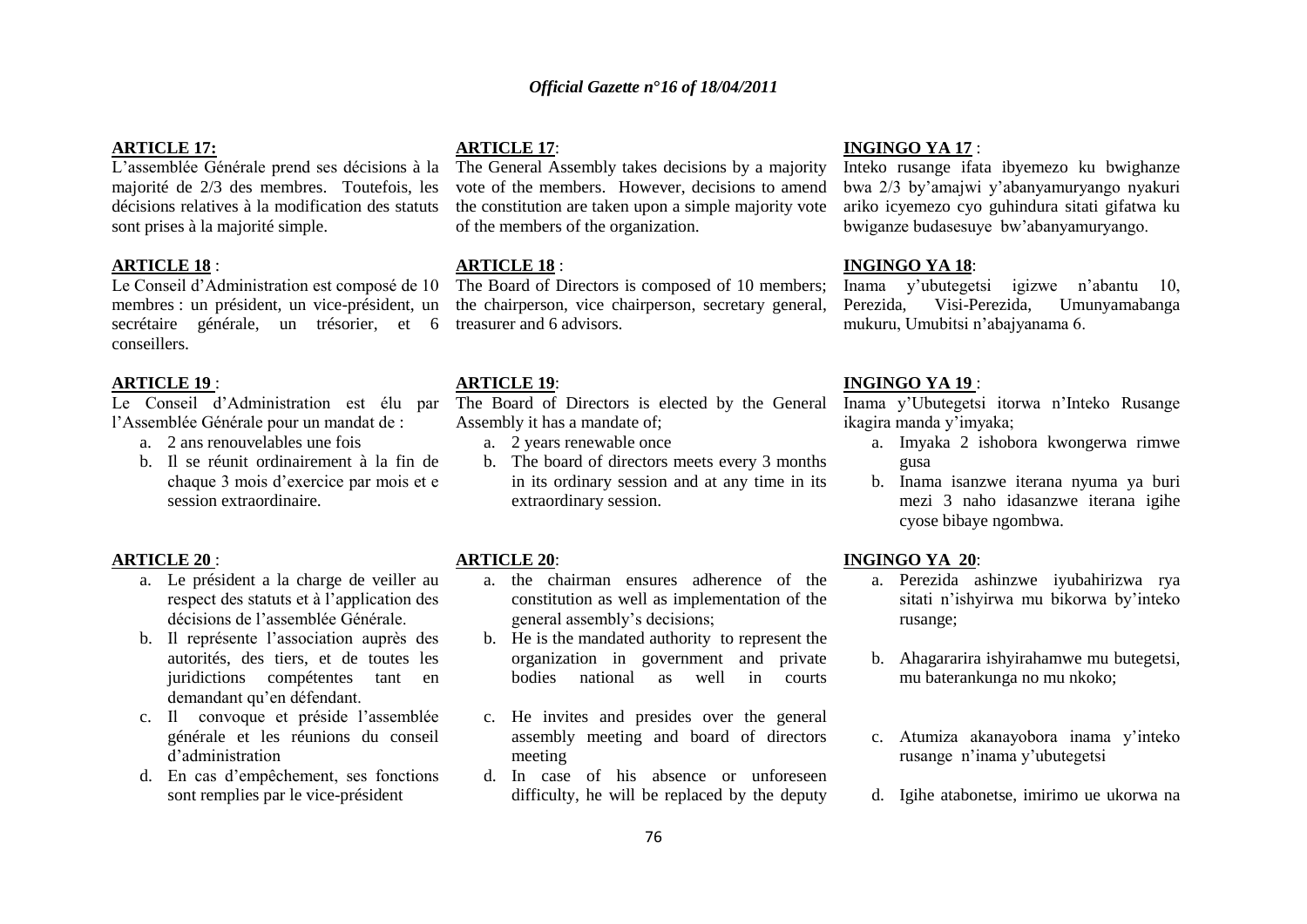### legal represented

Les compétences du Conseil d"Administration The Board of Directors has the following powers : sont :

- Exécuter les décisions et les recommandations de l"assemblée générale ;
- Elaborer des modifications aux statuts et aux règlements d"ordre intérieur ;
- Proposer les projets de budget annuel de l"association,
- Veiller à la bonne gestion du patrimoine de l"assemblé générale ;
- Préparer et présider toutes les réunions de l"assemblée générale
- Approuver le recrutement du personnel proposé par le secrétariat permanent
- Préparer et présenter les rapports annuels d"activité à l"assemblée générale

### **ARTICLE 21**

Les retraits de fonds effectués sur les comptes de l"association sont revêtus de la signature du président, et trésorier et directeur de finances, planification logistique.

### **ARTICLE 22** :

- a. La commission technique est élue pour un mandat de 3 ans renouvelables une fois ;
- b. Elle se réunit ordinairement une fois par an, et en session extraordinaire autant de fois que de besoin ;
- To implement the decisions and recommendations for the internal regulation of the organization
- To elaborate the amendments to the constitution and the internal regulation;
- To propose the draft annual budget;
- Overall management of the organization's property;
- To prepare and preside over the meetings of the general assembly;
- To approve staff appointed by the permanent secretariat;
- To prepare the annual activity report and present it to the general assembly.

### **ARTICLE 21** :

The withdrawals of funds carried out on the accounts of the organization require the signature of the chairman, treasurer and director of finance, planning and logistics.

#### **ARTICLE 22** :

- a. The technical committee has a mandate of 3 years renewable once;
- b. The technical committee meets quarly in its ordinary session and at any time in its extraordinary session;

### visi perezida.

Inama y"Ubutegetsi ifite ububasha bwo gukora ibikorwa bikurikira :

- Gushyira mu bikorwa ibyemezo n"ibyifuzo by"inteko rusange,
- Gutegura impinduka zishobora gukorwa kuri sitati n"amategeko ngenga mikorere.
- Kugeza ku nteko rusange umushinga wa bije y"ishyirahamwe
- Gucunga umutungo w"ishyirahamwe
- Gutegura no kuyobora inama z"inteko rusange ;
- Kwemeza abakozi b"ishyirahamwe bashyizweho n"ubunyamabanga buhoraho,
- Gutegura raporo y"ibikorwa by"umwaka no kuyigeza ku nteko rusange

### **INGINGO YA 21** :

Kubikuza amafaranga kuri konti y"ishyirahamwe bigomba umukono wa perezida, umubitsi, hamwe n"umukuru w"imari n"igenamigabi n"ibikoresho.

#### **INGINGO YA 22** :

- a. Komite tekeniki ifite manda y"imyaka 3 ;
- b. Ishobora kongererwa rimwe, mu kwezi naho idasanzwe iterana igihe cyose bibaye ngombwa ;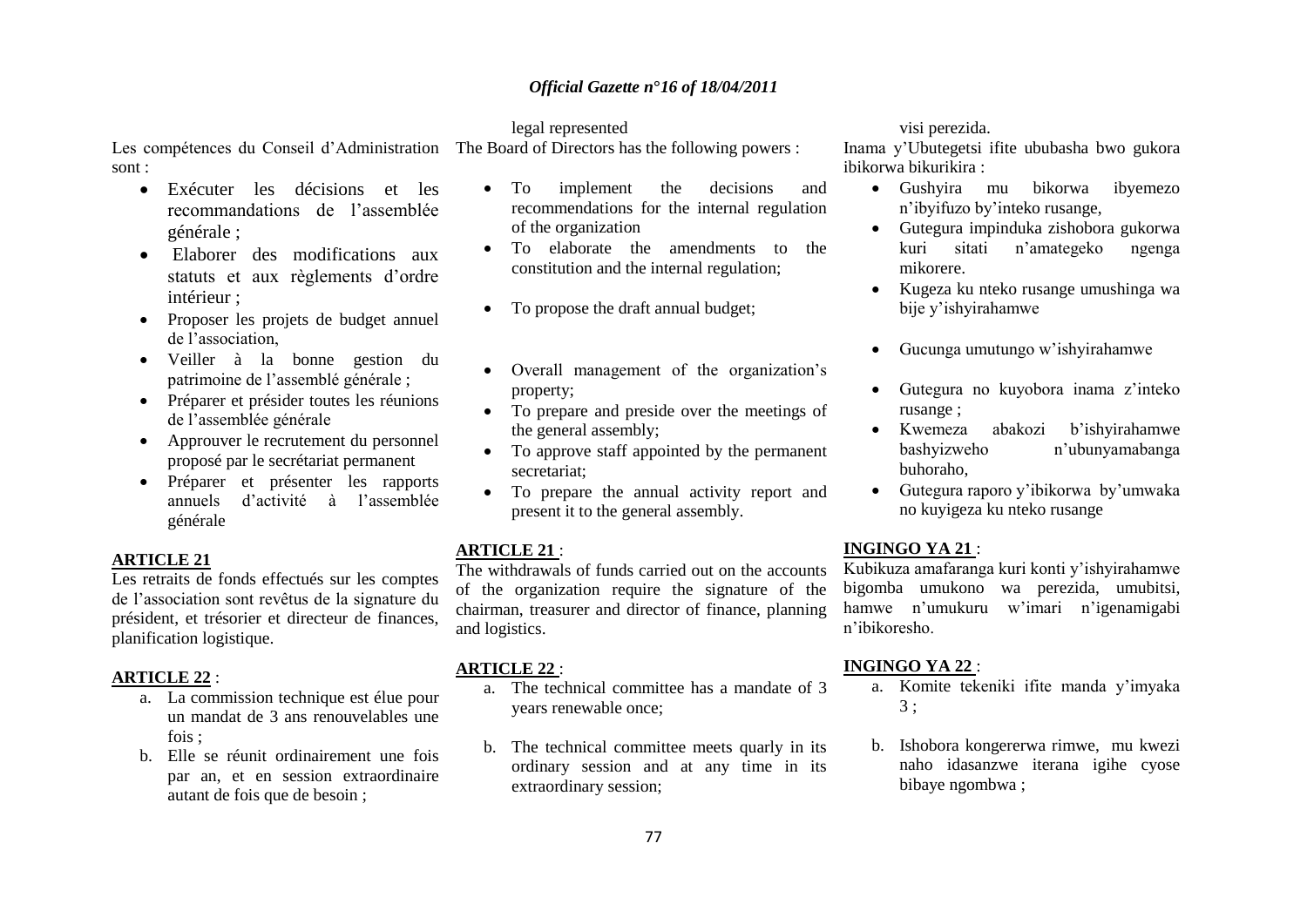### evaluation officer National programs coordinator and permanent secretary.

d. It shall be composed of the chairman, representatives from donors, monitoring and

### **ARTICLE 23** :

audit;

The permanent secretariat deals with the daily management of the permanent secretariat recruited on criteria defined by the Board of Directors.

# **CHAPITER IV: RESOURCES**

# **ARTICLE 24:**

Resources of the organization shall cored from the Umutungo w"ishyirahawe uturuka :

- a. Contribution from members;
- b. Donations, legacies and gifts;
- c. Proceeds from the activities of the association

### **CHAPITER V : DISSOLUTION AND LIQUIDATION ARTICLE 25**

nomme le ou les liquidateurs. A défaut de cette General Assembly is vested with the authority to Rusange niyo ishyiraho ushinzwe icyo gukorwa Dissolution of the organization shall be decided in an extraordinary meeting of the General Assembly upon a quorum presence of 2/3 rds of its members. The

- c. Komite tekinike ishinzwe igenzura rusange ry"imishinga, ibikorwa, n"imikoreshereze y"umutungo w"umuryango ;
- d. Igizwe na Perezida, abahagarariye abaterankunga, umugenzuzi w"ishyira mu bikorwa by"imishinga, umuhuzabikorwa by"imishinga urwego rw"igihugu hamwe n"umuryamabanga uhoraho.

### **INGINGO YA 23** :

Ubunyamabanga buhoraho bukurikirana ibikorwa bya buri munsi by"ishyirahamwe, buhagarariwe n"umunyamabanga uhoraho ushyirwaho n"inama y"ubutegetsi.

### **IGICE CYA IV UMUTUNGO**

### **INGINGO YA 24** :

- a. Imisanzu y"abanyamuryango ya buri mwaka
- b. Impano, imirage
- c. Ibivuye mu mishinga ibyazwa inyungu yakozwe n"ishyirahamwe

## **IGICE CYA V ISESWA INGINGO YA 25 :**

Iseswa rya association ryemezwa n"inama idasanzwe y"Inteko Rusange ku bwiganze bwa 2/3 by"abanyamuryango nyiri zina, Inteko

### **ARTICLE 23** :

interne ;

permanent.

La Secrétariat permanent assure la gestion journalière de l"association. Il est animé par le secrétaire permanent recruté sur base des critères fixes par le Conseil d"Administration.

c. Elle a un mandat de contrôler la gestion de biens de l"association faire le suivi des actions sur terrain et l"audit

d. Elle est composée du président, de représentant de donateurs d"un chargé de suivi et évaluation et de secrétaire

#### **CHAPITRE IV RESSOURCES**

### **ARTICLE 24** :

Les recettes de l'association proviennent :

- a. Des cotisation annuelles versées par les following : membres ;
- b. Des subventions, des legs et des libéralités diverses
- c. Des produits de la vente de ses activités

### **CHAPITRE V : DISSOLUTION – LIQUIDATION ARTICLE 25** :

La dissolution de l"association est décidée par l"assemblée générale extraordinaire statuant à la majorité de 2/3 des membres effectifs. Il

## *Official Gazette n***°***16 of 18/04/2011*

c. The technical committee shall be responsible for overseeing overall project implementation monitoring and evaluation, as well as internal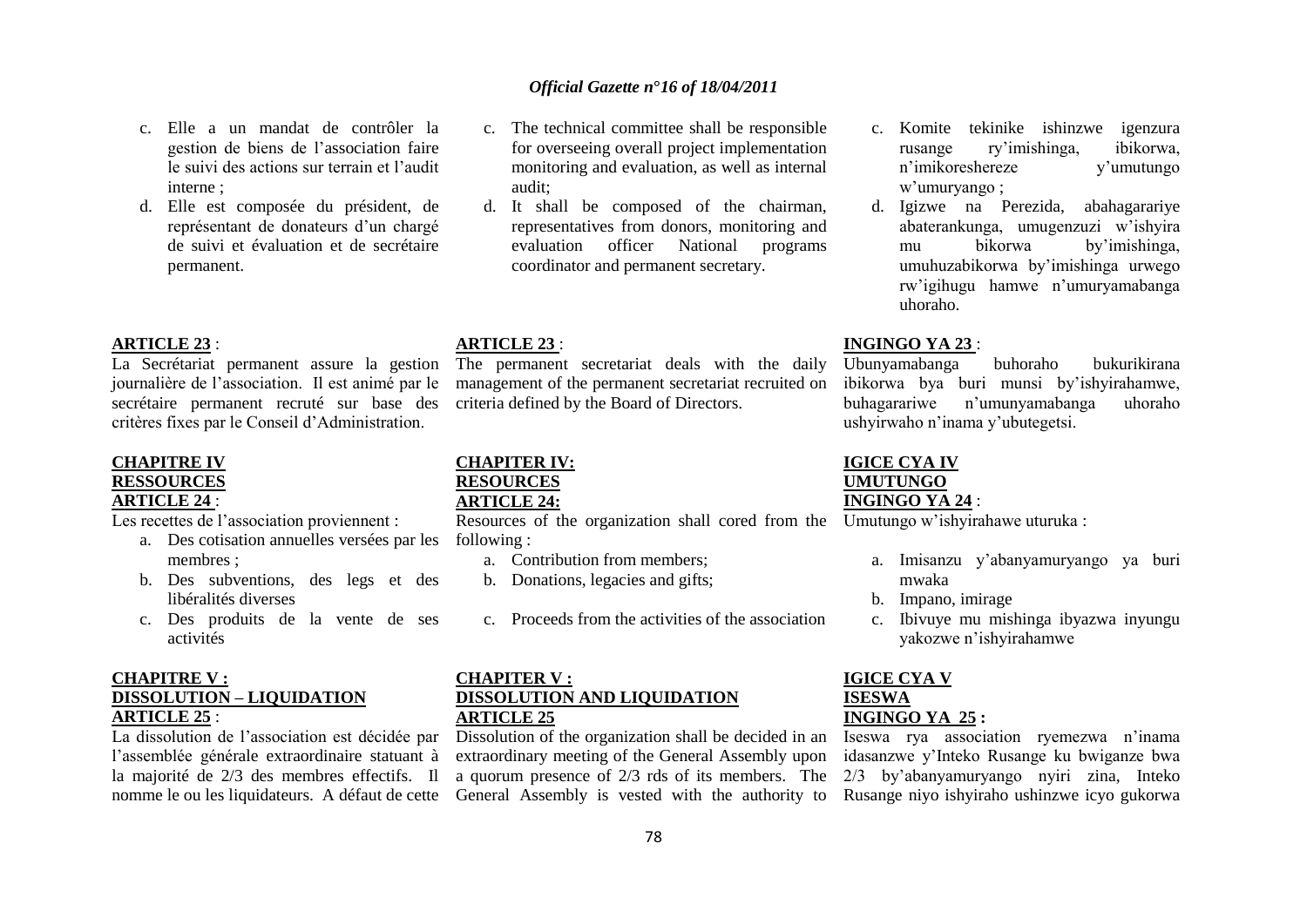nomination, la liquidation sera opérée par des liquidateurs désignés par le tribunal compétent.

#### **MODIFICATIONS DES STATUTS,**

#### **Article 26**

Toute proposition de modification aux présents statuts doit être portée à l"ordre du jour de l"Assemblée Générale et envoyée un mois à l"avance aux membres. Toute modification ne peut être adoptée qu"à la majorité des deux tiers (2/3) des membres effectifs.

#### **Article 27**

patrimoine, après apurement du passif, est affecté à une autre Association poursuivant les mêmes objectifs ou à une œuvre philanthropique désigné par l"Assemblée Générale.

L"Assemblée Générale désigne un ou plusieurs liquidateurs, fixe le délai à l"issu duquel la liquidation doit être terminée.

#### **CHAPITRE V : DISPOSITIONS FINALES**

#### **Article 28 :**

which a liquidator is designated by a competent court asyirwaho n"urukiko rubifitiye ububasha. in the dissolution matter.

### **MODIFICATIONS OF THE STATUT**

### **Article 26**

Any proposal for the modification of the present Ibyifuzo byose bigamije guhindura aya statutes shall be written of the agenda of the Session mategeko bigomba gushyirwa mu mubare of the General Assembly and be submitted to members at least one month before the tenure of the bikohererezwa Session of the General Assembly. Any amendment h'ukwezi. Amategeko agenga umuryango shall be approved only if it is adopted by 2/3 of ashobora guhinduka iyo bibili bya gatatu (2/3/) effective members.

### **Article 27**

En cas de dissolution de l"Association, son In case of the dissolution of the Association, its assets, after the payment of its debts and liabilities, shall be bequeathed to another association with the same objective or to a philanthropic activity approved by the General Assembly.

> The general assembly shall design one or more Rusange. liquidators, fixed the delay to the issue on which the liquidation shall be finished.

#### **CHAPTER V : FINAL PROVISIONS**

Tout article qui va à l"encontre des dispositions Any article of this constitution inconsistent with the Inteko y"iri tegeko inyuranije n"itegeko rigenga **Article 28 :**

designate a liquidator for the dissolution, failure of iyo bitabaye bityo, ushinzwe icyo gukorwa

#### **UGUHINDURA AMATEGEKO**

#### **Ingingo ya 26**

w"ibyigwa n"Inteko Rusange, kandi abanyamuryango mbere by"abanyamuryango buzuye babyemeje.

#### **Ingingo ya 27**

Igihe umuryango usheshwe, bamaze kwishyura imyenda yose y"Umuryango,

umutungo w"umuryango usigaye uhabwa Umuryango bihuje intego, cyangwa ugahabwa ikindi kigo cy"abagiraneza cyemejwe n"Inteko

Inteko Rusange ishyiraho umuntu umwe cyangwa benshi bo kubarura umutungo w"Umuryango, igashyiraho n"igihe ntarengwa imirimo y"ibarura ry"umutungo igomba kuzaba yarangiye.

#### **IGICE CYA V : INGINGO ZISOZA**

#### **Ingingo ya 28** :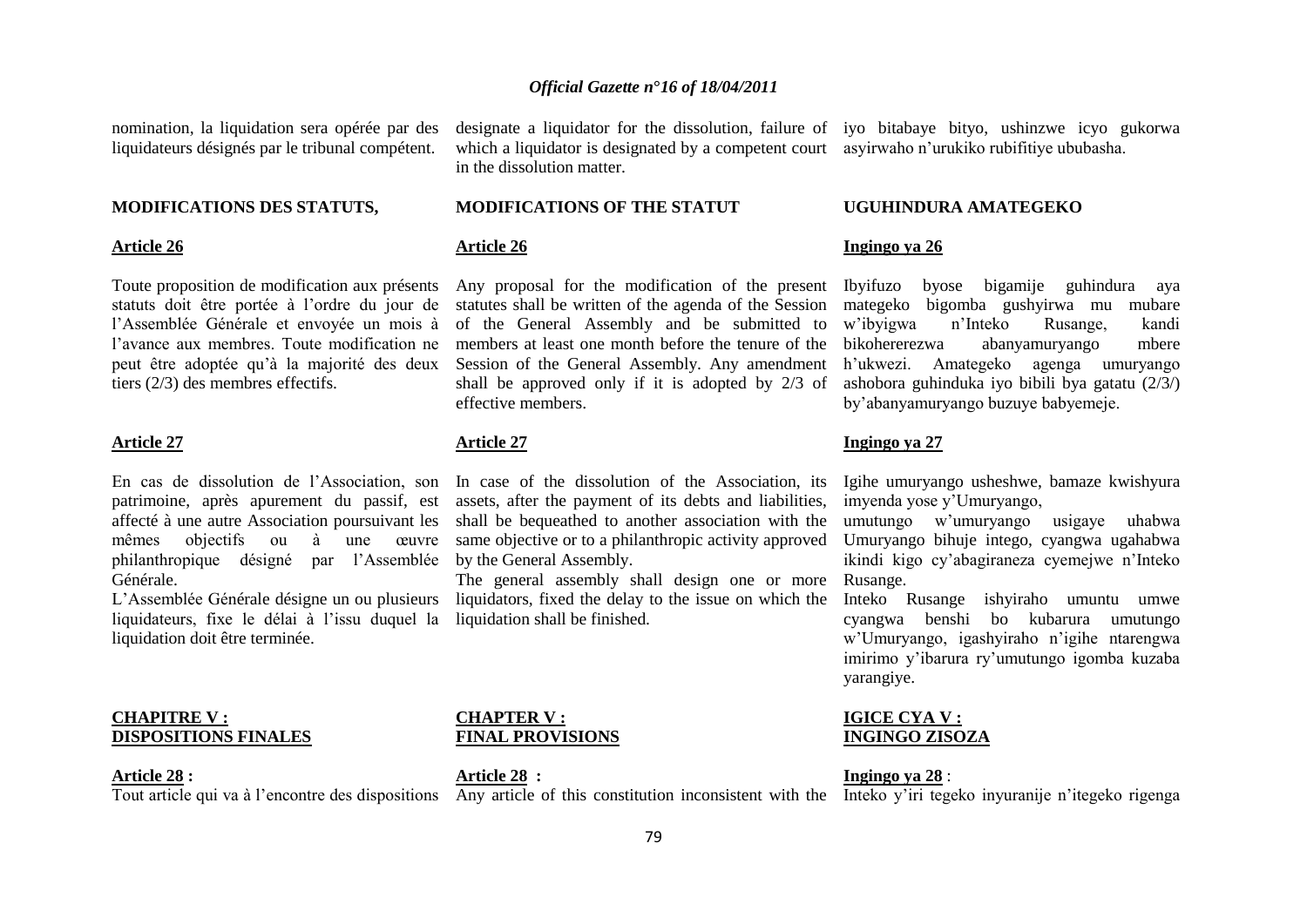ASBL sera considéré comme non écrit.

#### **Article 29** :

présents statuts, on se référera au règlement d"ordre intérieur et aux lois en vigueur au Rwanda.

l"Assemblée Constitutive réunie à Kigali, le 15 Décembre 2006 et entrent en vigueur à la assembly of  $15<sup>th</sup>$  December 2006. même date

**HABIMANA Jacques** (sé)

Représentant Légal de l"Association

**UWINEZA Christine** (sé) Représentante légale Adjointe de l"Association **Article 29** :

invalid.

Pour tout ce qui n'est pas précisé dans les Any matter that is not provided for I the present Ku bidateganyije muri iyi sitati, hzifashishwa constitution shall be governed by the internal rules and regulations of the association and by the laws.

approval by founding members in the constituent yateraniye i Kigali kuwa 15/12/2006 kandi

**HABIMANA Jacques** (sé) Chairperson

**UWINEZA Christine** (sé) Vice Chairperson

impératives de la législation en vigueurs sur les law regulating non profit making organization is imikorere y"imiryango idaharanira inyungu nt"agaciro ifite.

### **Ingingo ya 29** :

amategeko ngengamikorere hamwe n"andi mategeko akoreshwa mu Rwanda.

Les présents statuts ont été adoptés par This constitution comes into force the day of its Iyi sitati yemejwe n'inama y'inteko rusange itangiye gushyirwa mu bikorwa iyi tariki.

> **HABIMANA Jacques** (sé) Uhagarariye Umuryago

**UWINEZA Christine** (sé) Uhagarariye Umuryango wungirije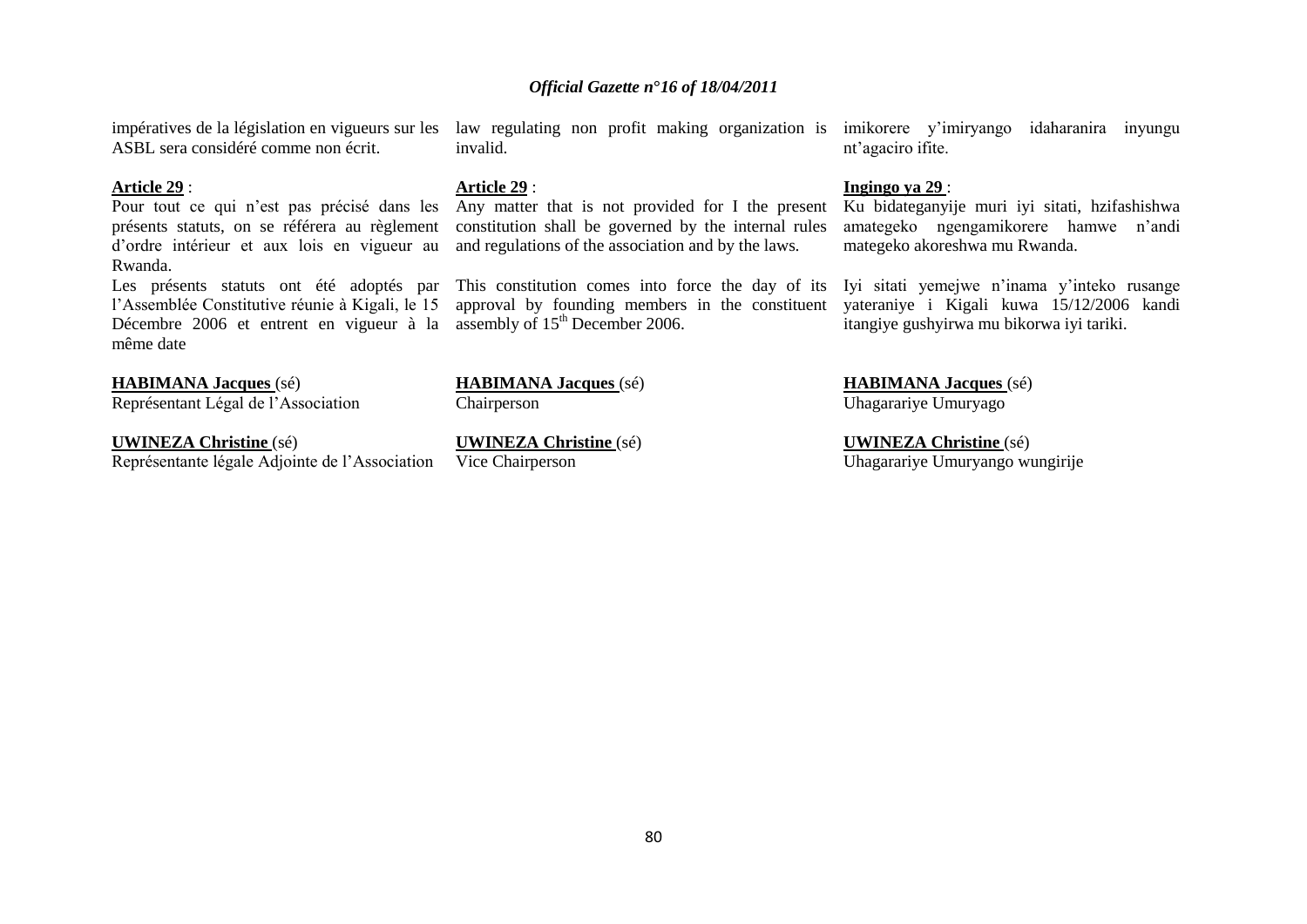## **DECLARATION DES REPRESENTANTS DE L'ASSOCIATION**

Nous, **HABIMANA Jacques** et **UWINEZA Christine,** déclarons par la présente notre accord et volonté d"assumer les fonctions de Représentant Légal et Représentante Légale de l"Association ci-haut mentionnée ; réunie dans son Assemblée Générale élective du 15/12/2006.

Nous nous engageons à remplir avec fidélité la mission qui nous est assignée, à respecter et faire respecter les statuts et les règlements d"ordre intérieur de l"Association conformément à l"article 18 des statuts, à travailler pour le bien être de celle-ci en particulier et de toute la nation en général.

## **DECLARATION DES MEMBRES DES L'ASSOCAITION**

Nous, membres de l"Association **A.S.E.B asbl,** réunis en assemblée élective à son siège, le 15/09/2010 ; après avis conforme de 2/3 des membres présents : Avons déclaré ce qui suit :

Sont élues, les personnes suivantes et leurs fonctions :

| <b>NOMS ET PRENOMS</b>     | <b>FONCTIONS</b>              |
|----------------------------|-------------------------------|
| 1. HABIMANA Jacques        | Représentant Légal            |
| 2. UWINEZA Christine       | Représentante Légale Adjointe |
| <b>3. MARUME CIBALONZA</b> | Secrétaire                    |
| <b>4. MARUME NZIGIRA</b>   | Trésorière                    |
| 5. KWIBE NTAKO Dorcas      | Conseillère                   |
| 6. MUTANGIZA Alice         | Membre                        |
| 7. SIRIBO Prospère         | Membre                        |

**HABIMANA Jacques** (sé) **Représentant Légal**

**UWINEZA Christine** (sé) **Représentante Légale Adjointe**

 **MARUME CIBALONZA** (sé)  **Secrétaire**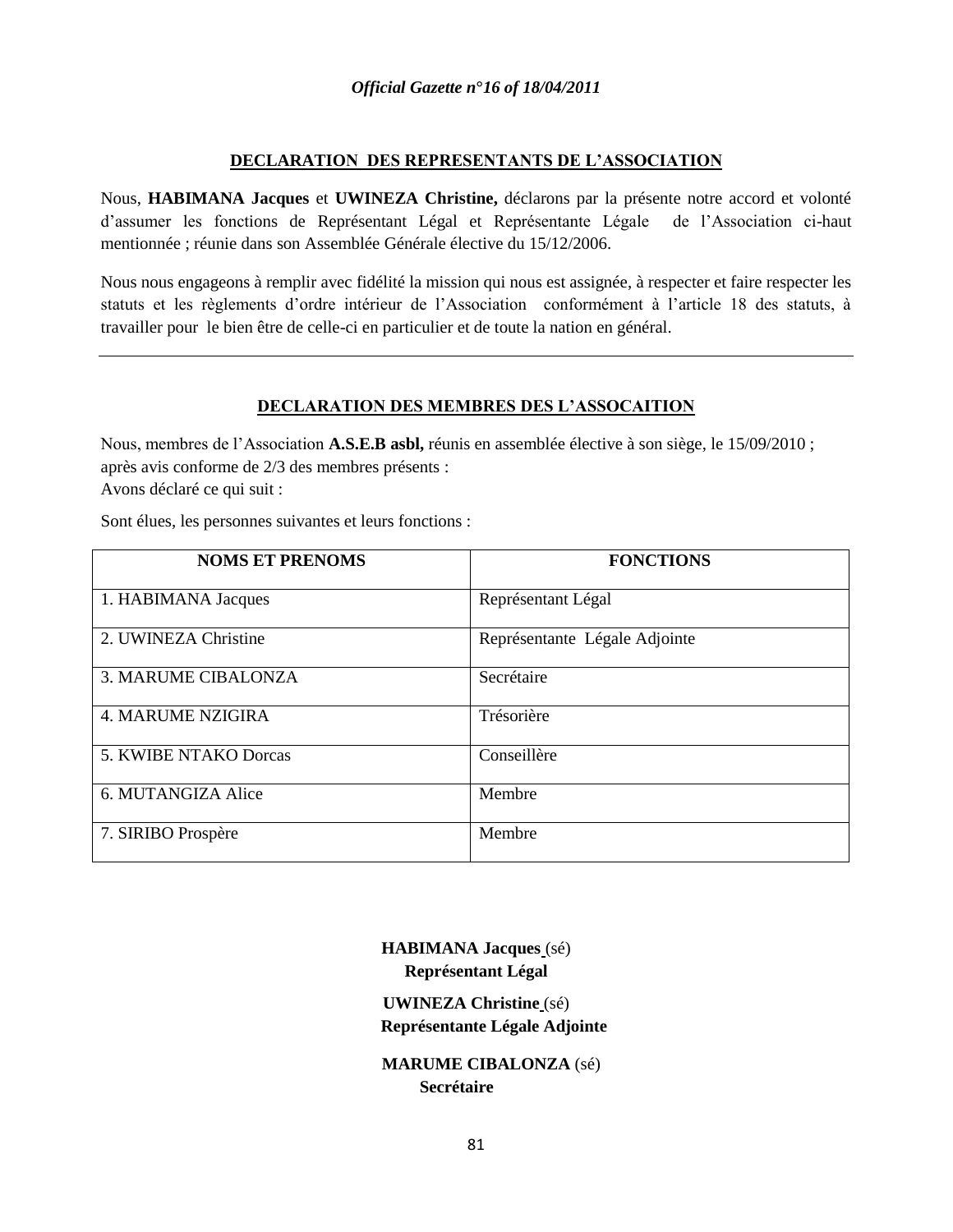# **REPUBLIQUE DU RWANDA ASSOCIATION "A.S.E.B asbl"**

# **ACTION SOCIALE POUR L'EDUCATION DE BASE TEL : 0788405770, 0722840577 B.P : 952 KIGALI-RWANDA**

# **PROCE VERBAL DE LA REUNION CONSTITUTIVE DE L'ASSOCIATION DU 15/12/2006**

L"An deux mille six, le quinzième jour du mois de Décembre, Il est tenu une réunion constitutive de l"Association A.S.E.B asbl à son siège sis à Nyarugenge secteur Rwezamenyo, sous la modération de Monsieur **HABIMANA Jacques** visionnaire de la dite Association.

L"ordre du jour comportait quatre points à savoir :

- 1. Création de l"Association
- 2. Lecture et adoption des statuts
- 3. Elections des membres fondateurs
- 4. Divers.

## I. **Création de l'Association**

Dans le cadre de répondre aux préoccupations diverses de notre société en ce qui concerne l"éducation intellectuelle et encadrement dans plusieurs domaines, de chercher à répondre à l"appel du Gouvernement Rwandais dans son programme de l"élargissement de l"éducation même dans les « MIDUGUDU »…Il vient d"être créée une Association à vocation non lucrative nommée **A.S.E.B (Action Sociale pour l'Education de Base)** ayant son siège dans le District de Nyarugenge, Secteur Rwezamenyo, cellule Abatarushwa.

L"Association est l"initiative des parents, éducateurs, Chrétiens et autres volontaires pour promouvoir l"éducation de base des enfants, jeunes et adultes, mais également l"encadrement des veuves et orphelins et personnes vulnérables vivant avec le VIH/SIDA…

### **II. Lecture et adoption des statuts**

Le modérateur a présenté à l"assemblée les articles qui régiront l"Association. Après lecture et amendements, les statuts ont été adoptés par acclamation à la majorité absolue des membres présents en réunion. Ils comptent 29 articles.

A propos des règlements d"ordre intérieur, il a été dit que ce point sera traité qu"après la notification des statuts.

## **III. Election des membres fondateurs de l'Association**

Conformément à l"article six (6) des statuts nouvellement adoptés ; sont membres fondateurs les signateurs des présents statuts.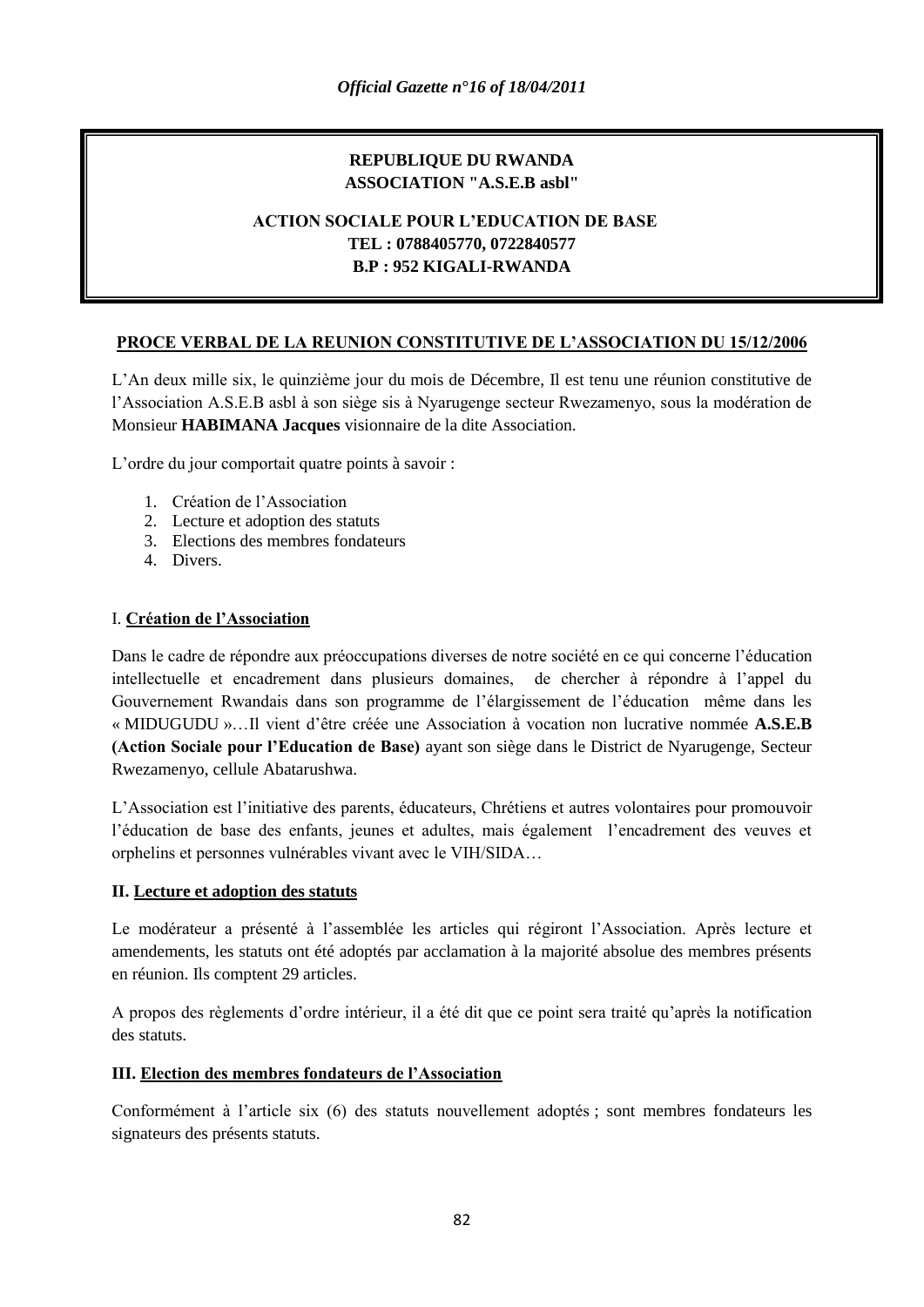Les membres présents ont voté donc démocratiquement selon leurs appréciations. Apres avoir écouté les candidats, c"est la vote secrète qui commence…

| Le dépouillement se poursuit et voici les nouveaux membres élus suivis de leurs fonctions : |  |  |
|---------------------------------------------------------------------------------------------|--|--|
|---------------------------------------------------------------------------------------------|--|--|

| <b>NOMS ET PRENOMS</b>   | <b>FONCTIONS</b>              |
|--------------------------|-------------------------------|
| 1. HABIMANA Jacques      | Représentant Légal            |
| 2. UWINEZA Christine     | Représentante Légale Adjointe |
| 3. MARUME CIBALONZA      | Secrétaire                    |
| <b>4. MARUME NZIGIRA</b> | Trésorière                    |
| 5. KWIBE NTAKO Dorcas    | Conseillère                   |
| 6. MUTANGIZA Alice       | Membre                        |
| 7. SIRIBO Prospère       | Membre                        |

**N.B** : Le comité élu a un mandat de cinq ans renouvelable une seule fois à partir de la date de la Notification des statuts de L"Association.

Prenant la parole, le nouveau Représentant Légal a remercié l"assemblée à son nom et à celui du comité entier, il a promis de travailler selon la mission qui vient de leur être confiée.

## **IV. Divers**

Dans le divers, un seul point est traité, celui de la prochaine réunion extraordinaire de l"Association. L"ordre du jour sera uniquement le chapitre II des statuts qui signale les organes de l"Association. Commencée à 16h20, la réunion a pris fin à 18h17.

En date du 11 /09/2010, une réunion extraordinaire était convoquée par le Représentant de l"association à son siège, un seul point celui de modification des certains points sur les objectifs de l"association faisait l"ordre du jour. L"article 3 des statuts en donne les détaille.

Fait à Kigali aux jours, mois et an ci-dessus.

## **LES MEMBRES EFFECTIFS PRESENTS A LA REUNION**

| <b>NOMS ET PRENOMS</b>        | <b>SIGNATURES</b> |
|-------------------------------|-------------------|
|                               | $(s\acute{e})$    |
| <b>KWIBE NTAKO Dorcas</b>     |                   |
| <b>MUTANGIZA Alice</b>        | $(s\acute{e})$    |
| <b>MARUME NZIGIRA Viviane</b> | $(s\acute{e})$    |
| <b>HABIMANA</b> Jacques       | $(s\acute{e})$    |
| <b>MARUME CIBALONZA</b>       | $(s\acute{e})$    |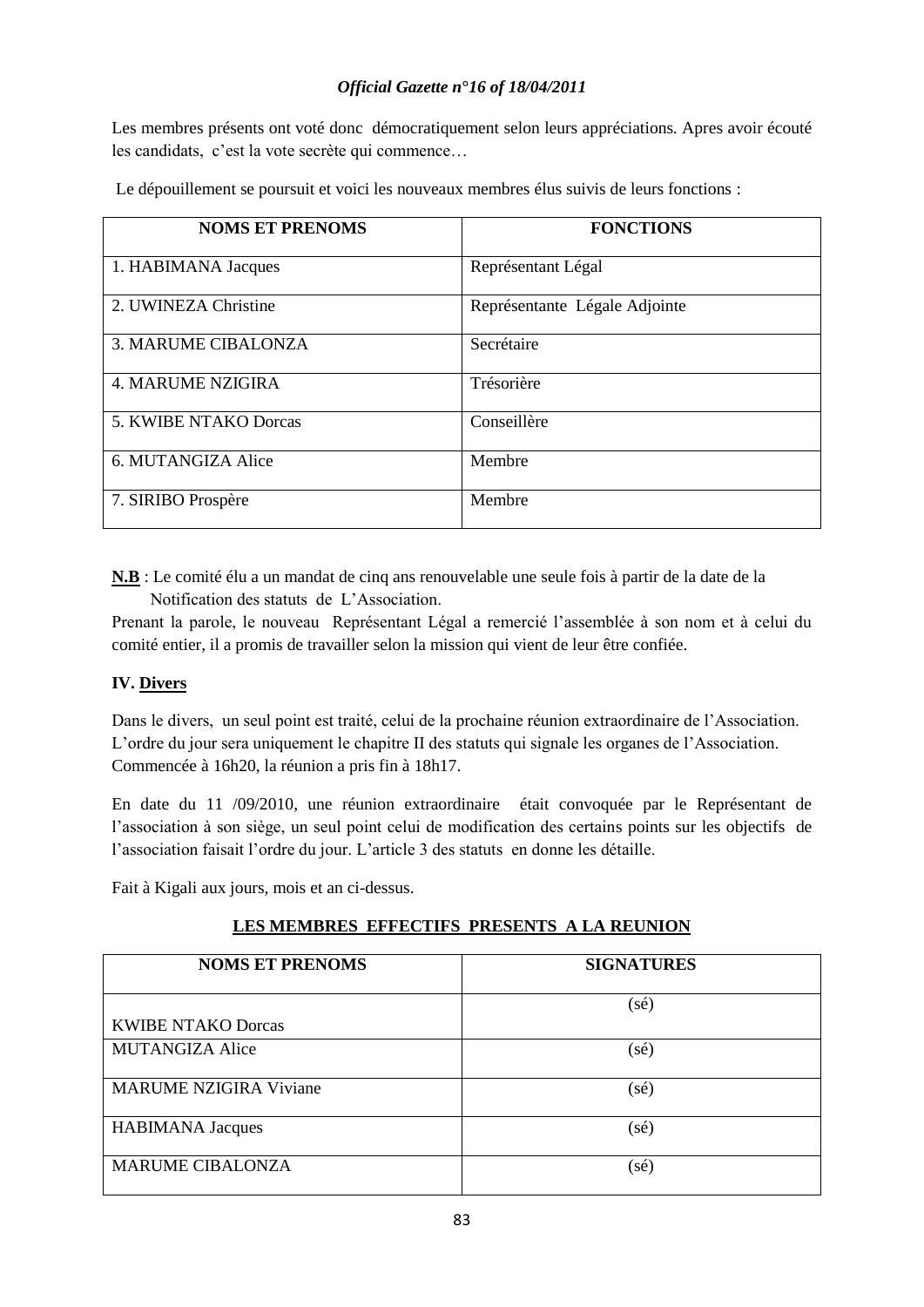| <b>KAMANZI</b> Lewis       | $(s\acute{e})$ |
|----------------------------|----------------|
| <b>SAIDI BAHATI</b>        | $(s\acute{e})$ |
| <b>MPAKANIYE Claudette</b> | (sé)           |
| <b>UZINEZA Christine</b>   | $(s\acute{e})$ |
| SIRIBO Prospère            | $(s\acute{e})$ |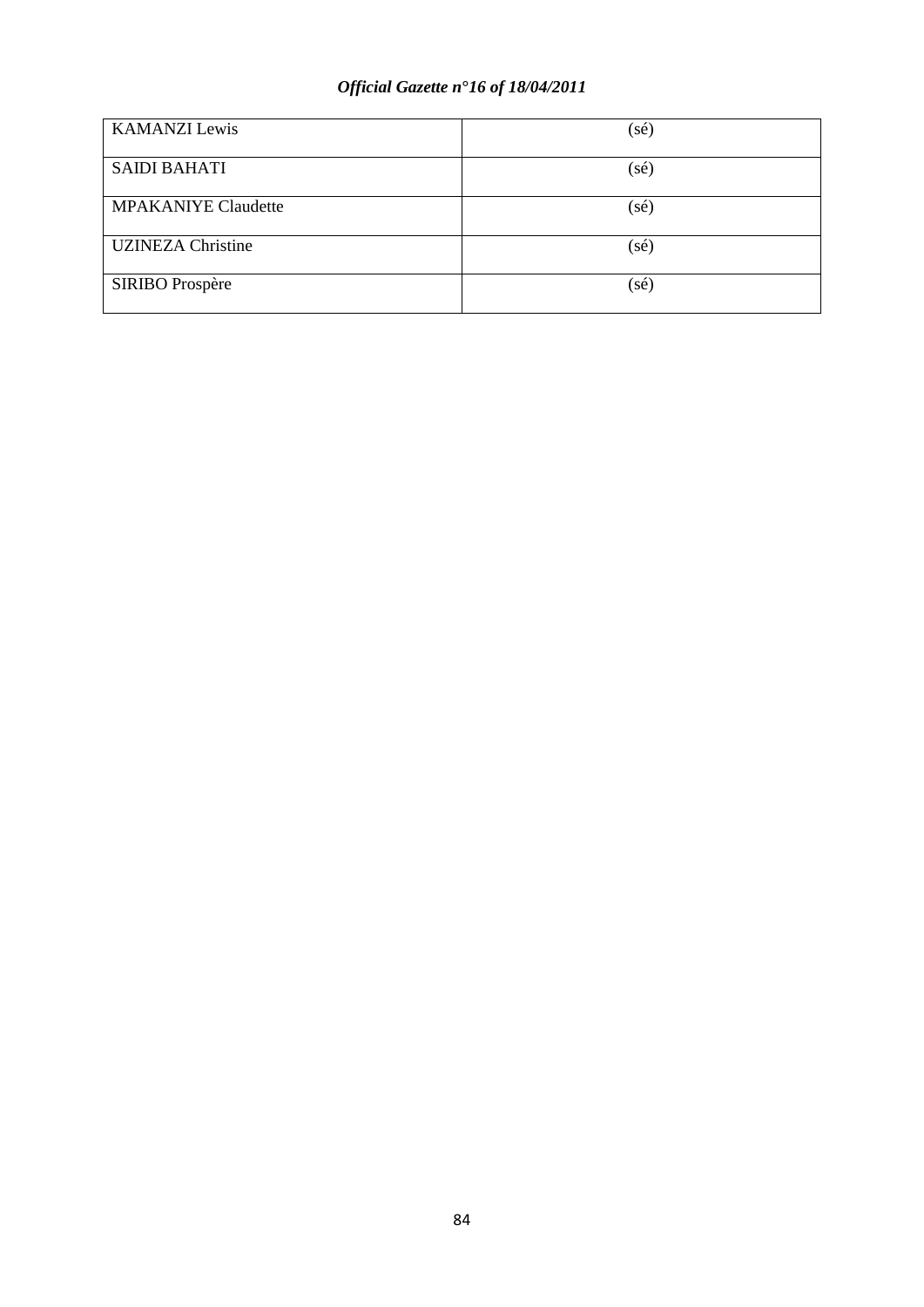## **ICYEMEZO N°RCA/760/2010 CYO KUWA 24/05/2010 GIHA UBUZIMAGATOZI «COOPERATIVE DE VALORISATION DE L'ELEVAGE DES CAPRINS AU BUGESERA» (COVECABU)**

## **Umuyobozi w'Ikigo cy'Igihugu gishinzwe guteza imbere Amakoperative;**

Ashingiye ku Itegeko n°50/2007 ryo kuwa 18 Nzeri 2007 rigena ishyirwaho, imiterere n"imikorere y"Amakoperative mu Rwanda, cyane cyane mu ngingo yaryo ya 23, igika cya 3;

Ashingiye ku Itegeko n°16/2008 ryo kuwa 11/06/2008 rishyiraho Ikigo cy"Igihugu gishinzwe guteza imbere Amakoperative, cyane cyane mu ngingo yaryo ya 3, igika cya 2;

Abisabwe na Perezida wa Koperative «**COVECABU**» ifite icyicaro i Kayumba, Umurenge wa Nyamata, Akarere ka Bugesera, Intara y"Iburasirazuba, mu rwandiko rwe rwakiriwe kuwa 03 Werurwe 2010 ;

## **YEMEJE:**

### **Ingingo ya mbere**:

Koperative **«COVECABU»** ifite icyicaro i Kayumba, Umurenge wa Nyamata, Akarere ka Bugesera, Intara y"Iburasirazuba, ihawe ubuzimagatozi.

### **Ingingo ya 2**:

Koperative **«COVECABU»** igamije guteza imbere ubworozi bw"ihene. Ntiyemerewe gukora indi mirimo inyuranye n"iyo iherewe ubuzimagatozi, keretse ibanje kubisaba ikanabiherwa uburenganzira.

### **Ingingo ya 3**:

Iki Cyemezo kigira agaciro guhera umunsi cyatangarijweho mu Igazeti ya Leta ya Repubulika y"u Rwanda.

Kigali, kuwa 24/05/2010

(sé)

**MUGABO Damien** Umuyobozi w"Ikigo cy"Igihugu gishinzwe guteza imbere Amakoperative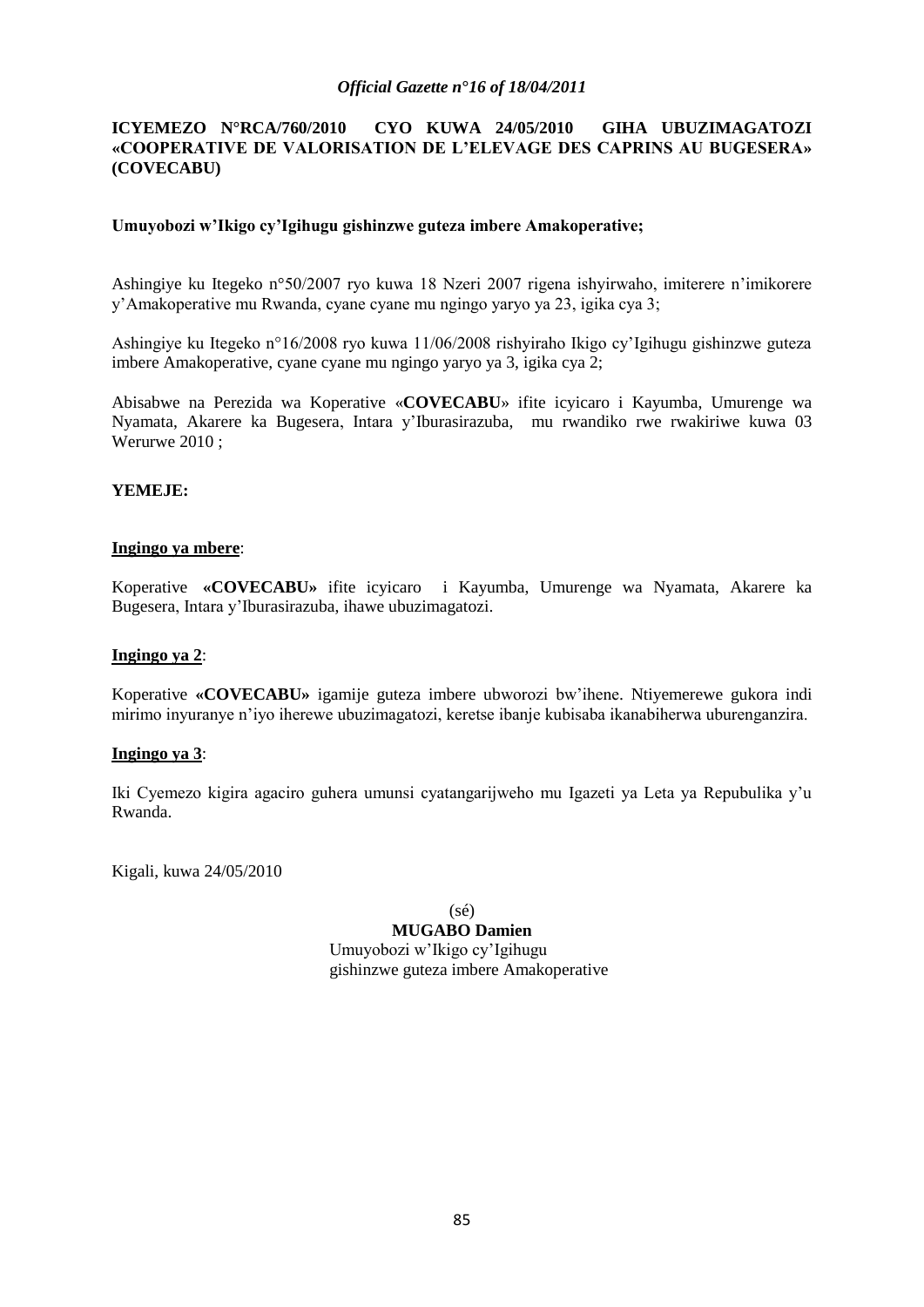## **ICYEMEZO N°RCA/1337/2010 CYO KUWA 22/12/2010 GIHA UBUZIMAGATOZI KOPERATIVE «INKINGI-GITAMBI»**

## **Umuyobozi w'Ikigo cy'Igihugu gishinzwe guteza imbere Amakoperative;**

Ashingiye ku Itegeko n°50/2007 ryo kuwa 18 Nzeri 2007 rigena ishyirwaho, imiterere n"imikorere y"Amakoperative mu Rwanda, cyane cyane mu ngingo yaryo ya 23, igika cya 3;

Ashingiye ku Itegeko n°16/2008 ryo kuwa 11/06/2008 rishyiraho Ikigo cy"Igihugu gishinzwe guteza imbere Amakoperative, cyane cyane mu ngingo yaryo ya 3, igika cya 2;

Abisabwe na Perezida wa Koperative «**INKINGI-GITAMBI** » ifite icyicaro i Mashesha, Umurenge wa Gitambi, Akarere ka Rusizi, Intara y"Iburengerazuba, mu rwandiko rwe rwakiriwe kuwa 18 Kanama 2010 ;

### **YEMEJE:**

### **Ingingo ya mbere**:

Koperative **«INKINGI-GITAMBI»** ifite icyicaro i Mashesha, Umurenge wa Gitambi, Akarere ka Rusizi, Intara y"Iburengerazuba, ihawe ubuzimagatozi.

### **Ingingo ya 2**:

Koperative **«INKINGI-GITAMBI»** igamije gukora isuku, kurengera no gufata neza imihanda. Ntiyemerewe gukora indi mirimo inyuranye n"iyo iherewe ubuzimagatozi, keretse ibanje kubisaba ikanabiherwa uburenganzira.

### **Ingingo ya 3**:

Iki Cyemezo kigira agaciro guhera umunsi cyatangarijweho mu Igazeti ya Leta ya Repubulika y"u Rwanda.

Kigali, kuwa 22/12/2010

(sé)

**MUGABO Damien** Umuyobozi w"Ikigo cy"Igihugu gishinzwe guteza imbere Amakoperative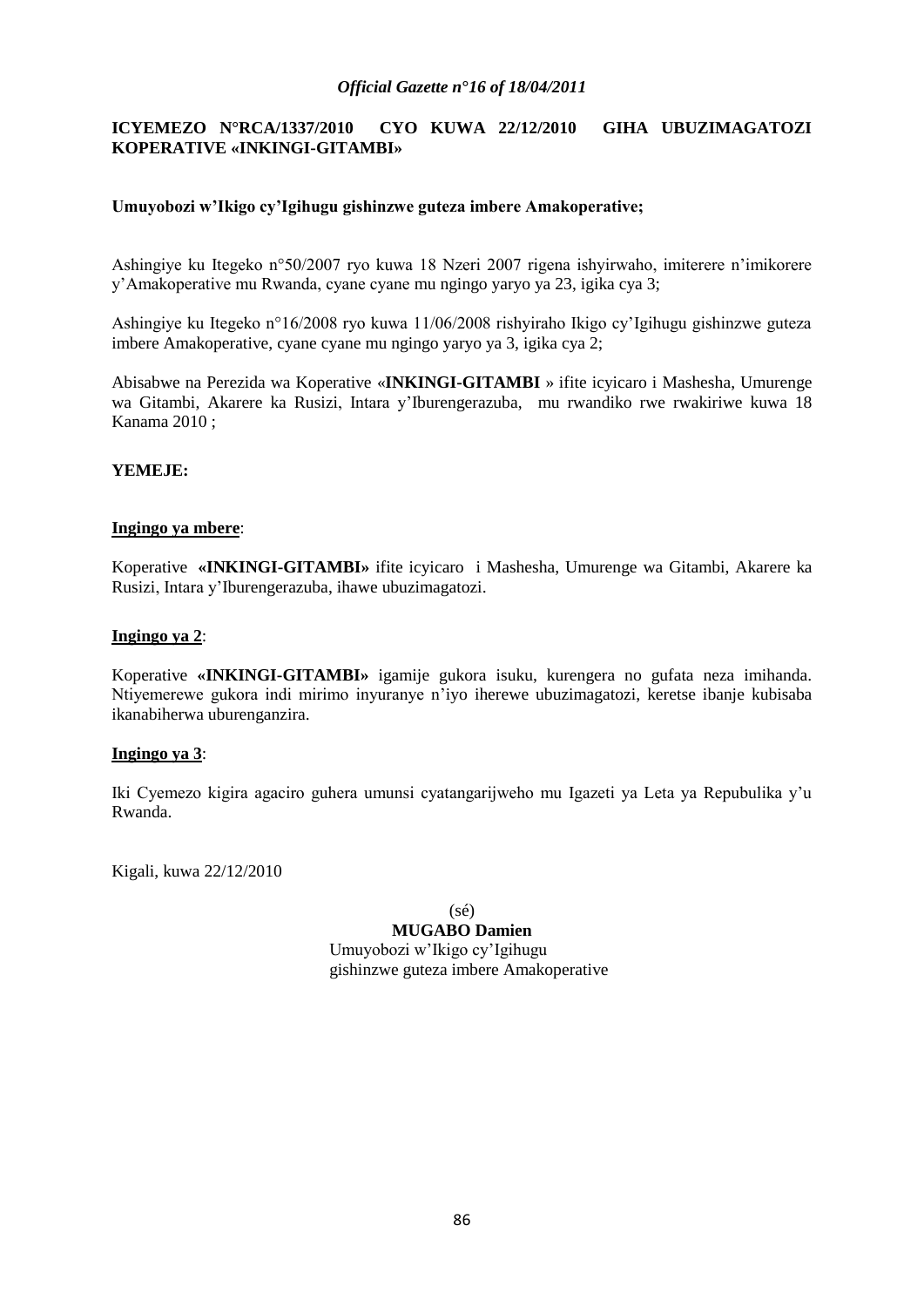# **ICYEMEZO N° RCA/ 898/2010 CYO KUWA 16/07/2010 GIHA UBUZIMAGATOZI KOPERATIVE"GIRA AMATA MU GICUMBI" (KOGIAGI)**

## **Umuyobozi w'Ikigo cy'Igihugu gishinzwe guteza imbere Amakoperative;**

Ashingiye ku Itegeko n° 50/2007 ryo kuwa 18 Nzeri 2007 rigena ishyirwaho, imiterere n"imikorere y"Amakoperative mu Rwanda, cyane cyane mu ngingo yaryo ya 23, igika cya 3;

Ashingiye ku Itegeko n° 16/2008 ryo kuwa 11/06/2008 rishyiraho Ikigo cy"Igihugu gishinzwe guteza imbere Amakoperative, cyane cyane mu ngingo yaryo ya 3, igika cya 2;

Abisabwe na Perezida wa Koperative "**KOGIAGI** " ifite icyicaro i Byumba, Umurenge wa Byumba, Akarere ka Gicumbi, Intara y"Amajyaruguru, mu rwandiko rwe rwakiriwe kuwa 31 Gicurasi 2010;

## **YEMEJE:**

## **Ingingo ya mbere**:

Koperative **" KOGIAGI "** ifite icyicaro i Byumba, Umurenge wa Byumba, Akarere ka Gicumbi, Intara y"Amajyaruguru, ihawe ubuzimagatozi.

## **Ingingo ya 2**:

Koperative **" KOGIAGI "** igamije guteza imbere ubworozi bw"inka za kijyambere. Ntiyemerewe gukora indi mirimo inyuranye n"iyo iherewe ubuzimagatozi, keretse ibanje kubisaba ikanabiherwa uburenganzira.

## **Ingingo ya 3**:

Iki Cyemezo kigira agaciro guhera umunsi cyatangarijweho mu Igazeti ya Leta ya Repubulika y"u Rwanda.

### Kigali, kuwa **16/07/2010**

(**sé**) **MUGABO Damien Umuyobozi w'Ikigo cy'Igihugu gishinzwe guteza imbere Amakoperative**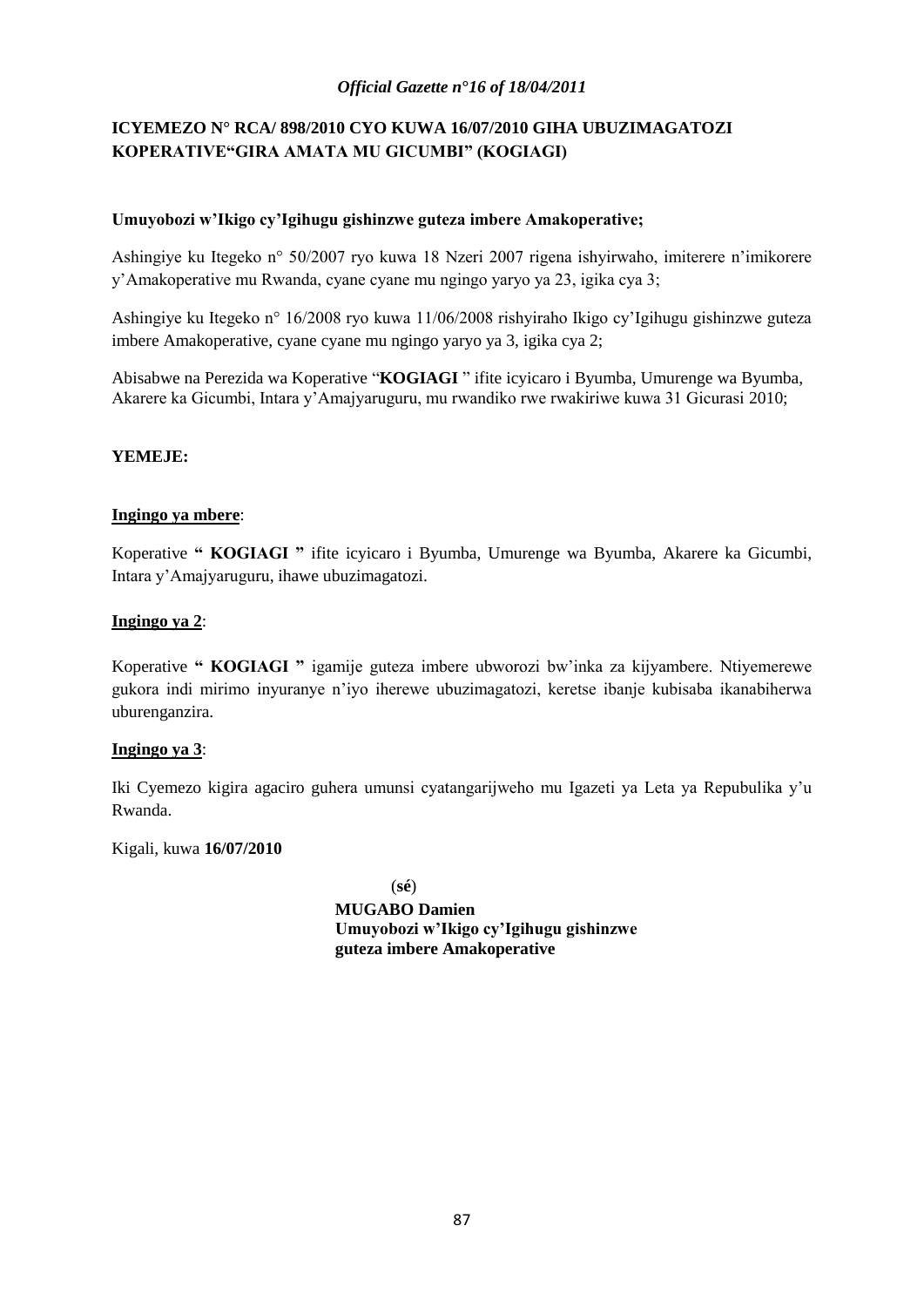# **ICYEMEZO N° RCA/ 0306/2010 CYO KUWA 26/02/2010 GIHA UBUZIMAGATOZI KOPERATIVE "DUHUZIMBARAGA NYAMASHEKE" (CODINYA)**

## **Umuyobozi w'Ikigo cy'Igihugu gishinzwe guteza imbere Amakoperative;**

Ashingiye ku Itegeko n° 50/2007 ryo kuwa 18 Nzeri 2007 rigena ishyirwaho, imiterere n"imikorere y"Amakoperative mu Rwanda, cyane cyane mu ngingo yaryo ya 23, igika cya 3;

Ashingiye ku Itegeko n° 16/2008 ryo kuwa 11/06/2008 rishyiraho Ikigo cy"Igihugu gishinzwe guteza imbere Amakoperative, cyane cyane mu ngingo yaryo ya 3, igika cya 2;

Abisabwe na Perezida wa Koperative "**CODINYA**" ifite icyicaro i Murambi, Umurenge wa Cyato, Akarere ka Nyamasheke, Intara y"Iburengerazuba, mu rwandiko rwe rwakiriwe kuwa 11 Ugushyingo 2009;

## **YEMEJE:**

## **Ingingo ya mbere**:

Koperative **" CODINYA"** ifite icyicaro i Murambi, Umurenge wa Cyato, Akarere ka Nyamasheke, Intara y"Iburengerazuba, ihawe ubuzimagatozi.

## **Ingingo ya 2**:

Koperative **" CODINYA "** igamije guteza imbere ubucukuzi bw"amabuye y"agaciro (Coltan na Cassiterite). Ntiyemerewe gukora indi mirimo inyuranye n"iyo iherewe ubuzimagatozi, keretse ibanje kubisaba ikanabiherwa uburenganzira.

### **Ingingo ya 3**:

Iki Cyemezo kigira agaciro guhera umunsi cyatangarijweho mu Igazeti ya Leta ya Repubulika y"u Rwanda.

Kigali, kuwa **26/02/2010**

(**sé**) **MUGABO Damien Umuyobozi w'Ikigo cy'Igihugu gishinzwe guteza imbere Amakoperative**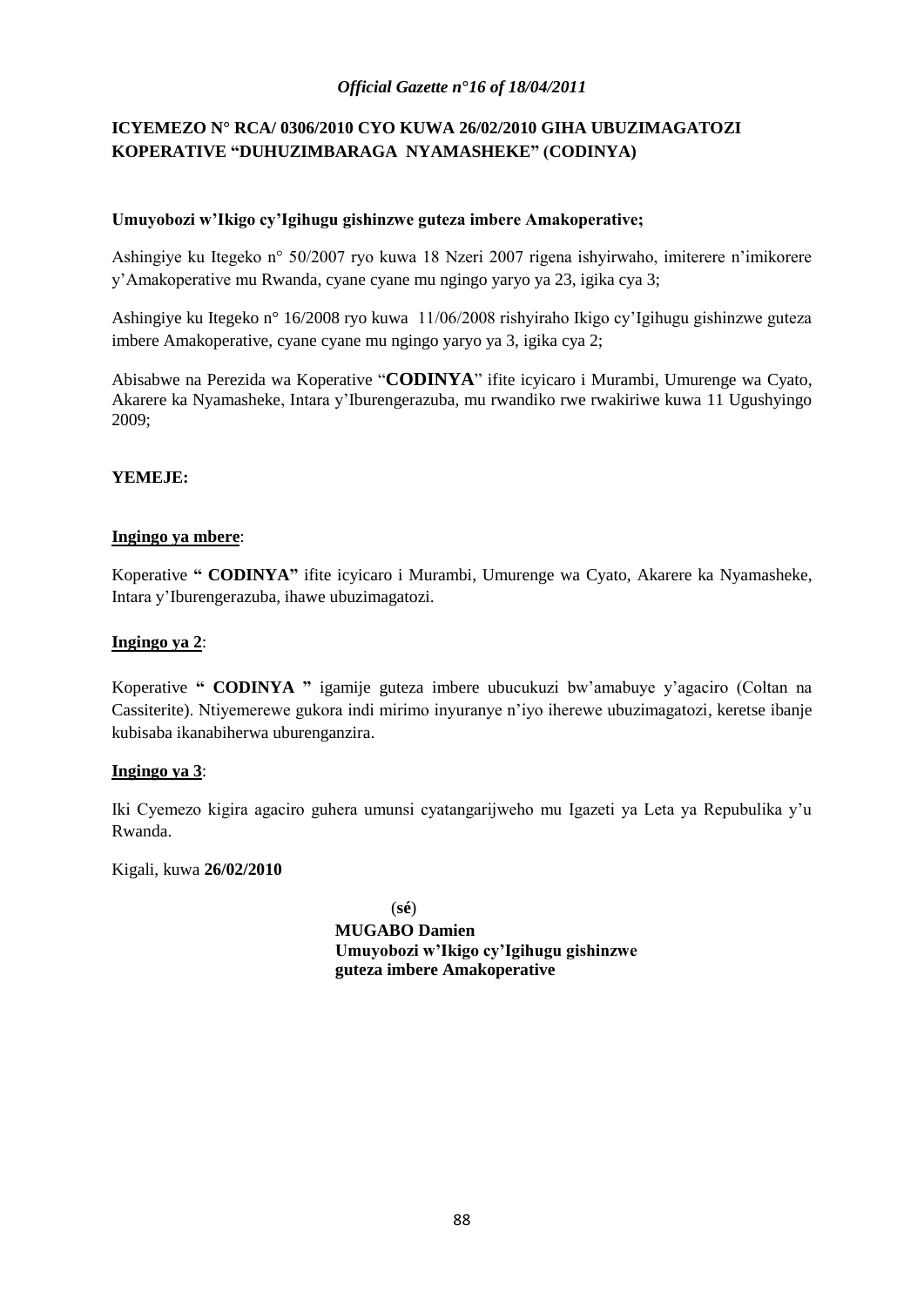# **ICYEMEZO N° RCA/ 0815/2009 CYO KUWA 12/05/2009 GIHA UBUZIMAGATOZI KOPERATIVE Y'ABAROBYI DUSABANE YA NASHO « COADUNA »**

## **Umuyobozi w'Ikigo cy'Igihugu gishinzwe guteza imbere Amakoperative;**

Ashingiye ku Itegeko n° 50/2007 ryo kuwa 18 Nzeri 2007 rigena ishyirwaho, imiterere n"imikorere y"Amakoperative mu Rwanda, cyane cyane mu ngingo yaryo ya 23, igika cya 3;

Ashingiye ku Itegeko n° 16/2008 ryo kuwa 11/06/2008 rishyiraho Ikigo cy"Igihugu gishinzwe guteza imbere Amakoperative, cyane cyane mu ngingo yaryo ya 3, igika cya 2;

Abisabwe na Perezida wa Koperative **« COADUNA »** ifite icyicaro i Nasho, Umurenge wa Nasho, Akarere ka Kirehe, Intara y"Iburasirazuba, mu rwandiko rwe rwakiriwe kuwa 26 Werurwe 2009;

## **YEMEJE:**

## **Ingingo ya mbere**:

Koperative **« COADUNA »** ifite icyicaro i Nasho, Umurenge wa Nasho, Akarere ka Kirehe, Intara y"Iburasirazuba, ihawe ubuzimagatozi.

## **Ingingo ya 2**:

Koperative **« COADUNA »** igamije guteza imbere ubworozi n"uburobyi bw"amafi mu Kiyaga cya Nasho. Ntiyemerewe gukora indi mirimo inyuranye n"iyo iherewe ubuzimagatozi, keretse ibanje kubisaba ikanabiherwa uburenganzira.

### **Ingingo ya 3**:

Iki Cyemezo kigira agaciro guhera umunsi cyatangarijweho mu Igazeti ya Leta ya Repubulika y"u Rwanda.

Kigali, kuwa **12/05/2009**

(**sé**)

**MUGABO Damien Umuyobozi w'Ikigo cy'Igihugu gishinzwe guteza imbere Amakoperative**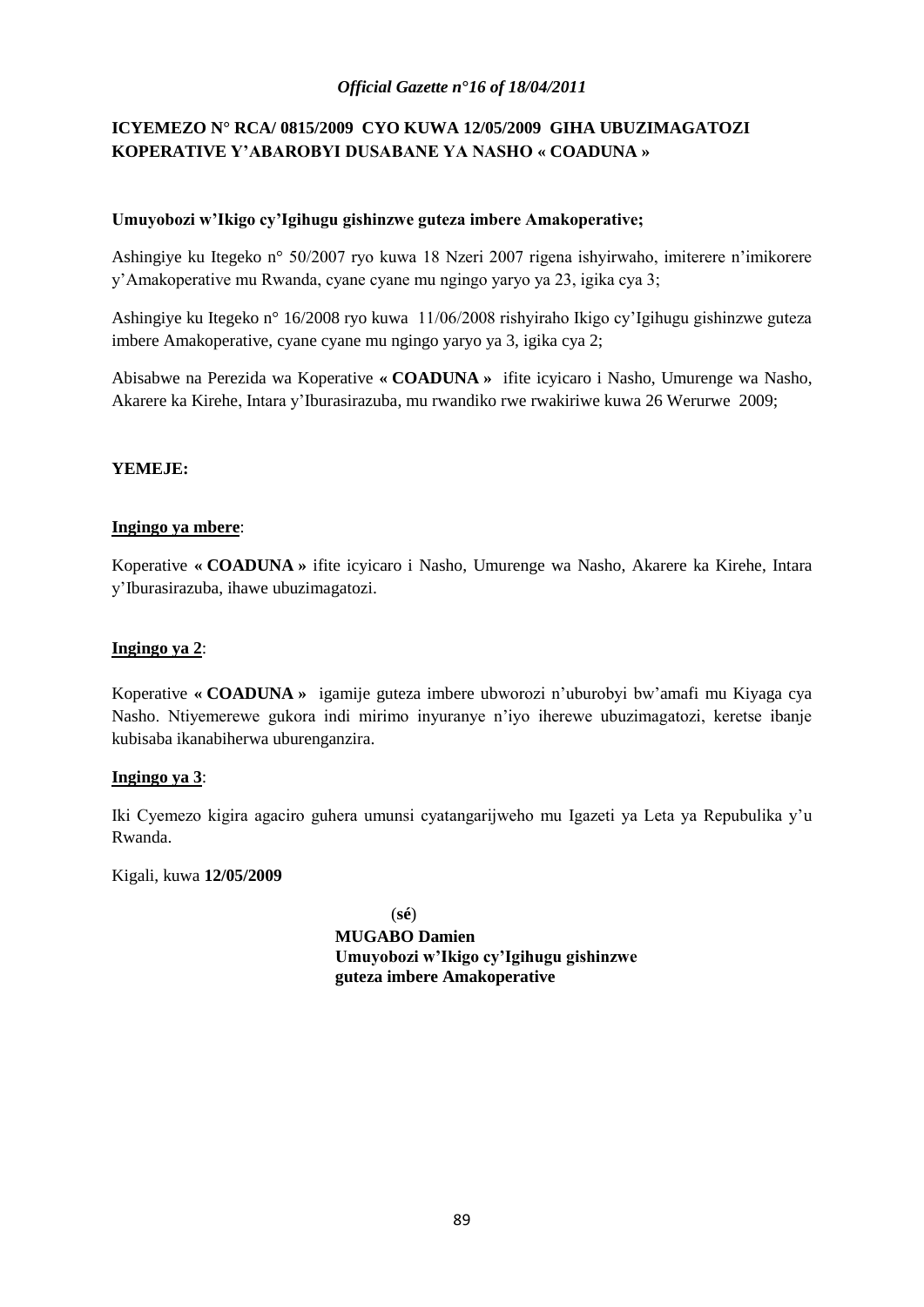# **ICYEMEZO N° RCA/ 0197/2009 CYO KUWA 15/01/2009 GIHA UBUZIMAGATOZI KOPERATIVE « KAWA NZIZA YA MATABA »**

## **Umuyobozi w'Ikigo cy'Igihugu gishinzwe guteza imbere Amakoperative;**

Ashingiye ku Itegeko n° 50/2007 ryo kuwa 18 Nzeri 2007 rigena ishyirwaho, imiterere n"imikorere y"Amakoperative mu Rwanda, cyane cyane mu ngingo yaryo ya 23, igika cya 3;

Ashingiye ku Itegeko n° 16/2008 ryo kuwa 11/06/2008 rishyiraho Ikigo cy"Igihugu gishinzwe guteza imbere Amakoperative, cyane cyane mu ngingo yaryo ya 3, igika cya 2;

Abisabwe na Perezida wa Koperative **« KAWA NZIZA YA MATABA»** ifite icyicaro i Mataba, Umurenge wa Mataba, Akarere ka Gakenke, Intara y"Amajyaruguru, mu rwandiko rwe rwakiriwe kuwa 16 Werurwe 2008;

## **YEMEJE:**

### **Ingingo ya mbere**:

Koperative **« KAWA NZIZA YA MATABA »** ifite icyicaro i Mataba, Umurenge wa Mataba, Akarere ka Gakenke, Intara y"Amajyaruguru, ihawe ubuzimagatozi.

### **Ingingo ya 2**:

Koperative **« KAWA NZIZA YA MATABA »** igamije guteza imbere ubuhinzi bwa kawa no kongera umusaruro wayo mu bwiza no mu bwinshi. Ntiyemerewe gukora indi mirimo inyuranye n"iyo iherewe ubuzimagatozi, keretse ibanje kubisaba ikanabiherwa uburenganzira.

### **Ingingo ya 3**:

Iki Cyemezo kigira agaciro guhera umunsi cyatangarijweho mu Igazeti ya Leta ya Repubulika y"u Rwanda.

### Kigali, kuwa **15/01/2009**

(**sé**) **MUGABO Damien Umuyobozi w'Ikigo cy'Igihugu gishinzwe guteza imbere Amakoperative**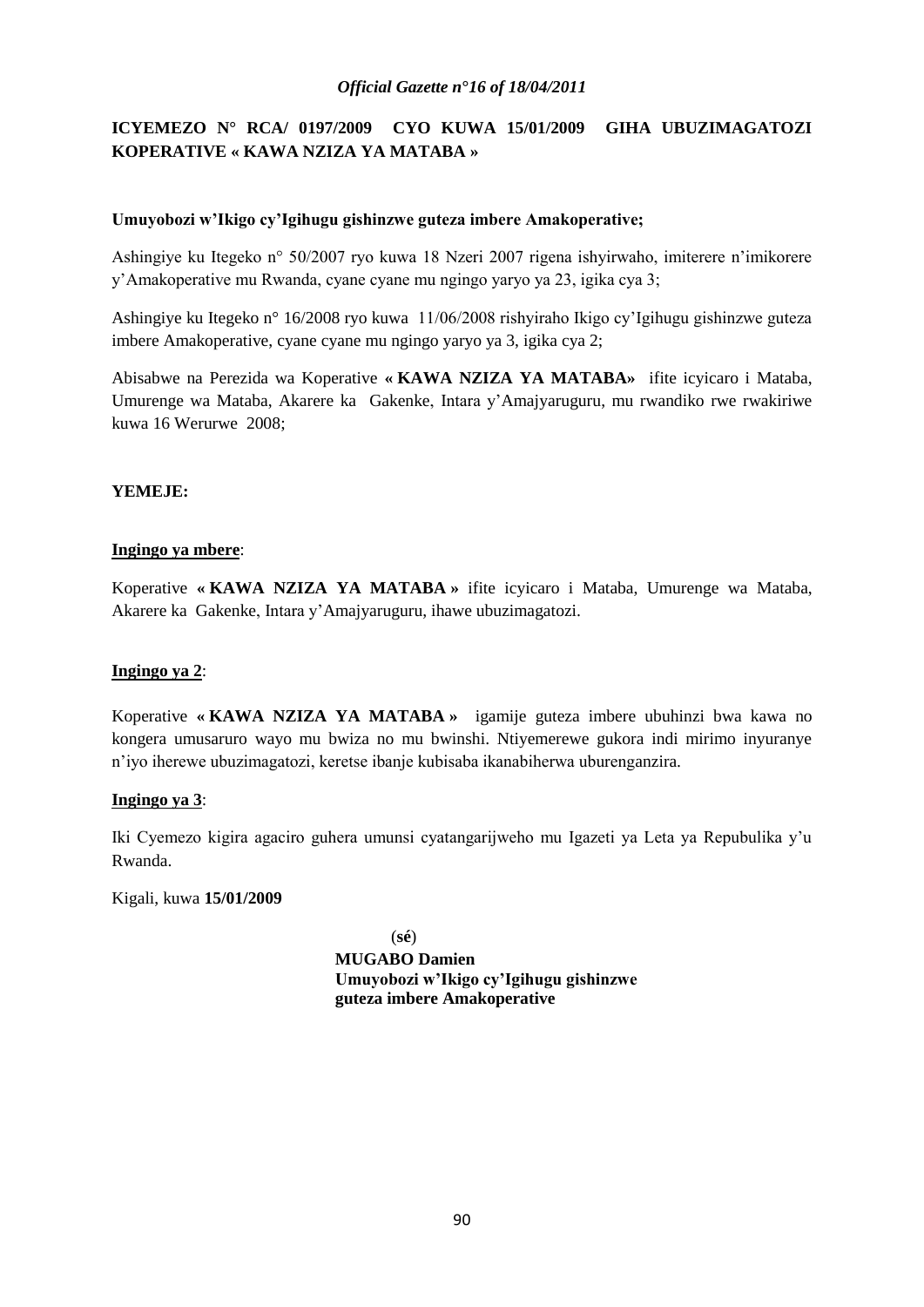# **ICYEMEZO N° RCA/064/2010 CYO KUWA 15/01/2010 GIHA UBUZIMAGATOZI KOPERATIVE «TWUZUZANYE- NKANKA»**

## **Umuyobozi w'Ikigo cy'Igihugu gishinzwe guteza imbere Amakoperative;**

Ashingiye ku Itegeko n° 50/2007 ryo kuwa 18 Nzeri 2007 rigena ishyirwaho, imiterere n"imikorere y"Amakoperative mu Rwanda, cyane cyane mu ngingo yaryo ya 23, igika cya 3;

Ashingiye ku Itegeko n° 16/2008 ryo kuwa 11/06/2008 rishyiraho Ikigo cy"Igihugu gishinzwe guteza imbere Amakoperative, cyane cyane mu ngingo yaryo ya 3, igika cya 2;

Abisabwe na Perezida wa Koperative **« TWUZUZANYE- NKANKA»** ifite icyicaro mu Kinyaga, Umurenge wa Nkanka, Akarere ka Rusizi, Intara y"Iburengerazuba, mu rwandiko rwe rwakiriwe kuwa 10 Kanama 2009;

## **YEMEJE:**

## **Ingingo ya mbere**:

Koperative **« TWUZUZANYE- NKANKA »** ifite icyicaro mu Kinyaga, Umurenge wa Nkanka, Akarere ka Rusizi, Intara y"Iburengerazuba, ihawe ubuzimagatozi.

## **Ingingo ya 2**:

Koperative **« TWUZUZANYE- NKANKA »** igamije guteza imbere ubuhinzi bw"ibigori n"ubworozi bw"inka za kijyambere. Ntiyemerewe gukora indi mirimo inyuranye n"iyo iherewe ubuzimagatozi, keretse ibanje kubisaba ikanabiherwa uburenganzira.

### **Ingingo ya 3**:

Iki Cyemezo kigira agaciro guhera umunsi cyatangarijweho mu Igazeti ya Leta ya Repubulika y"u Rwanda.

Kigali, kuwa **15/01/2010**

(**sé**) **MUGABO Damien Umuyobozi w'Ikigo cy'Igihugu gishinzwe guteza imbere Amakoperative**